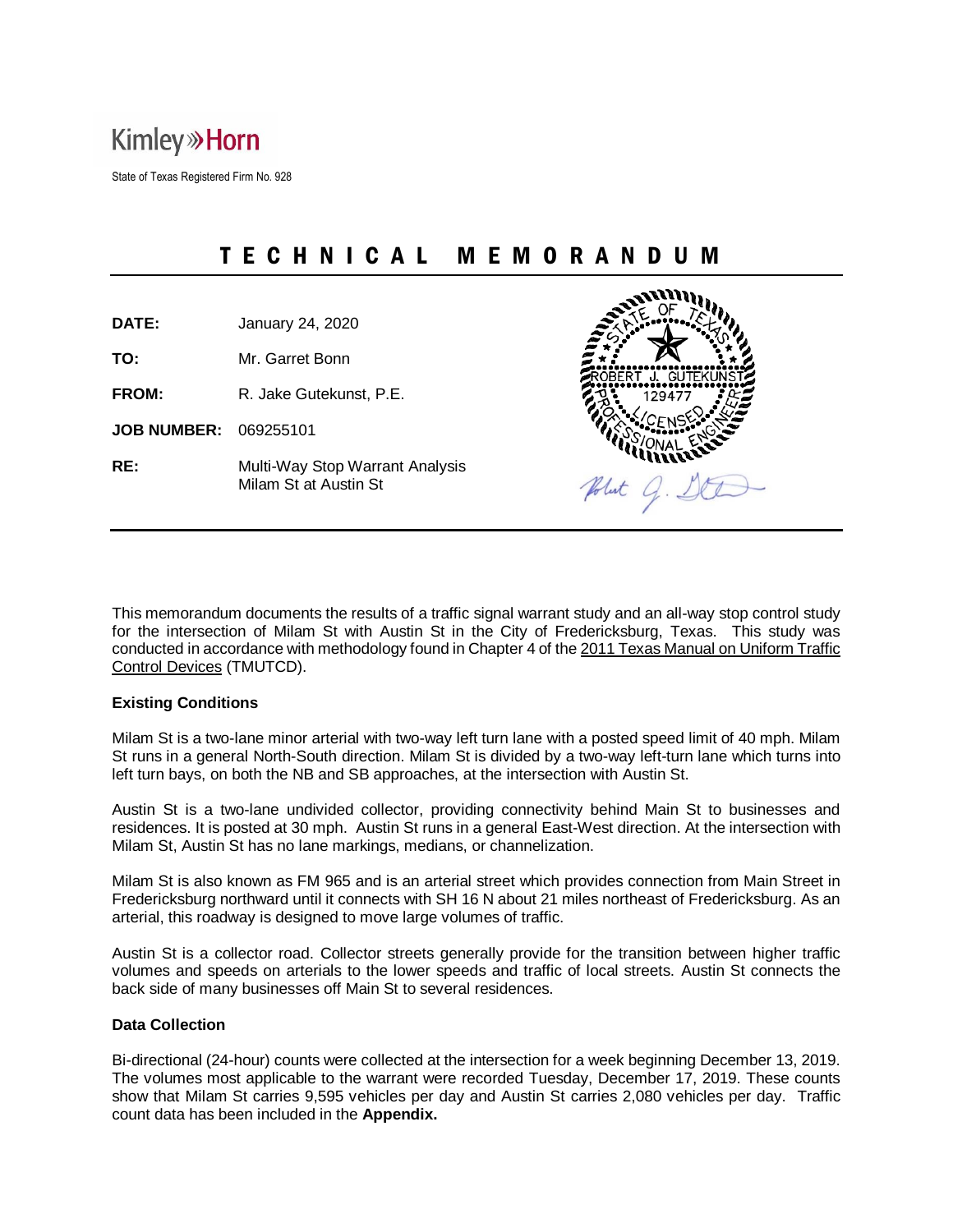

**Figure 1** is a vicinity map that shows the general location of the intersection.

**Figure 1 – Vicinity Map**

While performing a safety study, it was discovered that Milam at Austin had unusually high crash activity. Engineering judgement deemed that providing a multi-way stop at this intersection may reduce crash activity and improve intersection performance.

#### **Multi-Way Stop Warrant Study Procedure**

The *Texas Manual of Uniform Traffic Control Devices* (Texas MUTCD, 2011 Edition) defines guidance for four (4) criteria to be considered in the engineering study of a multi-way stop sign installation. Factors included in the evaluation of these criteria include vehicle and pedestrian traffic volumes, the prevailing traffic speeds, traffic crash history, and measured delay for minor street traffic. The four criteria are listed below, followed by a short description of each.

- Criterion A, Interim measure for traffic control signals
- Criterion B, Crash experience
- Criterion C, Minimum volumes
- Criterion D, Multiple criteria at 80%

Criterion A, Interim measure for traffic control signals – this criterion is applied when a traffic control signal for an intersection has been justified but not yet installed. It is a temporary measure.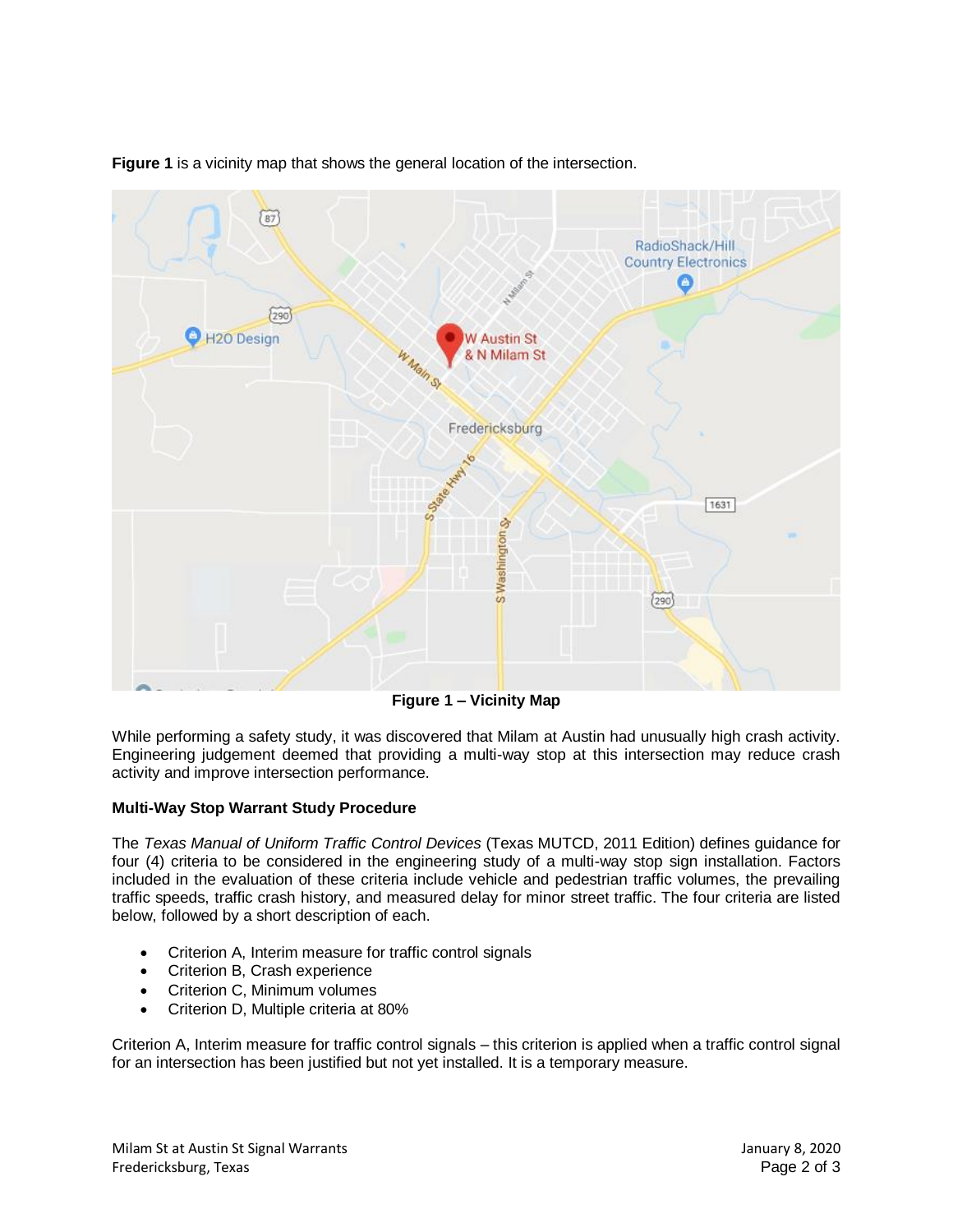Criterion B, Crash experience – requires that five or more reported crashes, correctible by a multi-way stop, to have occurred in the last 12 months. It is important to note that certain types of accidents, such as rear ends, are not reduced when a multi-way stop is installed. There are minimum volume requirements for vehicles or pedestrians as well.

Criterion C, Minimum volumes – this criterion is applied to the eight highest demand hours of the day for the major and minor street. A reduction factor of may be applied to bring volumes to 70% when major street speeds exceed 40 mph. Minor street traffic must experience a minimum delay threshold.

Criterion D, Multiple criteria at 80% - requires that Criterion B, Criterion C.1 (volumes at 100%), and Criterion C.2 (minimum minor street delay) are all simultaneously satisfied at 80% of their minimum values.

#### **Multi-Way Stop Warrant Analysis**

An existing conditions analysis was completed to determine whether the current conditions warrant a multiway stop. The results are listed below:

Criterion A, Interim measure for traffic control signals – **Warrant Not Met for Traffic Signal** Criterion B, Crash experience – 5 correctable accidents in 2019 – **Warrant Met** Criterion C, Minimum volumes – Met for 2 hours – **Warrant Not Met** Criterion D, Multiple criteria at 80% – Met for 8 hours – **Warrant Met**

The warrant analysis worksheet is included in the **Appendix.**

#### **Multi-Way Stop Conclusion**

The 2011 Edition of the TMUTCD contains four possible criteria for traffic signals. The intersection currently meets two of the three applicable criteria. Based on the criteria and engineering judgment, a multi-way stop is warranted at this time for the intersection of Milam St and Austin St. The proposed layout is shown below in [Figure 2.](#page-2-0)

<span id="page-2-0"></span>

**Figure 2: Proposed Intersection Control**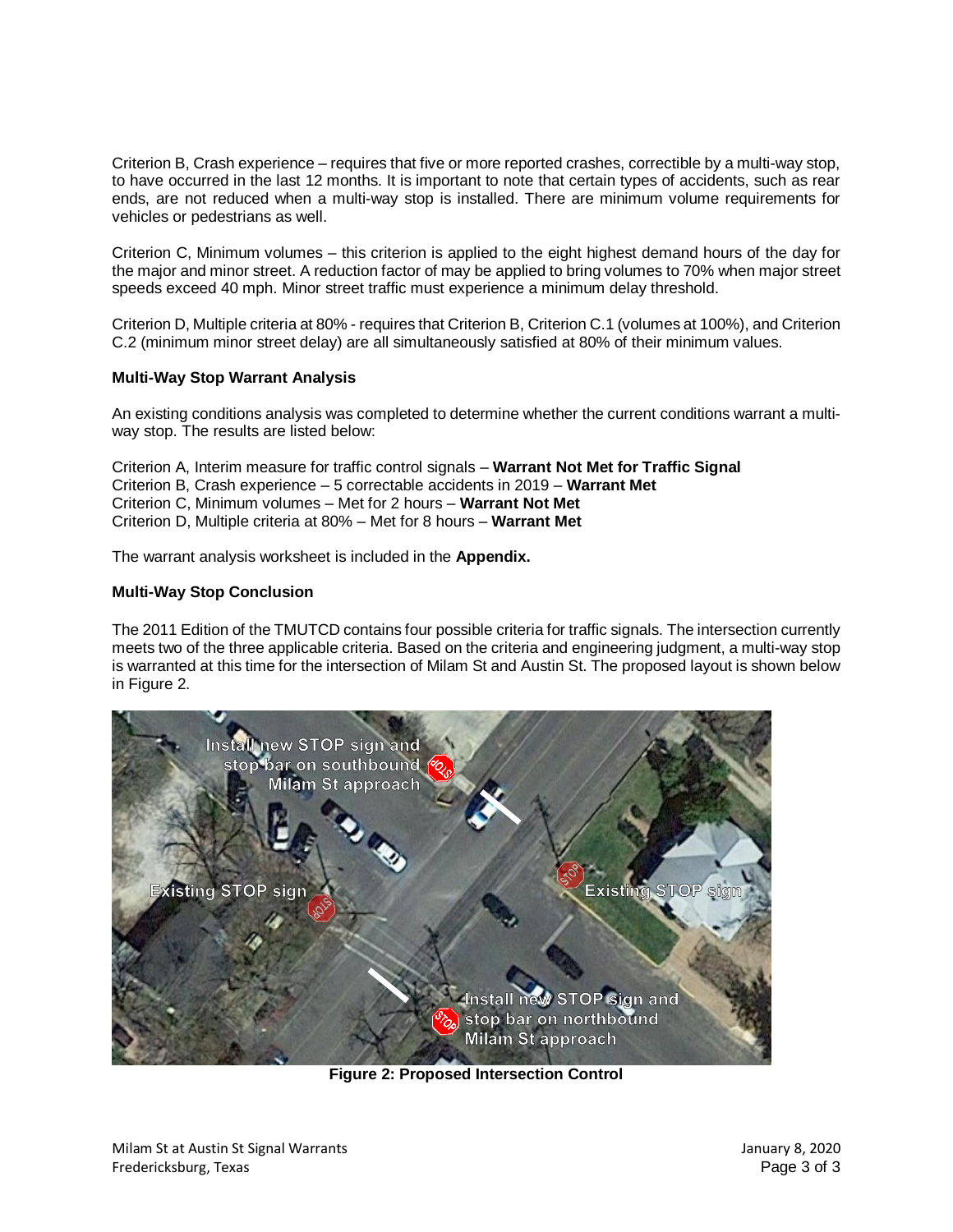#### **ENGINEERING STUDY FOR MULTI-WAY STOP SIGNS**

(2011r2 Texas MUTCD Chapter 2B.07)

#### **LOCATION:**

Major Road: **Milam St Road Index No.: FM 965** Speed Limit: 40 MPH

Minor Road: **Austin St Road Index No.:** Speed Limit: 30 MPH

#### **Support:**

Multi-way stop control can be useful as a safety measure at intersections if certain traffic conditions exist. Safety concerns associated with multi-way stops include pedestrians, bicyclists, and all road users expecting other road users to stop. Multi-way stop control is used where the volume of traffic on the intersecting roads is approximately equal.

The restrictions on the use of STOP signs described in TxMUTCD Section 2B.05 ("STOP Sign Applications") also apply to multi-way stop applications.

#### **Guidance:**

The following criteria should be considered for a multi-way STOP sign installation:

**Criterion 1A –** Where traffic control signals are justified, the multi-way stop is an interim measure that can be installed quickly to control traffic while arrangements are being made for the installation of the traffic control signal.  $\Box$  **IS MET**  $\Box$  **IS NOT MET** 

Comments: This location does not meet traffic signal warrants, so it cannot be an interim measure.

**Criterion 1B –** Five or more reported crashes in a 12-month period that are susceptible to correction by a multiway stop installation. Such crashes include right-turn and left-turn collisions as well as right-angle collisions.  $\boxtimes$  **IS MET**  $\Box$  **IS NOT MET** 

A review of the 12 month period ending  $12/31/2019$  indicated five (5) such crashes (date) (number)

Comments: Five total multi-way stop-correctable crashes occurred in 2019 at this intersection

**Criterion 1C –** Minimum volumes:

#### **1C.1 – Speeds at or below 40 mph**

**1C.1 –** The vehicular volume entering the intersection from the major-street approaches (total of both approaches) averages at least 300 vehicles per hour for any 8 hours of an average day,

#### $\boxtimes$  **IS MET**  $\qquad \qquad$  **IS NOT MET**

Average major-street volume: 753 vehicles per hour (300 vph min.)

Comments: Major street volumes at this location would meet warrant for 14 hours of the day

**…AND…**

**1C.2 –** The combined vehicular, pedestrian, and bicycle volume entering the intersection from the minor street approaches (total of both approaches) averages at least 200 units per hour for the same 8 hours, with an average delay to minor-street vehicular traffic of at least 30 seconds per vehicle during the highest hour.

#### $\Box$  **IS MET**  $\Box$  **IS NOT MET**

Combined minor-street vehicular, pedestrian, and bicycle volume: 192 units/hour (200 uph min.).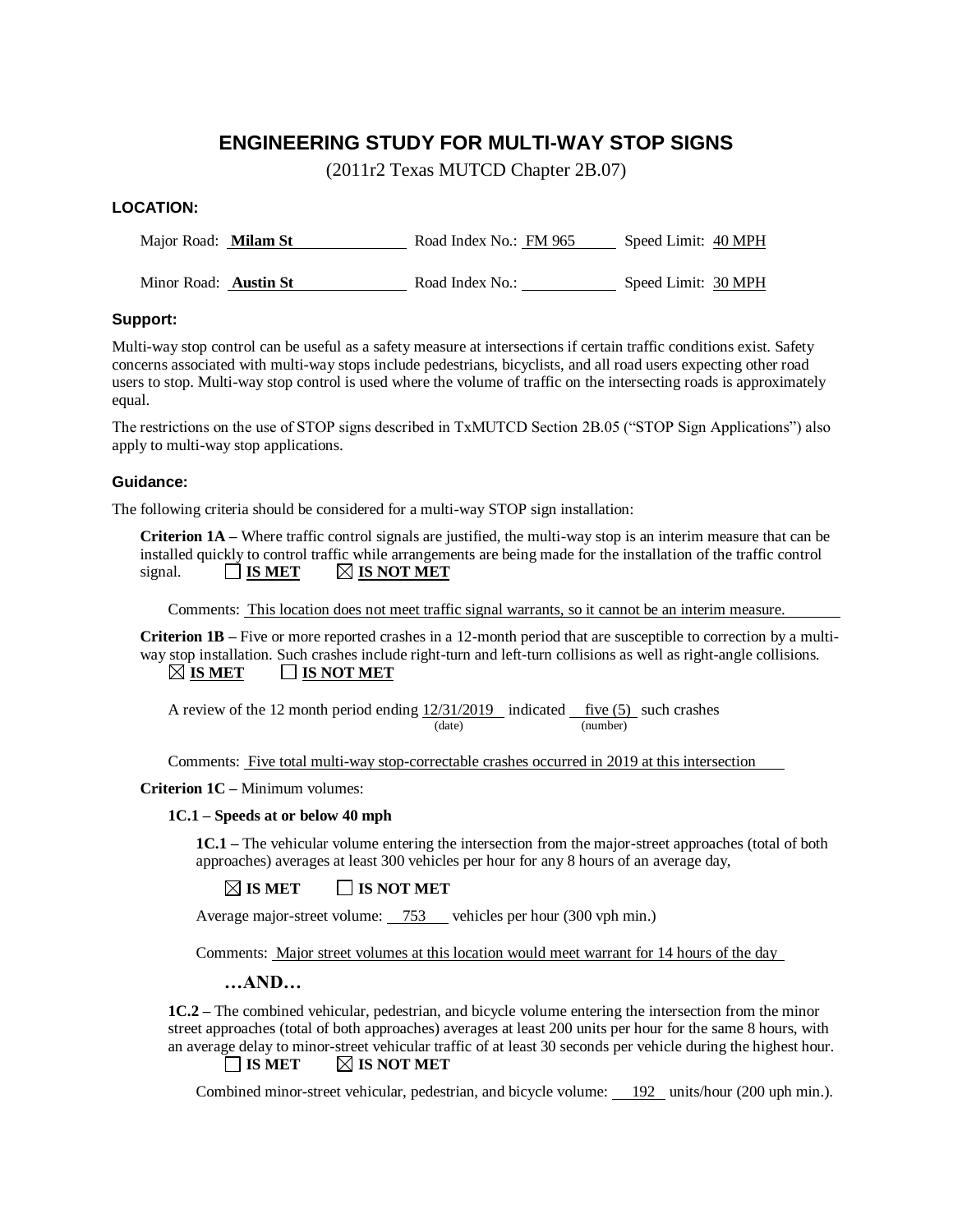Average minor-street delay, peak hour: 30 seconds per vehicle (30 sec./veh. minimum).

Comments: Minor street volumes are close to the threshold, but do not pass it

**OR…**

**1C.3 – (Speeds ABOVE 40 mph)** If the 85th-percentile approach speed of the major-street traffic exceeds 40 mph, the minimum vehicular volume warrants are 70 percent of the above values.<br>  $\Box$  IS MET  $\Box$  IS NOT MET

**IS MET IS NOT MET**

Average major-street volume: (210 vehicles per hour minimum), or

Combined minor-street vehicular, pedestrian, and bicycle volume: (140 units per hour with at least 30 seconds per vehicle delay).

Comments:

Criteria for 1C.

| 1C.1 is met $AND$ 1C.2 is met                           |                       |  |
|---------------------------------------------------------|-----------------------|--|
|                                                         |                       |  |
| $1C.3$ is met.                                          |                       |  |
| $\Box$ $\pi$ $\alpha$ $\pi$ $\pi$<br>$\sim$<br>$\cdots$ | $\nabla$ to warm work |  |

#### **Criterion 1C IS MET IS NOT MET**

**Criterion 1D –** Where no single criterion is satisfied, but where Criteria 1B, 1C.1, and 1C.2 are all satisfied to 80 percent of the minimum values. Criterion 1C.3 is excluded from this condition.

| 80% of Criterion 1B (4 correctable crashes, min.):                                                    | $\boxtimes$ IS SATISFIED $\Box$ IS NOT SATISFIED |
|-------------------------------------------------------------------------------------------------------|--------------------------------------------------|
| 80% of Criterion 1C.1 (at least 240 vph):                                                             | $\boxtimes$ IS SATISFIED $\Box$ IS NOT SATISFIED |
| 80% of Criterion 1C.2 (at least 160 units per hour): $\boxtimes$ IS SATISFIED $\Box$ IS NOT SATISFIED |                                                  |

Comments: Criterion 1C.2 is met at 80%, and the other two were met even at 100%

| <b>Criterion 1D</b> | $\boxtimes$ is met | <b>IS NOT MET</b> |
|---------------------|--------------------|-------------------|
|---------------------|--------------------|-------------------|

#### **Volume – Eight Highest Hours**

| Hour Beginning:                                                 | 10:00 | 11:00 | 12:00 | 13:00 | 14:00 | 15:00 | 16:00 | 17:00 | Average |
|-----------------------------------------------------------------|-------|-------|-------|-------|-------|-------|-------|-------|---------|
| Major St. Volume<br>(both approaches)                           | 675   | 649   | 743   | 690   | 732   | 896   | 793   | 850   | 753     |
| Minor St. Volume<br>(Veh., peds. & bikes, -<br>both approaches) | 171   | 188   | 181   | 191   | 219   | 229   | 187   | 175   | 192     |

#### **Option:**

Other criteria that may be considered include:

| A. The need to control left-turn conflicts.                                                                                                                                                          | $\boxtimes$ APPLIES | <b>DOES NOT</b><br><b>APPLY</b>      |
|------------------------------------------------------------------------------------------------------------------------------------------------------------------------------------------------------|---------------------|--------------------------------------|
| B. The need to control vehicle/pedestrian conflicts near locations that<br>generate high pedestrian volumes.                                                                                         | <b>APPLIES</b>      | $\boxtimes$ DOES NOT<br><b>APPLY</b> |
| C. Locations where a road user, after stopping, cannot see conflicting<br>traffic and is not able to safely negotiate the intersection unless<br>conflicting cross traffic is also required to stop. | <b>APPLIES</b>      | $\boxtimes$ DOES NOT<br><b>APPLY</b> |
| D. An intersection of two residential neighborhood collector (through)<br>streets of similar design and operating characteristics.                                                                   | <b>APPLIES</b>      | $\boxtimes$ DOES NOT<br><b>APPLY</b> |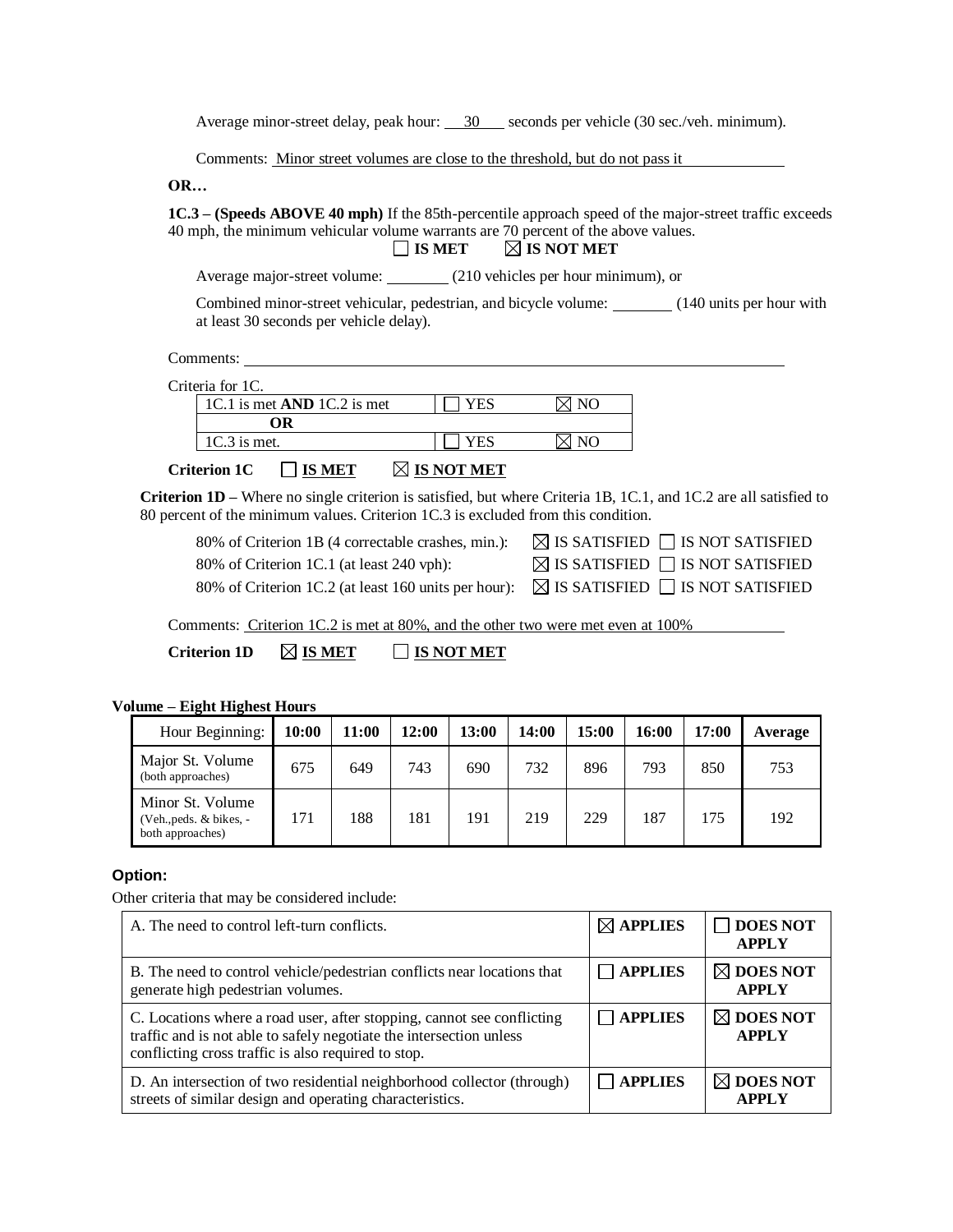Comments: Left-turn collisions are one of the most common collision types at this intersection

#### **Summary and Conclusion:**

| <b>Primary Criteria Met:</b><br>Criterion 1A<br>Criterion 1B<br>Criterion 1C<br>Criterion 1D                                                        | IS MET<br>IS MET<br>IS MET<br>IS MET                                 | $\boxtimes$ is not met<br>IS NOT MET<br>IS NOT MET<br>IS NOT MET                                    |
|-----------------------------------------------------------------------------------------------------------------------------------------------------|----------------------------------------------------------------------|-----------------------------------------------------------------------------------------------------|
| <b>Other Criteria Considered:</b><br>$A - Left$ -turn conflicts<br>$B - Pedestrian$ conflicts<br>$C - Sight distance$<br>$D - Residental collector$ | <b>APPLIES</b><br><b>APPLIES</b><br><b>APPLIES</b><br><b>APPLIES</b> | DOES NOT APPLY<br>$\boxtimes$ DOES NOT APPLY<br>$\boxtimes$ DOES NOT APPLY<br><b>DOES NOT APPLY</b> |

Based on the analysis of this information, it is my engineering judgment that a multi-way stop sign ■ SHOULD SHOULD NOT be installed at the intersection of

| Milam St |                                                                   | and <b>Austin St</b> |              |
|----------|-------------------------------------------------------------------|----------------------|--------------|
|          | (major road)                                                      |                      | (minor road) |
|          | Comments: Warrant is met with both Criterion 1B and Criterion 1D. |                      |              |
|          |                                                                   |                      |              |

Study By: Kimley-Horn Engineer's Name: R. Jake Gutekunst

Engineer's Signature: Date: 1/24/2020\_\_\_\_\_\_\_\_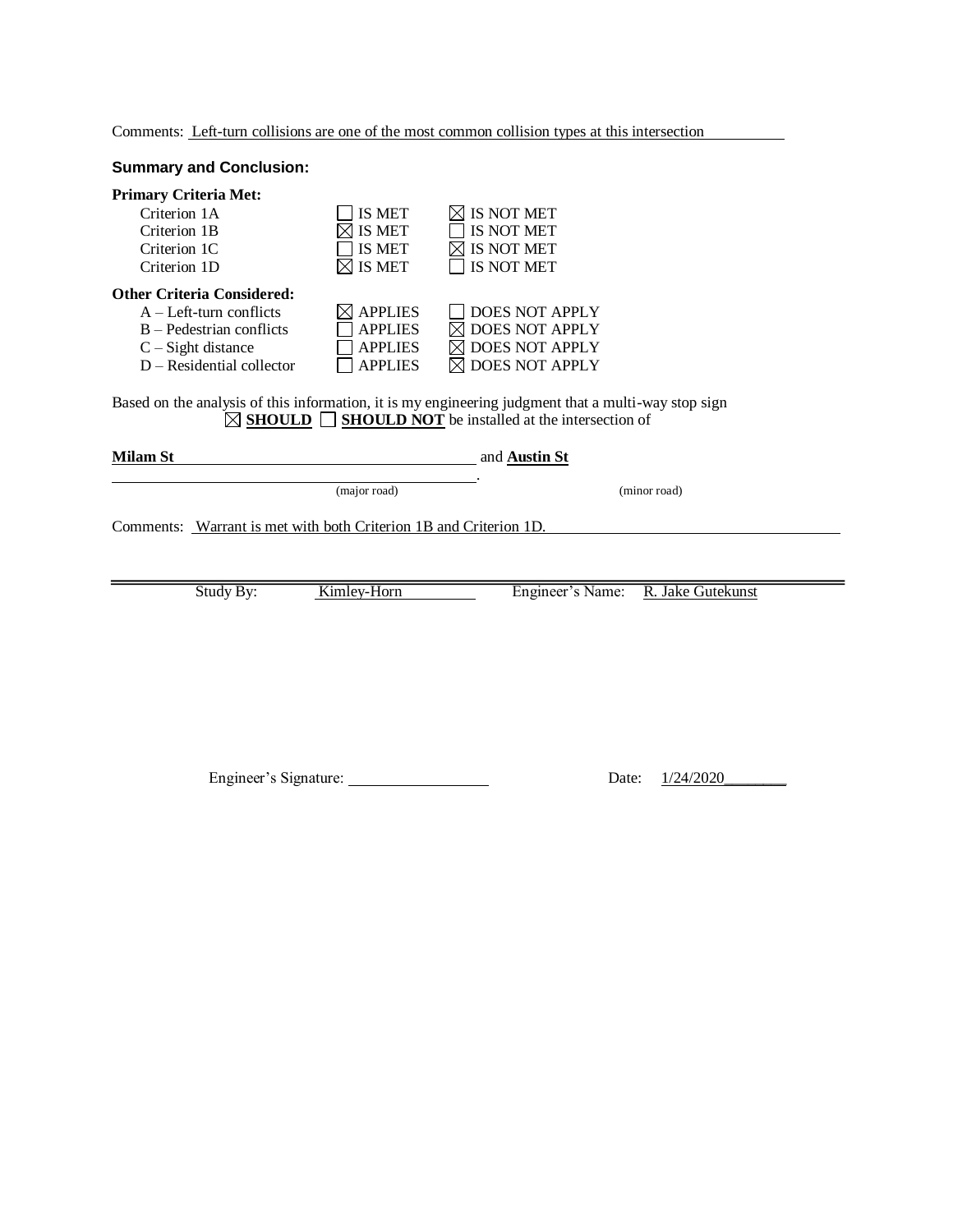# Appendix A: Signal Warrant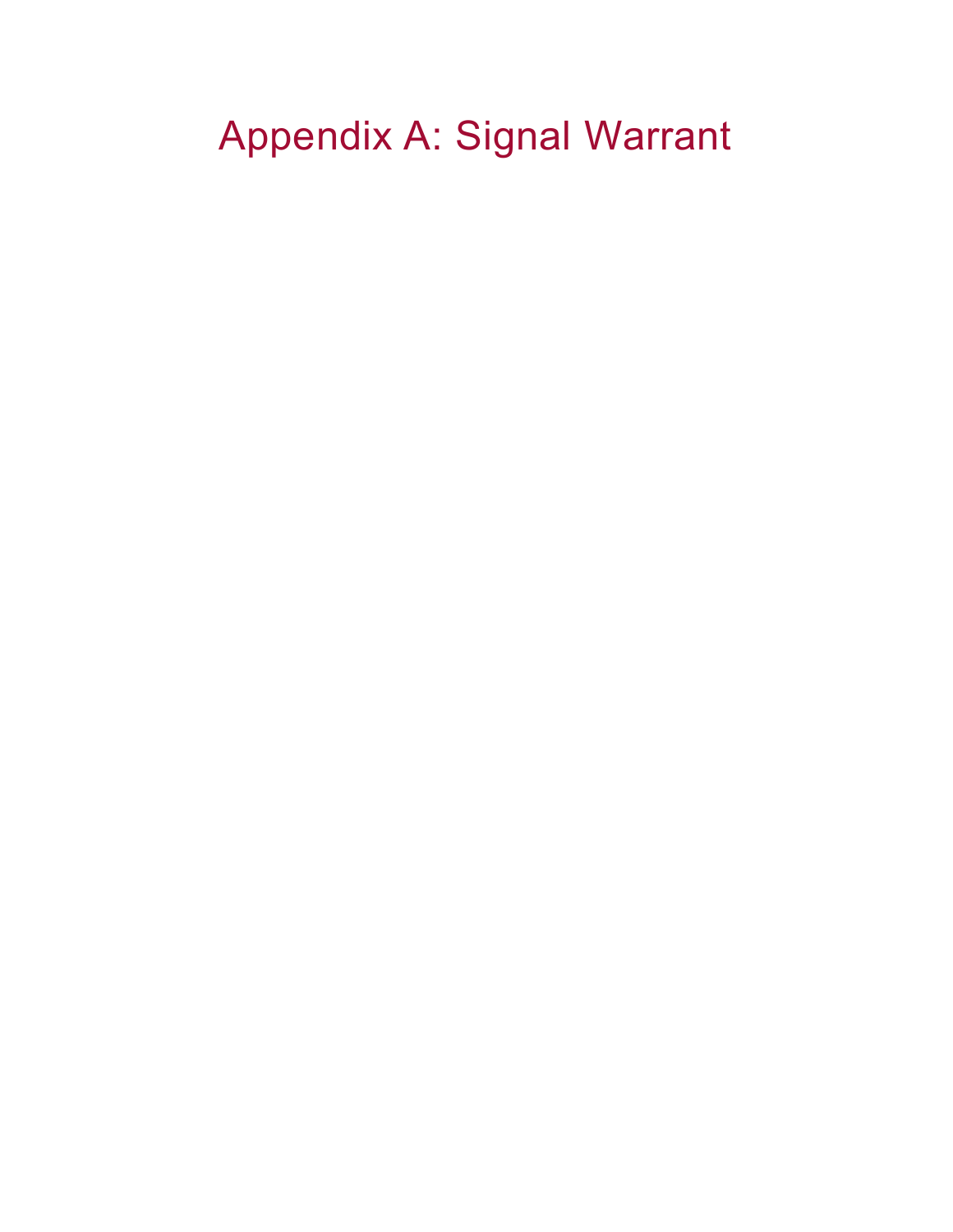## **Summary of Warrants**

| Spot Number:            | $\mathbf 1$                                                                                                             |                  |                       |  |  |  |
|-------------------------|-------------------------------------------------------------------------------------------------------------------------|------------------|-----------------------|--|--|--|
| Major Street:           | Milam                                                                                                                   | Minor Street:    | Austin                |  |  |  |
| Intersection:           | Milam at Austin                                                                                                         |                  |                       |  |  |  |
| City/Twp:               | Fredericksburg                                                                                                          |                  |                       |  |  |  |
| Date Performed:         | 1/13/2020                                                                                                               | Performed By:    | <b>KAR</b>            |  |  |  |
| Date Volumes Collected: |                                                                                                                         | 12/17/2019       |                       |  |  |  |
|                         |                                                                                                                         |                  |                       |  |  |  |
|                         | <b>Warrant</b>                                                                                                          | <b>Condition</b> | <b>Is Warrant Met</b> |  |  |  |
|                         |                                                                                                                         |                  |                       |  |  |  |
|                         | <b>WARRANT 1: Eight-Hour Vehicular Volume</b>                                                                           |                  | <b>NO</b>             |  |  |  |
|                         |                                                                                                                         | Condition A      | <b>NO</b>             |  |  |  |
|                         |                                                                                                                         | Condition B      | <b>NO</b>             |  |  |  |
|                         |                                                                                                                         | Condition A&B    | N/A                   |  |  |  |
|                         |                                                                                                                         |                  |                       |  |  |  |
|                         | <b>WARRANT 2: Four-Hour Vehicular Volume</b>                                                                            | (100%)           | <b>NO</b>             |  |  |  |
|                         |                                                                                                                         |                  |                       |  |  |  |
|                         | <b>WARRANT 3: Peak-Hour Vehicular Volume</b>                                                                            | (100%)           | <b>NO</b>             |  |  |  |
|                         |                                                                                                                         | Condition A      | <b>NO</b>             |  |  |  |
|                         |                                                                                                                         | Condition B      | <b>NO</b>             |  |  |  |
|                         |                                                                                                                         |                  |                       |  |  |  |
|                         | <b>WARRANT 4: Pedestrian Volume</b>                                                                                     | $(100\%)$        | <b>NO</b>             |  |  |  |
|                         |                                                                                                                         | Four Hour        | <b>NO</b>             |  |  |  |
|                         |                                                                                                                         | Peak Hour        | <b>NO</b>             |  |  |  |
|                         |                                                                                                                         |                  |                       |  |  |  |
|                         | <b>WARRANT 5: School Crossing</b>                                                                                       |                  | N/A                   |  |  |  |
|                         |                                                                                                                         |                  |                       |  |  |  |
|                         | <b>WARRANT 6: Coordinated Signal System</b>                                                                             |                  | <b>NO</b>             |  |  |  |
|                         |                                                                                                                         |                  |                       |  |  |  |
|                         | <b>WARRANT 7: Crash Experience</b>                                                                                      |                  | <b>NO</b>             |  |  |  |
|                         |                                                                                                                         | Condition A      | <b>NO</b>             |  |  |  |
|                         |                                                                                                                         | Condition B      | <b>NO</b>             |  |  |  |
|                         |                                                                                                                         |                  |                       |  |  |  |
|                         | <b>WARRANT 8: Roadway Network</b>                                                                                       |                  | <b>NO</b>             |  |  |  |
|                         |                                                                                                                         |                  |                       |  |  |  |
|                         | <b>WARRANT 9: Intersection Near a Grade Crossing</b>                                                                    |                  | <b>NO</b>             |  |  |  |
|                         |                                                                                                                         |                  |                       |  |  |  |
|                         | <b>Issue to Be Addressed by Signalization:</b>                                                                          |                  |                       |  |  |  |
|                         |                                                                                                                         |                  |                       |  |  |  |
|                         |                                                                                                                         |                  |                       |  |  |  |
|                         | Reduce stop delay at intersection during peak weekday hours and mitigate safety issues correctible by a traffic signal. |                  |                       |  |  |  |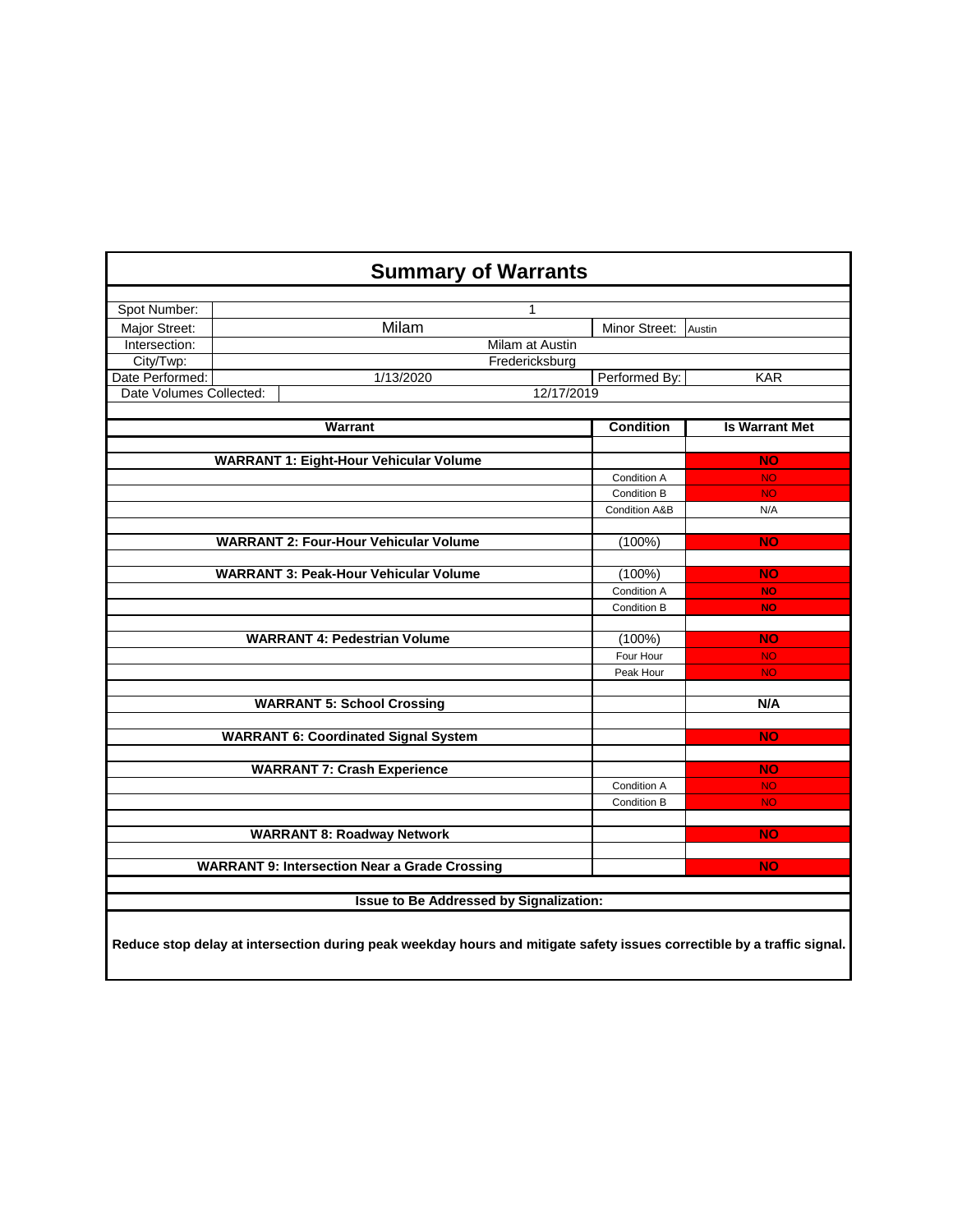## Appendix B: Traffic Counts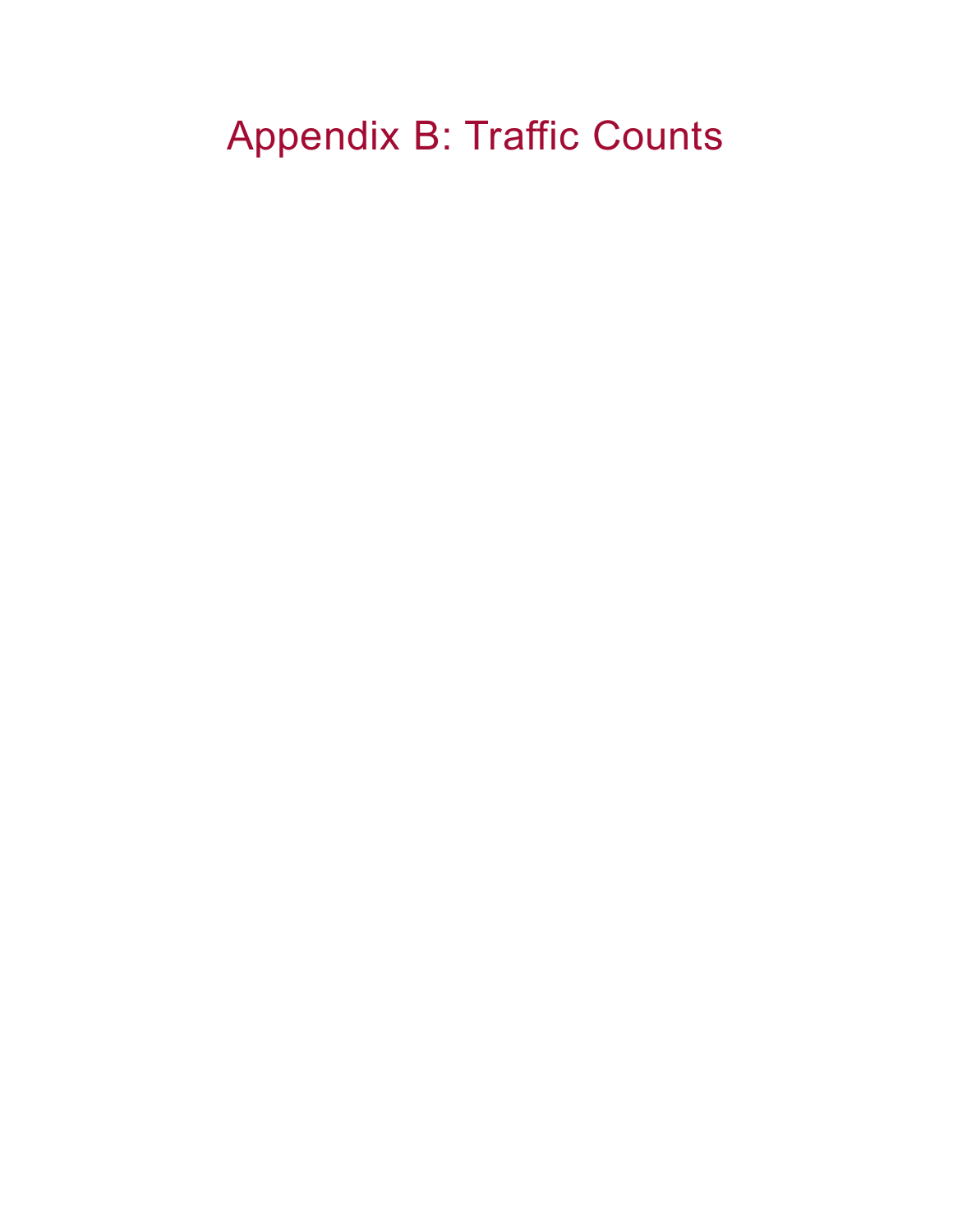| Device ID: 302384<br>Street: 100 North Milam<br>State: Tx<br>City: Fbg<br>County: GI | Lane: North bound<br>Operator: gd<br>Speed Limit: 30<br>AADT Factor: 1 | Begin: 12/13/2019 12:00 PM | Hours: 168.00<br>Period: 15<br>Raw Count: 23762<br>AADT Count: 3,395 | End: 12/20/2019 12:00 PM      |
|--------------------------------------------------------------------------------------|------------------------------------------------------------------------|----------------------------|----------------------------------------------------------------------|-------------------------------|
| Date<br>And<br>Time Range                                                            | Period<br>Volume                                                       | Average<br>Speed           | Roadway<br>Temperature                                               | Roadway<br>Surface<br>Wet/Dry |
|                                                                                      |                                                                        |                            |                                                                      |                               |
| Fri, 12/13/2019                                                                      | 72                                                                     |                            |                                                                      |                               |
| $[12:00-12:15]$<br>$[12:15-12:30]$                                                   | 73                                                                     | 30 MPH<br>29 MPH           | 32 F<br>32 F                                                         |                               |
| $[12:30-12:45]$                                                                      | 65                                                                     | 29 MPH                     | 32 F                                                                 |                               |
| $[12:45-13:00]$                                                                      | 60                                                                     | 30 MPH                     | 32 F                                                                 |                               |
|                                                                                      |                                                                        |                            |                                                                      |                               |
| $[13:00-13:15]$                                                                      | 73                                                                     | 31 MPH                     | 32 F                                                                 |                               |
| $[13:15-13:30]$                                                                      | 56                                                                     | 30 MPH                     | 32 F                                                                 |                               |
| $[13:30-13:45]$                                                                      | 69                                                                     | 30 MPH                     | 32 F                                                                 |                               |
| $[13:45-14:00]$                                                                      | 61                                                                     | 30 MPH                     | 32 F                                                                 | ---                           |
| $[14:00-14:15]$                                                                      | 64                                                                     | 31 MPH                     | 32 F                                                                 | ---                           |
| $[14:15-14:30]$                                                                      | 54                                                                     | 32 MPH                     | 32 F                                                                 |                               |
| $[14:30-14:45]$                                                                      | 45                                                                     | 28 MPH                     | 32 F                                                                 |                               |
| $[14:45-15:00]$                                                                      | 58                                                                     | 29 MPH                     | 32 F                                                                 |                               |
|                                                                                      |                                                                        |                            |                                                                      |                               |
| $[15:00-15:15]$                                                                      | 66                                                                     | 29 MPH                     | 32 F                                                                 | ---                           |
| $[15:15-15:30]$                                                                      | 88                                                                     | 31 MPH                     | 32 F                                                                 |                               |
| $[15:30-15:45]$                                                                      | 89                                                                     | 29 MPH                     | 32 F                                                                 |                               |
| $[15:45-16:00]$                                                                      | 99                                                                     | 29 MPH                     | 32 F                                                                 | ---                           |
| $[16:00-16:15]$                                                                      | 94                                                                     | 30 MPH                     | 32 F                                                                 |                               |
| $[16:15-16:30]$                                                                      | 69                                                                     | 30 MPH                     | 32 F                                                                 |                               |
| $[16:30-16:45]$                                                                      | 75                                                                     | 31 MPH                     | 32 F                                                                 |                               |
| $[16:45-17:00]$                                                                      | 79                                                                     | 30 MPH                     | 32 F                                                                 |                               |
|                                                                                      |                                                                        |                            |                                                                      |                               |
| $[17:00-17:15]$                                                                      | 94                                                                     | 29 MPH                     | 32 F                                                                 |                               |
| $[17:15-17:30]$                                                                      | 63                                                                     | 30 MPH                     | 32 F                                                                 |                               |
| $[17:30-17:45]$                                                                      | 73                                                                     | 30 MPH                     | 32 F                                                                 |                               |
| $[17:45-18:00]$                                                                      | 66                                                                     | 30 MPH                     | 32 F                                                                 |                               |
| $[18:00-18:15]$                                                                      | 59                                                                     | 30 MPH                     | 32 F                                                                 |                               |
| $[18:15-18:30]$                                                                      | 52                                                                     | 30 MPH                     | 32 F                                                                 |                               |
| $[18:30-18:45]$                                                                      | 51                                                                     | 30 MPH                     | 32 F                                                                 | ---                           |
| $[18:45-19:00]$                                                                      | 59                                                                     | 30 MPH                     | 32 F                                                                 |                               |
|                                                                                      |                                                                        |                            |                                                                      |                               |
| $[19:00-19:15]$                                                                      | 50                                                                     | 29 MPH                     | 32 F                                                                 | ---                           |
| $[19:15-19:30]$                                                                      | 34                                                                     | 29 MPH                     | 32 F                                                                 |                               |
| $[19:30-19:45]$                                                                      | 54                                                                     | 29 MPH                     | 32 F                                                                 |                               |
| $[19:45-20:00]$                                                                      | 41                                                                     | 29 MPH                     | 32 F                                                                 |                               |
| $[20:00-20:15]$                                                                      | 39                                                                     | 29 MPH                     | 32 F                                                                 |                               |
| $[20:15-20:30]$                                                                      | 31                                                                     | 30 MPH                     | 32 F                                                                 |                               |
| $[20:30-20:45]$                                                                      | 29                                                                     | 29 MPH                     | 32 F                                                                 |                               |
| $[20:45-21:00]$                                                                      | 44                                                                     | 30 MPH                     | 32 F                                                                 | ---                           |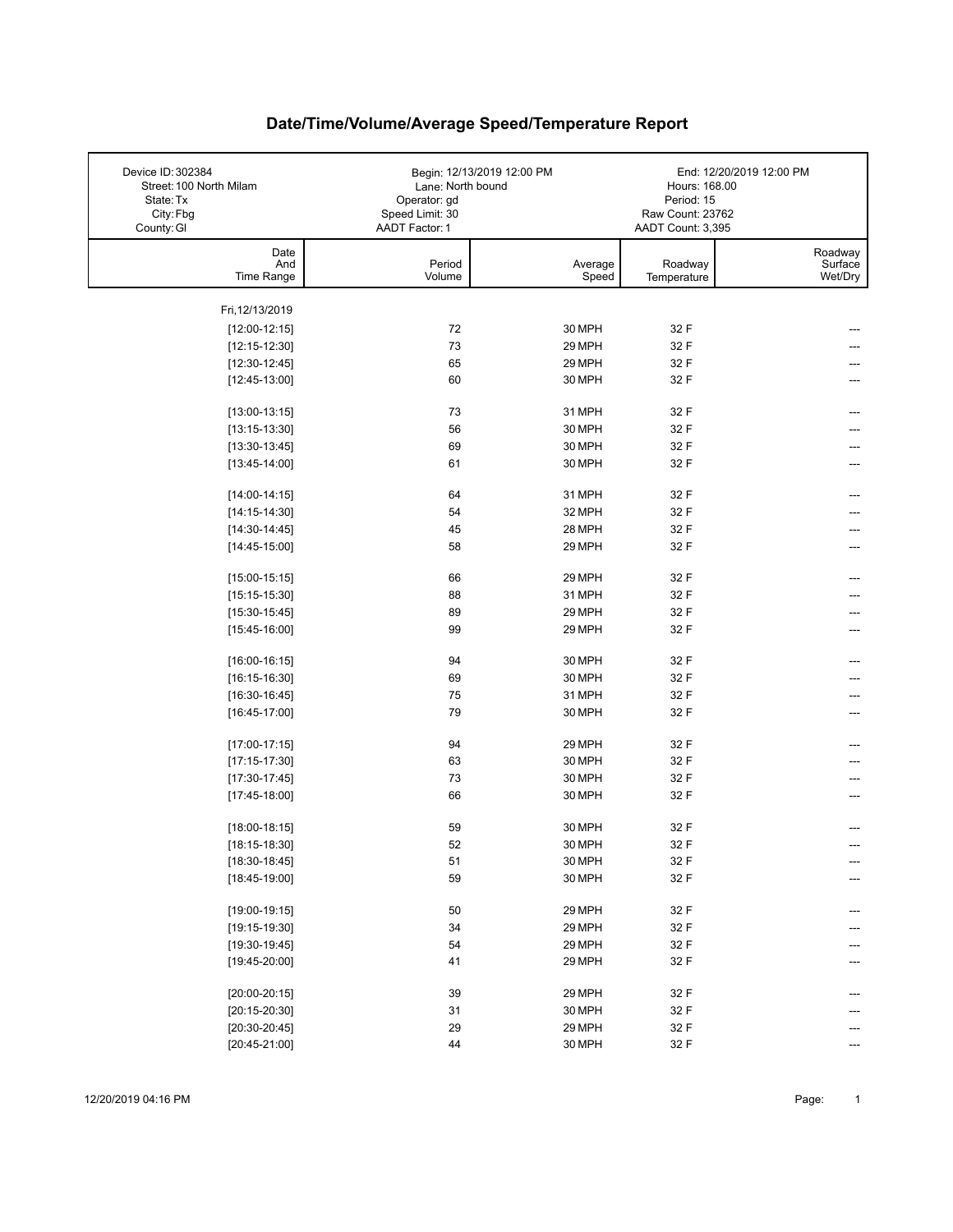| Device ID: 302384<br>Street: 100 North Milam<br>State: Tx<br>City: Fbg | Lane: North bound<br>Operator: gd<br>Speed Limit: 30 | Begin: 12/13/2019 12:00 PM | Hours: 168.00<br>Period: 15<br>Raw Count: 23762<br>AADT Count: 3,395 | End: 12/20/2019 12:00 PM      |
|------------------------------------------------------------------------|------------------------------------------------------|----------------------------|----------------------------------------------------------------------|-------------------------------|
| County: GI                                                             | AADT Factor: 1                                       |                            |                                                                      |                               |
| Date<br>And<br>Time Range                                              | Period<br>Volume                                     | Average<br>Speed           | Roadway<br>Temperature                                               | Roadway<br>Surface<br>Wet/Dry |
|                                                                        |                                                      |                            |                                                                      |                               |
| Fri, 12/13/2019                                                        |                                                      |                            |                                                                      |                               |
| $[21:00-21:15]$                                                        | 34                                                   | 31 MPH                     | 32 F                                                                 |                               |
| $[21:15-21:30]$                                                        | 23                                                   | 30 MPH                     | 32 F                                                                 |                               |
| $[21:30-21:45]$                                                        | 23                                                   | 30 MPH                     | 32 F                                                                 |                               |
| $[21:45-22:00]$                                                        | 27                                                   | 34 MPH                     | 32 F                                                                 |                               |
| $[22:00-22:15]$                                                        | 36                                                   | 32 MPH                     | 32 F                                                                 | ---                           |
| $[22:15-22:30]$                                                        | 20                                                   | 29 MPH                     | 32 F                                                                 |                               |
| $[22:30-22:45]$                                                        | 17                                                   | 32 MPH                     | 32 F                                                                 |                               |
| $[22:45-23:00]$                                                        | 20                                                   | 33 MPH                     | 32 F                                                                 | ---                           |
| $[23:00-23:15]$                                                        | 14                                                   |                            |                                                                      |                               |
|                                                                        | 15                                                   | 30 MPH<br>31 MPH           | 32 F<br>32 F                                                         | ---                           |
| $[23:15-23:30]$                                                        | 12                                                   |                            | 32 F                                                                 |                               |
| $[23:30-23:45]$                                                        |                                                      | 32 MPH                     |                                                                      |                               |
| $[23:45-00:00]$                                                        | 12                                                   | 37 MPH                     | 32 F                                                                 |                               |
| Fri, 12/13/2019                                                        | 2501                                                 | 30 MPH                     | 32 F                                                                 |                               |
| Sat, 12/14/2019                                                        |                                                      |                            |                                                                      |                               |
| $[00:00-00:15]$                                                        | 11                                                   | 32 MPH                     | 32 F                                                                 |                               |
| $[00:15-00:30]$                                                        | 5                                                    | 30 MPH                     | 32 F                                                                 |                               |
| $[00:30-00:45]$                                                        | 6                                                    | 32 MPH                     | 32 F                                                                 |                               |
| $[00:45-01:00]$                                                        | 6                                                    | 36 MPH                     | 32 F                                                                 |                               |
|                                                                        |                                                      |                            | 32 F                                                                 |                               |
| $[01:00-01:15]$                                                        | 4<br>9                                               | 38 MPH                     |                                                                      |                               |
| $[01:15-01:30]$                                                        |                                                      | 30 MPH                     | 32 F                                                                 |                               |
| $[01:30-01:45]$                                                        | 3                                                    | 33 MPH                     | 32 F                                                                 |                               |
| $[01:45-02:00]$                                                        | 4                                                    | 36 MPH                     | 32 F                                                                 | ---                           |
| $[02:00-02:15]$                                                        | 2                                                    | 35 MPH                     | 32 F                                                                 |                               |
| $[02:15-02:30]$                                                        | 3                                                    | 29 MPH                     | 32 F                                                                 |                               |
| $[02:30-02:45]$                                                        | $\mathbf 1$                                          | 38 MPH                     | 32 F                                                                 |                               |
| $[02:45-03:00]$                                                        | $\mathbf 0$                                          | 0 MPH                      | 32 F                                                                 |                               |
| $[03:00-03:15]$                                                        | $\boldsymbol{2}$                                     | 30 MPH                     | 32 F                                                                 |                               |
| $[03:15-03:30]$                                                        | $\mathbf{1}$                                         | 32 MPH                     | 32 F                                                                 |                               |
| $[03:30-03:45]$                                                        | $\mathbf{1}$                                         | 38 MPH                     | 32 F                                                                 |                               |
| $[03:45-04:00]$                                                        | $\pmb{0}$                                            | 0 MPH                      | 32 F                                                                 |                               |
|                                                                        |                                                      |                            |                                                                      |                               |
| $[04:00-04:15]$                                                        | $\mathbf{1}$                                         | 32 MPH                     | 32 F                                                                 |                               |
| $[04:15-04:30]$                                                        | $\pmb{0}$                                            | 0 MPH                      | 32 F                                                                 |                               |
| $[04:30-04:45]$                                                        | $\mathbf{1}$                                         | 32 MPH                     | 32 F                                                                 |                               |
| $[04:45-05:00]$                                                        | $\pmb{0}$                                            | 0 MPH                      | 32 F                                                                 |                               |
|                                                                        |                                                      |                            |                                                                      |                               |
| $[05:00-05:15]$                                                        | $\pmb{0}$                                            | 0 MPH                      | 32 F                                                                 |                               |
| $[05:15-05:30]$                                                        | $\,$ 5 $\,$                                          | 31 MPH                     | 32 F                                                                 |                               |

12/20/2019 04:16 PM Page: 2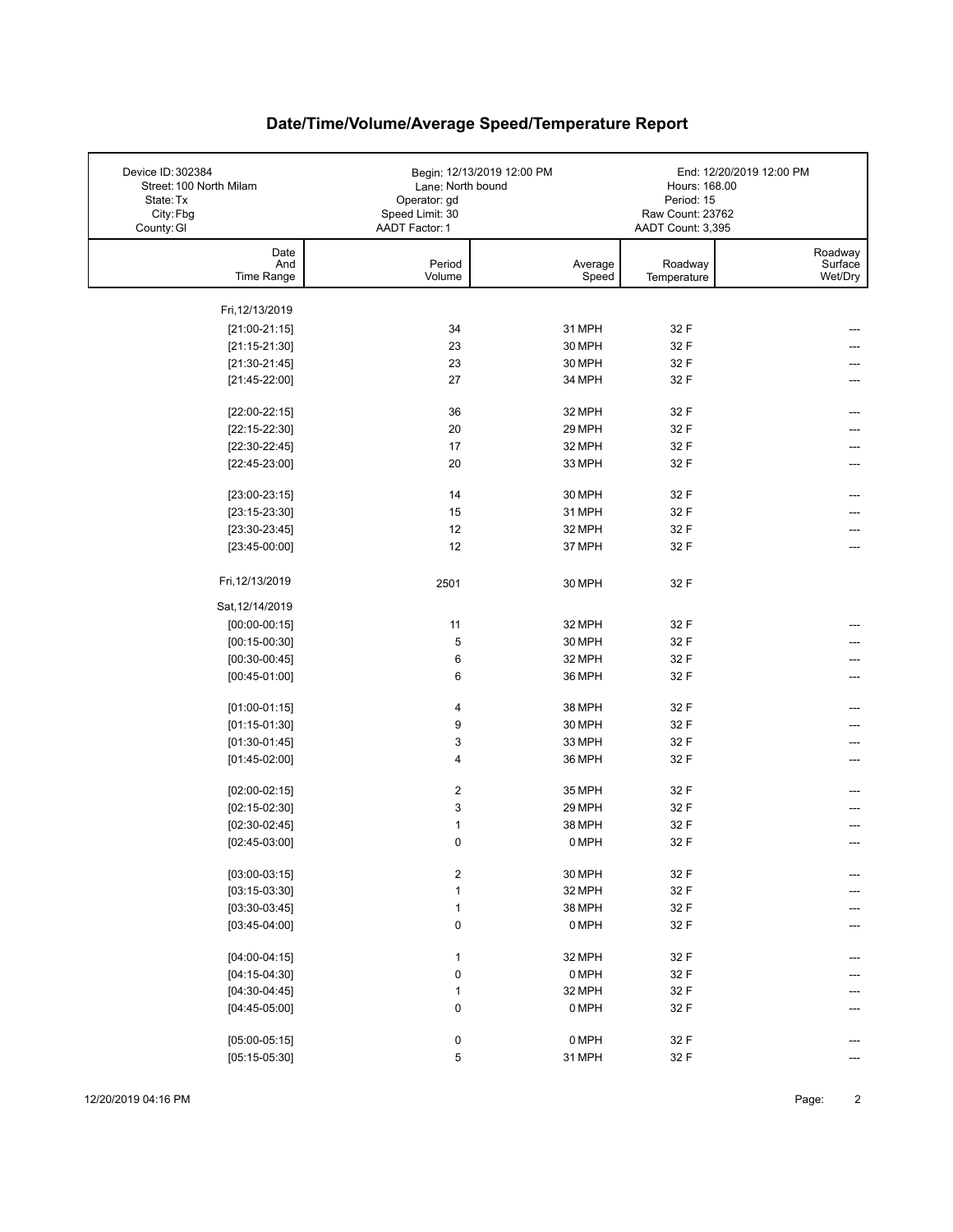| Device ID: 302384<br>Street: 100 North Milam<br>State: Tx<br>City: Fbg | Lane: North bound<br>Operator: gd<br>Speed Limit: 30 | Begin: 12/13/2019 12:00 PM | Hours: 168.00<br>Period: 15<br>Raw Count: 23762 | End: 12/20/2019 12:00 PM      |
|------------------------------------------------------------------------|------------------------------------------------------|----------------------------|-------------------------------------------------|-------------------------------|
| County: GI                                                             | AADT Factor: 1                                       |                            | AADT Count: 3,395                               |                               |
| Date<br>And<br>Time Range                                              | Period<br>Volume                                     | Average<br>Speed           | Roadway<br>Temperature                          | Roadway<br>Surface<br>Wet/Dry |
|                                                                        |                                                      |                            |                                                 |                               |
| Sat, 12/14/2019                                                        |                                                      |                            |                                                 |                               |
| $[05:30-05:45]$                                                        | $\overline{\mathbf{c}}$                              | 38 MPH                     | 32 F                                            |                               |
| $[05:45-06:00]$                                                        | 4                                                    | 32 MPH                     | 32 F                                            |                               |
|                                                                        |                                                      |                            |                                                 |                               |
| $[06:00-06:15]$                                                        | $\overline{7}$                                       | 34 MPH                     | 32 F                                            |                               |
| $[06:15-06:30]$<br>$[06:30-06:45]$                                     | 9<br>10                                              | 33 MPH<br>32 MPH           | 32 F<br>32 F                                    |                               |
| $[06:45-07:00]$                                                        | 9                                                    | 32 MPH                     | 32 F                                            | ---                           |
|                                                                        |                                                      |                            |                                                 |                               |
| $[07:00-07:15]$                                                        | 11                                                   | 33 MPH                     | 32 F                                            |                               |
| $[07:15-07:30]$                                                        | 13                                                   | 32 MPH                     | 32 F                                            |                               |
| $[07:30-07:45]$                                                        | 17                                                   | 29 MPH                     | 32 F                                            |                               |
| $[07:45-08:00]$                                                        | 46                                                   | 30 MPH                     | 32 F                                            | ---                           |
|                                                                        |                                                      |                            |                                                 |                               |
| $[08:00-08:15]$                                                        | 45                                                   | 32 MPH                     | 32 F                                            |                               |
| $[08:15-08:30]$                                                        | 34                                                   | 31 MPH                     | 32 F                                            |                               |
| $[08:30-08:45]$                                                        | 34                                                   | 32 MPH                     | 32 F                                            |                               |
| $[08:45-09:00]$                                                        | 43                                                   | 29 MPH                     | 32 F                                            |                               |
| $[09:00-09:15]$                                                        | 59                                                   | 32 MPH                     | 32 F                                            |                               |
| $[09:15-09:30]$                                                        | 51                                                   | 30 MPH                     | 32 F                                            |                               |
| $[09:30-09:45]$                                                        | 53                                                   | 30 MPH                     | 32 F                                            |                               |
| $[09:45-10:00]$                                                        | 54                                                   | 30 MPH                     | 32 F                                            |                               |
|                                                                        |                                                      |                            |                                                 |                               |
| $[10:00-10:15]$                                                        | 44                                                   | 30 MPH                     | 32 F                                            | ---                           |
| $[10:15-10:30]$                                                        | 54                                                   | 32 MPH                     | 32 F                                            |                               |
| $[10:30-10:45]$                                                        | 55                                                   | 30 MPH                     | 32 F                                            |                               |
| $[10:45-11:00]$                                                        | 65                                                   | 29 MPH                     | 32 F                                            |                               |
| $[11:00-11:15]$                                                        | 54                                                   | 32 MPH                     | 32 F                                            | ---                           |
| $[11:15-11:30]$                                                        | 56                                                   | 30 MPH                     | 32 F                                            |                               |
| $[11:30-11:45]$                                                        | 60                                                   | 30 MPH                     | 32 F                                            |                               |
| $[11:45-12:00]$                                                        | 74                                                   | 30 MPH                     | 32 F                                            |                               |
|                                                                        |                                                      |                            |                                                 |                               |
| $[12:00-12:15]$                                                        | 62                                                   | 30 MPH                     | 32 F                                            | ---                           |
| $[12:15-12:30]$                                                        | 64                                                   | 31 MPH                     | 32 F                                            |                               |
| $[12:30-12:45]$                                                        | 69                                                   | 29 MPH                     | 32 F                                            |                               |
| $[12:45-13:00]$                                                        | 48                                                   | 30 MPH                     | 32 F                                            |                               |
| $[13:00-13:15]$                                                        | 78                                                   | 29 MPH                     | 32 F                                            |                               |
| $[13:15-13:30]$                                                        | 58                                                   | 28 MPH                     | 32 F                                            |                               |
| $[13:30-13:45]$                                                        | 75                                                   | 29 MPH                     | 32 F                                            |                               |
| $[13:45-14:00]$                                                        | 68                                                   | 29 MPH                     | 32 F                                            |                               |
|                                                                        |                                                      |                            |                                                 |                               |
| $[14:00-14:15]$                                                        | 63                                                   | 28 MPH                     | 32 F                                            |                               |
| $[14:15-14:30]$                                                        | 54                                                   | 30 MPH                     | 32 F                                            |                               |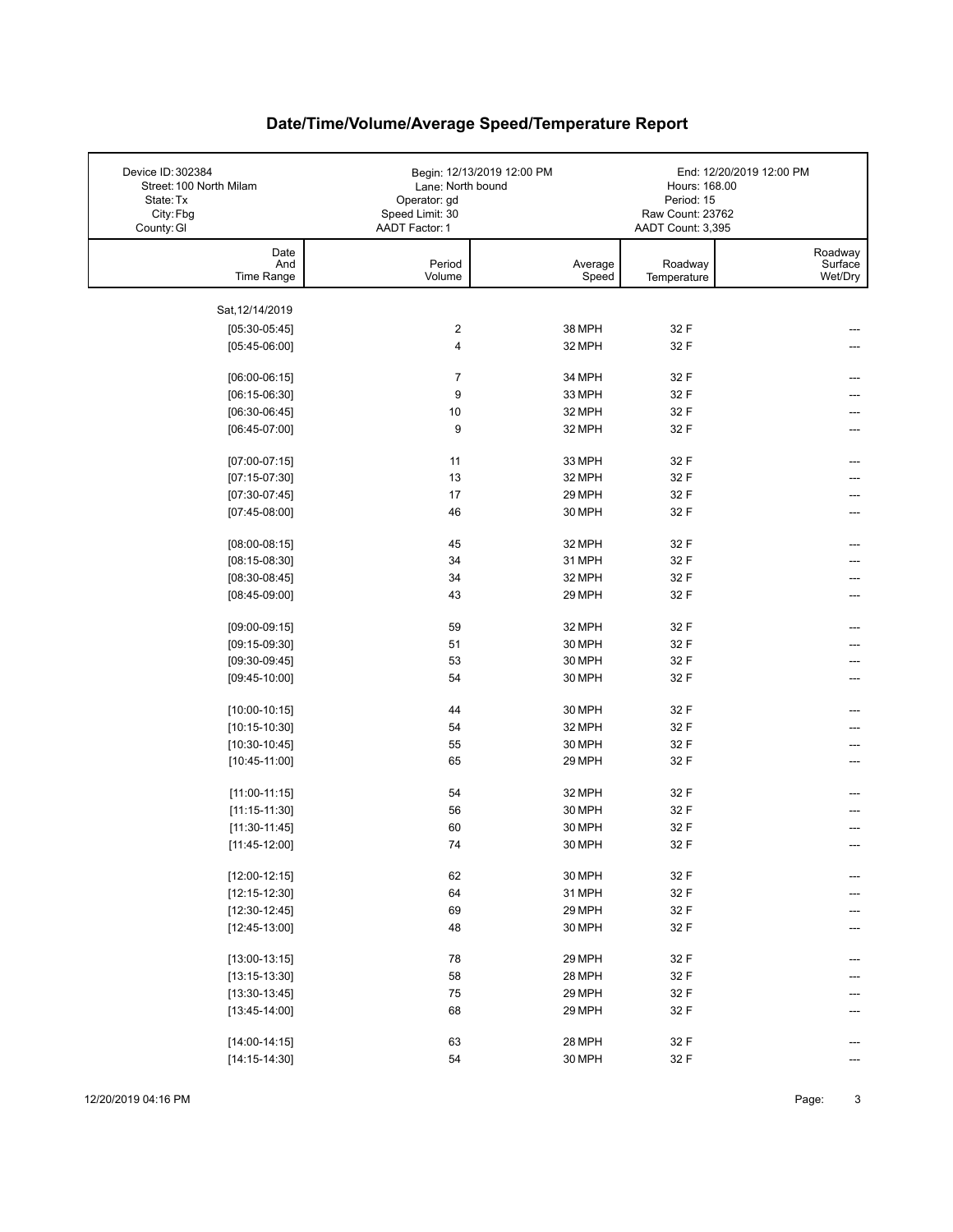| Device ID: 302384<br>Street: 100 North Milam<br>State: Tx<br>City: Fbg<br>County: GI | Lane: North bound<br>Operator: gd<br>Speed Limit: 30<br>AADT Factor: 1 | Begin: 12/13/2019 12:00 PM | Hours: 168.00<br>Period: 15<br>Raw Count: 23762<br>AADT Count: 3,395 | End: 12/20/2019 12:00 PM      |
|--------------------------------------------------------------------------------------|------------------------------------------------------------------------|----------------------------|----------------------------------------------------------------------|-------------------------------|
| Date<br>And<br>Time Range                                                            | Period<br>Volume                                                       | Average<br>Speed           | Roadway<br>Temperature                                               | Roadway<br>Surface<br>Wet/Dry |
|                                                                                      |                                                                        |                            |                                                                      |                               |
| Sat, 12/14/2019                                                                      | 51                                                                     | 30 MPH                     |                                                                      |                               |
| $[14:30-14:45]$<br>$[14:45-15:00]$                                                   | 57                                                                     | 31 MPH                     | 32 F<br>32 F                                                         |                               |
|                                                                                      |                                                                        |                            |                                                                      |                               |
| $[15:00-15:15]$                                                                      | 61                                                                     | 28 MPH                     | 32 F                                                                 |                               |
| $[15:15-15:30]$                                                                      | 59                                                                     | 31 MPH                     | 32 F                                                                 |                               |
| $[15:30-15:45]$                                                                      | 60                                                                     | 29 MPH                     | 32 F                                                                 |                               |
| $[15:45-16:00]$                                                                      | 69                                                                     | 30 MPH                     | 32 F                                                                 |                               |
|                                                                                      |                                                                        |                            | 32 F                                                                 |                               |
| $[16:00-16:15]$<br>$[16:15-16:30]$                                                   | 55<br>48                                                               | 31 MPH<br>30 MPH           | 32 F                                                                 |                               |
| $[16:30-16:45]$                                                                      | 41                                                                     | 30 MPH                     | 32 F                                                                 |                               |
| $[16:45-17:00]$                                                                      | 40                                                                     | 29 MPH                     | 32 F                                                                 |                               |
|                                                                                      |                                                                        |                            |                                                                      |                               |
| $[17:00-17:15]$                                                                      | 57                                                                     | 30 MPH                     | 32 F                                                                 |                               |
| $[17:15-17:30]$                                                                      | 39                                                                     | 30 MPH                     | 32 F                                                                 |                               |
| $[17:30-17:45]$                                                                      | 46                                                                     | 29 MPH                     | 32 F                                                                 |                               |
| $[17:45-18:00]$                                                                      | 56                                                                     | 28 MPH                     | 32 F                                                                 |                               |
| $[18:00-18:15]$                                                                      | 51                                                                     | 27 MPH                     | 32 F                                                                 |                               |
| $[18:15-18:30]$                                                                      | 57                                                                     | 27 MPH                     | 32 F                                                                 |                               |
| $[18:30-18:45]$                                                                      | 50                                                                     | 27 MPH                     | 32 F                                                                 |                               |
| $[18:45-19:00]$                                                                      | 69                                                                     | 25 MPH                     | 32 F                                                                 |                               |
|                                                                                      |                                                                        |                            |                                                                      |                               |
| $[19:00-19:15]$                                                                      | 51                                                                     | 28 MPH                     | 32 F                                                                 |                               |
| $[19:15-19:30]$                                                                      | 47                                                                     | 27 MPH                     | 32 F                                                                 |                               |
| $[19:30-19:45]$                                                                      | 59                                                                     | 26 MPH                     | 32 F                                                                 |                               |
| $[19:45-20:00]$                                                                      | 48                                                                     | 30 MPH                     | 32 F                                                                 |                               |
| $[20:00-20:15]$                                                                      | 45                                                                     | 29 MPH                     | 32 F                                                                 |                               |
| $[20:15-20:30]$                                                                      | 43                                                                     | 28 MPH                     | 32 F                                                                 |                               |
| $[20:30-20:45]$                                                                      | 36                                                                     | 30 MPH                     | 32 F                                                                 |                               |
| $[20:45-21:00]$                                                                      | 39                                                                     | 29 MPH                     | 32 F                                                                 |                               |
|                                                                                      |                                                                        |                            |                                                                      |                               |
| $[21:00-21:15]$                                                                      | 31                                                                     | 29 MPH                     | 32 F                                                                 | ---                           |
| $[21:15-21:30]$                                                                      | 22                                                                     | 30 MPH                     | 32 F                                                                 |                               |
| $[21:30-21:45]$                                                                      | 29                                                                     | 30 MPH                     | 32 F                                                                 |                               |
| $[21:45-22:00]$                                                                      | 20                                                                     | 29 MPH                     | 32 F                                                                 |                               |
| $[22:00-22:15]$                                                                      | 26                                                                     | 30 MPH                     | 32 F                                                                 |                               |
| $[22:15-22:30]$                                                                      | $20\,$                                                                 | 30 MPH                     | 32 F                                                                 |                               |
| $[22:30-22:45]$                                                                      | 37                                                                     | 30 MPH                     | 32 F                                                                 |                               |
| $[22:45-23:00]$                                                                      | 13                                                                     | 31 MPH                     | 32 F                                                                 |                               |
|                                                                                      |                                                                        |                            |                                                                      |                               |
| $[23:00-23:15]$                                                                      | 12                                                                     | 31 MPH                     | 32 F                                                                 |                               |
| $[23:15-23:30]$                                                                      | 19                                                                     | 30 MPH                     | 32 F                                                                 |                               |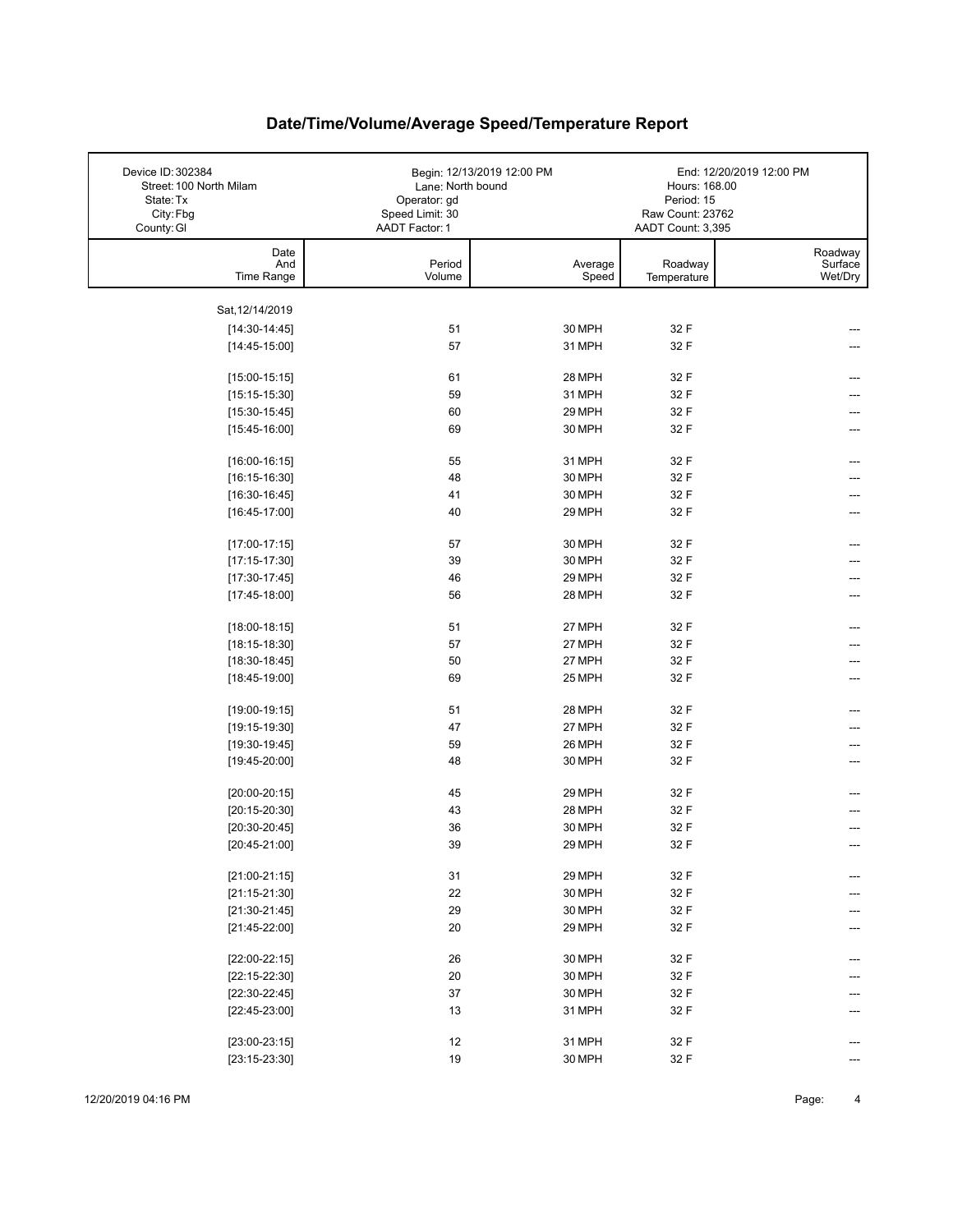| Device ID: 302384<br>Street: 100 North Milam<br>State: Tx<br>City: Fbg | Lane: North bound<br>Operator: gd<br>Speed Limit: 30 | Begin: 12/13/2019 12:00 PM | Hours: 168.00<br>Period: 15<br>Raw Count: 23762 | End: 12/20/2019 12:00 PM |
|------------------------------------------------------------------------|------------------------------------------------------|----------------------------|-------------------------------------------------|--------------------------|
| County: GI                                                             | AADT Factor: 1                                       |                            | AADT Count: 3,395                               |                          |
| Date                                                                   |                                                      |                            |                                                 | Roadway                  |
| And                                                                    | Period                                               | Average                    | Roadway                                         | Surface                  |
| Time Range                                                             | Volume                                               | Speed                      | Temperature                                     | Wet/Dry                  |
| Sat, 12/14/2019                                                        |                                                      |                            |                                                 |                          |
| $[23:30-23:45]$                                                        | 13                                                   | 32 MPH                     | 32 F                                            |                          |
| $[23:45-00:00]$                                                        | 11                                                   | 29 MPH                     | 32 F                                            |                          |
|                                                                        |                                                      |                            |                                                 |                          |
| Sat, 12/14/2019                                                        | 3254                                                 | 30 MPH                     | 32 F                                            |                          |
| Sun, 12/15/2019                                                        |                                                      |                            |                                                 |                          |
| $[00:00-00:15]$                                                        | 6                                                    | 31 MPH                     | 32 F                                            |                          |
| $[00:15-00:30]$                                                        | $\overline{7}$                                       | 30 MPH                     | 32 F                                            |                          |
| $[00:30-00:45]$                                                        | $\overline{\mathbf{4}}$                              | 33 MPH                     | 32 F                                            |                          |
| $[00:45-01:00]$                                                        | 5                                                    | 28 MPH                     | 32 F                                            |                          |
|                                                                        |                                                      |                            |                                                 |                          |
| $[01:00-01:15]$                                                        | 9                                                    | 35 MPH                     | 32 F                                            | ---                      |
| $[01:15-01:30]$                                                        | $\overline{\mathbf{4}}$                              | 30 MPH                     | 32 F                                            |                          |
| $[01:30-01:45]$                                                        | $\overline{7}$                                       | 29 MPH                     | 32 F                                            | ---                      |
| $[01:45-02:00]$                                                        | $\overline{2}$                                       | 33 MPH                     | 32 F                                            | ---                      |
| $[02:00-02:15]$                                                        | 3                                                    | 31 MPH                     | 32 F                                            |                          |
| $[02:15-02:30]$                                                        | $\mathbf{1}$                                         | 32 MPH                     | 32 F                                            |                          |
| $[02:30-02:45]$                                                        | $\mathbf{1}$                                         | 38 MPH                     | 32 F                                            |                          |
| $[02:45-03:00]$                                                        | $\mathbf{1}$                                         | 22 MPH                     | 32 F                                            |                          |
|                                                                        |                                                      |                            |                                                 |                          |
| $[03:00-03:15]$                                                        | $\boldsymbol{2}$                                     | 35 MPH                     | 32 F                                            | ---                      |
| $[03:15-03:30]$                                                        | $\mathbf 0$                                          | 0 MPH                      | 32 F                                            |                          |
| $[03:30-03:45]$                                                        | $\pmb{0}$                                            | 0 MPH                      | 32 F                                            |                          |
| $[03:45-04:00]$                                                        | $\mathbf 0$                                          | 0 MPH                      | 32 F                                            | ---                      |
| $[04:00-04:15]$                                                        | $\mathbf{1}$                                         | 32 MPH                     | 32 F                                            | ---                      |
| $[04:15-04:30]$                                                        | $\pmb{0}$                                            | 0 MPH                      | 32 F                                            |                          |
| $[04:30-04:45]$                                                        | $\boldsymbol{2}$                                     | 30 MPH                     | 32 F                                            |                          |
| $[04:45-05:00]$                                                        | $\overline{2}$                                       | 40 MPH                     | 32 F                                            |                          |
|                                                                        |                                                      |                            |                                                 |                          |
| $[05:00-05:15]$                                                        | $\mathbf{1}$                                         | 32 MPH                     | 32 F                                            | $---$                    |
| $[05:15-05:30]$                                                        | 4                                                    | 28 MPH                     | 32 F                                            |                          |
| $[05:30-05:45]$                                                        | $\mathbf 2$                                          | 35 MPH                     | 32 F                                            |                          |
| $[05:45-06:00]$                                                        | $\mathbf{1}$                                         | 38 MPH                     | 32 F                                            |                          |
| $[06:00-06:15]$                                                        | $\overline{\mathbf{c}}$                              | 30 MPH                     | 32 F                                            |                          |
| $[06:15-06:30]$                                                        | 3                                                    | 36 MPH                     | 32 F                                            |                          |
| $[06:30-06:45]$                                                        | 9                                                    | 33 MPH                     | 32 F                                            |                          |
| $[06:45-07:00]$                                                        | $\overline{7}$                                       | 35 MPH                     | 32 F                                            |                          |
|                                                                        |                                                      |                            |                                                 |                          |
| $[07:00-07:15]$                                                        | 8                                                    | 35 MPH                     | 32 F                                            |                          |
| $[07:15-07:30]$                                                        | 6                                                    | 32 MPH                     | 32 F                                            |                          |
| $[07:30-07:45]$                                                        | $17\,$                                               | 33 MPH                     | 32 F                                            |                          |
| $[07:45-08:00]$                                                        | $11$                                                 | 33 MPH                     | 32 F                                            | ---                      |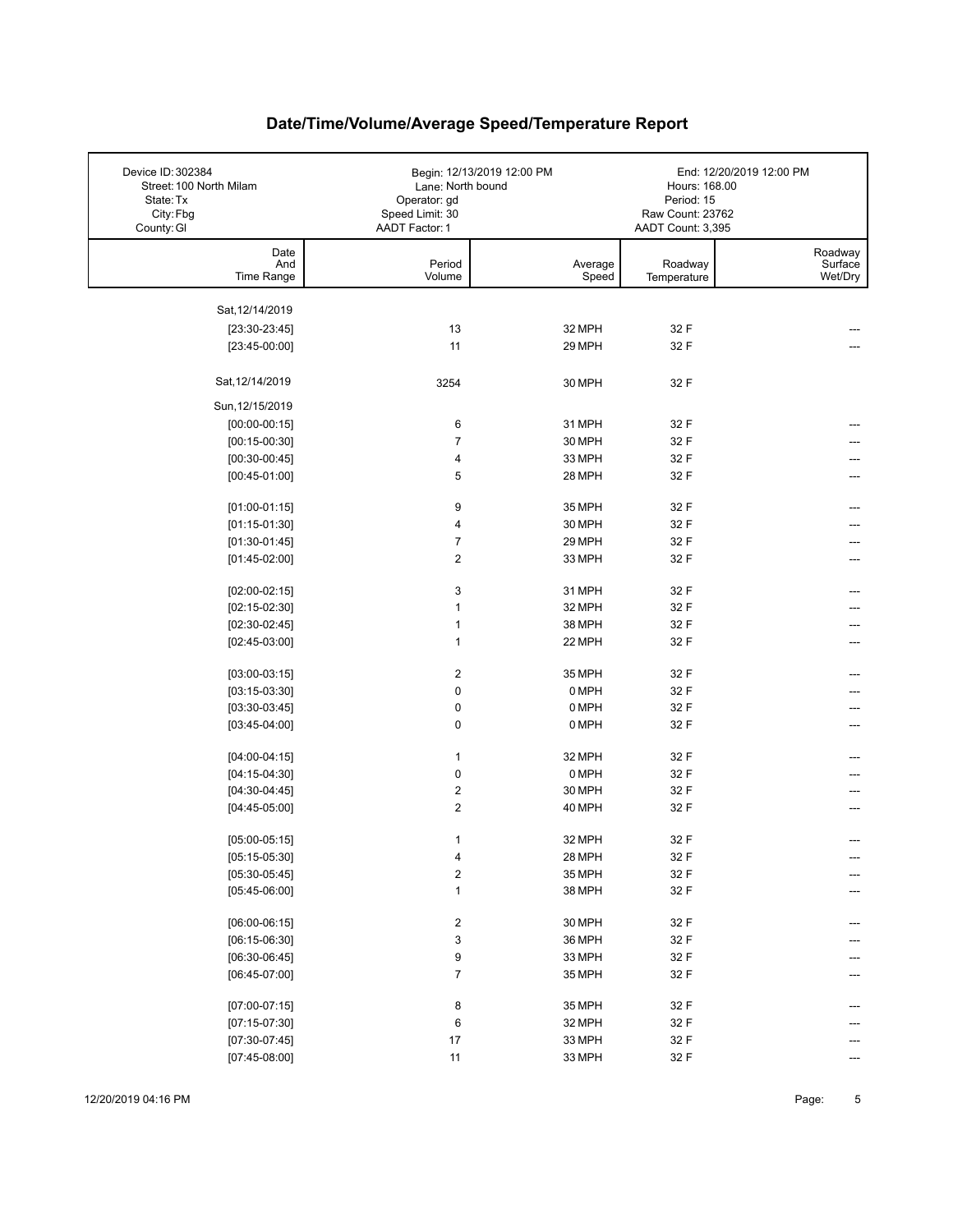| Device ID: 302384<br>Street: 100 North Milam<br>State: Tx<br>City: Fbg<br>County: GI | Lane: North bound<br>Operator: gd<br>Speed Limit: 30<br>AADT Factor: 1 | Begin: 12/13/2019 12:00 PM | Hours: 168.00<br>Period: 15<br>Raw Count: 23762<br>AADT Count: 3,395 | End: 12/20/2019 12:00 PM      |
|--------------------------------------------------------------------------------------|------------------------------------------------------------------------|----------------------------|----------------------------------------------------------------------|-------------------------------|
| Date<br>And<br>Time Range                                                            | Period<br>Volume                                                       | Average<br>Speed           | Roadway<br>Temperature                                               | Roadway<br>Surface<br>Wet/Dry |
| Sun, 12/15/2019                                                                      |                                                                        |                            |                                                                      |                               |
| $[08:00-08:15]$                                                                      | 14                                                                     | 33 MPH                     | 32 F                                                                 |                               |
| $[08:15-08:30]$                                                                      | 17                                                                     | 33 MPH                     | 32 F                                                                 |                               |
| $[08:30-08:45]$                                                                      | 40                                                                     | 31 MPH                     | 32 F                                                                 |                               |
| $[08:45-09:00]$                                                                      | 32                                                                     | 37 MPH                     | 32 F                                                                 |                               |
|                                                                                      |                                                                        |                            |                                                                      |                               |
| $[09:00-09:15]$                                                                      | 28                                                                     | 33 MPH                     | 32 F                                                                 |                               |
| $[09:15-09:30]$                                                                      | 43                                                                     | 33 MPH                     | 32 F                                                                 |                               |
| $[09:30-09:45]$                                                                      | 39                                                                     | 32 MPH                     | 32 F                                                                 |                               |
| $[09:45-10:00]$                                                                      | 47                                                                     | 31 MPH                     | 32 F                                                                 |                               |
| $[10:00-10:15]$                                                                      | 47                                                                     | 31 MPH                     | 32 F                                                                 |                               |
| $[10:15-10:30]$                                                                      | 55                                                                     | 30 MPH                     | 32 F                                                                 |                               |
| $[10:30-10:45]$                                                                      | 42                                                                     | 30 MPH                     | 32 F                                                                 |                               |
| $[10:45-11:00]$                                                                      | 46                                                                     | 32 MPH                     | 32 F                                                                 |                               |
|                                                                                      |                                                                        |                            |                                                                      |                               |
| $[11:00-11:15]$                                                                      | 50                                                                     | 31 MPH                     | 32 F                                                                 |                               |
| $[11:15-11:30]$                                                                      | 51                                                                     | 29 MPH                     | 32 F                                                                 |                               |
| $[11:30-11:45]$                                                                      | 45                                                                     | 30 MPH                     | 32 F                                                                 |                               |
| $[11:45-12:00]$                                                                      | 49                                                                     | 30 MPH                     | 32 F                                                                 | ---                           |
| $[12:00-12:15]$                                                                      | 54                                                                     | 30 MPH                     | 32 F                                                                 | ---                           |
| $[12:15-12:30]$                                                                      | 52                                                                     | 31 MPH                     | 32 F                                                                 |                               |
| $[12:30-12:45]$                                                                      | 53                                                                     | 30 MPH                     | 32 F                                                                 |                               |
| $[12:45-13:00]$                                                                      | 55                                                                     | 31 MPH                     | 32 F                                                                 | ---                           |
|                                                                                      |                                                                        |                            |                                                                      |                               |
| $[13:00-13:15]$                                                                      | 60                                                                     | 32 MPH                     | 32 F                                                                 |                               |
| $[13:15-13:30]$                                                                      | 61                                                                     | 31 MPH                     | 32 F                                                                 |                               |
| $[13:30-13:45]$                                                                      | 45                                                                     | 31 MPH                     | 32 F                                                                 | ---                           |
| $[13:45-14:00]$                                                                      | 44                                                                     | 32 MPH                     | 32 F                                                                 |                               |
| $[14:00-14:15]$                                                                      | 53                                                                     | 30 MPH                     | 32 F                                                                 |                               |
| $[14:15-14:30]$                                                                      | $38\,$                                                                 | 33 MPH                     | 32 F                                                                 | ---                           |
| $[14:30-14:45]$                                                                      | 42                                                                     | 32 MPH                     | 32 F                                                                 | ---                           |
| $[14:45-15:00]$                                                                      | 39                                                                     | 30 MPH                     | 32 F                                                                 | ---                           |
|                                                                                      |                                                                        |                            |                                                                      |                               |
| $[15:00-15:15]$                                                                      | 43                                                                     | 32 MPH                     | 32 F                                                                 | ---                           |
| $[15:15-15:30]$                                                                      | 39                                                                     | 31 MPH                     | 32 F                                                                 |                               |
| $[15:30-15:45]$                                                                      | 45                                                                     | 33 MPH                     | 32 F                                                                 |                               |
| $[15:45-16:00]$                                                                      | 43                                                                     | 31 MPH                     | 32 F                                                                 | ---                           |
| $[16:00-16:15]$                                                                      | 40                                                                     | 33 MPH                     | 32 F                                                                 | ---                           |
| $[16:15-16:30]$                                                                      | 48                                                                     | 32 MPH                     | 32 F                                                                 |                               |
| $[16:30-16:45]$                                                                      | $30\,$                                                                 | 32 MPH                     | 32 F                                                                 |                               |
| $[16:45-17:00]$                                                                      | 42                                                                     | 33 MPH                     | 32 F                                                                 | $---$                         |
|                                                                                      |                                                                        |                            |                                                                      |                               |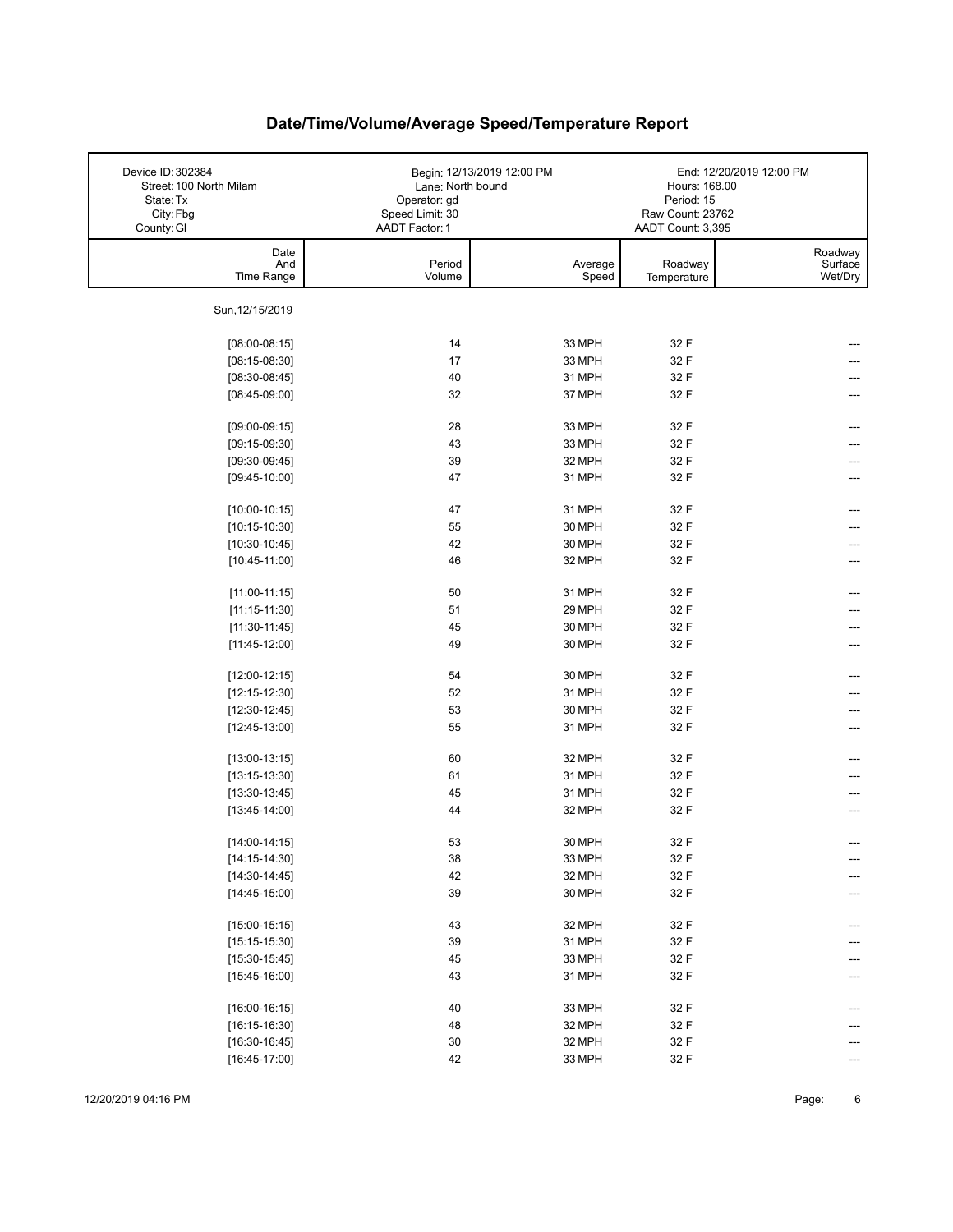| Device ID: 302384<br>Street: 100 North Milam<br>State: Tx<br>City: Fbg<br>County: GI | Lane: North bound<br>Operator: gd<br>Speed Limit: 30<br>AADT Factor: 1 | Begin: 12/13/2019 12:00 PM | Hours: 168.00<br>Period: 15<br>Raw Count: 23762<br>AADT Count: 3,395 | End: 12/20/2019 12:00 PM      |
|--------------------------------------------------------------------------------------|------------------------------------------------------------------------|----------------------------|----------------------------------------------------------------------|-------------------------------|
| Date<br>And<br>Time Range                                                            | Period<br>Volume                                                       | Average<br>Speed           | Roadway<br>Temperature                                               | Roadway<br>Surface<br>Wet/Dry |
| Sun, 12/15/2019                                                                      |                                                                        |                            |                                                                      |                               |
| $[17:00-17:15]$                                                                      | 42                                                                     | 33 MPH                     | 32 F                                                                 |                               |
| $[17:15-17:30]$                                                                      | 40                                                                     | 31 MPH                     | 32 F                                                                 |                               |
| $[17:30-17:45]$                                                                      | 46                                                                     | 31 MPH                     | 32 F                                                                 |                               |
| $[17:45-18:00]$                                                                      | 38                                                                     | 31 MPH                     | 32 F                                                                 |                               |
| $[18:00-18:15]$                                                                      | 53                                                                     | 28 MPH                     | 32 F                                                                 |                               |
| $[18:15-18:30]$                                                                      | 39                                                                     | 30 MPH                     | 32 F                                                                 |                               |
| $[18:30-18:45]$                                                                      | 44                                                                     | 23 MPH                     | 32 F                                                                 |                               |
| $[18:45-19:00]$                                                                      | 51                                                                     | 28 MPH                     | 32 F                                                                 |                               |
| $[19:00-19:15]$                                                                      | 47                                                                     | 28 MPH                     | 32 F                                                                 |                               |
| $[19:15-19:30]$                                                                      | 33                                                                     | 30 MPH                     | 32 F                                                                 |                               |
| $[19:30-19:45]$                                                                      | 53                                                                     | 27 MPH                     | 32 F                                                                 |                               |
| $[19:45-20:00]$                                                                      | 45                                                                     | 29 MPH                     | 32 F                                                                 |                               |
| $[20:00-20:15]$                                                                      | 25                                                                     | 29 MPH                     | 32 F                                                                 |                               |
| $[20:15-20:30]$                                                                      | 20                                                                     | 31 MPH                     | 32 F                                                                 |                               |
| $[20:30-20:45]$                                                                      | 21                                                                     | 32 MPH                     | 32 F                                                                 |                               |
| $[20:45-21:00]$                                                                      | 19                                                                     | 33 MPH                     | 32 F                                                                 |                               |
| $[21:00-21:15]$                                                                      | 20                                                                     | 30 MPH                     | 32 F                                                                 |                               |
| $[21:15-21:30]$                                                                      | 10                                                                     | 31 MPH                     | 32 F                                                                 |                               |
| $[21:30-21:45]$                                                                      | 10                                                                     | 37 MPH                     | 32 F                                                                 |                               |
| $[21:45-22:00]$                                                                      | $\overline{7}$                                                         | 31 MPH                     | 32 F                                                                 | ---                           |
| $[22:00-22:15]$                                                                      | 15                                                                     | 31 MPH                     | 32 F                                                                 |                               |
| $[22:15-22:30]$                                                                      | $\overline{7}$                                                         | 34 MPH                     | 32 F                                                                 |                               |
| $[22:30-22:45]$                                                                      | 5                                                                      | 34 MPH                     | 32 F                                                                 |                               |
| $[22:45-23:00]$                                                                      | $\mathbf{1}$                                                           | 32 MPH                     | 32 F                                                                 | ---                           |
| $[23:00-23:15]$                                                                      | 4                                                                      | 33 MPH                     | 32 F                                                                 |                               |
| $[23:15-23:30]$                                                                      | $\overline{\mathbf{c}}$                                                | 33 MPH                     | 32 F                                                                 | ---                           |
| $[23:30-23:45]$                                                                      | 6                                                                      | 31 MPH                     | 32 F                                                                 | ---                           |
| $[23:45-00:00]$                                                                      | 0                                                                      | 0 MPH                      | 32 F                                                                 | $---$                         |
| Sun, 12/15/2019                                                                      | 2402                                                                   | 31 MPH                     | 32 F                                                                 |                               |
| Mon, 12/16/2019                                                                      |                                                                        |                            |                                                                      |                               |
| $[00:00-00:15]$                                                                      | 3                                                                      | 29 MPH                     | 32 F                                                                 |                               |
| $[00:15-00:30]$                                                                      | $\mathbf{1}$                                                           | 32 MPH                     | 32 F                                                                 |                               |
| $[00:30-00:45]$                                                                      | $\overline{\mathbf{c}}$                                                | 35 MPH                     | 32 F                                                                 |                               |
| $[00:45-01:00]$                                                                      | $\mathbf{1}$                                                           | 38 MPH                     | 32 F                                                                 |                               |
| $[01:00-01:15]$                                                                      | $\mathbf{1}$                                                           | 32 MPH                     | 32 F                                                                 | ---                           |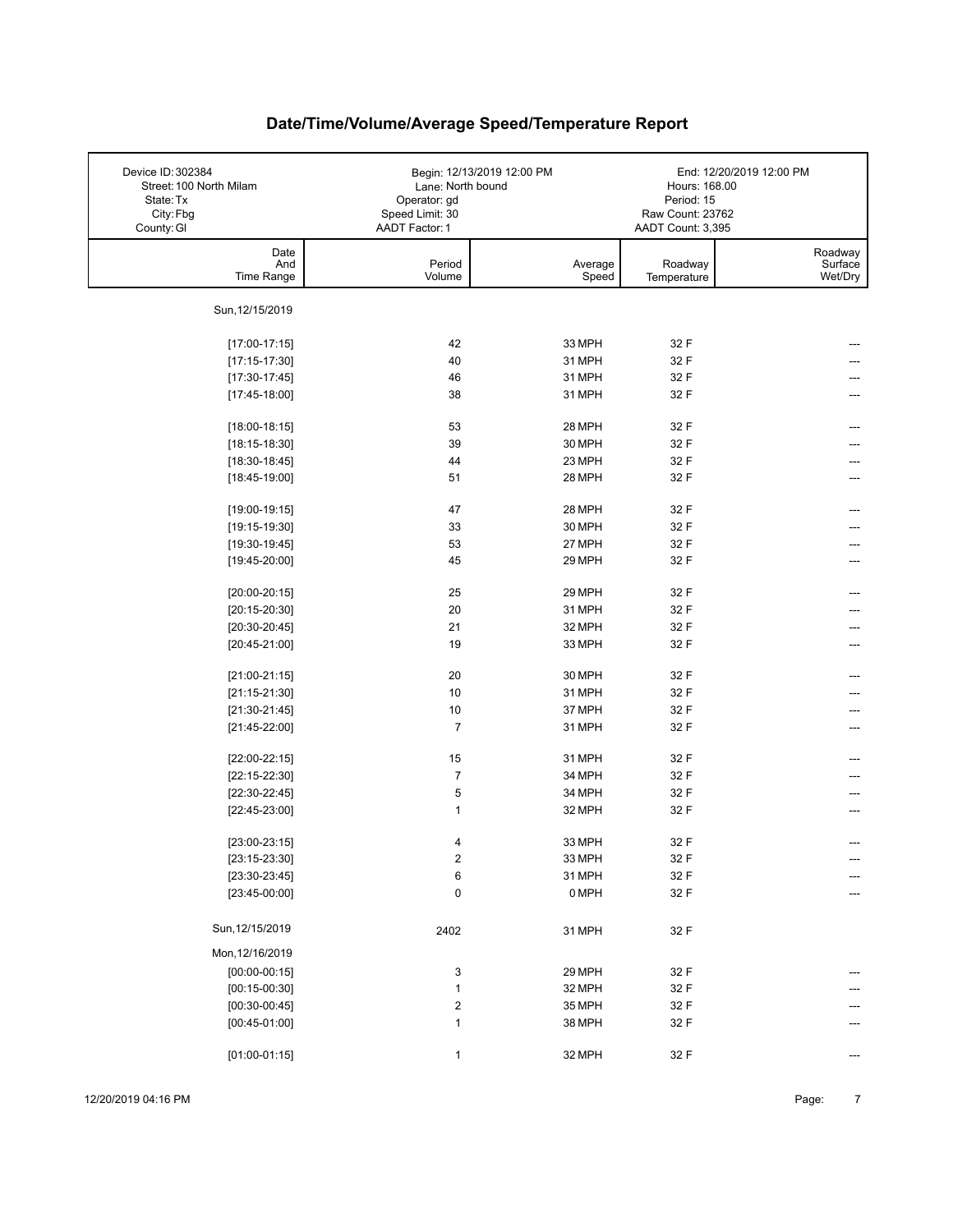| Device ID: 302384<br>Street: 100 North Milam<br>State: Tx<br>City: Fbg<br>County: GI | Lane: North bound<br>Operator: gd<br>Speed Limit: 30<br>AADT Factor: 1 | Begin: 12/13/2019 12:00 PM | Hours: 168.00<br>Period: 15<br>Raw Count: 23762<br>AADT Count: 3,395 | End: 12/20/2019 12:00 PM      |
|--------------------------------------------------------------------------------------|------------------------------------------------------------------------|----------------------------|----------------------------------------------------------------------|-------------------------------|
| Date<br>And<br>Time Range                                                            | Period<br>Volume                                                       | Average<br>Speed           | Roadway<br>Temperature                                               | Roadway<br>Surface<br>Wet/Dry |
| Mon, 12/16/2019                                                                      |                                                                        |                            |                                                                      |                               |
| $[01:15-01:30]$                                                                      | $\mathbf{1}$                                                           | 32 MPH                     | 32 F                                                                 |                               |
| $[01:30-01:45]$                                                                      | $\pmb{0}$                                                              | 0 MPH                      | 32 F                                                                 |                               |
| $[01:45-02:00]$                                                                      | 1                                                                      | 32 MPH                     | 32 F                                                                 |                               |
|                                                                                      |                                                                        |                            |                                                                      |                               |
| $[02:00-02:15]$                                                                      | 2                                                                      | 30 MPH                     | 32 F                                                                 |                               |
| $[02:15-02:30]$                                                                      | 0                                                                      | 0 MPH                      | 32 F                                                                 |                               |
| $[02:30-02:45]$                                                                      | $\overline{c}$                                                         | 25 MPH                     | 32 F                                                                 |                               |
| $[02:45-03:00]$                                                                      | $\mathbf{1}$                                                           | 28 MPH                     | 32 F                                                                 |                               |
|                                                                                      | $\pmb{0}$                                                              | 0 MPH                      | 32 F                                                                 |                               |
| $[03:00-03:15]$<br>$[03:15-03:30]$                                                   | 0                                                                      | 0 MPH                      |                                                                      |                               |
| $[03:30-03:45]$                                                                      | 0                                                                      | 0 MPH                      | 32 F<br>32 F                                                         |                               |
| $[03:45-04:00]$                                                                      | 1                                                                      | 28 MPH                     | 32 F                                                                 |                               |
|                                                                                      |                                                                        |                            |                                                                      |                               |
| $[04:00-04:15]$                                                                      | $\mathbf{1}$                                                           | 32 MPH                     | 32 F                                                                 |                               |
| $[04:15-04:30]$                                                                      | $\pmb{0}$                                                              | 0 MPH                      | 32 F                                                                 |                               |
| $[04:30-04:45]$                                                                      | $\pmb{0}$                                                              | 0 MPH                      | 32 F                                                                 |                               |
| $[04:45-05:00]$                                                                      | 1                                                                      | 28 MPH                     | 32 F                                                                 |                               |
|                                                                                      |                                                                        |                            |                                                                      |                               |
| $[05:00-05:15]$                                                                      | $\overline{\mathbf{c}}$                                                | 33 MPH                     | 32 F                                                                 |                               |
| $[05:15-05:30]$                                                                      | 9                                                                      | 30 MPH                     | 32 F                                                                 |                               |
| $[05:30-05:45]$                                                                      | 2                                                                      | 20 MPH                     | 32 F                                                                 |                               |
| $[05:45-06:00]$                                                                      | 6                                                                      | 33 MPH                     | 32 F                                                                 |                               |
| $[06:00-06:15]$                                                                      | 12                                                                     | 36 MPH                     | 32 F                                                                 |                               |
| $[06:15-06:30]$                                                                      | 14                                                                     | 30 MPH                     | 32 F                                                                 |                               |
| $[06:30-06:45]$                                                                      | 25                                                                     | 31 MPH                     | 32 F                                                                 |                               |
| $[06:45-07:00]$                                                                      | 28                                                                     | 33 MPH                     | 32 F                                                                 |                               |
|                                                                                      |                                                                        |                            |                                                                      |                               |
| $[07:00-07:15]$                                                                      | 32                                                                     | 30 MPH                     | 32 F                                                                 |                               |
| $[07:15-07:30]$                                                                      | 67                                                                     | 29 MPH                     | 32 F                                                                 |                               |
| $[07:30-07:45]$                                                                      | 85                                                                     | 28 MPH                     | 32 F                                                                 |                               |
| $[07:45-08:00]$                                                                      | 99                                                                     | 27 MPH                     | 32 F                                                                 | ---                           |
| $[08:00-08:15]$                                                                      | 66                                                                     | 28 MPH                     | 32 F                                                                 |                               |
| $[08:15-08:30]$                                                                      | 80                                                                     | 28 MPH                     | 32 F                                                                 |                               |
| $[08:30-08:45]$                                                                      | 52                                                                     | 32 MPH                     | 32 F                                                                 |                               |
| $[08:45-09:00]$                                                                      | 55                                                                     | 28 MPH                     | 32 F                                                                 |                               |
|                                                                                      |                                                                        |                            |                                                                      |                               |
| $[09:00-09:15]$                                                                      | 60                                                                     | 29 MPH                     | 32 F                                                                 |                               |
| $[09:15-09:30]$                                                                      | 45                                                                     | 31 MPH                     | 32 F                                                                 |                               |
| $[09:30-09:45]$                                                                      | 54                                                                     | 31 MPH                     | 32 F                                                                 |                               |
| $[09:45-10:00]$                                                                      | 51                                                                     | 28 MPH                     | 32 F                                                                 |                               |
| $[10:00-10:15]$                                                                      | 47                                                                     | 30 MPH                     | 32 F                                                                 |                               |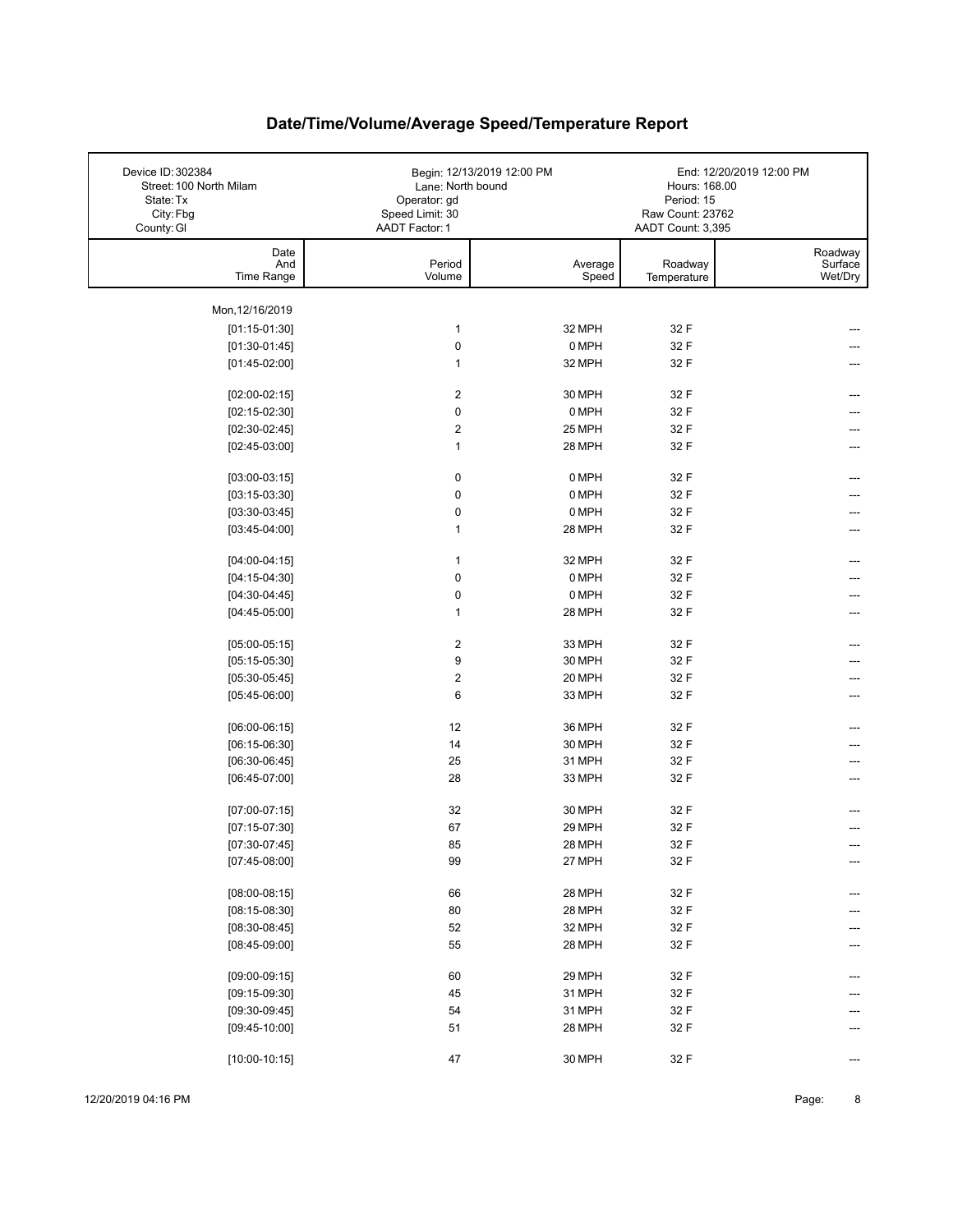| Device ID: 302384<br>Street: 100 North Milam<br>State: Tx<br>City: Fbg<br>County: GI | Lane: North bound<br>Operator: gd<br>Speed Limit: 30<br>AADT Factor: 1 | Begin: 12/13/2019 12:00 PM | Hours: 168.00<br>Period: 15<br>Raw Count: 23762<br>AADT Count: 3,395 | End: 12/20/2019 12:00 PM      |
|--------------------------------------------------------------------------------------|------------------------------------------------------------------------|----------------------------|----------------------------------------------------------------------|-------------------------------|
| Date<br>And<br>Time Range                                                            | Period<br>Volume                                                       | Average<br>Speed           | Roadway<br>Temperature                                               | Roadway<br>Surface<br>Wet/Dry |
| Mon, 12/16/2019                                                                      |                                                                        |                            |                                                                      |                               |
| $[10:15-10:30]$                                                                      | 52                                                                     | 30 MPH                     | 32 F                                                                 |                               |
| $[10:30-10:45]$                                                                      | 45                                                                     | 30 MPH                     | 32 F                                                                 |                               |
| $[10:45-11:00]$                                                                      | 54                                                                     | 29 MPH                     | 32 F                                                                 |                               |
|                                                                                      |                                                                        |                            |                                                                      |                               |
| $[11:00-11:15]$                                                                      | 63                                                                     | 28 MPH                     | 32 F                                                                 |                               |
| $[11:15-11:30]$                                                                      | 65                                                                     | 29 MPH                     | 32 F                                                                 |                               |
| $[11:30-11:45]$                                                                      | 54                                                                     | 31 MPH                     | 32 F                                                                 | ---                           |
| $[11:45-12:00]$                                                                      | 59                                                                     | 30 MPH                     | 32 F                                                                 |                               |
|                                                                                      |                                                                        |                            |                                                                      |                               |
| $[12:00-12:15]$                                                                      | 75                                                                     | 30 MPH                     | 32 F                                                                 |                               |
| $[12:15-12:30]$                                                                      | 71                                                                     | 29 MPH<br>31 MPH           | 32 F                                                                 |                               |
| $[12:30-12:45]$                                                                      | 63<br>64                                                               | 30 MPH                     | 32 F<br>32 F                                                         |                               |
| $[12:45-13:00]$                                                                      |                                                                        |                            |                                                                      |                               |
| $[13:00-13:15]$                                                                      | 64                                                                     | 30 MPH                     | 32 F                                                                 | ---                           |
| $[13:15-13:30]$                                                                      | 61                                                                     | 29 MPH                     | 32 F                                                                 |                               |
| $[13:30-13:45]$                                                                      | 55                                                                     | 31 MPH                     | 32 F                                                                 |                               |
| $[13:45-14:00]$                                                                      | 62                                                                     | 30 MPH                     | 32 F                                                                 | ---                           |
|                                                                                      |                                                                        |                            |                                                                      |                               |
| $[14:00-14:15]$                                                                      | 52                                                                     | 30 MPH                     | 32 F                                                                 | ---                           |
| $[14:15-14:30]$                                                                      | 63                                                                     | 28 MPH                     | 32 F                                                                 |                               |
| $[14:30-14:45]$                                                                      | 63                                                                     | 29 MPH                     | 32 F                                                                 |                               |
| $[14:45-15:00]$                                                                      | 57                                                                     | 30 MPH                     | 32 F                                                                 |                               |
|                                                                                      |                                                                        |                            |                                                                      |                               |
| $[15:00-15:15]$                                                                      | 60                                                                     | 31 MPH                     | 32 F                                                                 |                               |
| $[15:15-15:30]$                                                                      | 79<br>88                                                               | 29 MPH<br>30 MPH           | 32 F<br>32 F                                                         |                               |
| $[15:30-15:45]$<br>$[15:45-16:00]$                                                   | 56                                                                     | 32 MPH                     | 32 F                                                                 |                               |
|                                                                                      |                                                                        |                            |                                                                      |                               |
| $[16:00-16:15]$                                                                      | 78                                                                     | 30 MPH                     | 32 F                                                                 |                               |
| $[16:15-16:30]$                                                                      | 73                                                                     | 28 MPH                     | 32 F                                                                 |                               |
| $[16:30-16:45]$                                                                      | 71                                                                     | 30 MPH                     | 32 F                                                                 |                               |
| $[16:45-17:00]$                                                                      | 81                                                                     | 30 MPH                     | 32 F                                                                 | ---                           |
|                                                                                      |                                                                        |                            |                                                                      |                               |
| $[17:00-17:15]$                                                                      | $90\,$                                                                 | 33 MPH                     | 32 F                                                                 |                               |
| $[17:15-17:30]$                                                                      | $70\,$                                                                 | 31 MPH                     | 32 F                                                                 |                               |
| $[17:30-17:45]$                                                                      | $72\,$                                                                 | 31 MPH                     | 32 F                                                                 |                               |
| $[17:45-18:00]$                                                                      | 78                                                                     | 32 MPH                     | 32 F                                                                 |                               |
| $[18:00-18:15]$                                                                      | 80                                                                     | 31 MPH                     | 32 F                                                                 |                               |
| $[18:15-18:30]$                                                                      | 49                                                                     | 30 MPH                     | 32 F                                                                 |                               |
| $[18:30-18:45]$                                                                      | 43                                                                     | 32 MPH                     | 32 F                                                                 |                               |
| $[18:45-19:00]$                                                                      | 48                                                                     | 30 MPH                     | 32 F                                                                 |                               |
|                                                                                      |                                                                        |                            |                                                                      |                               |
| $[19:00-19:15]$                                                                      | 35                                                                     | 30 MPH                     | 32 F                                                                 | ---                           |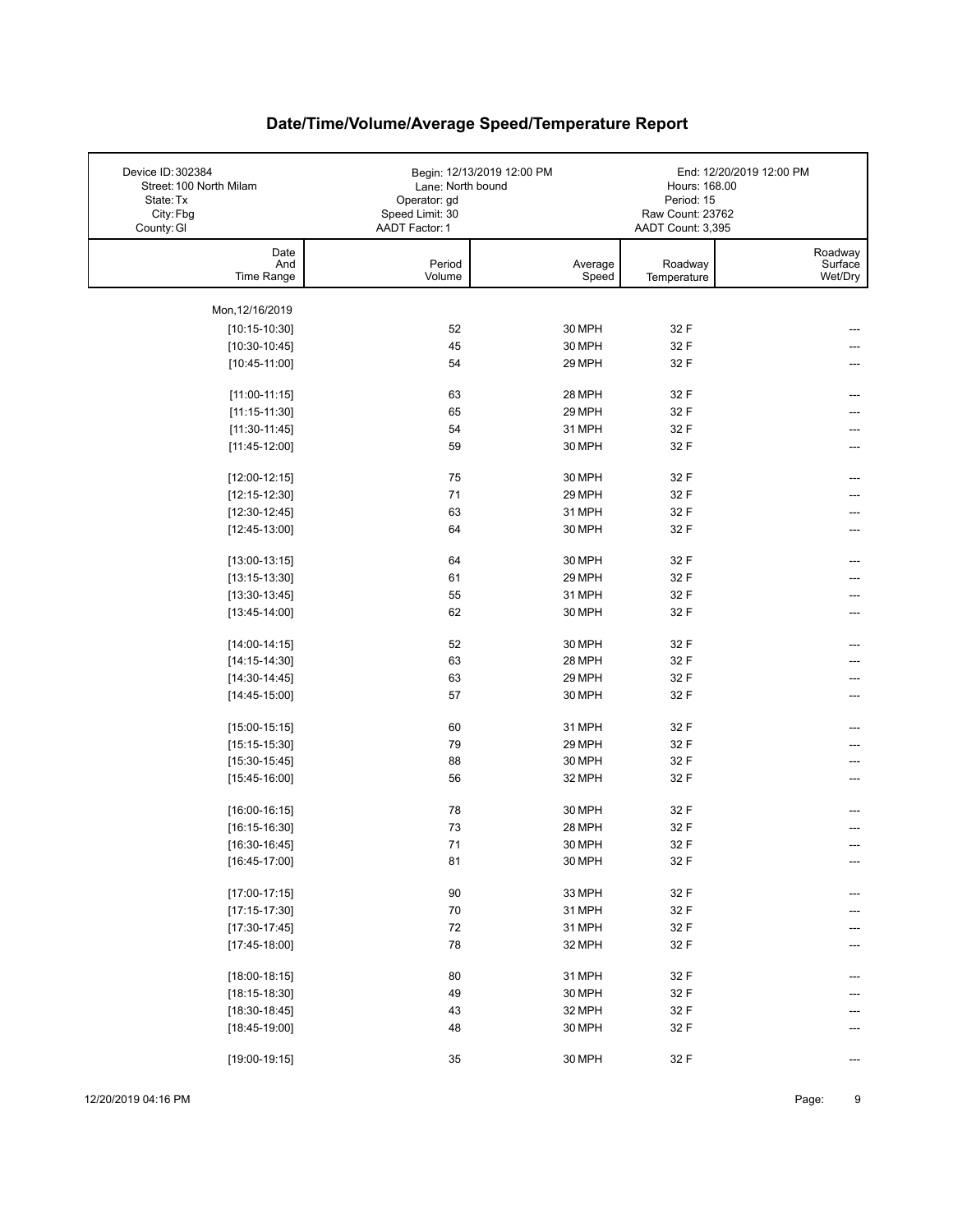| Device ID: 302384<br>Street: 100 North Milam<br>State: Tx<br>City: Fbg<br>County: GI | Lane: North bound<br>Operator: gd<br>Speed Limit: 30<br>AADT Factor: 1 | Begin: 12/13/2019 12:00 PM | Hours: 168.00<br>Period: 15<br>Raw Count: 23762<br>AADT Count: 3,395 | End: 12/20/2019 12:00 PM      |
|--------------------------------------------------------------------------------------|------------------------------------------------------------------------|----------------------------|----------------------------------------------------------------------|-------------------------------|
| Date<br>And<br>Time Range                                                            | Period<br>Volume                                                       | Average<br>Speed           | Roadway<br>Temperature                                               | Roadway<br>Surface<br>Wet/Dry |
| Mon, 12/16/2019                                                                      |                                                                        |                            |                                                                      |                               |
| $[19:15-19:30]$                                                                      | 33                                                                     | 31 MPH                     | 32 F                                                                 |                               |
| $[19:30-19:45]$                                                                      | 38                                                                     | 31 MPH                     | 32 F                                                                 |                               |
| $[19:45-20:00]$                                                                      | 32                                                                     | 31 MPH                     | 32 F                                                                 |                               |
|                                                                                      |                                                                        |                            |                                                                      |                               |
| $[20:00-20:15]$                                                                      | 36                                                                     | 30 MPH                     | 32 F                                                                 | ---                           |
| $[20:15-20:30]$                                                                      | 27                                                                     | 30 MPH                     | 32 F                                                                 |                               |
| $[20:30-20:45]$                                                                      | 27                                                                     | 31 MPH                     | 32 F                                                                 |                               |
| $[20:45-21:00]$                                                                      | 23                                                                     | 31 MPH                     | 32 F                                                                 |                               |
|                                                                                      |                                                                        |                            |                                                                      |                               |
| $[21:00-21:15]$                                                                      | 14                                                                     | 33 MPH                     | 32 F                                                                 |                               |
| $[21:15-21:30]$                                                                      | 14                                                                     | 31 MPH                     | 32 F                                                                 |                               |
| $[21:30-21:45]$                                                                      | 15                                                                     | 34 MPH                     | 32 F                                                                 |                               |
| $[21:45-22:00]$                                                                      | 13                                                                     | 31 MPH                     | 32 F                                                                 |                               |
| $[22:00-22:15]$                                                                      | 8                                                                      | 29 MPH                     | 32 F                                                                 |                               |
| $[22:15-22:30]$                                                                      | 8                                                                      | 34 MPH                     | 32 F                                                                 |                               |
| $[22:30-22:45]$                                                                      | 12                                                                     | 31 MPH                     | 32 F                                                                 |                               |
| $[22:45-23:00]$                                                                      | 6                                                                      | 33 MPH                     | 32 F                                                                 | ---                           |
|                                                                                      |                                                                        |                            |                                                                      |                               |
| $[23:00-23:15]$                                                                      | 12                                                                     | 31 MPH                     | 32 F                                                                 |                               |
| $[23:15-23:30]$                                                                      | 6                                                                      | 32 MPH                     | 32 F                                                                 |                               |
| $[23:30-23:45]$                                                                      | 3                                                                      | 26 MPH                     | 32 F                                                                 |                               |
| $[23:45-00:00]$                                                                      | 3                                                                      | 31 MPH                     | 32 F                                                                 | ---                           |
|                                                                                      |                                                                        |                            |                                                                      |                               |
| Mon, 12/16/2019                                                                      | 3532                                                                   | 30 MPH                     | 32 F                                                                 |                               |
| Tue, 12/17/2019                                                                      |                                                                        |                            |                                                                      |                               |
| $[00:00-00:15]$                                                                      | 4                                                                      | 35 MPH                     | 32 F                                                                 |                               |
| $[00:15-00:30]$                                                                      | $\overline{\mathbf{c}}$                                                | 35 MPH                     | 32 F                                                                 |                               |
| $[00:30-00:45]$                                                                      | $\overline{\mathbf{c}}$                                                | 35 MPH                     | 32 F                                                                 |                               |
| $[00:45-01:00]$                                                                      | 4                                                                      | 39 MPH                     | 32 F                                                                 |                               |
|                                                                                      |                                                                        |                            |                                                                      |                               |
| $[01:00-01:15]$                                                                      | $\boldsymbol{2}$                                                       | 33 MPH                     | 32 F                                                                 | ---                           |
| $[01:15-01:30]$                                                                      | 0                                                                      | 0 MPH                      | 32 F                                                                 |                               |
| $[01:30-01:45]$                                                                      | 3                                                                      | 34 MPH                     | 32 F                                                                 |                               |
| $[01:45-02:00]$                                                                      | $\overline{\mathbf{c}}$                                                | 45 MPH                     | 32 F                                                                 | ---                           |
|                                                                                      |                                                                        |                            |                                                                      |                               |
| $[02:00-02:15]$                                                                      | $\mathbf{1}$                                                           | 32 MPH                     | 32 F                                                                 |                               |
| $[02:15-02:30]$                                                                      | 0                                                                      | 0 MPH                      | 32 F                                                                 |                               |
| $[02:30-02:45]$                                                                      | $\pmb{0}$                                                              | 0 MPH                      | 32 F                                                                 |                               |
| $[02:45-03:00]$                                                                      | 1                                                                      | 38 MPH                     | 32 F                                                                 |                               |
|                                                                                      |                                                                        |                            |                                                                      |                               |
| $[03:00-03:15]$<br>$[03:15-03:30]$                                                   | $\overline{\mathbf{c}}$                                                | 33 MPH                     | 32 F                                                                 |                               |
|                                                                                      | 0                                                                      | 0 MPH                      | 32 F                                                                 |                               |
| $[03:30-03:45]$                                                                      | 0                                                                      | 0 MPH                      | 32 F                                                                 |                               |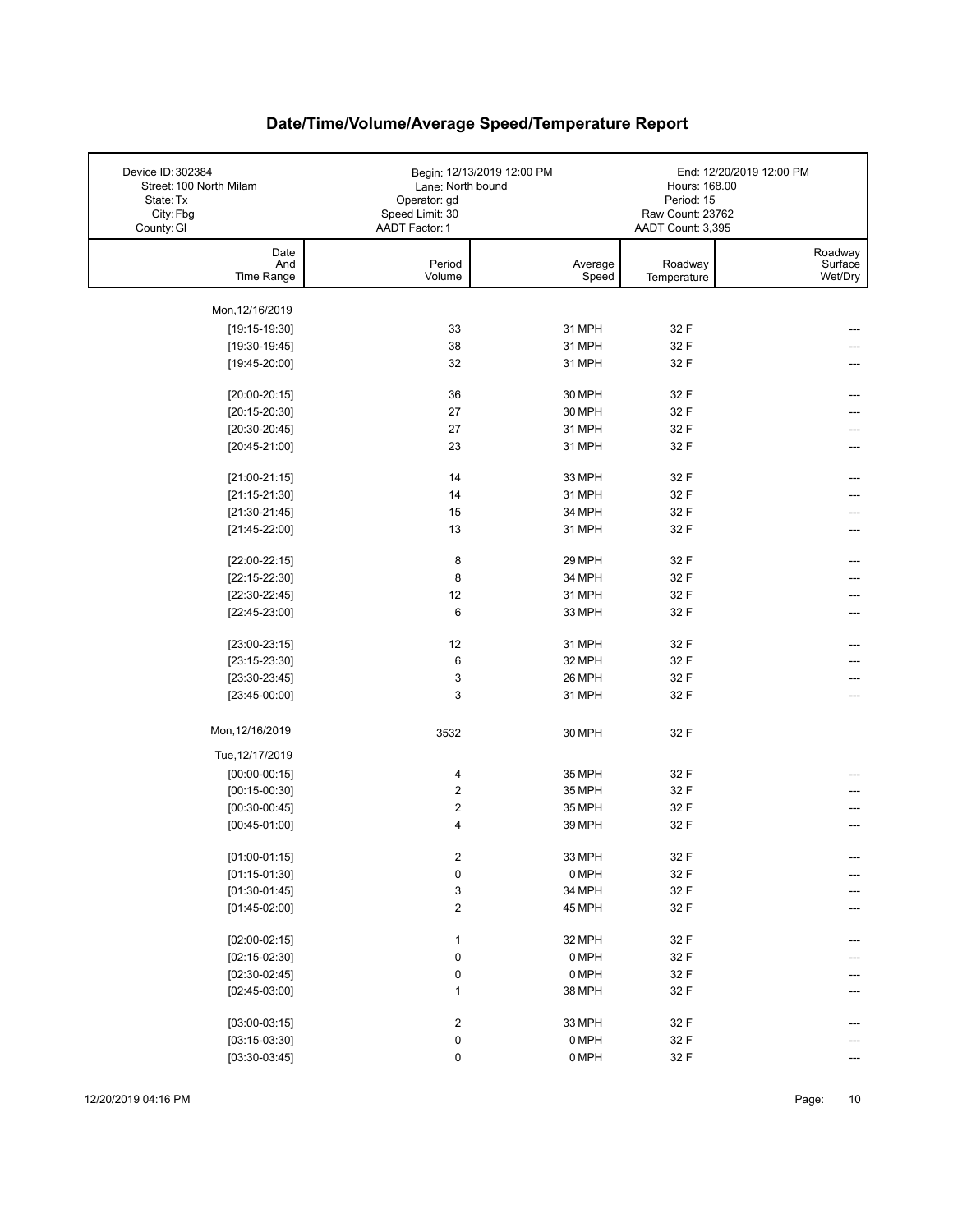| Device ID: 302384<br>Street: 100 North Milam<br>State: Tx<br>City: Fbg | Lane: North bound<br>Operator: gd<br>Speed Limit: 30 | Begin: 12/13/2019 12:00 PM | Hours: 168.00<br>Period: 15<br>Raw Count: 23762 | End: 12/20/2019 12:00 PM      |
|------------------------------------------------------------------------|------------------------------------------------------|----------------------------|-------------------------------------------------|-------------------------------|
| County: GI                                                             | AADT Factor: 1                                       |                            | AADT Count: 3,395                               |                               |
| Date<br>And<br>Time Range                                              | Period<br>Volume                                     | Average<br>Speed           | Roadway<br>Temperature                          | Roadway<br>Surface<br>Wet/Dry |
|                                                                        |                                                      |                            |                                                 |                               |
| Tue, 12/17/2019                                                        |                                                      |                            |                                                 |                               |
| $[03:45-04:00]$                                                        | $\pmb{0}$                                            | 0 MPH                      | 32 F                                            |                               |
| $[04:00-04:15]$                                                        | $\mathbf{1}$                                         | 28 MPH                     | 32 F                                            |                               |
| $[04:15-04:30]$                                                        | $\mathbf{3}$                                         | 31 MPH                     | 32 F                                            |                               |
| $[04:30-04:45]$                                                        | $\mathbf 0$                                          | 0 MPH                      | 32 F                                            |                               |
| $[04:45-05:00]$                                                        | $\pmb{0}$                                            | 0 MPH                      | 32 F                                            |                               |
| $[05:00-05:15]$                                                        | $\overline{7}$                                       | 29 MPH                     | 32 F                                            |                               |
| $[05:15-05:30]$                                                        | 6                                                    | 31 MPH                     | 32 F                                            |                               |
| $[05:30-05:45]$                                                        | 3                                                    | 33 MPH                     | 32 F                                            |                               |
| $[05:45-06:00]$                                                        | 3                                                    | 33 MPH                     | 32 F                                            |                               |
| $[06:00-06:15]$                                                        | 6                                                    | 30 MPH                     | 32 F                                            |                               |
| $[06:15-06:30]$                                                        | 14                                                   | 31 MPH                     | 32 F                                            |                               |
| $[06:30-06:45]$                                                        | 28                                                   | 32 MPH                     | 32 F                                            |                               |
| $[06:45-07:00]$                                                        | 21                                                   | 34 MPH                     | 32 F                                            | ---                           |
|                                                                        |                                                      |                            |                                                 |                               |
| $[07:00-07:15]$                                                        | 27                                                   | 30 MPH                     | 32 F                                            |                               |
| $[07:15-07:30]$                                                        | 67                                                   | 29 MPH                     | 32 F                                            |                               |
| $[07:30-07:45]$                                                        | 94                                                   | 28 MPH                     | 32 F                                            |                               |
| $[07:45-08:00]$                                                        | 126                                                  | 28 MPH                     | 32 F                                            |                               |
| $[08:00-08:15]$                                                        | 63                                                   | 29 MPH                     | 32 F                                            |                               |
| $[08:15-08:30]$                                                        | 64                                                   | 28 MPH                     | 32 F                                            |                               |
| $[08:30-08:45]$                                                        | 58                                                   | 30 MPH                     | 32 F                                            |                               |
| $[08:45-09:00]$                                                        | 64                                                   | 32 MPH                     | 32 F                                            |                               |
| $[09:00-09:15]$                                                        | 59                                                   | 29 MPH                     | 32 F                                            |                               |
| $[09:15-09:30]$                                                        | 50                                                   | 31 MPH                     | 32 F                                            |                               |
| $[09:30-09:45]$                                                        | 40                                                   | 31 MPH                     | 32 F                                            |                               |
| $[09:45-10:00]$                                                        | 56                                                   | 29 MPH                     | 32 F                                            |                               |
| $[10:00-10:15]$                                                        | 65                                                   | 29 MPH                     | 32 F                                            | ---                           |
| $[10:15-10:30]$                                                        | 53                                                   | 28 MPH                     | 32 F                                            | ---                           |
| $[10:30-10:45]$                                                        | 52                                                   | 30 MPH                     | 32 F                                            |                               |
| $[10:45-11:00]$                                                        | 49                                                   | 29 MPH                     | 32 F                                            |                               |
|                                                                        |                                                      |                            |                                                 |                               |
| $[11:00-11:15]$                                                        | 51                                                   | 29 MPH                     | 32 F                                            |                               |
| $[11:15-11:30]$                                                        | 44                                                   | 29 MPH                     | 32 F                                            |                               |
| $[11:30-11:45]$                                                        | 59                                                   | 29 MPH                     | 32 F                                            |                               |
| $[11:45-12:00]$                                                        | 61                                                   | 30 MPH                     | 32 F                                            |                               |
| $[12:00-12:15]$                                                        | 60                                                   | 30 MPH                     | 32 F                                            |                               |
| $[12:15-12:30]$                                                        | 60                                                   | 30 MPH                     | 32 F                                            |                               |
| $[12:30-12:45]$                                                        | $73\,$                                               | 29 MPH                     | 32 F                                            |                               |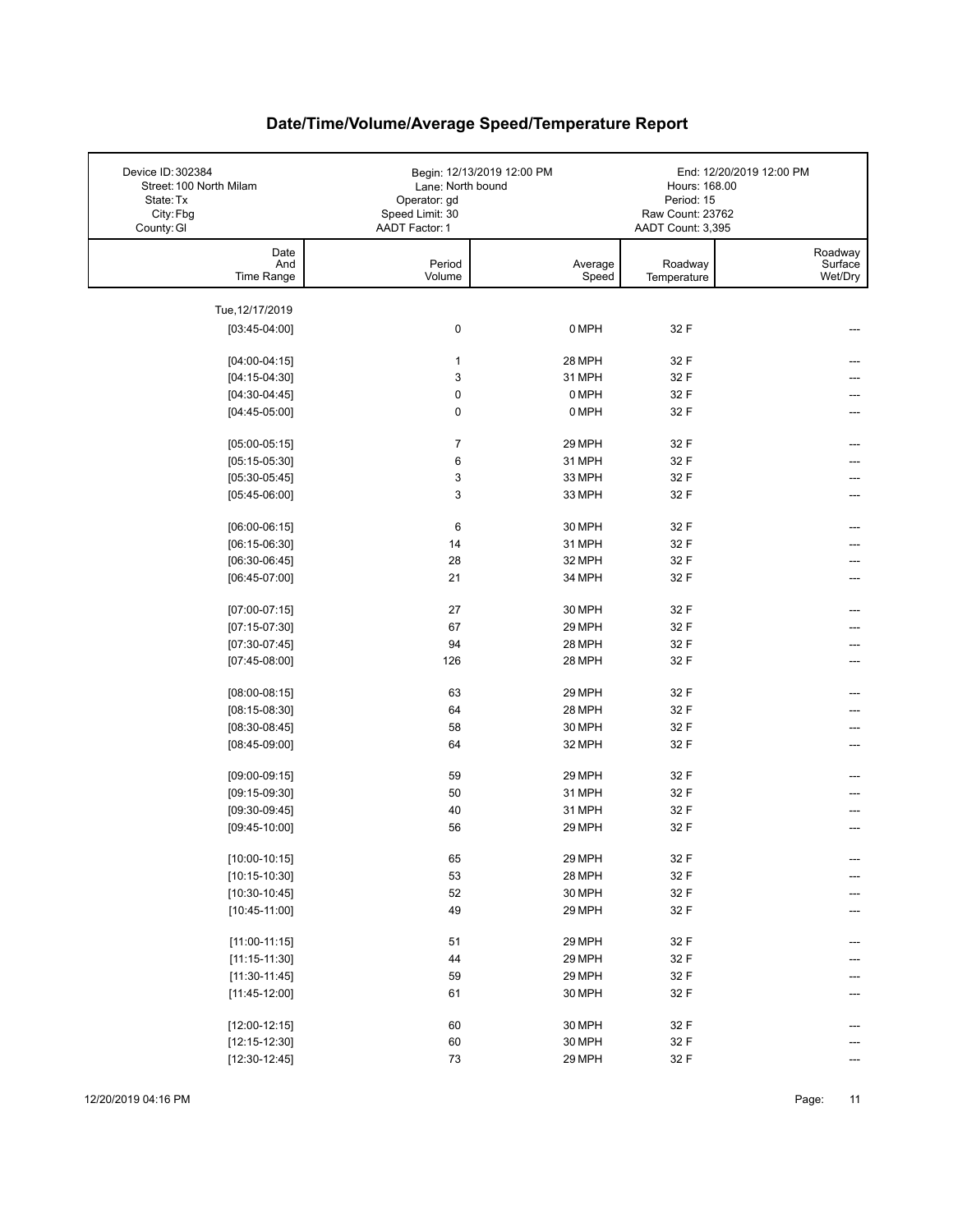| Device ID: 302384<br>Street: 100 North Milam<br>State: Tx<br>City: Fbg | Lane: North bound<br>Operator: gd<br>Speed Limit: 30 | Begin: 12/13/2019 12:00 PM | Hours: 168.00<br>Period: 15<br>Raw Count: 23762 | End: 12/20/2019 12:00 PM |
|------------------------------------------------------------------------|------------------------------------------------------|----------------------------|-------------------------------------------------|--------------------------|
| County: GI                                                             | AADT Factor: 1                                       |                            | AADT Count: 3,395                               |                          |
| Date                                                                   |                                                      |                            |                                                 | Roadway                  |
| And<br>Time Range                                                      | Period<br>Volume                                     | Average<br>Speed           | Roadway<br>Temperature                          | Surface<br>Wet/Dry       |
|                                                                        |                                                      |                            |                                                 |                          |
| Tue, 12/17/2019                                                        |                                                      |                            |                                                 |                          |
| $[12:45-13:00]$                                                        | 70                                                   | 30 MPH                     | 32 F                                            |                          |
|                                                                        |                                                      |                            |                                                 |                          |
| $[13:00-13:15]$                                                        | 59                                                   | 30 MPH                     | 32 F                                            |                          |
| $[13:15-13:30]$                                                        | 70                                                   | 30 MPH                     | 32 F                                            |                          |
| $[13:30-13:45]$                                                        | 52                                                   | 31 MPH                     | 32 F                                            |                          |
| $[13:45-14:00]$                                                        | 55                                                   | 30 MPH                     | 32 F                                            |                          |
|                                                                        | 45                                                   | 30 MPH                     | 32 F                                            |                          |
| $[14:00-14:15]$<br>$[14:15-14:30]$                                     | 53                                                   | 30 MPH                     | 32 F                                            |                          |
| $[14:30-14:45]$                                                        | 48                                                   | 30 MPH                     | 32 F                                            |                          |
| $[14:45-15:00]$                                                        | 71                                                   | 29 MPH                     | 32 F                                            |                          |
|                                                                        |                                                      |                            |                                                 |                          |
| $[15:00-15:15]$                                                        | 75                                                   | 31 MPH                     | 32 F                                            | ---                      |
| $[15:15-15:30]$                                                        | 84                                                   | 29 MPH                     | 32 F                                            |                          |
| $[15:30-15:45]$                                                        | 88                                                   | 29 MPH                     | 32 F                                            |                          |
| $[15:45-16:00]$                                                        | 72                                                   | 29 MPH                     | 32 F                                            | ---                      |
|                                                                        |                                                      |                            |                                                 |                          |
| $[16:00-16:15]$                                                        | 82                                                   | 30 MPH                     | 32 F                                            |                          |
| $[16:15-16:30]$                                                        | 80                                                   | 30 MPH                     | 32 F                                            |                          |
| $[16:30-16:45]$                                                        | 62                                                   | 30 MPH                     | 32 F                                            |                          |
| $[16:45-17:00]$                                                        | 64                                                   | 31 MPH                     | 32 F                                            |                          |
| $[17:00-17:15]$                                                        | 92                                                   | 30 MPH                     | 32 F                                            | ---                      |
| $[17:15-17:30]$                                                        | 76                                                   | 30 MPH                     | 32 F                                            |                          |
| $[17:30-17:45]$                                                        | 82                                                   | 31 MPH                     | 32 F                                            | ---                      |
| $[17:45-18:00]$                                                        | 77                                                   | 31 MPH                     | 32 F                                            | ---                      |
|                                                                        |                                                      |                            |                                                 |                          |
| $[18:00-18:15]$                                                        | 56                                                   | 31 MPH                     | 32 F                                            |                          |
| $[18:15-18:30]$                                                        | 53                                                   | 29 MPH                     | 32 F                                            |                          |
| $[18:30-18:45]$                                                        | 53                                                   | 31 MPH                     | 32 F                                            |                          |
| $[18:45-19:00]$                                                        | 56                                                   | 31 MPH                     | 32 F                                            |                          |
| $[19:00-19:15]$                                                        | $38\,$                                               | 30 MPH                     | 32 F                                            | ---                      |
| $[19:15-19:30]$                                                        | 28                                                   | 32 MPH                     | 32 F                                            | ---                      |
| $[19:30-19:45]$                                                        | $36\,$                                               | 32 MPH                     | 32 F                                            |                          |
| $[19:45-20:00]$                                                        | 27                                                   | 31 MPH                     | 32 F                                            |                          |
|                                                                        |                                                      |                            |                                                 |                          |
| $[20:00-20:15]$                                                        | 20                                                   | 31 MPH                     | 32 F                                            | ---                      |
| $[20:15-20:30]$                                                        | $30\,$                                               | 32 MPH                     | 32 F                                            |                          |
| $[20:30-20:45]$                                                        | $36\,$                                               | 33 MPH                     | 32 F                                            |                          |
| $[20:45-21:00]$                                                        | 32                                                   | 32 MPH                     | 32 F                                            | ---                      |
|                                                                        |                                                      |                            |                                                 |                          |
| $[21:00-21:15]$                                                        | 24                                                   | 32 MPH                     | 32 F                                            |                          |
| $[21:15-21:30]$                                                        | 17                                                   | 31 MPH                     | 32 F                                            |                          |
| $[21:30-21:45]$                                                        | 18                                                   | 31 MPH                     | 32 F                                            |                          |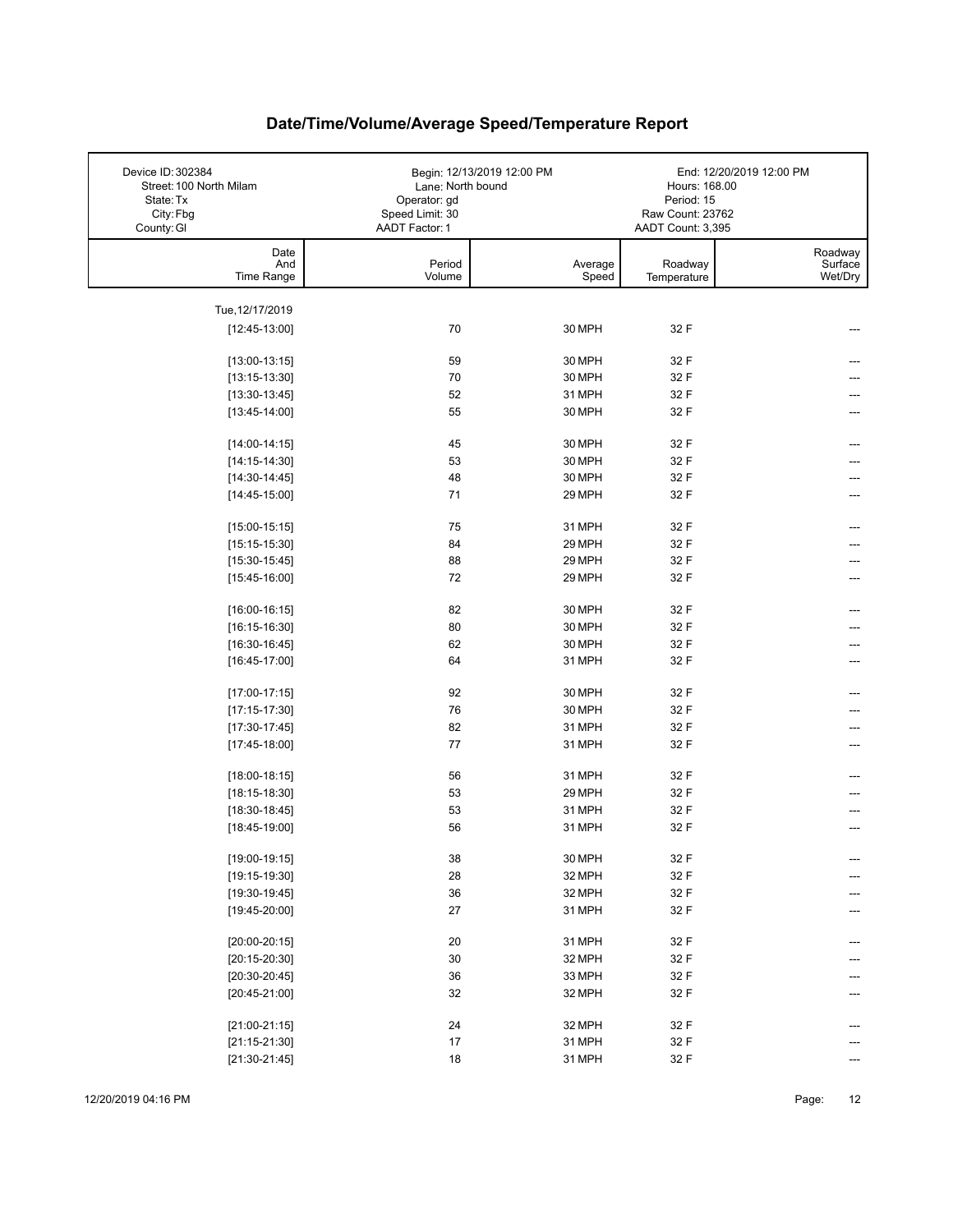| Device ID: 302384<br>Street: 100 North Milam<br>State: Tx<br>City: Fbg<br>County: GI | Lane: North bound<br>Operator: gd<br>Speed Limit: 30<br>AADT Factor: 1 | Begin: 12/13/2019 12:00 PM | Hours: 168.00<br>Period: 15<br>Raw Count: 23762<br>AADT Count: 3,395 | End: 12/20/2019 12:00 PM      |
|--------------------------------------------------------------------------------------|------------------------------------------------------------------------|----------------------------|----------------------------------------------------------------------|-------------------------------|
| Date<br>And<br>Time Range                                                            | Period<br>Volume                                                       | Average<br>Speed           | Roadway<br>Temperature                                               | Roadway<br>Surface<br>Wet/Dry |
| Tue, 12/17/2019                                                                      |                                                                        |                            |                                                                      |                               |
| $[21:45-22:00]$                                                                      | 17                                                                     | 32 MPH                     | 32 F                                                                 |                               |
|                                                                                      |                                                                        |                            |                                                                      |                               |
| $[22:00-22:15]$                                                                      | 11                                                                     | 33 MPH                     | 32 F                                                                 |                               |
| $[22:15-22:30]$                                                                      | 10                                                                     | 31 MPH                     | 32 F                                                                 |                               |
| $[22:30-22:45]$                                                                      | 8                                                                      | 34 MPH                     | 32 F                                                                 |                               |
| $[22:45-23:00]$                                                                      | 6                                                                      | 32 MPH                     | 32 F                                                                 |                               |
| $[23:00-23:15]$                                                                      | 4                                                                      | 34 MPH                     | 32 F                                                                 |                               |
| $[23:15-23:30]$                                                                      | 8                                                                      | 32 MPH                     | 32 F                                                                 |                               |
| $[23:30-23:45]$                                                                      | $\overline{2}$                                                         | 38 MPH                     | 32 F                                                                 |                               |
| $[23:45-00:00]$                                                                      | 5                                                                      | 33 MPH                     | 32 F                                                                 |                               |
|                                                                                      |                                                                        |                            |                                                                      |                               |
| Tue, 12/17/2019                                                                      | 3562                                                                   | 30 MPH                     | 32 F                                                                 |                               |
| Wed, 12/18/2019                                                                      |                                                                        |                            |                                                                      |                               |
| $[00:00-00:15]$                                                                      | $\pmb{0}$                                                              | 0 MPH                      | 32 F                                                                 |                               |
| $[00:15-00:30]$                                                                      | $\overline{2}$                                                         | 33 MPH                     | 32 F                                                                 |                               |
| $[00:30-00:45]$                                                                      | $\boldsymbol{2}$                                                       | 33 MPH                     | 32 F                                                                 |                               |
| $[00:45-01:00]$                                                                      | 3                                                                      | 33 MPH                     | 32 F                                                                 |                               |
|                                                                                      |                                                                        |                            |                                                                      |                               |
| $[01:00-01:15]$                                                                      | $\mathbf{1}$                                                           | 38 MPH                     | 32 F                                                                 |                               |
| $[01:15-01:30]$                                                                      | $\pmb{0}$                                                              | 0 MPH                      | 32 F                                                                 |                               |
| $[01:30-01:45]$                                                                      | $\pmb{0}$                                                              | 0 MPH                      | 32 F                                                                 |                               |
| $[01:45-02:00]$                                                                      | $\pmb{0}$                                                              | 0 MPH                      | 32 F                                                                 | ---                           |
| $[02:00-02:15]$                                                                      | 0                                                                      | 0 MPH                      | 32 F                                                                 |                               |
| $[02:15-02:30]$                                                                      | 0                                                                      | 0 MPH                      | 32 F                                                                 |                               |
| $[02:30-02:45]$                                                                      | $\mathbf{1}$                                                           | 32 MPH                     | 32 F                                                                 |                               |
| $[02:45-03:00]$                                                                      | $\overline{2}$                                                         | 35 MPH                     | 32 F                                                                 |                               |
|                                                                                      |                                                                        |                            |                                                                      |                               |
| $[03:00-03:15]$                                                                      | $\boldsymbol{2}$                                                       | 27 MPH                     | 32 F                                                                 |                               |
| $[03:15-03:30]$                                                                      | $\mathbf{1}$                                                           | 32 MPH                     | 32 F                                                                 |                               |
| $[03:30-03:45]$                                                                      | 0                                                                      | 0 MPH                      | 32 F                                                                 | ---                           |
| $[03:45-04:00]$                                                                      | $\pmb{0}$                                                              | 0 MPH                      | 32 F                                                                 |                               |
| $[04:00-04:15]$                                                                      | 0                                                                      | 0 MPH                      | 32 F                                                                 | ---                           |
| $[04:15-04:30]$                                                                      | $\pmb{0}$                                                              | 0 MPH                      | 32 F                                                                 |                               |
| $[04:30-04:45]$                                                                      | 1                                                                      | 38 MPH                     | 32 F                                                                 |                               |
| $[04:45-05:00]$                                                                      | 1                                                                      | 32 MPH                     | 32 F                                                                 |                               |
|                                                                                      |                                                                        |                            |                                                                      |                               |
| $[05:00-05:15]$                                                                      | $\overline{\mathbf{c}}$                                                | 33 MPH                     | 32 F                                                                 | ---                           |
| $[05:15-05:30]$                                                                      | 6                                                                      | 28 MPH                     | 32 F                                                                 |                               |
| $[05:30-05:45]$                                                                      | 3                                                                      | 38 MPH                     | 32 F                                                                 |                               |
| $[05:45-06:00]$                                                                      | 6                                                                      | 31 MPH                     | 32 F                                                                 |                               |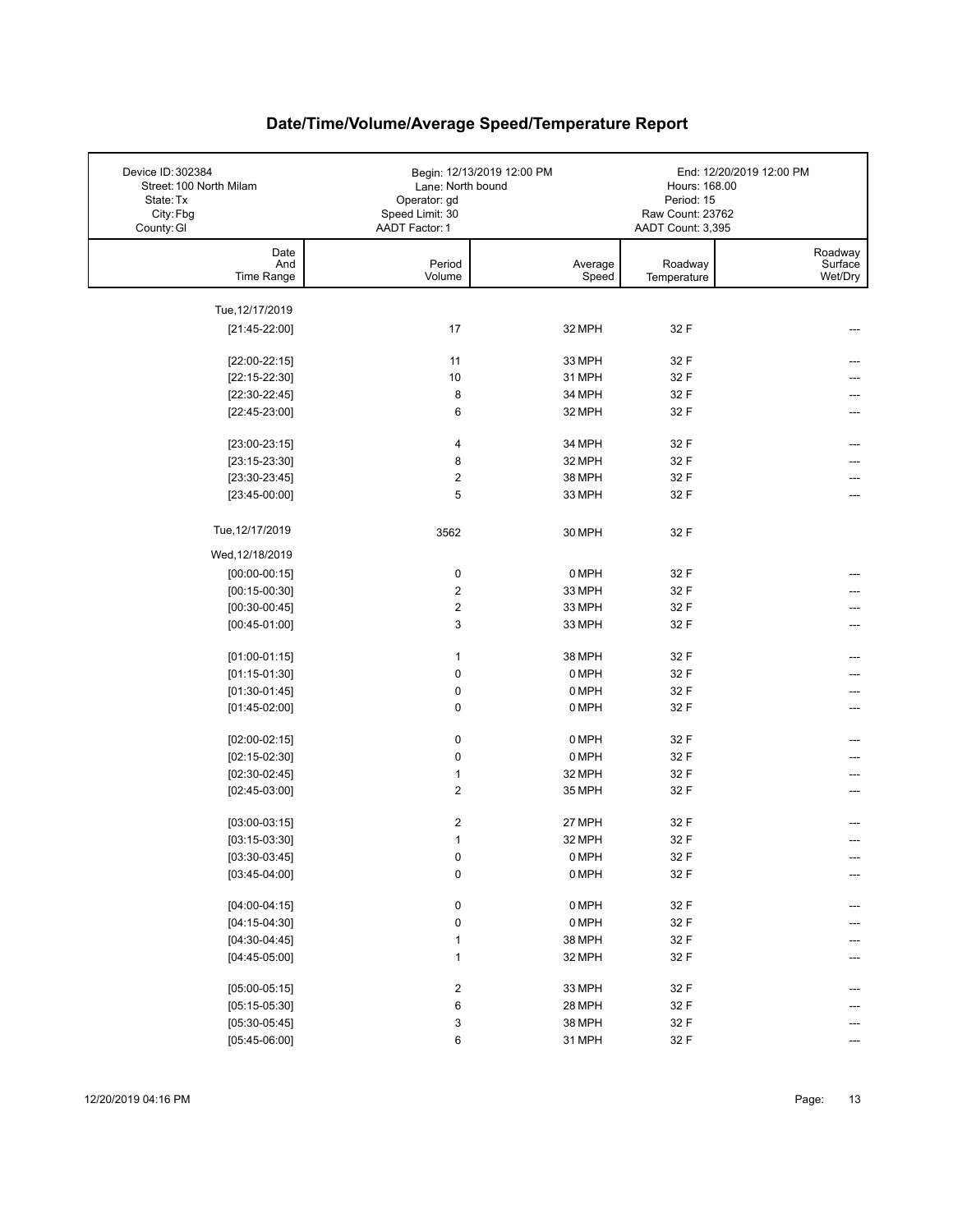| Device ID: 302384<br>Street: 100 North Milam<br>State: Tx<br>City: Fbg<br>County: GI | Lane: North bound<br>Operator: gd<br>Speed Limit: 30<br>AADT Factor: 1 | Begin: 12/13/2019 12:00 PM | Hours: 168.00<br>Period: 15<br>Raw Count: 23762<br>AADT Count: 3,395 | End: 12/20/2019 12:00 PM      |
|--------------------------------------------------------------------------------------|------------------------------------------------------------------------|----------------------------|----------------------------------------------------------------------|-------------------------------|
| Date<br>And<br>Time Range                                                            | Period<br>Volume                                                       | Average<br>Speed           | Roadway<br>Temperature                                               | Roadway<br>Surface<br>Wet/Dry |
| Wed, 12/18/2019                                                                      |                                                                        |                            |                                                                      |                               |
| $[06:00-06:15]$                                                                      | 6                                                                      | 32 MPH                     | 32 F                                                                 |                               |
| $[06:15-06:30]$                                                                      | 16                                                                     | 32 MPH                     | 32 F                                                                 |                               |
| $[06:30-06:45]$                                                                      | 19                                                                     | 32 MPH                     | 32 F                                                                 |                               |
| $[06:45-07:00]$                                                                      | 23                                                                     | 34 MPH                     | 32 F                                                                 |                               |
| $[07:00-07:15]$                                                                      | 35                                                                     | 31 MPH                     | 32 F                                                                 |                               |
| $[07:15-07:30]$                                                                      | 61                                                                     | 30 MPH                     | 32 F                                                                 |                               |
| $[07:30-07:45]$                                                                      | 78                                                                     | 30 MPH                     | 32 F                                                                 |                               |
| $[07:45-08:00]$                                                                      | 110                                                                    | 27 MPH                     | 32 F                                                                 | ---                           |
| $[08:00-08:15]$                                                                      | 68                                                                     | 28 MPH                     | 32 F                                                                 | ---                           |
| $[08:15-08:30]$                                                                      | 68                                                                     | 31 MPH                     | 32 F                                                                 |                               |
| $[08:30-08:45]$                                                                      | 65                                                                     | 30 MPH                     | 32 F                                                                 |                               |
| $[08:45-09:00]$                                                                      | 73                                                                     | 30 MPH                     | 32 F                                                                 |                               |
| $[09:00-09:15]$                                                                      | 57                                                                     | 29 MPH                     | 32 F                                                                 | ---                           |
| $[09:15-09:30]$                                                                      | 51                                                                     | 31 MPH                     | 32 F                                                                 |                               |
| $[09:30-09:45]$                                                                      | 58                                                                     | 29 MPH                     | 32 F                                                                 |                               |
| $[09:45-10:00]$                                                                      | 64                                                                     | 29 MPH                     | 32 F                                                                 | ---                           |
| $[10:00-10:15]$                                                                      | 58                                                                     | 29 MPH                     | 32 F                                                                 | ---                           |
| $[10:15-10:30]$                                                                      | 52                                                                     | 30 MPH                     | 32 F                                                                 |                               |
| $[10:30-10:45]$                                                                      | 57                                                                     | 30 MPH                     | 32 F                                                                 |                               |
| $[10:45-11:00]$                                                                      | 55                                                                     | 30 MPH                     | 32 F                                                                 |                               |
| $[11:00-11:15]$                                                                      | 60                                                                     | 30 MPH                     | 32 F                                                                 |                               |
| $[11:15-11:30]$                                                                      | 54                                                                     | 32 MPH                     | 32 F                                                                 |                               |
| $[11:30-11:45]$                                                                      | 60                                                                     | 29 MPH                     | 32 F                                                                 |                               |
| $[11:45-12:00]$                                                                      | 51                                                                     | 30 MPH                     | 32 F                                                                 |                               |
| $[12:00-12:15]$                                                                      | 73                                                                     | 29 MPH                     | 32 F                                                                 |                               |
| $[12:15-12:30]$                                                                      | 67                                                                     | 31 MPH                     | 32 F                                                                 |                               |
| $[12:30-12:45]$                                                                      | 59                                                                     | 31 MPH                     | 32 F                                                                 | ---                           |
| $[12:45-13:00]$                                                                      | 72                                                                     | 29 MPH                     | 32 F                                                                 | ---                           |
| $[13:00-13:15]$                                                                      | 67                                                                     | 29 MPH                     | 32 F                                                                 | ---                           |
| $[13:15-13:30]$                                                                      | 59                                                                     | 32 MPH                     | 32 F                                                                 |                               |
| $[13:30-13:45]$                                                                      | 58                                                                     | 30 MPH                     | 32 F                                                                 |                               |
| $[13:45-14:00]$                                                                      | 55                                                                     | 31 MPH                     | 32 F                                                                 |                               |
| $[14:00-14:15]$                                                                      | 53                                                                     | 31 MPH                     | 32 F                                                                 |                               |
| $[14:15-14:30]$                                                                      | 60                                                                     | 30 MPH                     | 32 F                                                                 |                               |
| $[14:30-14:45]$                                                                      | 56                                                                     | 29 MPH                     | 32 F                                                                 |                               |
| $[14:45-15:00]$                                                                      | 58                                                                     | 30 MPH                     | 32 F                                                                 | ---                           |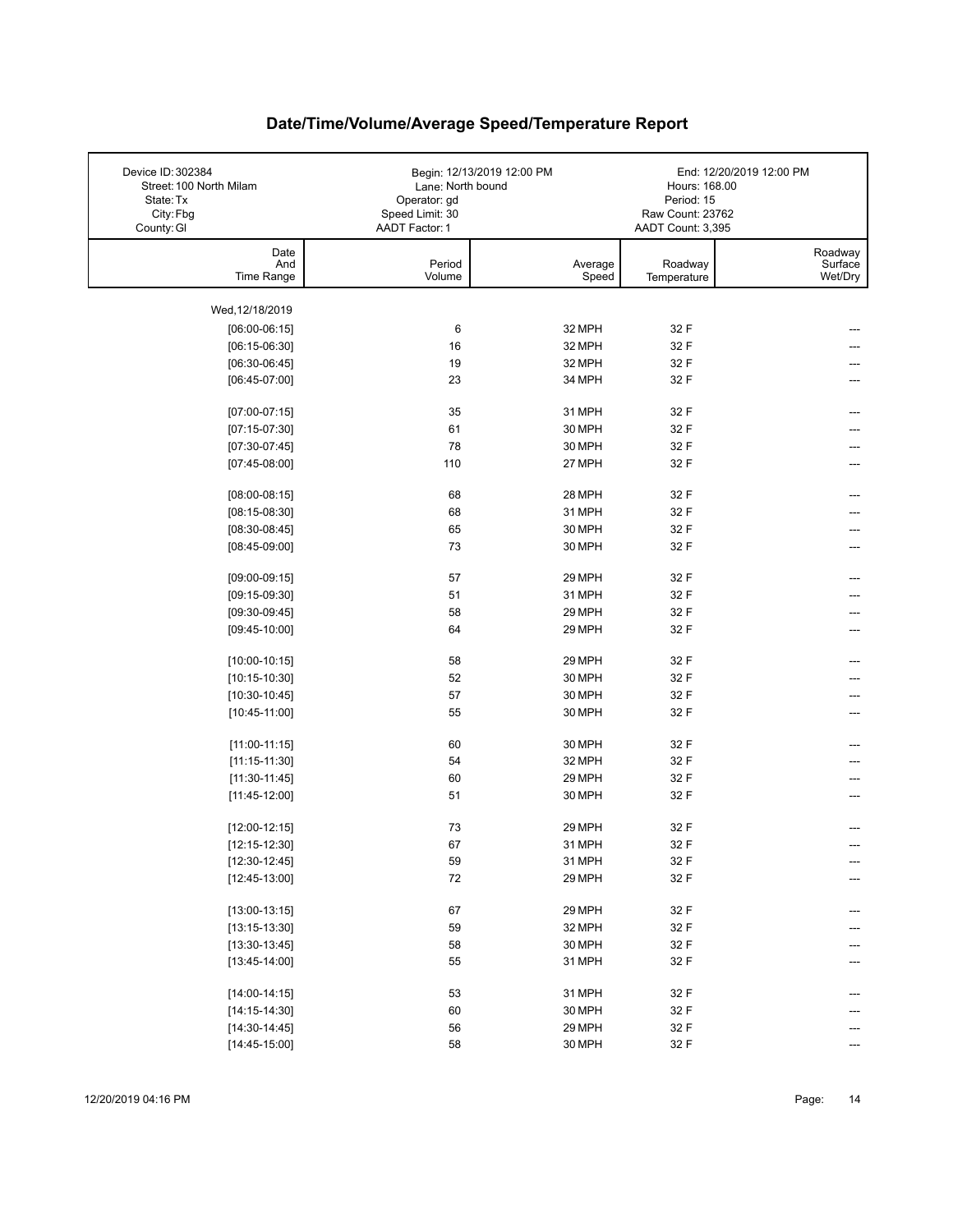| Device ID: 302384<br>Street: 100 North Milam<br>State: Tx<br>City: Fbg<br>County: GI | Lane: North bound<br>Operator: gd<br>Speed Limit: 30<br>AADT Factor: 1 | Begin: 12/13/2019 12:00 PM | Hours: 168.00<br>Period: 15<br>Raw Count: 23762<br>AADT Count: 3,395 | End: 12/20/2019 12:00 PM      |
|--------------------------------------------------------------------------------------|------------------------------------------------------------------------|----------------------------|----------------------------------------------------------------------|-------------------------------|
| Date<br>And<br>Time Range                                                            | Period<br>Volume                                                       | Average<br>Speed           | Roadway<br>Temperature                                               | Roadway<br>Surface<br>Wet/Dry |
| Wed, 12/18/2019                                                                      |                                                                        |                            |                                                                      |                               |
| $[15:00-15:15]$                                                                      | 67                                                                     | 31 MPH                     | 32 F                                                                 |                               |
| $[15:15-15:30]$                                                                      | 80                                                                     | 30 MPH                     | 32 F                                                                 |                               |
| $[15:30-15:45]$                                                                      | 88                                                                     | 30 MPH                     | 32 F                                                                 |                               |
| $[15:45-16:00]$                                                                      | 61                                                                     | 29 MPH                     | 32 F                                                                 |                               |
| $[16:00-16:15]$                                                                      | 99                                                                     | 29 MPH                     | 32 F                                                                 | ---                           |
| $[16:15-16:30]$                                                                      | 62                                                                     | 30 MPH                     | 32 F                                                                 |                               |
| $[16:30-16:45]$                                                                      | 66                                                                     | 30 MPH                     | 32 F                                                                 | ---                           |
| $[16:45-17:00]$                                                                      | 85                                                                     | 30 MPH                     | 32 F                                                                 | ---                           |
| $[17:00-17:15]$                                                                      | 100                                                                    | 31 MPH                     | 32 F                                                                 | ---                           |
| $[17:15-17:30]$                                                                      | 87                                                                     | 31 MPH                     | 32 F                                                                 |                               |
| $[17:30-17:45]$                                                                      | 84                                                                     | 31 MPH                     | 32 F                                                                 |                               |
| $[17:45-18:00]$                                                                      | 77                                                                     | 31 MPH                     | 32 F                                                                 |                               |
| $[18:00-18:15]$                                                                      | 59                                                                     | 31 MPH                     | 32 F                                                                 | ---                           |
| $[18:15-18:30]$                                                                      | 46                                                                     | 31 MPH                     | 32 F                                                                 |                               |
| $[18:30-18:45]$                                                                      | 40                                                                     | 30 MPH                     | 32 F                                                                 |                               |
| $[18:45-19:00]$                                                                      | 49                                                                     | 31 MPH                     | 32 F                                                                 | ---                           |
| $[19:00-19:15]$                                                                      | 43                                                                     | 29 MPH                     | 32 F                                                                 | ---                           |
| $[19:15-19:30]$                                                                      | 41                                                                     | 30 MPH                     | 32 F                                                                 |                               |
| $[19:30-19:45]$                                                                      | 50                                                                     | 31 MPH                     | 32 F                                                                 |                               |
| $[19:45-20:00]$                                                                      | 26                                                                     | 33 MPH                     | 32 F                                                                 |                               |
| $[20:00-20:15]$                                                                      | 36                                                                     | 30 MPH                     | 32 F                                                                 |                               |
| $[20:15-20:30]$                                                                      | 34                                                                     | 32 MPH                     | 32 F                                                                 |                               |
| $[20:30-20:45]$                                                                      | 20                                                                     | 31 MPH                     | 32 F                                                                 |                               |
| $[20:45-21:00]$                                                                      | 22                                                                     | 29 MPH                     | 32 F                                                                 |                               |
| $[21:00-21:15]$                                                                      | 27                                                                     | 33 MPH                     | 32 F                                                                 |                               |
| $[21:15-21:30]$                                                                      | 22                                                                     | 32 MPH                     | 32 F                                                                 |                               |
| $[21:30-21:45]$                                                                      | 21                                                                     | 31 MPH                     | 32 F                                                                 | ---                           |
| $[21:45-22:00]$                                                                      | 10                                                                     | 35 MPH                     | 32 F                                                                 |                               |
| $[22:00-22:15]$                                                                      | 11                                                                     | 33 MPH                     | 32 F                                                                 | ---                           |
| $[22:15-22:30]$                                                                      | 11                                                                     | 35 MPH                     | 32 F                                                                 |                               |
| $[22:30-22:45]$                                                                      | 10                                                                     | 33 MPH                     | 32 F                                                                 |                               |
| $[22:45-23:00]$                                                                      | 9                                                                      | 31 MPH                     | 32 F                                                                 |                               |
| $[23:00-23:15]$                                                                      | 6                                                                      | 30 MPH                     | 32 F                                                                 |                               |
| $[23:15-23:30]$                                                                      | 2                                                                      | 38 MPH                     | 32 F                                                                 |                               |
| $[23:30-23:45]$                                                                      | 3                                                                      | 34 MPH                     | 32 F                                                                 |                               |
| $[23:45-00:00]$                                                                      | $\mathbf{1}$                                                           | 28 MPH                     | 32 F                                                                 | ---                           |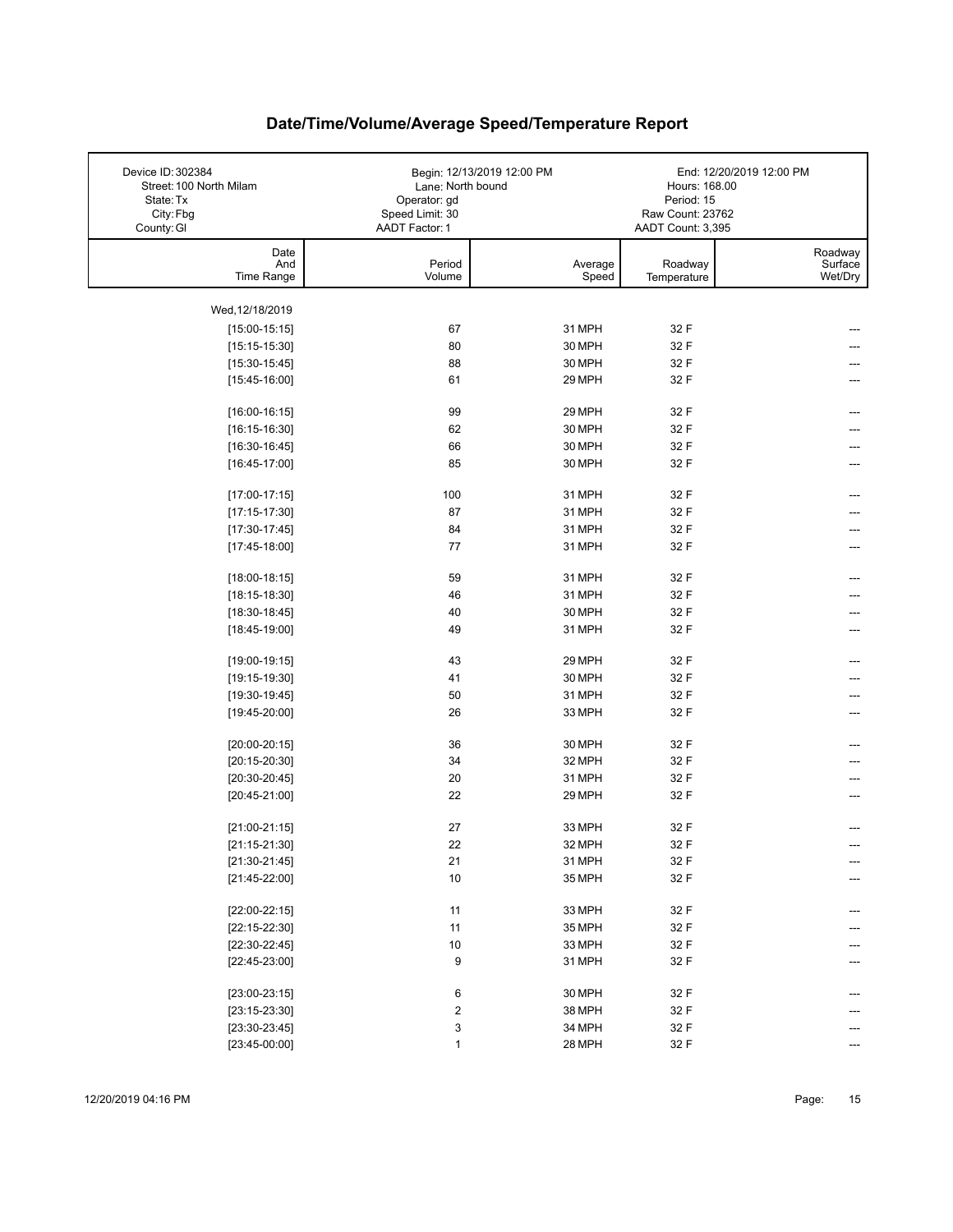| Device ID: 302384<br>Street: 100 North Milam<br>State: Tx<br>City: Fbg<br>County: GI | Lane: North bound<br>Operator: gd<br>Speed Limit: 30<br>AADT Factor: 1 | Begin: 12/13/2019 12:00 PM | Hours: 168.00<br>Period: 15<br>Raw Count: 23762<br>AADT Count: 3,395 | End: 12/20/2019 12:00 PM      |
|--------------------------------------------------------------------------------------|------------------------------------------------------------------------|----------------------------|----------------------------------------------------------------------|-------------------------------|
| Date<br>And<br>Time Range                                                            | Period<br>Volume                                                       | Average<br>Speed           | Roadway<br>Temperature                                               | Roadway<br>Surface<br>Wet/Dry |
| Wed, 12/18/2019                                                                      | 3624                                                                   | 30 MPH                     | 32 F                                                                 |                               |
| Thu, 12/19/2019                                                                      |                                                                        |                            |                                                                      |                               |
| $[00:00-00:15]$                                                                      | 4                                                                      | 34 MPH                     | 32 F                                                                 |                               |
| $[00:15-00:30]$                                                                      | 4                                                                      | 31 MPH                     | 32 F                                                                 |                               |
| $[00:30-00:45]$                                                                      | 4                                                                      | 33 MPH                     | 32 F                                                                 |                               |
| $[00:45-01:00]$                                                                      | $\overline{4}$                                                         | 32 MPH                     | 32 F                                                                 |                               |
| $[01:00-01:15]$                                                                      | 0                                                                      | 0 MPH                      | 32 F                                                                 |                               |
| $[01:15-01:30]$                                                                      | $\mathbf{1}$                                                           | 32 MPH                     | 32 F                                                                 |                               |
| $[01:30-01:45]$                                                                      | 3                                                                      | 33 MPH                     | 32 F                                                                 |                               |
| $[01:45-02:00]$                                                                      | $\mathbf 0$                                                            | 0 MPH                      | 32 F                                                                 |                               |
| $[02:00-02:15]$                                                                      | $\mathbf{1}$                                                           | 38 MPH                     | 32 F                                                                 |                               |
| $[02:15-02:30]$                                                                      | $\pmb{0}$                                                              | 0 MPH                      | 32 F                                                                 |                               |
| $[02:30-02:45]$                                                                      | $\boldsymbol{2}$                                                       | 38 MPH                     | 32 F                                                                 |                               |
| $[02:45-03:00]$                                                                      | 0                                                                      | 0 MPH                      | 32 F                                                                 |                               |
| $[03:00-03:15]$                                                                      | $\pmb{0}$                                                              | 0 MPH                      | 32 F                                                                 |                               |
| $[03:15-03:30]$                                                                      | $\pmb{0}$                                                              | 0 MPH                      | 32 F                                                                 |                               |
| $[03:30-03:45]$                                                                      | $\pmb{0}$                                                              | 0 MPH                      | 32 F                                                                 |                               |
| $[03:45-04:00]$                                                                      | $\pmb{0}$                                                              | 0 MPH                      | 32 F                                                                 | ---                           |
| $[04:00-04:15]$                                                                      | $\mathbf{1}$                                                           | 32 MPH                     | 32 F                                                                 |                               |
| $[04:15-04:30]$                                                                      | $\pmb{0}$                                                              | 0 MPH                      | 32 F                                                                 |                               |
| $[04:30-04:45]$                                                                      | 3                                                                      | 31 MPH                     | 32 F                                                                 |                               |
| $[04:45-05:00]$                                                                      | $\mathbf 0$                                                            | 0 MPH                      | 32 F                                                                 |                               |
| $[05:00-05:15]$                                                                      | 3                                                                      | 31 MPH                     | 32 F                                                                 |                               |
| $[05:15-05:30]$                                                                      | 4                                                                      | 32 MPH                     | 32 F                                                                 |                               |
| $[05:30-05:45]$                                                                      | 4                                                                      | 33 MPH                     | 32 F                                                                 |                               |
| $[05:45-06:00]$                                                                      | 10                                                                     | 31 MPH                     | 32 F                                                                 |                               |
| $[06:00-06:15]$                                                                      | 8                                                                      | 34 MPH                     | 32 F                                                                 |                               |
| $[06:15-06:30]$                                                                      | 8                                                                      | 33 MPH                     | 32 F                                                                 | ---                           |
| $[06:30-06:45]$                                                                      | 23                                                                     | 35 MPH                     | 32 F                                                                 |                               |
| $[06:45-07:00]$                                                                      | 24                                                                     | 32 MPH                     | 32 F                                                                 |                               |
| $[07:00-07:15]$                                                                      | 34                                                                     | 32 MPH                     | 32 F                                                                 | ---                           |
| $[07:15-07:30]$                                                                      | 65                                                                     | 29 MPH                     | 32 F                                                                 |                               |
| $[07:30-07:45]$                                                                      | 71                                                                     | 29 MPH                     | 32 F                                                                 |                               |
| $[07:45-08:00]$                                                                      | 99                                                                     | 29 MPH                     | 32 F                                                                 |                               |
| $[08:00-08:15]$                                                                      | 67                                                                     | 31 MPH                     | 32 F                                                                 |                               |
| $[08:15-08:30]$                                                                      | 63                                                                     | 32 MPH                     | 32 F                                                                 |                               |
| $[08:30-08:45]$                                                                      | $77\,$                                                                 | 29 MPH                     | 32 F                                                                 |                               |
| $[08:45-09:00]$                                                                      | 62                                                                     | 31 MPH                     | 32 F                                                                 | ---                           |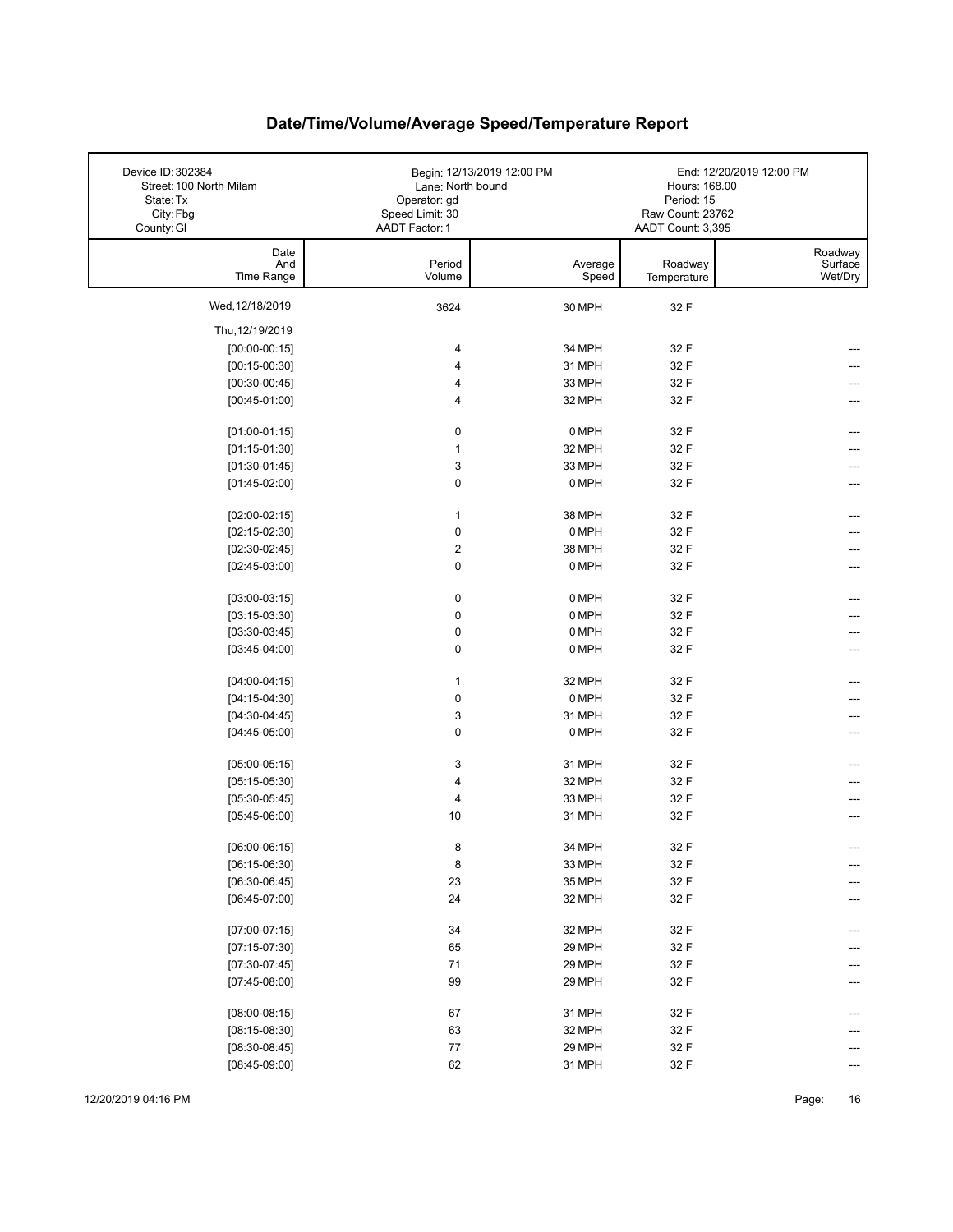| County: GI<br>AADT Factor: 1<br>AADT Count: 3,395<br>Date<br>And<br>Period<br>Average<br>Roadway<br>Time Range<br>Volume<br>Speed<br>Temperature<br>Thu, 12/19/2019<br>31 MPH<br>54<br>32 F<br>$[09:00-09:15]$ |                               |
|----------------------------------------------------------------------------------------------------------------------------------------------------------------------------------------------------------------|-------------------------------|
|                                                                                                                                                                                                                |                               |
|                                                                                                                                                                                                                | Roadway<br>Surface<br>Wet/Dry |
|                                                                                                                                                                                                                |                               |
|                                                                                                                                                                                                                |                               |
| 30 MPH<br>59<br>32 F<br>$[09:15-09:30]$                                                                                                                                                                        |                               |
| 28 MPH<br>32 F<br>60<br>$[09:30-09:45]$                                                                                                                                                                        |                               |
| 79<br>29 MPH<br>32 F<br>$[09:45-10:00]$                                                                                                                                                                        |                               |
|                                                                                                                                                                                                                |                               |
| 32 F<br>$[10:00-10:15]$<br>55<br>31 MPH                                                                                                                                                                        |                               |
| 39<br>30 MPH<br>$[10:15-10:30]$<br>32 F                                                                                                                                                                        |                               |
| 49<br>29 MPH<br>32 F<br>$[10:30-10:45]$                                                                                                                                                                        |                               |
| 61<br>29 MPH<br>32 F<br>$[10:45-11:00]$                                                                                                                                                                        |                               |
| 28 MPH<br>32 F<br>$[11:00-11:15]$<br>56                                                                                                                                                                        |                               |
| 57<br>30 MPH<br>32 F<br>$[11:15-11:30]$                                                                                                                                                                        |                               |
| 70<br>30 MPH<br>32 F<br>$[11:30-11:45]$                                                                                                                                                                        |                               |
| 59<br>$[11:45-12:00]$<br>29 MPH<br>32 F                                                                                                                                                                        |                               |
|                                                                                                                                                                                                                |                               |
| 32 F<br>68<br>30 MPH<br>$[12:00-12:15]$<br>59<br>30 MPH                                                                                                                                                        |                               |
| 32 F<br>$[12:15-12:30]$<br>54<br>31 MPH<br>32 F                                                                                                                                                                |                               |
| $[12:30-12:45]$<br>61<br>31 MPH<br>32 F<br>$[12:45-13:00]$                                                                                                                                                     | ---                           |
|                                                                                                                                                                                                                |                               |
| 68<br>30 MPH<br>32 F<br>$[13:00-13:15]$                                                                                                                                                                        |                               |
| 68<br>31 MPH<br>32 F<br>$[13:15-13:30]$                                                                                                                                                                        |                               |
| 46<br>31 MPH<br>32 F<br>$[13:30-13:45]$                                                                                                                                                                        | ---                           |
| 69<br>29 MPH<br>32 F<br>$[13:45-14:00]$                                                                                                                                                                        |                               |
| 71<br>29 MPH<br>32 F<br>$[14:00-14:15]$                                                                                                                                                                        |                               |
| 51<br>30 MPH<br>32 F<br>$[14:15-14:30]$                                                                                                                                                                        |                               |
| 49<br>32 MPH<br>32 F<br>$[14:30-14:45]$                                                                                                                                                                        |                               |
| $[14:45-15:00]$<br>63<br>28 MPH<br>32 F                                                                                                                                                                        | ---                           |
| 30 MPH<br>32 F<br>$[15:00-15:15]$<br>63                                                                                                                                                                        |                               |
| ${\bf 76}$<br>32 F<br>$[15:15-15:30]$<br>30 MPH                                                                                                                                                                |                               |
| 69<br>29 MPH<br>32 F<br>$[15:30-15:45]$                                                                                                                                                                        |                               |
| 78<br>30 MPH<br>32 F<br>$[15:45-16:00]$                                                                                                                                                                        |                               |
|                                                                                                                                                                                                                |                               |
| 32 F<br>$[16:00-16:15]$<br>92<br>31 MPH                                                                                                                                                                        |                               |
| 96<br>32 F<br>$[16:15-16:30]$<br>30 MPH                                                                                                                                                                        |                               |
| 58<br>$[16:30-16:45]$<br>30 MPH<br>32 F                                                                                                                                                                        |                               |
| 32 F<br>$[16:45-17:00]$<br>66<br>30 MPH                                                                                                                                                                        |                               |
| 83<br>32 F<br>30 MPH<br>$[17:00-17:15]$                                                                                                                                                                        |                               |
| 81<br>$[17:15-17:30]$<br>32 MPH<br>32 F                                                                                                                                                                        |                               |
| 83<br>32 MPH<br>32 F<br>$[17:30-17:45]$                                                                                                                                                                        |                               |
| 79<br>31 MPH<br>32 F<br>$[17:45-18:00]$                                                                                                                                                                        | ---                           |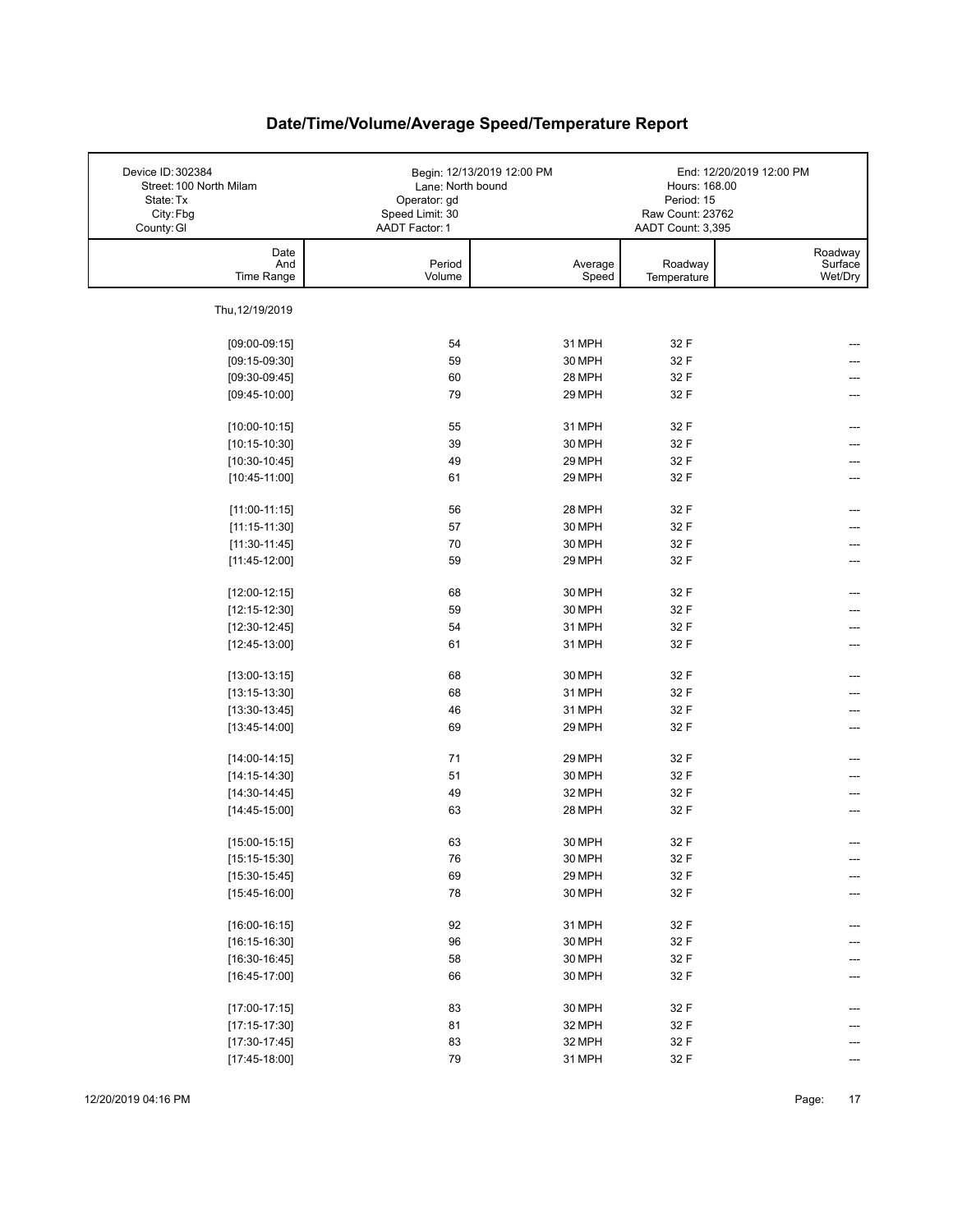| Device ID: 302384<br>Street: 100 North Milam<br>State: Tx<br>City: Fbg<br>County: GI | Lane: North bound<br>Operator: gd<br>Speed Limit: 30<br>AADT Factor: 1 | Begin: 12/13/2019 12:00 PM | Hours: 168.00<br>Period: 15<br>Raw Count: 23762<br>AADT Count: 3,395 | End: 12/20/2019 12:00 PM      |
|--------------------------------------------------------------------------------------|------------------------------------------------------------------------|----------------------------|----------------------------------------------------------------------|-------------------------------|
| Date<br>And<br>Time Range                                                            | Period<br>Volume                                                       | Average<br>Speed           | Roadway<br>Temperature                                               | Roadway<br>Surface<br>Wet/Dry |
| Thu, 12/19/2019                                                                      |                                                                        |                            |                                                                      |                               |
| $[18:00-18:15]$                                                                      | 59                                                                     | 29 MPH                     | 32 F                                                                 |                               |
| $[18:15-18:30]$                                                                      | 62                                                                     | 31 MPH                     | 32 F                                                                 |                               |
| $[18:30-18:45]$                                                                      | 56                                                                     | 31 MPH                     | 32 F                                                                 |                               |
| $[18:45-19:00]$                                                                      | 57                                                                     | 30 MPH                     | 32 F                                                                 |                               |
|                                                                                      |                                                                        |                            |                                                                      |                               |
| $[19:00-19:15]$                                                                      | 46                                                                     | 31 MPH                     | 32 F                                                                 |                               |
| $[19:15-19:30]$                                                                      | 34                                                                     | 31 MPH                     | 32 F                                                                 |                               |
| $[19:30-19:45]$                                                                      | 36                                                                     | 31 MPH                     | 32 F                                                                 |                               |
| $[19:45-20:00]$                                                                      | 34                                                                     | 30 MPH                     | 32 F                                                                 |                               |
| $[20:00-20:15]$                                                                      | 33                                                                     | 31 MPH                     | 32 F                                                                 |                               |
| $[20:15-20:30]$                                                                      | 32                                                                     | 30 MPH                     | 32 F                                                                 |                               |
| $[20:30-20:45]$                                                                      | 47                                                                     | 30 MPH                     | 32 F                                                                 |                               |
| $[20:45-21:00]$                                                                      | 36                                                                     | 33 MPH                     | 32 F                                                                 |                               |
|                                                                                      |                                                                        |                            |                                                                      |                               |
| $[21:00-21:15]$                                                                      | 22                                                                     | 33 MPH                     | 32 F                                                                 |                               |
| $[21:15-21:30]$                                                                      | 20                                                                     | 30 MPH                     | 32 F                                                                 |                               |
| $[21:30-21:45]$                                                                      | 13                                                                     | 31 MPH                     | 32 F                                                                 |                               |
| $[21:45-22:00]$                                                                      | 14                                                                     | 32 MPH                     | 32 F                                                                 | ---                           |
|                                                                                      |                                                                        |                            |                                                                      |                               |
| $[22:00-22:15]$                                                                      | 11                                                                     | 31 MPH                     | 32 F                                                                 | ---                           |
| $[22:15-22:30]$                                                                      | 19                                                                     | 31 MPH                     | 32 F                                                                 |                               |
| $[22:30-22:45]$                                                                      | 13<br>9                                                                | 32 MPH                     | 32 F<br>32 F                                                         |                               |
| $[22:45-23:00]$                                                                      |                                                                        | 31 MPH                     |                                                                      | ---                           |
| $[23:00-23:15]$                                                                      | 8                                                                      | 32 MPH                     | 32 F                                                                 |                               |
| $[23:15-23:30]$                                                                      | 9                                                                      | 33 MPH                     | 32 F                                                                 |                               |
| $[23:30-23:45]$                                                                      | $\ensuremath{\mathsf{3}}$                                              | 26 MPH                     | 32 F                                                                 | ---                           |
| $[23:45-00:00]$                                                                      | 11                                                                     | 34 MPH                     | 32 F                                                                 | ---                           |
|                                                                                      |                                                                        |                            |                                                                      |                               |
| Thu, 12/19/2019                                                                      | 3682                                                                   | 30 MPH                     | 32 F                                                                 |                               |
| Fri, 12/20/2019                                                                      |                                                                        |                            |                                                                      |                               |
| $[00:00-00:15]$                                                                      | 6                                                                      | 36 MPH                     | 32 F                                                                 | ---                           |
| $[00:15-00:30]$                                                                      | $\mathbf 2$                                                            | 30 MPH                     | 32 F                                                                 |                               |
| $[00:30-00:45]$                                                                      | $\overline{\mathbf{c}}$                                                | 30 MPH                     | 32 F                                                                 | ---                           |
| $[00:45-01:00]$                                                                      | $\boldsymbol{2}$                                                       | 33 MPH                     | 32 F                                                                 | ---                           |
|                                                                                      |                                                                        |                            |                                                                      |                               |
| $[01:00-01:15]$                                                                      | 0                                                                      | 0 MPH                      | 32 F                                                                 | ---                           |
| $[01:15-01:30]$                                                                      | $\boldsymbol{2}$                                                       | 23 MPH                     | 32 F                                                                 |                               |
| $[01:30-01:45]$                                                                      | 0                                                                      | 0 MPH                      | 32 F                                                                 |                               |
| $[01:45-02:00]$                                                                      | $\pmb{0}$                                                              | 0 MPH                      | 32 F                                                                 |                               |
| $[02:00-02:15]$                                                                      | $\mathbf{1}$                                                           | 22 MPH                     | 32 F                                                                 |                               |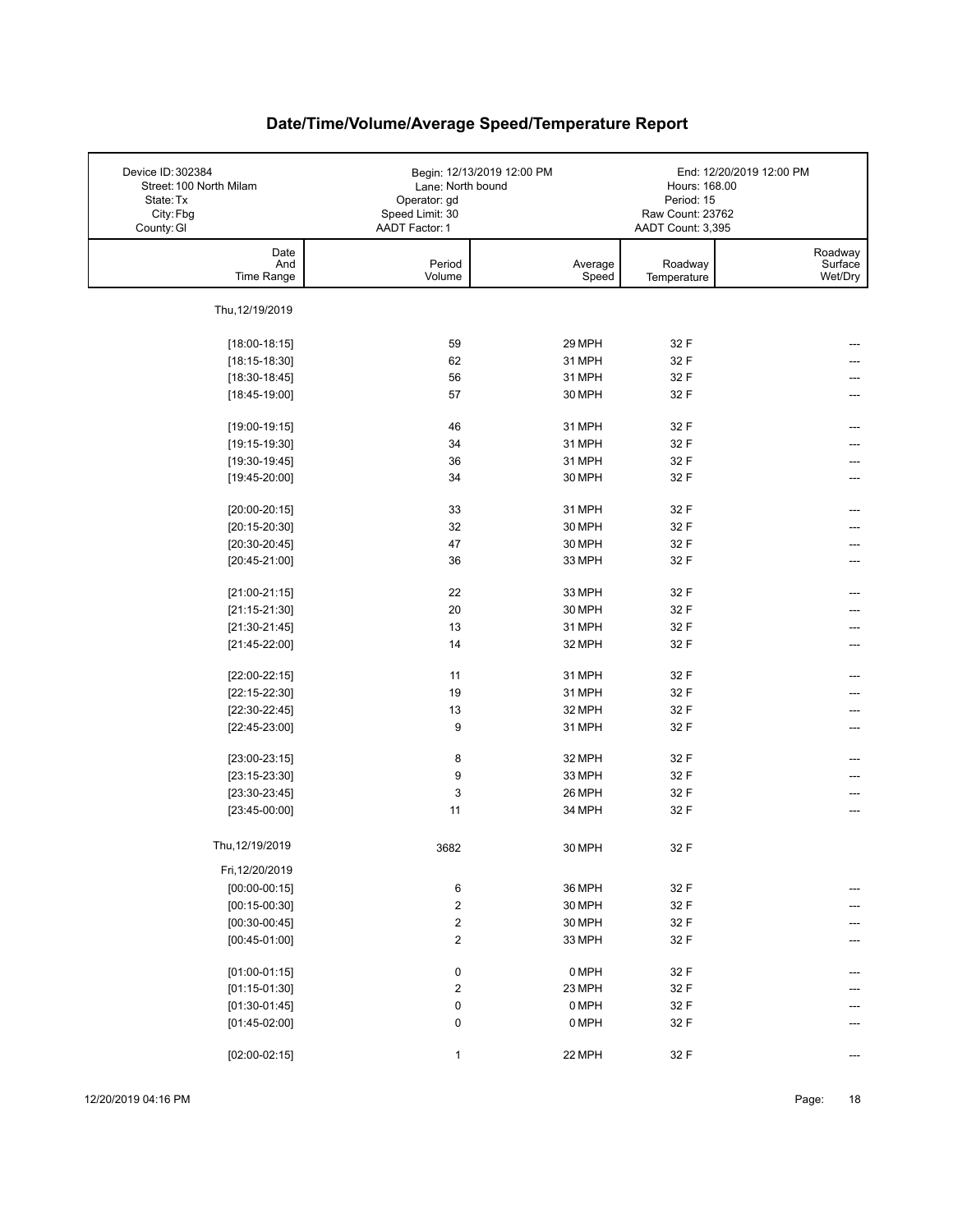| Device ID: 302384<br>Street: 100 North Milam<br>State: Tx<br>City: Fbg<br>County: GI | Lane: North bound<br>Operator: gd<br>Speed Limit: 30<br>AADT Factor: 1 | Begin: 12/13/2019 12:00 PM | Hours: 168.00<br>Period: 15<br>Raw Count: 23762<br>AADT Count: 3,395 | End: 12/20/2019 12:00 PM      |
|--------------------------------------------------------------------------------------|------------------------------------------------------------------------|----------------------------|----------------------------------------------------------------------|-------------------------------|
| Date<br>And<br>Time Range                                                            | Period<br>Volume                                                       | Average<br>Speed           | Roadway<br>Temperature                                               | Roadway<br>Surface<br>Wet/Dry |
| Fri, 12/20/2019                                                                      |                                                                        |                            |                                                                      |                               |
| $[02:15-02:30]$                                                                      | $\mathbf{1}$                                                           | 32 MPH                     | 32 F                                                                 |                               |
| $[02:30-02:45]$                                                                      | $\pmb{0}$                                                              | 0 MPH                      | 32 F                                                                 |                               |
| $[02:45-03:00]$                                                                      | $\mathbf{1}$                                                           | 32 MPH                     | 32 F                                                                 |                               |
|                                                                                      |                                                                        |                            |                                                                      |                               |
| $[03:00-03:15]$                                                                      | $\mathbf{1}$                                                           | 32 MPH                     | 32 F                                                                 |                               |
| $[03:15-03:30]$                                                                      | $\pmb{0}$                                                              | 0 MPH                      | 32 F                                                                 |                               |
| $[03:30-03:45]$                                                                      | $\mathbf{1}$                                                           | 32 MPH                     | 32 F                                                                 | ---                           |
| $[03:45-04:00]$                                                                      | 0                                                                      | 0 MPH                      | 32 F                                                                 |                               |
| $[04:00-04:15]$                                                                      | $\mathbf{1}$                                                           | 18 MPH                     | 32 F                                                                 |                               |
| $[04:15-04:30]$                                                                      | $\pmb{0}$                                                              | 0 MPH                      | 32 F                                                                 |                               |
| $[04:30-04:45]$                                                                      | $\mathbf{1}$                                                           | 32 MPH                     | 32 F                                                                 |                               |
| $[04:45-05:00]$                                                                      | $\mathbf{1}$                                                           | 32 MPH                     | 32 F                                                                 |                               |
|                                                                                      |                                                                        |                            |                                                                      |                               |
| $[05:00-05:15]$                                                                      | $\boldsymbol{2}$                                                       | 33 MPH                     | 32 F                                                                 |                               |
| $[05:15-05:30]$                                                                      | 5                                                                      | 26 MPH                     | 32 F                                                                 |                               |
| $[05:30-05:45]$                                                                      | $\pmb{0}$                                                              | 0 MPH                      | 32 F                                                                 |                               |
| $[05:45-06:00]$                                                                      | 8                                                                      | 34 MPH                     | 32 F                                                                 |                               |
| $[06:00-06:15]$                                                                      | 8                                                                      | 31 MPH                     | 32 F                                                                 | ---                           |
| $[06:15-06:30]$                                                                      | 14                                                                     | 33 MPH                     | 32 F                                                                 |                               |
| $[06:30-06:45]$                                                                      | 20                                                                     | 37 MPH                     | 32 F                                                                 |                               |
| $[06:45-07:00]$                                                                      | 16                                                                     | 31 MPH                     | 32 F                                                                 |                               |
| $[07:00-07:15]$                                                                      | 24                                                                     | 32 MPH                     | 32 F                                                                 |                               |
| $[07:15-07:30]$                                                                      | 55                                                                     | 30 MPH                     | 32 F                                                                 |                               |
| $[07:30-07:45]$                                                                      | 94                                                                     | 29 MPH                     | 32 F                                                                 |                               |
| $[07:45-08:00]$                                                                      | 92                                                                     | 28 MPH                     | 32 F                                                                 |                               |
|                                                                                      |                                                                        |                            |                                                                      |                               |
| $[08:00-08:15]$                                                                      | 62                                                                     | 29 MPH                     | 32 F                                                                 |                               |
| $[08:15-08:30]$                                                                      | 53                                                                     | 30 MPH                     | 32 F                                                                 |                               |
| $[08:30-08:45]$                                                                      | 61                                                                     | 31 MPH                     | 32 F                                                                 |                               |
| $[08:45-09:00]$                                                                      | 62                                                                     | 30 MPH                     | 32 F                                                                 | ---                           |
| $[09:00-09:15]$                                                                      | 53                                                                     | 28 MPH                     | 32 F                                                                 |                               |
| $[09:15-09:30]$                                                                      | 50                                                                     | 30 MPH                     | 32 F                                                                 |                               |
| $[09:30-09:45]$                                                                      | 42                                                                     | 30 MPH                     | 32 F                                                                 |                               |
| $[09:45-10:00]$                                                                      | 56                                                                     | 29 MPH                     | 32 F                                                                 |                               |
|                                                                                      |                                                                        |                            |                                                                      |                               |
| $[10:00-10:15]$                                                                      | 45                                                                     | 29 MPH                     | 32 F                                                                 |                               |
| $[10:15-10:30]$                                                                      | 47                                                                     | 31 MPH                     | 32 F                                                                 |                               |
| $[10:30-10:45]$                                                                      | 46                                                                     | 31 MPH                     | 32 F                                                                 |                               |
| $[10:45-11:00]$                                                                      | 69                                                                     | 30 MPH                     | 32 F                                                                 |                               |
| $[11:00-11:15]$                                                                      | 54                                                                     | 32 MPH                     | 32 F                                                                 | ---                           |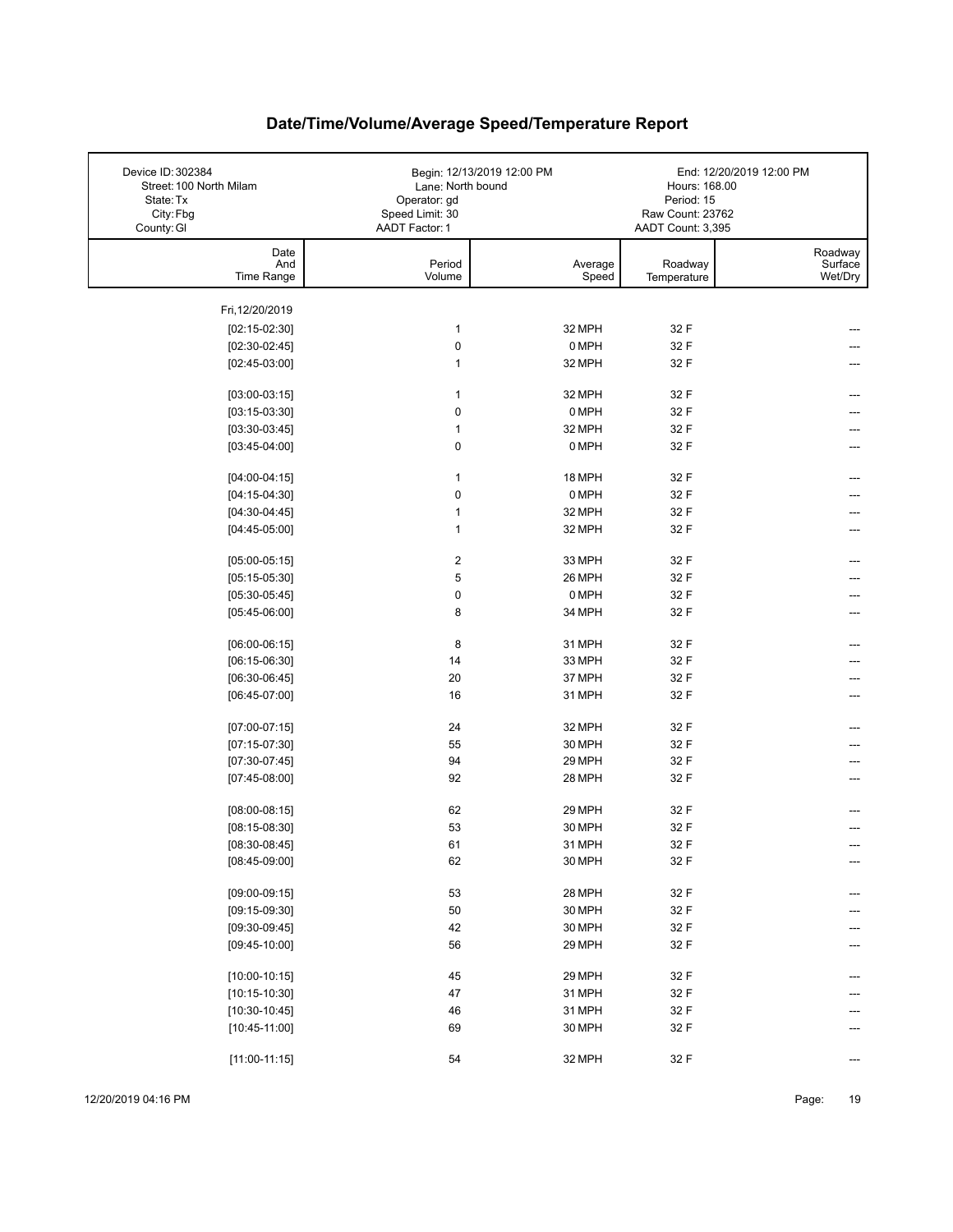| Device ID: 302384<br>Street: 100 North Milam<br>State: Tx<br>City: Fbg<br>County: GI | Lane: North bound<br>Operator: gd<br>Speed Limit: 30<br>AADT Factor: 1 | Begin: 12/13/2019 12:00 PM | Hours: 168.00<br>Period: 15<br>Raw Count: 23762<br>AADT Count: 3,395 | End: 12/20/2019 12:00 PM      |
|--------------------------------------------------------------------------------------|------------------------------------------------------------------------|----------------------------|----------------------------------------------------------------------|-------------------------------|
| Date<br>And<br>Time Range                                                            | Period<br>Volume                                                       | Average<br>Speed           | Roadway<br>Temperature                                               | Roadway<br>Surface<br>Wet/Dry |
| Fri, 12/20/2019                                                                      |                                                                        |                            |                                                                      |                               |
| $[11:15-11:30]$                                                                      | 59                                                                     | 32 MPH                     | 32 F                                                                 |                               |
| $[11:30-11:45]$                                                                      | 57                                                                     | 30 MPH                     | 32 F                                                                 | ---                           |
| $[11:45-12:00]$                                                                      | 29                                                                     | 27 MPH                     | 32 F                                                                 |                               |
| Fri, 12/20/2019                                                                      | 1205                                                                   | 30 MPH                     | 32 F                                                                 |                               |
| 12/13/2019 12:00 PM<br>12/20/2019 12:00 PM                                           | 23762                                                                  | 30 MPH                     | 32 F                                                                 |                               |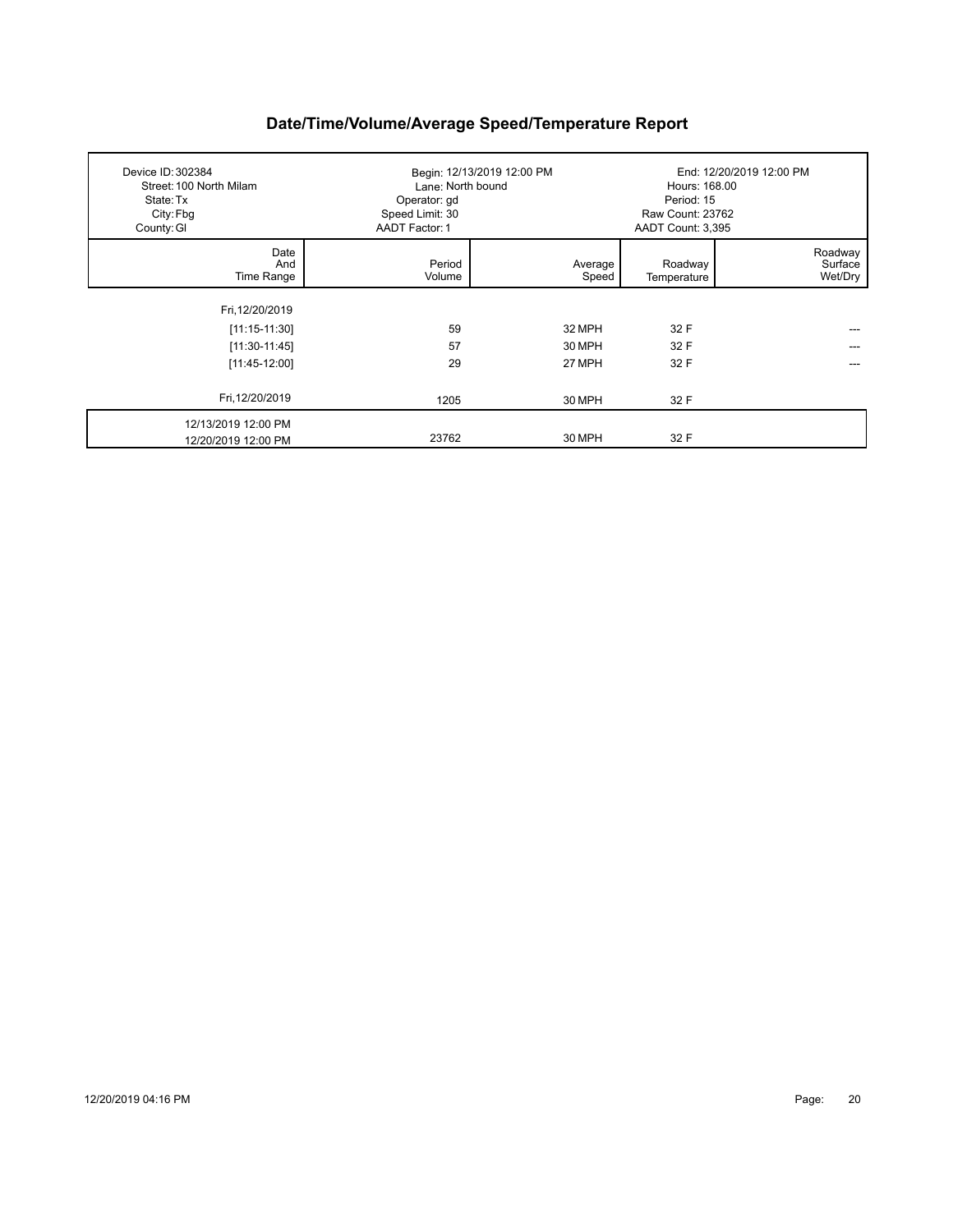| Device ID: 302383<br>Street: 200 North Milam<br>State: Tx<br>City: Fbg | Lane: South Bound<br>Operator: gd<br>Speed Limit: 40 | Begin: 12/13/2019 12:00 PM | Hours: 168.00<br>Period: 15<br>Raw Count: 27270 | End: 12/20/2019 12:00 PM |
|------------------------------------------------------------------------|------------------------------------------------------|----------------------------|-------------------------------------------------|--------------------------|
| County: GI<br>Date<br>And                                              | <b>AADT Factor: 1</b><br>Period                      | Average                    | AADT Count: 3,896<br>Roadway                    | Roadway<br>Surface       |
| Time Range                                                             | Volume                                               | Speed                      | Temperature                                     | Wet/Dry                  |
| Fri, 12/13/2019                                                        |                                                      |                            |                                                 |                          |
| $[12:00-12:15]$                                                        | 82                                                   | 33 MPH                     | 32 F                                            |                          |
| $[12:15-12:30]$                                                        | 77                                                   | 33 MPH                     | 32 F                                            |                          |
| $[12:30-12:45]$                                                        | 80                                                   | 36 MPH                     | 32 F                                            |                          |
| $[12:45-13:00]$                                                        | 68                                                   | 34 MPH                     | 32 F                                            |                          |
|                                                                        |                                                      |                            |                                                 |                          |
| $[13:00-13:15]$                                                        | 70                                                   | 34 MPH                     | 32 F                                            | ---                      |
| $[13:15-13:30]$                                                        | 66                                                   | 34 MPH                     | 32 F                                            |                          |
| $[13:30-13:45]$                                                        | 68                                                   | 34 MPH                     | 32 F                                            | ---                      |
| $[13:45-14:00]$                                                        | 98                                                   | 33 MPH                     | 32 F                                            | ---                      |
| $[14:00-14:15]$                                                        | 83                                                   | 33 MPH                     | 32 F                                            | ---                      |
| $[14:15-14:30]$                                                        | 92                                                   | 33 MPH                     | 32 F                                            |                          |
| $[14:30-14:45]$                                                        | 82                                                   | 34 MPH                     | 32 F                                            |                          |
| $[14:45-15:00]$                                                        | 67                                                   | 35 MPH                     | 32 F                                            |                          |
|                                                                        |                                                      |                            |                                                 |                          |
| $[15:00-15:15]$                                                        | 84                                                   | 33 MPH                     | 32 F                                            |                          |
| $[15:15-15:30]$                                                        | 84                                                   | 33 MPH                     | 32 F                                            |                          |
| $[15:30-15:45]$                                                        | 96                                                   | 33 MPH                     | 32 F                                            |                          |
| $[15:45-16:00]$                                                        | 108                                                  | 29 MPH                     | 32 F                                            | ---                      |
| $[16:00-16:15]$                                                        | 83                                                   | 29 MPH                     | 32 F                                            |                          |
| $[16:15-16:30]$                                                        | 69                                                   | 32 MPH                     | 32 F                                            |                          |
| $[16:30-16:45]$                                                        | 70                                                   | 36 MPH                     | 32 F                                            |                          |
| $[16:45-17:00]$                                                        | 72                                                   | 35 MPH                     | 32 F                                            |                          |
|                                                                        |                                                      |                            |                                                 |                          |
| $[17:00-17:15]$                                                        | 78                                                   | 33 MPH                     | 32 F                                            |                          |
| $[17:15-17:30]$                                                        | 87                                                   | 32 MPH                     | 32 F                                            |                          |
| $[17:30-17:45]$                                                        | 97                                                   | 32 MPH                     | 32 F                                            |                          |
| $[17:45-18:00]$                                                        | 83                                                   | 32 MPH                     | 32 F                                            |                          |
|                                                                        | 87                                                   | 33 MPH                     | 32 F                                            |                          |
| $[18:00-18:15]$                                                        | 67                                                   |                            |                                                 |                          |
| $[18:15-18:30]$<br>$[18:30-18:45]$                                     | 54                                                   | 33 MPH<br>33 MPH           | 32 F<br>32 F                                    |                          |
| $[18:45-19:00]$                                                        | 41                                                   | 33 MPH                     | 32 F                                            | ---                      |
|                                                                        |                                                      |                            |                                                 |                          |
| $[19:00-19:15]$                                                        | 41                                                   | 33 MPH                     | 32 F                                            | ---                      |
| $[19:15-19:30]$                                                        | 44                                                   | 32 MPH                     | 32 F                                            |                          |
| $[19:30-19:45]$                                                        | 34                                                   | 34 MPH                     | 32 F                                            |                          |
| $[19:45-20:00]$                                                        | 29                                                   | 32 MPH                     | 32 F                                            | ---                      |
|                                                                        |                                                      |                            |                                                 |                          |
| $[20:00-20:15]$                                                        | 33                                                   | 31 MPH                     | 32 F                                            |                          |
| $[20:15-20:30]$                                                        | 44                                                   | 32 MPH                     | 32 F                                            |                          |
| $[20:30-20:45]$                                                        | 25                                                   | 34 MPH                     | 32 F                                            |                          |
| $[20:45-21:00]$                                                        | 22                                                   | 33 MPH                     | 32 F                                            |                          |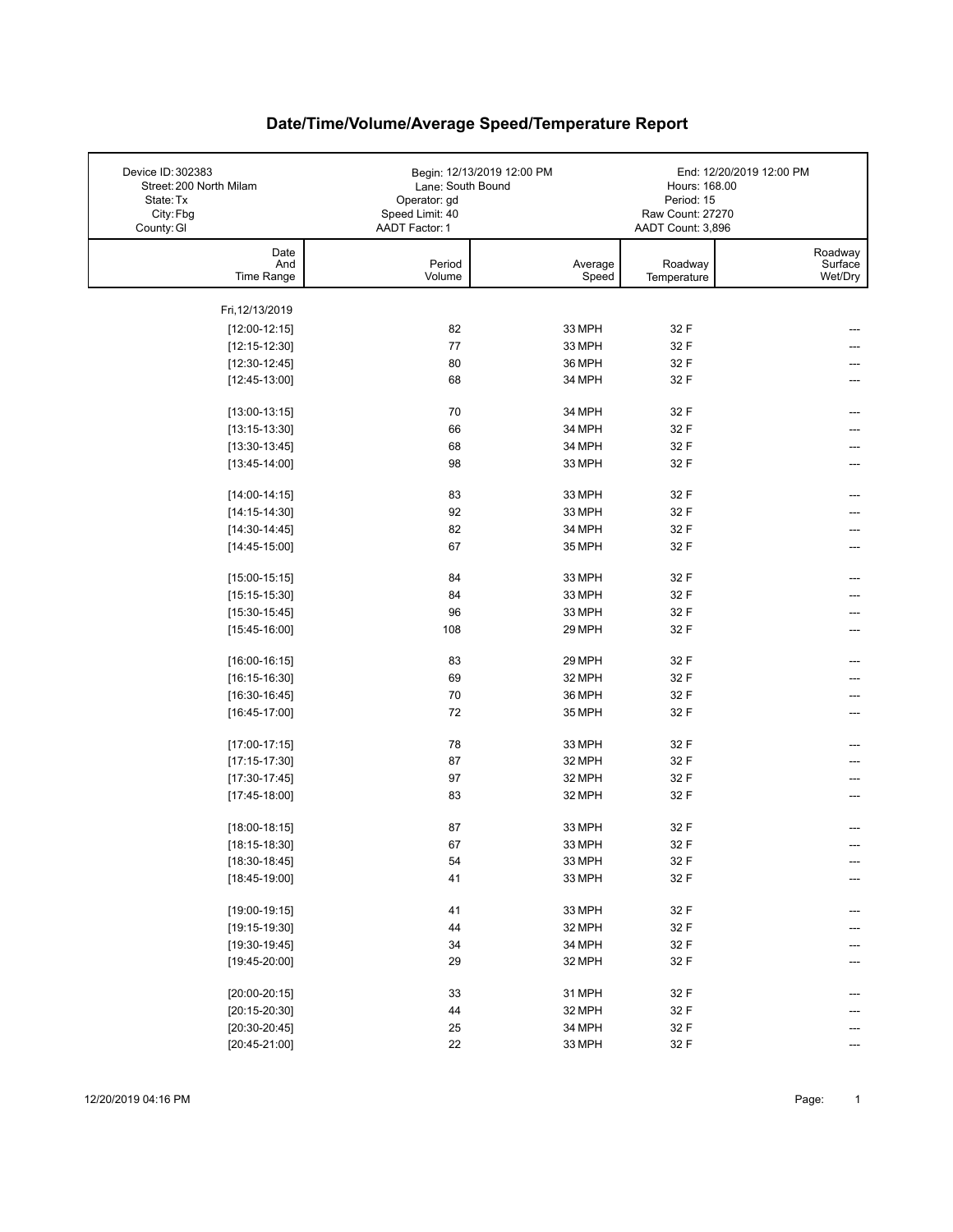| Device ID: 302383<br>Street: 200 North Milam<br>State: Tx<br>City: Fbg<br>County: GI | Lane: South Bound<br>Operator: gd<br>Speed Limit: 40<br>AADT Factor: 1 | Begin: 12/13/2019 12:00 PM | Hours: 168.00<br>Period: 15<br>Raw Count: 27270<br>AADT Count: 3,896 | End: 12/20/2019 12:00 PM      |
|--------------------------------------------------------------------------------------|------------------------------------------------------------------------|----------------------------|----------------------------------------------------------------------|-------------------------------|
| Date<br>And<br>Time Range                                                            | Period<br>Volume                                                       | Average<br>Speed           | Roadway                                                              | Roadway<br>Surface<br>Wet/Dry |
|                                                                                      |                                                                        |                            | Temperature                                                          |                               |
| Fri, 12/13/2019                                                                      |                                                                        |                            |                                                                      |                               |
| $[21:00-21:15]$                                                                      | 19                                                                     | 33 MPH                     | 32 F                                                                 |                               |
| $[21:15-21:30]$                                                                      | 18                                                                     | 34 MPH                     | 32 F                                                                 |                               |
| $[21:30-21:45]$                                                                      | 22                                                                     | 35 MPH                     | 32 F                                                                 |                               |
| $[21:45-22:00]$                                                                      | 15                                                                     | 34 MPH                     | 32 F                                                                 |                               |
|                                                                                      |                                                                        |                            |                                                                      |                               |
| $[22:00-22:15]$                                                                      | 13                                                                     | 34 MPH                     | 32 F                                                                 |                               |
| $[22:15-22:30]$                                                                      | 11                                                                     | 35 MPH                     | 32 F                                                                 |                               |
| $[22:30-22:45]$                                                                      | 9                                                                      | 34 MPH                     | 32 F                                                                 | ---                           |
| $[22:45-23:00]$                                                                      | 15                                                                     | 35 MPH                     | 32 F                                                                 |                               |
|                                                                                      | 17                                                                     | 34 MPH                     | 32 F                                                                 |                               |
| $[23:00-23:15]$<br>$[23:15-23:30]$                                                   | $\overline{7}$                                                         | 40 MPH                     | 32 F                                                                 |                               |
| $[23:30-23:45]$                                                                      | 6                                                                      | 34 MPH                     | 32 F                                                                 |                               |
| $[23:45-00:00]$                                                                      | $\overline{2}$                                                         | 40 MPH                     | 32 F                                                                 |                               |
|                                                                                      |                                                                        |                            |                                                                      |                               |
| Fri, 12/13/2019                                                                      | 2619                                                                   | 33 MPH                     | 32 F                                                                 |                               |
| Sat, 12/14/2019                                                                      |                                                                        |                            |                                                                      |                               |
| $[00:00-00:15]$                                                                      | 9                                                                      | 38 MPH                     | 32 F                                                                 |                               |
| $[00:15-00:30]$                                                                      | 5                                                                      | 33 MPH                     | 32 F                                                                 |                               |
| $[00:30-00:45]$                                                                      | 4                                                                      | 39 MPH                     | 32 F                                                                 |                               |
| $[00:45-01:00]$                                                                      | 3                                                                      | 46 MPH                     | 32 F                                                                 |                               |
|                                                                                      |                                                                        |                            |                                                                      |                               |
| $[01:00-01:15]$                                                                      | 4                                                                      | 36 MPH                     | 32 F                                                                 | ---                           |
| $[01:15-01:30]$                                                                      | 4                                                                      | 31 MPH                     | 32 F                                                                 |                               |
| $[01:30-01:45]$                                                                      | $\boldsymbol{2}$                                                       | 37 MPH                     | 32 F                                                                 |                               |
| $[01:45-02:00]$                                                                      | $\mathbf{1}$                                                           | 38 MPH                     | 32 F                                                                 | ---                           |
| $[02:00-02:15]$                                                                      | $\pmb{0}$                                                              | 0 MPH                      | 32 F                                                                 | ---                           |
| $[02:15-02:30]$                                                                      | $\boldsymbol{2}$                                                       | 33 MPH                     | 32 F                                                                 |                               |
| $[02:30-02:45]$                                                                      | 1                                                                      | 38 MPH                     | 32 F                                                                 |                               |
| $[02:45-03:00]$                                                                      | 1                                                                      | 38 MPH                     | 32 F                                                                 |                               |
|                                                                                      |                                                                        |                            |                                                                      |                               |
| $[03:00-03:15]$                                                                      | 0                                                                      | 0 MPH                      | 32 F                                                                 |                               |
| $[03:15-03:30]$                                                                      | $\mathbf{1}$                                                           | 42 MPH                     | 32 F                                                                 |                               |
| $[03:30-03:45]$                                                                      | $\boldsymbol{2}$                                                       | 43 MPH                     | 32 F                                                                 |                               |
| $[03:45-04:00]$                                                                      | $\boldsymbol{2}$                                                       | 35 MPH                     | 32 F                                                                 |                               |
| $[04:00-04:15]$                                                                      | $\overline{\mathbf{c}}$                                                | 40 MPH                     | 32 F                                                                 |                               |
| $[04:15-04:30]$                                                                      | $\mathbf{1}$                                                           | 38 MPH                     | 32 F                                                                 |                               |
| $[04:30-04:45]$                                                                      | $\mathbf{1}$                                                           | 32 MPH                     | 32 F                                                                 |                               |
| $[04:45-05:00]$                                                                      | $\boldsymbol{2}$                                                       | 45 MPH                     | 32 F                                                                 |                               |
|                                                                                      |                                                                        |                            |                                                                      |                               |
| $[05:00-05:15]$                                                                      | 4                                                                      | 39 MPH                     | 32 F                                                                 |                               |
| $[05:15-05:30]$                                                                      | 5                                                                      | 38 MPH                     | 32 F                                                                 | ---                           |

12/20/2019 04:16 PM Page: 2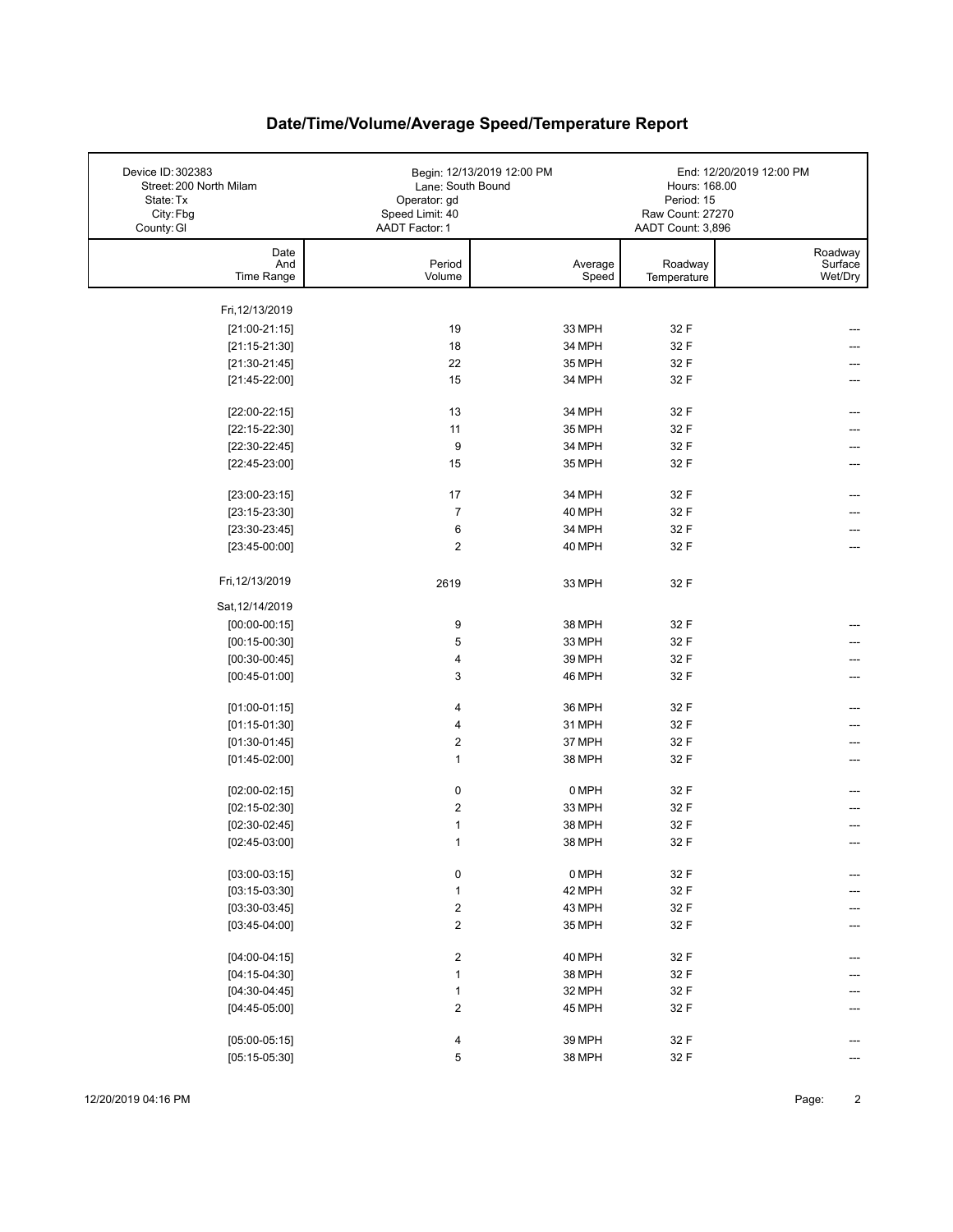| Device ID: 302383<br>Street: 200 North Milam<br>State: Tx<br>City: Fbg<br>County: GI | Lane: South Bound<br>Operator: gd<br>Speed Limit: 40<br>AADT Factor: 1 | Begin: 12/13/2019 12:00 PM | Hours: 168.00<br>Period: 15<br>Raw Count: 27270<br>AADT Count: 3,896 | End: 12/20/2019 12:00 PM      |
|--------------------------------------------------------------------------------------|------------------------------------------------------------------------|----------------------------|----------------------------------------------------------------------|-------------------------------|
| Date<br>And<br>Time Range                                                            | Period<br>Volume                                                       | Average<br>Speed           | Roadway<br>Temperature                                               | Roadway<br>Surface<br>Wet/Dry |
| Sat, 12/14/2019                                                                      |                                                                        |                            |                                                                      |                               |
|                                                                                      | 3                                                                      | 37 MPH                     | 32 F                                                                 |                               |
| $[05:30-05:45]$<br>$[05:45-06:00]$                                                   | 9                                                                      | 35 MPH                     | 32 F                                                                 |                               |
|                                                                                      |                                                                        |                            |                                                                      |                               |
| $[06:00-06:15]$                                                                      | 11                                                                     | 36 MPH                     | 32 F                                                                 |                               |
| $[06:15-06:30]$                                                                      | 13                                                                     | 36 MPH                     | 32 F                                                                 |                               |
| $[06:30-06:45]$                                                                      | 15                                                                     | 36 MPH                     | 32 F                                                                 |                               |
| $[06:45-07:00]$                                                                      | 16                                                                     | 35 MPH                     | 32 F                                                                 | ---                           |
|                                                                                      |                                                                        |                            |                                                                      |                               |
| $[07:00-07:15]$                                                                      | 26                                                                     | 37 MPH                     | 32 F                                                                 |                               |
| $[07:15-07:30]$                                                                      | 15                                                                     | 36 MPH                     | 32 F                                                                 |                               |
| $[07:30-07:45]$<br>$[07:45-08:00]$                                                   | 34<br>38                                                               | 35 MPH<br>36 MPH           | 32 F<br>32 F                                                         | ---                           |
|                                                                                      |                                                                        |                            |                                                                      |                               |
| $[08:00-08:15]$                                                                      | 31                                                                     | 36 MPH                     | 32 F                                                                 |                               |
| $[08:15-08:30]$                                                                      | 41                                                                     | 36 MPH                     | 32 F                                                                 |                               |
| $[08:30-08:45]$                                                                      | 44                                                                     | 36 MPH                     | 32 F                                                                 |                               |
| $[08:45-09:00]$                                                                      | 81                                                                     | 36 MPH                     | 32 F                                                                 |                               |
|                                                                                      |                                                                        |                            |                                                                      |                               |
| $[09:00-09:15]$                                                                      | 65                                                                     | 36 MPH                     | 32 F                                                                 |                               |
| $[09:15-09:30]$                                                                      | 66                                                                     | 36 MPH                     | 32 F                                                                 |                               |
| $[09:30-09:45]$                                                                      | 70                                                                     | 36 MPH                     | 32 F                                                                 |                               |
| $[09:45-10:00]$                                                                      | 69                                                                     | 34 MPH                     | 32 F                                                                 |                               |
| $[10:00-10:15]$                                                                      | 72                                                                     | 35 MPH                     | 32 F                                                                 | ---                           |
| $[10:15-10:30]$                                                                      | 64                                                                     | 35 MPH                     | 32 F                                                                 |                               |
| $[10:30-10:45]$                                                                      | 84                                                                     | 33 MPH                     | 32 F                                                                 |                               |
| $[10:45-11:00]$                                                                      | 93                                                                     | 35 MPH                     | 32 F                                                                 |                               |
|                                                                                      |                                                                        |                            |                                                                      |                               |
| $[11:00-11:15]$                                                                      | 62                                                                     | 35 MPH                     | 32 F                                                                 | ---                           |
| $[11:15-11:30]$                                                                      | 86                                                                     | 33 MPH                     | 32 F                                                                 |                               |
| $[11:30-11:45]$                                                                      | 93                                                                     | 34 MPH                     | 32 F                                                                 |                               |
| $[11:45-12:00]$                                                                      | 60                                                                     | 36 MPH                     | 32 F                                                                 |                               |
| $[12:00-12:15]$                                                                      | 87                                                                     | 34 MPH                     | 32 F                                                                 | ---                           |
| $[12:15-12:30]$                                                                      | 76                                                                     | 33 MPH                     | 32 F                                                                 |                               |
| $[12:30-12:45]$                                                                      | 82                                                                     | 32 MPH                     | 32 F                                                                 |                               |
| $[12:45-13:00]$                                                                      | 71                                                                     | 35 MPH                     | 32 F                                                                 |                               |
|                                                                                      |                                                                        |                            |                                                                      |                               |
| $[13:00-13:15]$                                                                      | 59                                                                     | 35 MPH                     | 32 F                                                                 |                               |
| $[13:15-13:30]$                                                                      | 60                                                                     | 35 MPH                     | 32 F                                                                 |                               |
| $[13:30-13:45]$                                                                      | 75                                                                     | 34 MPH                     | 32 F                                                                 |                               |
| $[13:45-14:00]$                                                                      | 78                                                                     | 34 MPH                     | 32 F                                                                 |                               |
|                                                                                      |                                                                        |                            |                                                                      |                               |
| $[14:00-14:15]$                                                                      | 53                                                                     | 36 MPH                     | 32 F                                                                 |                               |
| $[14:15-14:30]$                                                                      | 60                                                                     | 34 MPH                     | 32 F                                                                 |                               |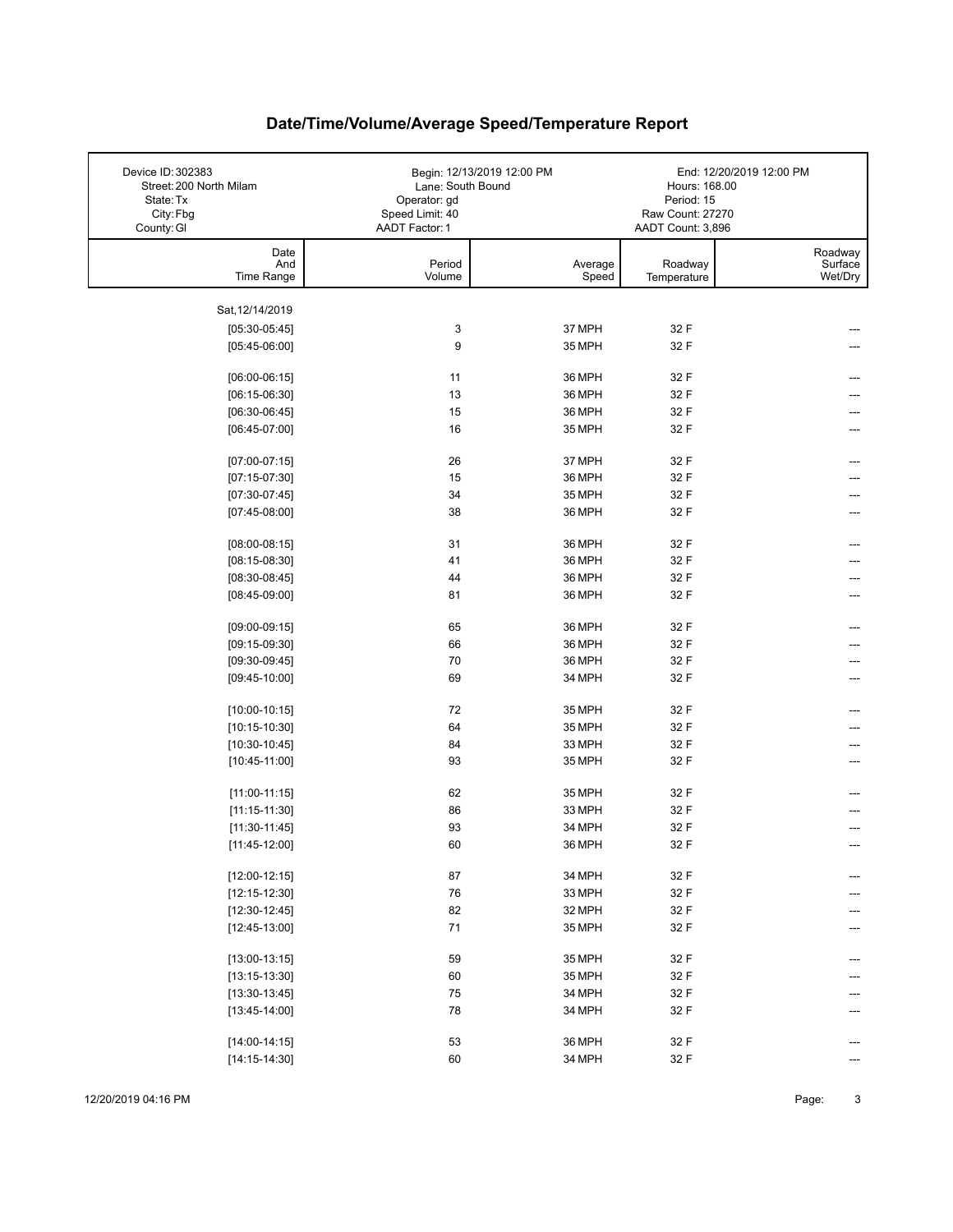| Device ID: 302383<br>Street: 200 North Milam<br>State: Tx<br>City: Fbg<br>County: GI | Lane: South Bound<br>Operator: gd<br>Speed Limit: 40<br>AADT Factor: 1 | Begin: 12/13/2019 12:00 PM | Hours: 168.00<br>Period: 15<br>Raw Count: 27270<br>AADT Count: 3,896 | End: 12/20/2019 12:00 PM      |
|--------------------------------------------------------------------------------------|------------------------------------------------------------------------|----------------------------|----------------------------------------------------------------------|-------------------------------|
| Date<br>And<br>Time Range                                                            | Period<br>Volume                                                       | Average<br>Speed           | Roadway<br>Temperature                                               | Roadway<br>Surface<br>Wet/Dry |
|                                                                                      |                                                                        |                            |                                                                      |                               |
| Sat, 12/14/2019                                                                      |                                                                        |                            |                                                                      |                               |
| $[14:30-14:45]$                                                                      | 63                                                                     | 35 MPH                     | 32 F                                                                 |                               |
| $[14:45-15:00]$                                                                      | 54                                                                     | 34 MPH                     | 32 F                                                                 |                               |
| $[15:00-15:15]$                                                                      | 76                                                                     | 34 MPH                     | 32 F                                                                 |                               |
| $[15:15-15:30]$                                                                      | 68                                                                     | 34 MPH                     | 32 F                                                                 |                               |
| $[15:30-15:45]$                                                                      | 79                                                                     | 36 MPH                     | 32 F                                                                 |                               |
| $[15:45-16:00]$                                                                      | 58                                                                     | 35 MPH                     | 32 F                                                                 |                               |
|                                                                                      |                                                                        |                            |                                                                      |                               |
| $[16:00-16:15]$                                                                      | 59                                                                     | 35 MPH                     | 32 F                                                                 |                               |
| $[16:15-16:30]$                                                                      | 55                                                                     | 35 MPH                     | 32 F                                                                 |                               |
| $[16:30-16:45]$                                                                      | 45                                                                     | 36 MPH                     | 32 F                                                                 |                               |
| $[16:45-17:00]$                                                                      | 60                                                                     | 35 MPH                     | 32 F                                                                 |                               |
| $[17:00-17:15]$                                                                      | 81                                                                     | 33 MPH                     | 32 F                                                                 |                               |
| $[17:15-17:30]$                                                                      | 46                                                                     | 35 MPH                     | 32 F                                                                 |                               |
| $[17:30-17:45]$                                                                      | 63                                                                     | 35 MPH                     | 32 F                                                                 |                               |
| $[17:45-18:00]$                                                                      | 80                                                                     | 32 MPH                     | 32 F                                                                 |                               |
|                                                                                      |                                                                        |                            |                                                                      |                               |
| $[18:00-18:15]$                                                                      | 66                                                                     | 32 MPH                     | 32 F                                                                 |                               |
| $[18:15-18:30]$                                                                      | 53                                                                     | 34 MPH                     | 32 F                                                                 |                               |
| $[18:30-18:45]$                                                                      | 59                                                                     | 32 MPH                     | 32 F                                                                 |                               |
| $[18:45-19:00]$                                                                      | 43                                                                     | 33 MPH                     | 32 F                                                                 |                               |
|                                                                                      |                                                                        |                            |                                                                      |                               |
| $[19:00-19:15]$                                                                      | 41                                                                     | 34 MPH                     | 32 F                                                                 |                               |
| $[19:15-19:30]$                                                                      | 41                                                                     | 31 MPH                     | 32 F                                                                 |                               |
| $[19:30-19:45]$<br>[19:45-20:00]                                                     | 35<br>32                                                               | 33 MPH                     | 32 F                                                                 |                               |
|                                                                                      |                                                                        | 34 MPH                     | 32 F                                                                 |                               |
| $[20:00-20:15]$                                                                      | 28                                                                     | 35 MPH                     | 32 F                                                                 |                               |
| $[20:15-20:30]$                                                                      | 21                                                                     | 33 MPH                     | 32 F                                                                 |                               |
| $[20:30-20:45]$                                                                      | 25                                                                     | 33 MPH                     | 32 F                                                                 |                               |
| $[20:45-21:00]$                                                                      | 29                                                                     | 33 MPH                     | 32 F                                                                 |                               |
|                                                                                      |                                                                        |                            |                                                                      |                               |
| $[21:00-21:15]$                                                                      | 28                                                                     | 37 MPH                     | 32 F                                                                 | ---                           |
| $[21:15-21:30]$                                                                      | 27                                                                     | 35 MPH                     | 32 F                                                                 |                               |
| $[21:30-21:45]$                                                                      | 21                                                                     | 32 MPH                     | 32 F                                                                 |                               |
| $[21:45-22:00]$                                                                      | 29                                                                     | 33 MPH                     | 32 F                                                                 |                               |
| $[22:00-22:15]$                                                                      | 18                                                                     | 32 MPH                     | 32 F                                                                 |                               |
| $[22:15-22:30]$                                                                      | 14                                                                     | 35 MPH                     | 32 F                                                                 |                               |
| $[22:30-22:45]$                                                                      | 17                                                                     | 34 MPH                     | 32 F                                                                 |                               |
| $[22:45-23:00]$                                                                      | 30                                                                     | 35 MPH                     | 32 F                                                                 |                               |
|                                                                                      |                                                                        |                            |                                                                      |                               |
| $[23:00-23:15]$                                                                      | 16                                                                     | 37 MPH                     | 32 F                                                                 |                               |
| $[23:15-23:30]$                                                                      | 17                                                                     | 37 MPH                     | 32 F                                                                 |                               |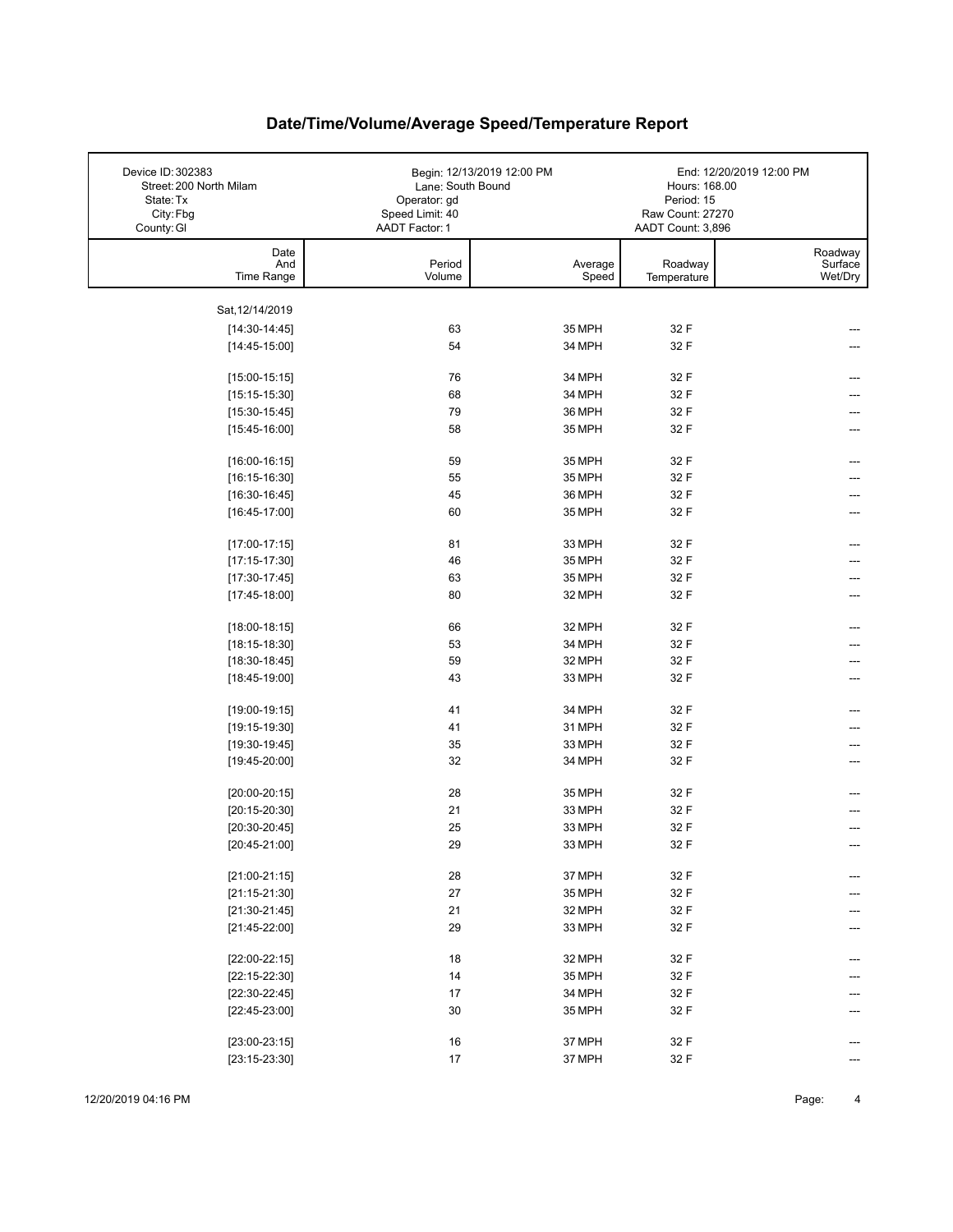| Device ID: 302383<br>Street: 200 North Milam<br>State: Tx<br>City: Fbg | Lane: South Bound<br>Operator: gd<br>Speed Limit: 40 | Begin: 12/13/2019 12:00 PM | Hours: 168.00<br>Period: 15<br>Raw Count: 27270 | End: 12/20/2019 12:00 PM      |
|------------------------------------------------------------------------|------------------------------------------------------|----------------------------|-------------------------------------------------|-------------------------------|
| County: GI                                                             | AADT Factor: 1                                       |                            | AADT Count: 3,896                               |                               |
| Date<br>And<br>Time Range                                              | Period<br>Volume                                     | Average<br>Speed           | Roadway<br>Temperature                          | Roadway<br>Surface<br>Wet/Dry |
|                                                                        |                                                      |                            |                                                 |                               |
| Sat, 12/14/2019                                                        |                                                      |                            |                                                 |                               |
| $[23:30-23:45]$<br>$[23:45-00:00]$                                     | 16<br>9                                              | 35 MPH<br>39 MPH           | 32 F<br>32 F                                    |                               |
|                                                                        |                                                      |                            |                                                 |                               |
| Sat, 12/14/2019                                                        | 3620                                                 | 34 MPH                     | 32 F                                            |                               |
| Sun, 12/15/2019                                                        |                                                      |                            |                                                 |                               |
| $[00:00-00:15]$                                                        | 12                                                   | 37 MPH                     | 32 F                                            |                               |
| $[00:15-00:30]$                                                        | 6                                                    | 37 MPH                     | 32 F                                            |                               |
| $[00:30-00:45]$                                                        | 8                                                    | 36 MPH                     | 32 F                                            |                               |
| $[00:45-01:00]$                                                        | 9                                                    | 34 MPH                     | 32 F                                            |                               |
| $[01:00-01:15]$                                                        | $\overline{2}$                                       | 38 MPH                     | 32 F                                            | ---                           |
| $[01:15-01:30]$                                                        | $\overline{\mathbf{4}}$                              | 33 MPH                     | 32 F                                            |                               |
| $[01:30-01:45]$                                                        | 4                                                    | 33 MPH                     | 32 F                                            | ---                           |
| $[01:45-02:00]$                                                        | $\overline{2}$                                       | 33 MPH                     | 32 F                                            | ---                           |
|                                                                        |                                                      |                            |                                                 |                               |
| $[02:00-02:15]$                                                        | 3                                                    | 34 MPH                     | 32 F                                            |                               |
| $[02:15-02:30]$<br>$[02:30-02:45]$                                     | $\overline{\mathbf{4}}$<br>$\boldsymbol{2}$          | 38 MPH<br>37 MPH           | 32 F<br>32 F                                    |                               |
| $[02:45-03:00]$                                                        | 3                                                    | 31 MPH                     | 32 F                                            |                               |
|                                                                        |                                                      |                            |                                                 |                               |
| $[03:00-03:15]$                                                        | 4                                                    | 35 MPH                     | 32 F                                            | ---                           |
| $[03:15-03:30]$                                                        | $\mathbf{1}$                                         | 38 MPH                     | 32 F                                            |                               |
| $[03:30-03:45]$                                                        | $\boldsymbol{2}$                                     | 35 MPH                     | 32 F                                            |                               |
| $[03:45-04:00]$                                                        | $\boldsymbol{2}$                                     | 40 MPH                     | 32 F                                            | ---                           |
| $[04:00-04:15]$                                                        | $\boldsymbol{2}$                                     | 35 MPH                     | 32 F                                            | ---                           |
| $[04:15-04:30]$                                                        | $\pmb{0}$                                            | 0 MPH                      | 32 F                                            |                               |
| $[04:30-04:45]$                                                        | $\mathbf{1}$                                         | 32 MPH                     | 32 F                                            |                               |
| $[04:45-05:00]$                                                        | $\mathbf{1}$                                         | 38 MPH                     | 32 F                                            |                               |
|                                                                        | $\overline{2}$                                       | 38 MPH                     | 32 F                                            | $---$                         |
| $[05:00-05:15]$<br>$[05:15-05:30]$                                     | 3                                                    | 34 MPH                     | 32 F                                            |                               |
| $[05:30-05:45]$                                                        | $\mathbf{1}$                                         | 42 MPH                     | 32 F                                            |                               |
| $[05:45-06:00]$                                                        | 6                                                    | 39 MPH                     | 32 F                                            |                               |
|                                                                        |                                                      |                            |                                                 |                               |
| $[06:00-06:15]$                                                        | 11                                                   | 37 MPH                     | 32 F                                            | ---                           |
| $[06:15-06:30]$                                                        | $\overline{7}$                                       | 41 MPH                     | 32 F                                            |                               |
| $[06:30-06:45]$                                                        | $\boldsymbol{7}$                                     | 33 MPH                     | 32 F                                            |                               |
| $[06:45-07:00]$                                                        | 14                                                   | 38 MPH                     | 32 F                                            |                               |
| $[07:00-07:15]$                                                        | 15                                                   | 35 MPH                     | 32 F                                            |                               |
| $[07:15-07:30]$                                                        | 39                                                   | 36 MPH                     | 32 F                                            |                               |
| $[07:30-07:45]$                                                        | 32                                                   | 37 MPH                     | 32 F                                            |                               |
| $[07:45-08:00]$                                                        | 27                                                   | 36 MPH                     | 32 F                                            | ---                           |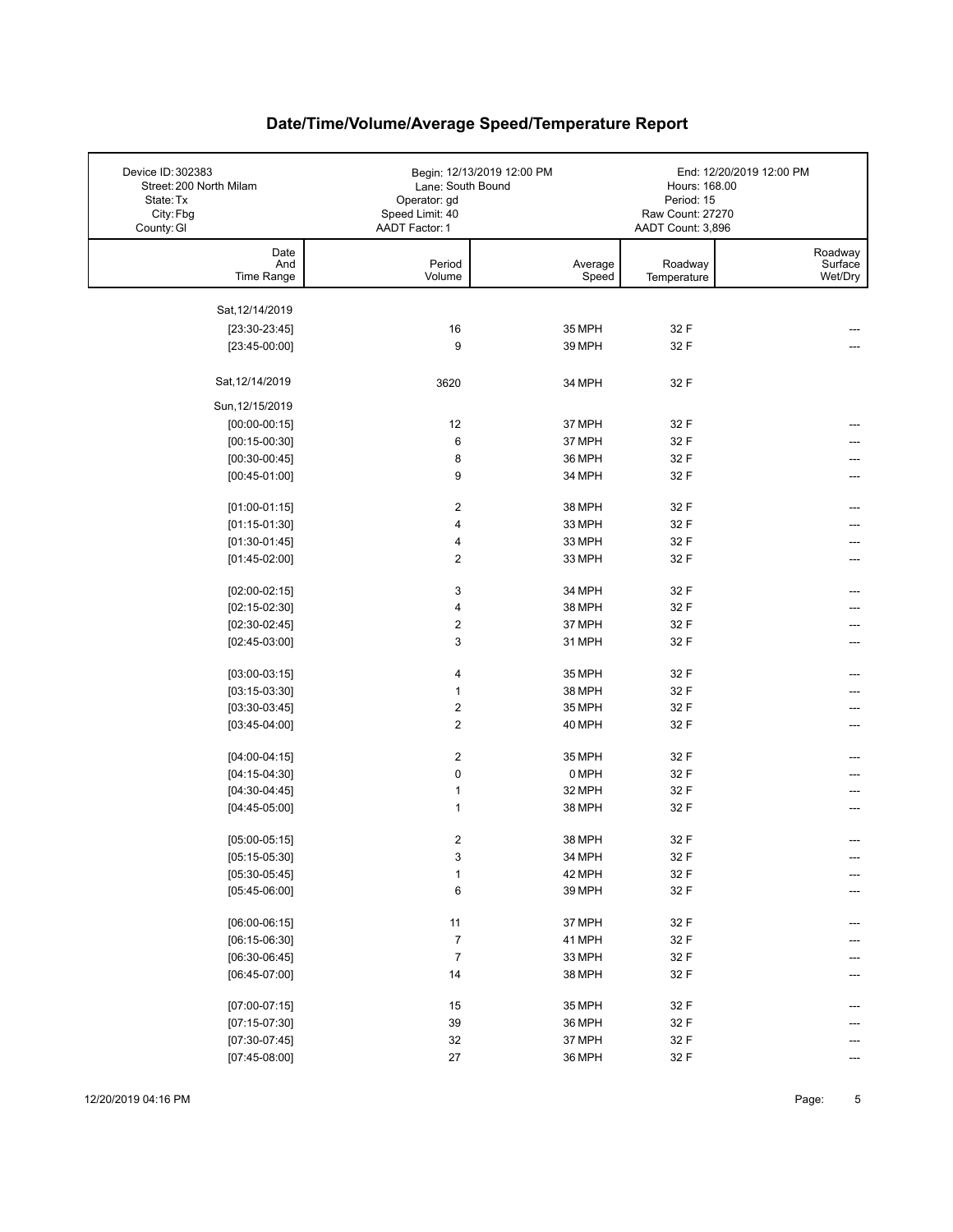| Device ID: 302383<br>Street: 200 North Milam<br>State: Tx<br>City: Fbg<br>County: GI | Lane: South Bound<br>Operator: gd<br>Speed Limit: 40<br>AADT Factor: 1 | Begin: 12/13/2019 12:00 PM | Hours: 168.00<br>Period: 15<br>Raw Count: 27270<br>AADT Count: 3,896 | End: 12/20/2019 12:00 PM      |
|--------------------------------------------------------------------------------------|------------------------------------------------------------------------|----------------------------|----------------------------------------------------------------------|-------------------------------|
| Date<br>And<br>Time Range                                                            | Period<br>Volume                                                       | Average<br>Speed           | Roadway<br>Temperature                                               | Roadway<br>Surface<br>Wet/Dry |
| Sun, 12/15/2019                                                                      |                                                                        |                            |                                                                      |                               |
| $[08:00-08:15]$                                                                      | 30                                                                     | 38 MPH                     | 32 F                                                                 |                               |
| $[08:15-08:30]$                                                                      | 21                                                                     | 37 MPH                     | 32 F                                                                 |                               |
| $[08:30-08:45]$                                                                      | 57                                                                     | 37 MPH                     | 32 F                                                                 |                               |
| $[08:45-09:00]$                                                                      | 66                                                                     | 37 MPH                     | 32 F                                                                 |                               |
|                                                                                      |                                                                        |                            |                                                                      |                               |
| $[09:00-09:15]$                                                                      | 54                                                                     | 37 MPH                     | 32 F                                                                 |                               |
| $[09:15-09:30]$                                                                      | 40                                                                     | 37 MPH                     | 32 F                                                                 |                               |
| $[09:30-09:45]$                                                                      | 47                                                                     | 37 MPH                     | 32 F                                                                 |                               |
| $[09:45-10:00]$                                                                      | 56                                                                     | 36 MPH                     | 32 F                                                                 |                               |
|                                                                                      |                                                                        |                            |                                                                      |                               |
| $[10:00-10:15]$                                                                      | 69                                                                     | 35 MPH                     | 32 F                                                                 |                               |
| $[10:15-10:30]$                                                                      | 76                                                                     | 35 MPH                     | 32 F                                                                 |                               |
| $[10:30-10:45]$                                                                      | 61                                                                     | 34 MPH                     | 32 F                                                                 |                               |
| $[10:45-11:00]$                                                                      | 82                                                                     | 36 MPH                     | 32 F                                                                 |                               |
| $[11:00-11:15]$                                                                      | 91                                                                     | 34 MPH                     | 32 F                                                                 |                               |
| $[11:15-11:30]$                                                                      | 51                                                                     | 33 MPH                     | 32 F                                                                 |                               |
| $[11:30-11:45]$                                                                      | 39                                                                     | 34 MPH                     | 32 F                                                                 |                               |
| $[11:45-12:00]$                                                                      | 55                                                                     | 34 MPH                     | 32 F                                                                 |                               |
| $[12:00-12:15]$                                                                      | 73                                                                     | 34 MPH                     | 32 F                                                                 | ---                           |
| $[12:15-12:30]$                                                                      | 66                                                                     | 36 MPH                     | 32 F                                                                 |                               |
| $[12:30-12:45]$                                                                      | 86                                                                     | 35 MPH                     | 32 F                                                                 | ---                           |
| $[12:45-13:00]$                                                                      | 73                                                                     | 37 MPH                     | 32 F                                                                 | ---                           |
| $[13:00-13:15]$                                                                      | 44                                                                     | 36 MPH                     | 32 F                                                                 |                               |
| $[13:15-13:30]$                                                                      | 61                                                                     | 36 MPH                     | 32 F                                                                 |                               |
| $[13:30-13:45]$                                                                      | 49                                                                     | 37 MPH                     | 32 F                                                                 |                               |
| $[13:45-14:00]$                                                                      | 59                                                                     | 35 MPH                     | 32 F                                                                 |                               |
| $[14:00-14:15]$                                                                      | 69                                                                     | 36 MPH                     | 32 F                                                                 |                               |
| $[14:15-14:30]$                                                                      | 59                                                                     | 34 MPH                     | 32 F                                                                 | ---                           |
| $[14:30-14:45]$                                                                      | 54                                                                     | 35 MPH                     | 32 F                                                                 | ---                           |
| $[14:45-15:00]$                                                                      | 55                                                                     | 36 MPH                     | 32 F                                                                 |                               |
|                                                                                      |                                                                        |                            |                                                                      |                               |
| $[15:00-15:15]$                                                                      | 43                                                                     | 36 MPH                     | 32 F                                                                 | ---                           |
| $[15:15-15:30]$                                                                      | 49                                                                     | 36 MPH                     | 32 F                                                                 |                               |
| $[15:30-15:45]$                                                                      | 50                                                                     | 37 MPH                     | 32 F                                                                 |                               |
| $[15:45-16:00]$                                                                      | 68                                                                     | 36 MPH                     | 32 F                                                                 |                               |
| $[16:00-16:15]$                                                                      | 53                                                                     | 35 MPH                     | 32 F                                                                 |                               |
| $[16:15-16:30]$                                                                      | 65                                                                     | 37 MPH                     | 32 F                                                                 |                               |
| $[16:30-16:45]$                                                                      | $40\,$                                                                 | 37 MPH                     | 32 F                                                                 |                               |
| $[16:45-17:00]$                                                                      | 48                                                                     | 34 MPH                     | 32 F                                                                 |                               |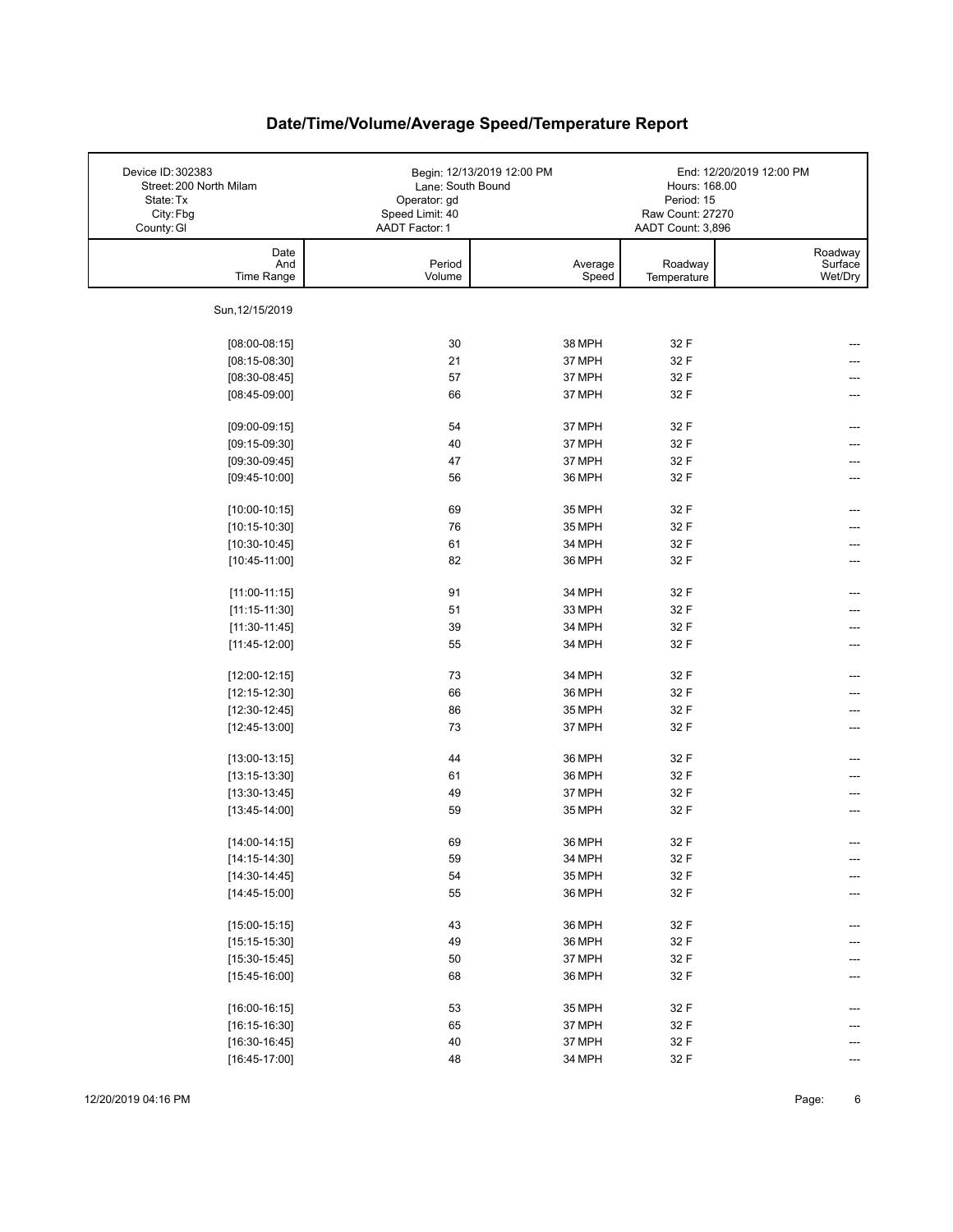| Device ID: 302383<br>Street: 200 North Milam<br>State: Tx<br>City: Fbg<br>County: GI | Lane: South Bound<br>Operator: gd<br>Speed Limit: 40<br>AADT Factor: 1 | Begin: 12/13/2019 12:00 PM | Hours: 168.00<br>Period: 15<br>Raw Count: 27270<br>AADT Count: 3,896 | End: 12/20/2019 12:00 PM      |
|--------------------------------------------------------------------------------------|------------------------------------------------------------------------|----------------------------|----------------------------------------------------------------------|-------------------------------|
| Date<br>And<br>Time Range                                                            | Period<br>Volume                                                       | Average<br>Speed           | Roadway<br>Temperature                                               | Roadway<br>Surface<br>Wet/Dry |
| Sun, 12/15/2019                                                                      |                                                                        |                            |                                                                      |                               |
| $[17:00-17:15]$                                                                      | 61                                                                     | 36 MPH                     | 32 F                                                                 |                               |
| $[17:15-17:30]$                                                                      | 56                                                                     | 34 MPH                     | 32 F                                                                 |                               |
| $[17:30-17:45]$                                                                      | 64                                                                     | 35 MPH                     | 32 F                                                                 |                               |
| $[17:45-18:00]$                                                                      | 62                                                                     | 34 MPH                     | 32 F                                                                 |                               |
| $[18:00-18:15]$                                                                      | 58                                                                     | 33 MPH                     | 32 F                                                                 |                               |
| $[18:15-18:30]$                                                                      | 44                                                                     | 34 MPH                     | 32 F                                                                 |                               |
| $[18:30-18:45]$                                                                      | 29                                                                     | 33 MPH                     | 32 F                                                                 |                               |
| $[18:45-19:00]$                                                                      | 36                                                                     | 33 MPH                     | 32 F                                                                 |                               |
| $[19:00-19:15]$                                                                      | 37                                                                     | 35 MPH                     | 32 F                                                                 |                               |
|                                                                                      | 25                                                                     | 34 MPH                     | 32 F                                                                 |                               |
| $[19:15-19:30]$<br>$[19:30-19:45]$                                                   | 19                                                                     | 35 MPH                     | 32 F                                                                 |                               |
|                                                                                      | 30                                                                     | 36 MPH                     | 32 F                                                                 |                               |
| $[19:45-20:00]$                                                                      |                                                                        |                            |                                                                      |                               |
| $[20:00-20:15]$                                                                      | 29                                                                     | 34 MPH                     | 32 F                                                                 |                               |
| $[20:15-20:30]$                                                                      | 18                                                                     | 34 MPH                     | 32 F                                                                 |                               |
| $[20:30-20:45]$                                                                      | 25                                                                     | 36 MPH                     | 32 F                                                                 |                               |
| $[20:45-21:00]$                                                                      | 10                                                                     | 35 MPH                     | 32 F                                                                 |                               |
| $[21:00-21:15]$                                                                      | 15                                                                     | 36 MPH                     | 32 F                                                                 |                               |
| $[21:15-21:30]$                                                                      | 18                                                                     | 34 MPH                     | 32 F                                                                 |                               |
| $[21:30-21:45]$                                                                      | 10                                                                     | 34 MPH                     | 32 F                                                                 |                               |
| $[21:45-22:00]$                                                                      | 12                                                                     | 35 MPH                     | 32 F                                                                 | ---                           |
| $[22:00-22:15]$                                                                      | $\overline{7}$                                                         | 35 MPH                     | 32 F                                                                 |                               |
| $[22:15-22:30]$                                                                      | 0                                                                      | 0 MPH                      | 32 F                                                                 |                               |
| $[22:30-22:45]$                                                                      | 6                                                                      | 38 MPH                     | 32 F                                                                 |                               |
| $[22:45-23:00]$                                                                      | $\overline{2}$                                                         | 40 MPH                     | 32 F                                                                 | ---                           |
|                                                                                      |                                                                        |                            |                                                                      |                               |
| $[23:00-23:15]$                                                                      | 2                                                                      | 43 MPH                     | 32 F                                                                 |                               |
| $[23:15-23:30]$                                                                      | $\overline{\mathbf{c}}$                                                | 33 MPH                     | 32 F                                                                 | ---                           |
| $[23:30-23:45]$                                                                      | $\overline{\mathbf{c}}$                                                | 45 MPH                     | 32 F                                                                 | ---                           |
| $[23:45-00:00]$                                                                      | 4                                                                      | 36 MPH                     | 32 F                                                                 | ---                           |
| Sun, 12/15/2019                                                                      | 2978                                                                   | 35 MPH                     | 32 F                                                                 |                               |
| Mon, 12/16/2019                                                                      |                                                                        |                            |                                                                      |                               |
| $[00:00-00:15]$                                                                      | $\mathbf{1}$                                                           | 32 MPH                     | 32 F                                                                 |                               |
| $[00:15-00:30]$                                                                      | 3                                                                      | 37 MPH                     | 32 F                                                                 |                               |
| $[00:30-00:45]$                                                                      | 3                                                                      | 39 MPH                     | 32 F                                                                 |                               |
| $[00:45-01:00]$                                                                      | $\mathbf{1}$                                                           | 38 MPH                     | 32 F                                                                 |                               |
| $[01:00-01:15]$                                                                      | 0                                                                      | 0 MPH                      | 32 F                                                                 | ---                           |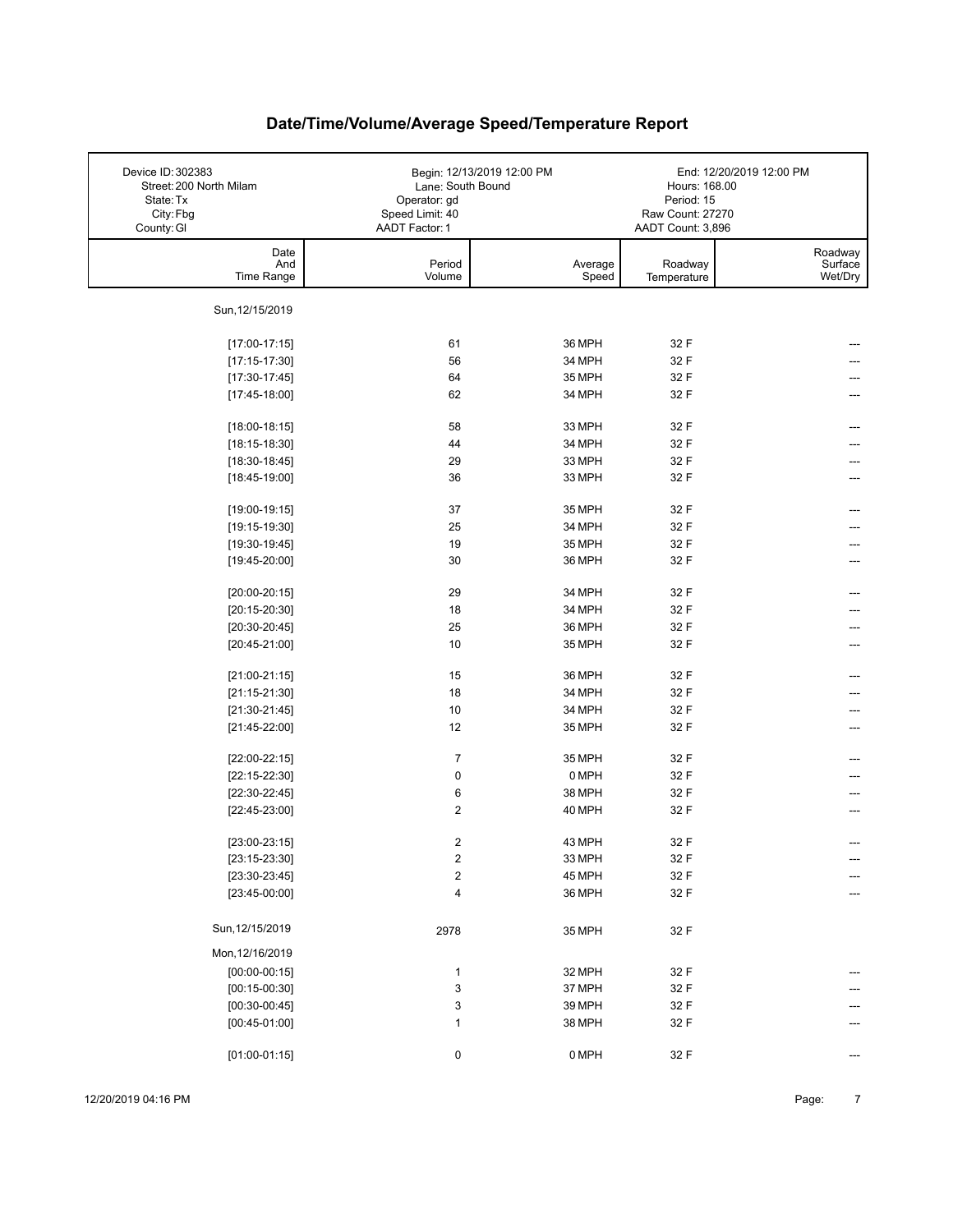| Device ID: 302383<br>Street: 200 North Milam<br>State: Tx<br>City: Fbg<br>County: GI | Lane: South Bound<br>Operator: gd<br>Speed Limit: 40<br>AADT Factor: 1 | Begin: 12/13/2019 12:00 PM | Hours: 168.00<br>Period: 15<br>Raw Count: 27270<br>AADT Count: 3,896 | End: 12/20/2019 12:00 PM      |
|--------------------------------------------------------------------------------------|------------------------------------------------------------------------|----------------------------|----------------------------------------------------------------------|-------------------------------|
| Date<br>And<br>Time Range                                                            | Period<br>Volume                                                       | Average<br>Speed           | Roadway<br>Temperature                                               | Roadway<br>Surface<br>Wet/Dry |
| Mon, 12/16/2019                                                                      |                                                                        |                            |                                                                      |                               |
| $[01:15-01:30]$                                                                      | $\pmb{0}$                                                              | 0 MPH                      | 32 F                                                                 |                               |
| $[01:30-01:45]$                                                                      | $\overline{2}$                                                         | 43 MPH                     | 32 F                                                                 |                               |
| $[01:45-02:00]$                                                                      | $\mathbf{1}$                                                           | 0 MPH                      | 32 F                                                                 |                               |
|                                                                                      |                                                                        |                            |                                                                      |                               |
| $[02:00-02:15]$                                                                      | $\overline{2}$                                                         | 40 MPH                     | 32 F                                                                 |                               |
| $[02:15-02:30]$                                                                      | $\mathbf{1}$                                                           | 32 MPH                     | 32 F                                                                 |                               |
| $[02:30-02:45]$                                                                      | $\pmb{0}$                                                              | 0 MPH                      | 32 F                                                                 |                               |
| $[02:45-03:00]$                                                                      | $\pmb{0}$                                                              | 0 MPH                      | 32 F                                                                 |                               |
| $[03:00-03:15]$                                                                      | 1                                                                      | 32 MPH                     | 32 F                                                                 |                               |
| $[03:15-03:30]$                                                                      | $\pmb{0}$                                                              | 0 MPH                      | 32 F                                                                 |                               |
| $[03:30-03:45]$                                                                      | 1                                                                      | 28 MPH                     | 32 F                                                                 |                               |
| $[03:45-04:00]$                                                                      | $\mathbf{1}$                                                           | 38 MPH                     | 32 F                                                                 |                               |
|                                                                                      |                                                                        |                            |                                                                      |                               |
| $[04:00-04:15]$                                                                      | 1                                                                      | 32 MPH                     | 32 F                                                                 |                               |
| $[04:15-04:30]$                                                                      | 4                                                                      | 35 MPH                     | 32 F                                                                 |                               |
| $[04:30-04:45]$                                                                      | $\mathbf{1}$                                                           | 38 MPH                     | 32 F                                                                 |                               |
| $[04:45-05:00]$                                                                      | 9                                                                      | 39 MPH                     | 32 F                                                                 |                               |
| $[05:00-05:15]$                                                                      | 17                                                                     | 37 MPH                     | 32 F                                                                 | ---                           |
| $[05:15-05:30]$                                                                      | 8                                                                      | 35 MPH                     | 32 F                                                                 |                               |
| $[05:30-05:45]$                                                                      | $\overline{7}$                                                         | 37 MPH                     | 32 F                                                                 |                               |
| $[05:45-06:00]$                                                                      | 17                                                                     | 37 MPH                     | 32 F                                                                 |                               |
|                                                                                      |                                                                        |                            |                                                                      |                               |
| $[06:00-06:15]$                                                                      | 18                                                                     | 36 MPH                     | 32 F                                                                 |                               |
| $[06:15-06:30]$                                                                      | 21                                                                     | 37 MPH                     | 32 F                                                                 |                               |
| $[06:30-06:45]$                                                                      | 27                                                                     | 35 MPH                     | 32 F                                                                 |                               |
| $[06:45-07:00]$                                                                      | 51                                                                     | 35 MPH                     | 32 F                                                                 |                               |
| $[07:00-07:15]$                                                                      | 48                                                                     | 35 MPH                     | 32 F                                                                 |                               |
| $[07:15-07:30]$                                                                      | 78                                                                     | 30 MPH                     | 32 F                                                                 |                               |
| $[07:30-07:45]$                                                                      | 126                                                                    | 28 MPH                     | 32 F                                                                 |                               |
| $[07:45-08:00]$                                                                      | 129                                                                    | 25 MPH                     | 32 F                                                                 | ---                           |
|                                                                                      |                                                                        |                            |                                                                      |                               |
| $[08:00-08:15]$                                                                      | 129                                                                    | 27 MPH                     | 32 F                                                                 |                               |
| $[08:15-08:30]$                                                                      | $77\,$                                                                 | 33 MPH                     | 32 F                                                                 |                               |
| $[08:30-08:45]$                                                                      | 68                                                                     | 32 MPH                     | 32 F                                                                 |                               |
| $[08:45-09:00]$                                                                      | 79                                                                     | 34 MPH                     | 32 F                                                                 |                               |
| $[09:00-09:15]$                                                                      | 69                                                                     | 33 MPH                     | 32 F                                                                 |                               |
| $[09:15-09:30]$                                                                      | 71                                                                     | 32 MPH                     | 32 F                                                                 |                               |
| $[09:30-09:45]$                                                                      | $73\,$                                                                 | 34 MPH                     | 32 F                                                                 |                               |
| $[09:45-10:00]$                                                                      | 73                                                                     | 31 MPH                     | 32 F                                                                 |                               |
|                                                                                      |                                                                        |                            |                                                                      |                               |
| $[10:00-10:15]$                                                                      | 64                                                                     | 33 MPH                     | 32 F                                                                 | ---                           |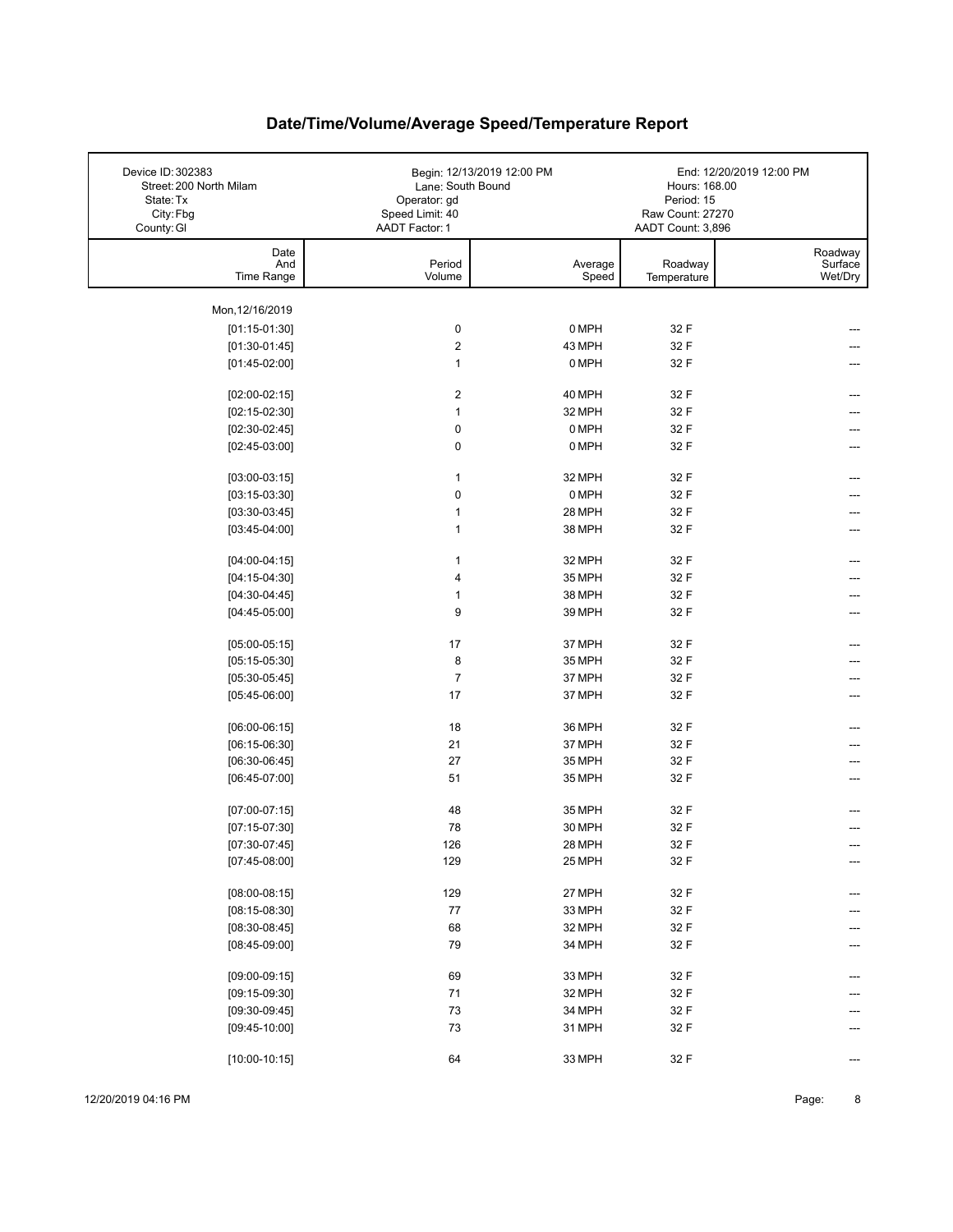| Device ID: 302383<br>Street: 200 North Milam<br>State: Tx<br>City: Fbg | Lane: South Bound<br>Operator: gd<br>Speed Limit: 40 | Begin: 12/13/2019 12:00 PM | Hours: 168.00<br>Period: 15<br>Raw Count: 27270 | End: 12/20/2019 12:00 PM      |
|------------------------------------------------------------------------|------------------------------------------------------|----------------------------|-------------------------------------------------|-------------------------------|
| County: GI                                                             | AADT Factor: 1                                       |                            | AADT Count: 3,896                               |                               |
| Date<br>And<br>Time Range                                              | Period<br>Volume                                     | Average<br>Speed           | Roadway<br>Temperature                          | Roadway<br>Surface<br>Wet/Dry |
|                                                                        |                                                      |                            |                                                 |                               |
| Mon, 12/16/2019                                                        |                                                      |                            |                                                 |                               |
| $[10:15-10:30]$                                                        | 63                                                   | 33 MPH                     | 32 F                                            |                               |
| $[10:30-10:45]$                                                        | 57                                                   | 34 MPH                     | 32 F                                            |                               |
| $[10:45-11:00]$                                                        | 51                                                   | 35 MPH                     | 32 F                                            |                               |
| $[11:00-11:15]$                                                        | 63                                                   | 33 MPH                     | 32 F                                            | ---                           |
| $[11:15-11:30]$                                                        | 61                                                   | 33 MPH                     | 32 F                                            |                               |
| $[11:30-11:45]$                                                        | 66                                                   | 31 MPH                     | 32 F                                            | ---                           |
| $[11:45-12:00]$                                                        | 67                                                   | 34 MPH                     | 32 F                                            |                               |
|                                                                        |                                                      |                            |                                                 |                               |
| $[12:00-12:15]$                                                        | 70                                                   | 33 MPH                     | 32 F                                            | ---                           |
| $[12:15-12:30]$                                                        | 70                                                   | 34 MPH                     | 32 F                                            |                               |
| $[12:30-12:45]$                                                        | 67                                                   | 34 MPH                     | 32 F                                            |                               |
| $[12:45-13:00]$                                                        | 86                                                   | 34 MPH                     | 32 F                                            |                               |
| $[13:00-13:15]$                                                        | 80                                                   | 34 MPH                     | 32 F                                            | ---                           |
| $[13:15-13:30]$                                                        | 72                                                   | 34 MPH                     | 32 F                                            |                               |
| $[13:30-13:45]$                                                        | 63                                                   | 34 MPH                     | 32 F                                            |                               |
| $[13:45-14:00]$                                                        | 85                                                   | 33 MPH                     | 32 F                                            | ---                           |
|                                                                        |                                                      |                            |                                                 |                               |
| $[14:00-14:15]$                                                        | 78                                                   | 34 MPH                     | 32 F                                            | ---                           |
| $[14:15-14:30]$                                                        | 73                                                   | 34 MPH                     | 32 F                                            |                               |
| $[14:30-14:45]$                                                        | 71                                                   | 35 MPH                     | 32 F                                            |                               |
| $[14:45-15:00]$                                                        | 79                                                   | 35 MPH                     | 32 F                                            |                               |
| $[15:00-15:15]$                                                        | 62                                                   | 33 MPH                     | 32 F                                            |                               |
| $[15:15-15:30]$                                                        | 67                                                   | 36 MPH                     | 32 F                                            |                               |
| $[15:30-15:45]$                                                        | 101                                                  | 31 MPH                     | 32 F                                            |                               |
| $[15:45-16:00]$                                                        | 97                                                   | 28 MPH                     | 32 F                                            |                               |
|                                                                        |                                                      |                            |                                                 |                               |
| $[16:00-16:15]$                                                        | 80                                                   | 30 MPH                     | 32 F                                            |                               |
| $[16:15-16:30]$                                                        | 89                                                   | 31 MPH                     | 32 F                                            |                               |
| $[16:30-16:45]$                                                        | 69                                                   | 33 MPH                     | 32 F                                            |                               |
| $[16:45-17:00]$                                                        | 89                                                   | 33 MPH                     | 32 F                                            | ---                           |
| $[17:00-17:15]$                                                        | 94                                                   | 35 MPH                     | 32 F                                            |                               |
| $[17:15-17:30]$                                                        | 108                                                  | 33 MPH                     | 32 F                                            |                               |
| $[17:30-17:45]$                                                        | 78                                                   | 32 MPH                     | 32 F                                            |                               |
| $[17:45-18:00]$                                                        | 69                                                   | 36 MPH                     | 32 F                                            |                               |
|                                                                        |                                                      |                            |                                                 |                               |
| $[18:00-18:15]$                                                        | 63                                                   | 35 MPH                     | 32 F                                            |                               |
| $[18:15-18:30]$                                                        | 49                                                   | 34 MPH                     | 32 F                                            |                               |
| $[18:30-18:45]$                                                        | 35                                                   | 36 MPH                     | 32 F                                            |                               |
| $[18:45-19:00]$                                                        | 28                                                   | 35 MPH                     | 32 F                                            |                               |
| $[19:00-19:15]$                                                        | 25                                                   | 34 MPH                     | 32 F                                            | ---                           |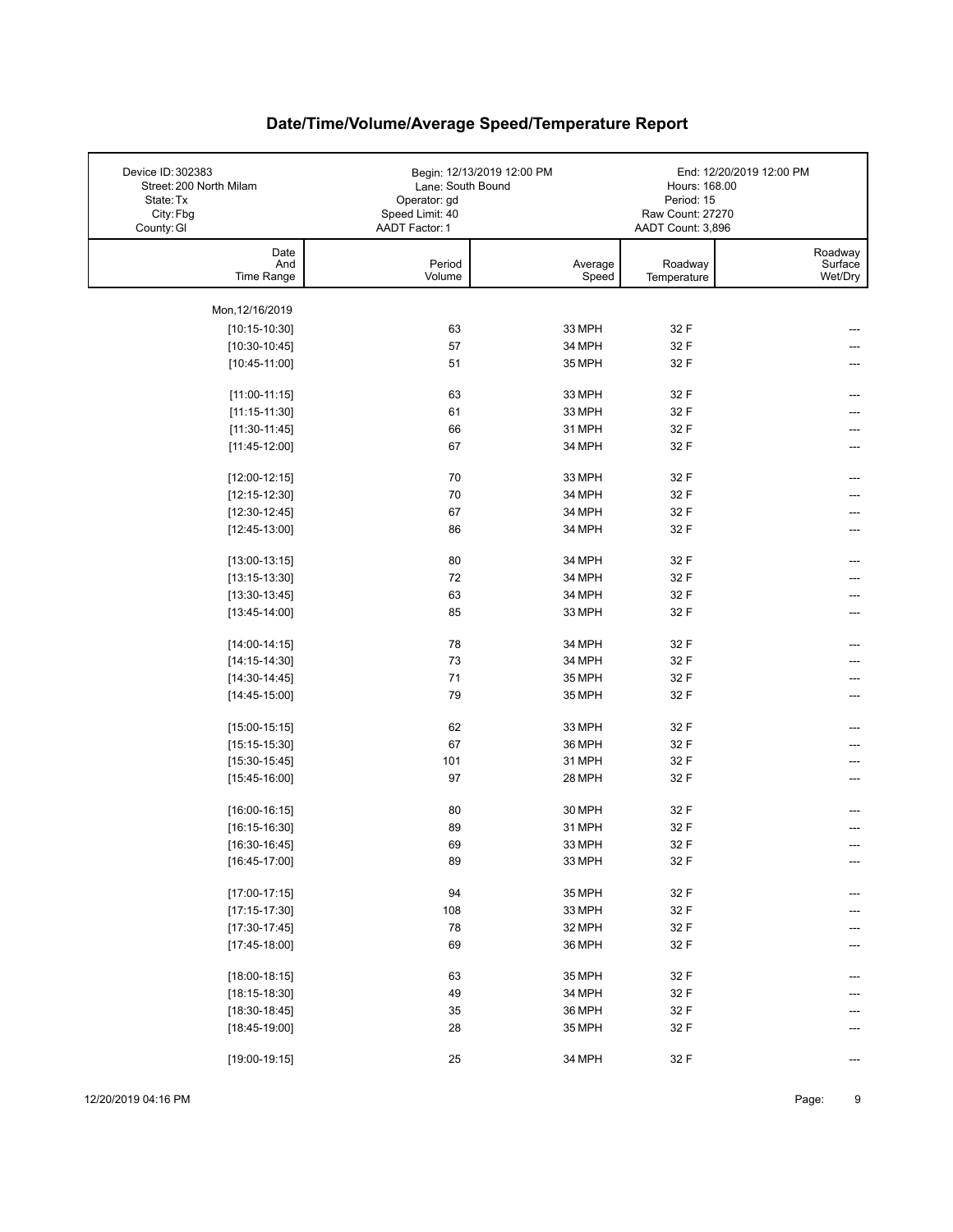| Device ID: 302383<br>Street: 200 North Milam<br>State: Tx<br>City: Fbg<br>County: GI | Lane: South Bound<br>Operator: gd<br>Speed Limit: 40<br>AADT Factor: 1 | Begin: 12/13/2019 12:00 PM | Hours: 168.00<br>Period: 15<br>Raw Count: 27270<br>AADT Count: 3,896 | End: 12/20/2019 12:00 PM      |
|--------------------------------------------------------------------------------------|------------------------------------------------------------------------|----------------------------|----------------------------------------------------------------------|-------------------------------|
| Date<br>And<br>Time Range                                                            | Period<br>Volume                                                       | Average<br>Speed           | Roadway<br>Temperature                                               | Roadway<br>Surface<br>Wet/Dry |
|                                                                                      |                                                                        |                            |                                                                      |                               |
| Mon, 12/16/2019                                                                      |                                                                        |                            |                                                                      |                               |
| $[19:15-19:30]$                                                                      | 22                                                                     | 36 MPH                     | 32 F                                                                 |                               |
| $[19:30-19:45]$                                                                      | 23                                                                     | 35 MPH                     | 32 F                                                                 |                               |
| $[19:45-20:00]$                                                                      | 8                                                                      | 35 MPH                     | 32 F                                                                 |                               |
| $[20:00-20:15]$                                                                      | 20                                                                     | 35 MPH                     | 32 F                                                                 | ---                           |
| $[20:15-20:30]$                                                                      | 15                                                                     | 35 MPH                     | 32 F                                                                 |                               |
| $[20:30-20:45]$                                                                      | 8                                                                      | 35 MPH                     | 32 F                                                                 |                               |
| $[20:45-21:00]$                                                                      | 9                                                                      | 38 MPH                     | 32 F                                                                 |                               |
|                                                                                      |                                                                        |                            |                                                                      |                               |
| $[21:00-21:15]$                                                                      | 13                                                                     | 36 MPH                     | 32 F                                                                 |                               |
| $[21:15-21:30]$                                                                      | 9                                                                      | 38 MPH                     | 32 F                                                                 |                               |
| $[21:30-21:45]$                                                                      | 10                                                                     | 36 MPH                     | 32 F                                                                 |                               |
| $[21:45-22:00]$                                                                      | 9                                                                      | 37 MPH                     | 32 F                                                                 |                               |
|                                                                                      |                                                                        |                            |                                                                      |                               |
| $[22:00-22:15]$                                                                      | 11                                                                     | 36 MPH                     | 32 F                                                                 |                               |
| $[22:15-22:30]$                                                                      | 6                                                                      | 42 MPH                     | 32 F                                                                 |                               |
| $[22:30-22:45]$                                                                      | $\overline{7}$                                                         | 35 MPH                     | 32 F                                                                 |                               |
| $[22:45-23:00]$                                                                      | 3                                                                      | 34 MPH                     | 32 F                                                                 | ---                           |
| $[23:00-23:15]$                                                                      | 10                                                                     | 33 MPH                     | 32 F                                                                 |                               |
| $[23:15-23:30]$                                                                      | $\overline{7}$                                                         | 35 MPH                     | 32 F                                                                 |                               |
| $[23:30-23:45]$                                                                      | 2                                                                      | 35 MPH                     | 32 F                                                                 |                               |
| $[23:45-00:00]$                                                                      | $\overline{\mathbf{c}}$                                                | 40 MPH                     | 32 F                                                                 | ---                           |
|                                                                                      |                                                                        |                            |                                                                      |                               |
| Mon, 12/16/2019                                                                      | 4001                                                                   | 33 MPH                     | 32 F                                                                 |                               |
| Tue, 12/17/2019                                                                      |                                                                        |                            |                                                                      |                               |
| $[00:00-00:15]$                                                                      | $\overline{\mathbf{c}}$                                                | 35 MPH                     | 32 F                                                                 |                               |
| $[00:15-00:30]$                                                                      | 0                                                                      | 0 MPH                      | 32 F                                                                 |                               |
| $[00:30-00:45]$                                                                      | 2                                                                      | 35 MPH                     | 32 F                                                                 |                               |
| $[00:45-01:00]$                                                                      | 0                                                                      | 0 MPH                      | 32 F                                                                 |                               |
| $[01:00-01:15]$                                                                      | 0                                                                      | 0 MPH                      | 32 F                                                                 | ---                           |
| $[01:15-01:30]$                                                                      | $\pmb{0}$                                                              | 0 MPH                      | 32 F                                                                 |                               |
| $[01:30-01:45]$                                                                      | $\overline{\mathbf{c}}$                                                | 37 MPH                     | 32 F                                                                 |                               |
| $[01:45-02:00]$                                                                      | 4                                                                      | 40 MPH                     | 32 F                                                                 | ---                           |
|                                                                                      |                                                                        |                            |                                                                      |                               |
| $[02:00-02:15]$                                                                      | 0                                                                      | 0 MPH                      | 32 F                                                                 |                               |
| $[02:15-02:30]$                                                                      | $\mathbf{1}$                                                           | 48 MPH                     | 32 F                                                                 |                               |
| $[02:30-02:45]$                                                                      | $\mathbf{1}$                                                           | 38 MPH                     | 32 F                                                                 |                               |
| $[02:45-03:00]$                                                                      | $\pmb{0}$                                                              | 0 MPH                      | 32 F                                                                 |                               |
|                                                                                      |                                                                        |                            |                                                                      |                               |
| $[03:00-03:15]$                                                                      | $\pmb{0}$                                                              | 0 MPH                      | 32 F                                                                 |                               |
| $[03:15-03:30]$                                                                      | $\overline{\mathbf{c}}$                                                | 30 MPH                     | 32 F                                                                 |                               |
| $[03:30-03:45]$                                                                      | $\mathbf{1}$                                                           | 48 MPH                     | 32 F                                                                 |                               |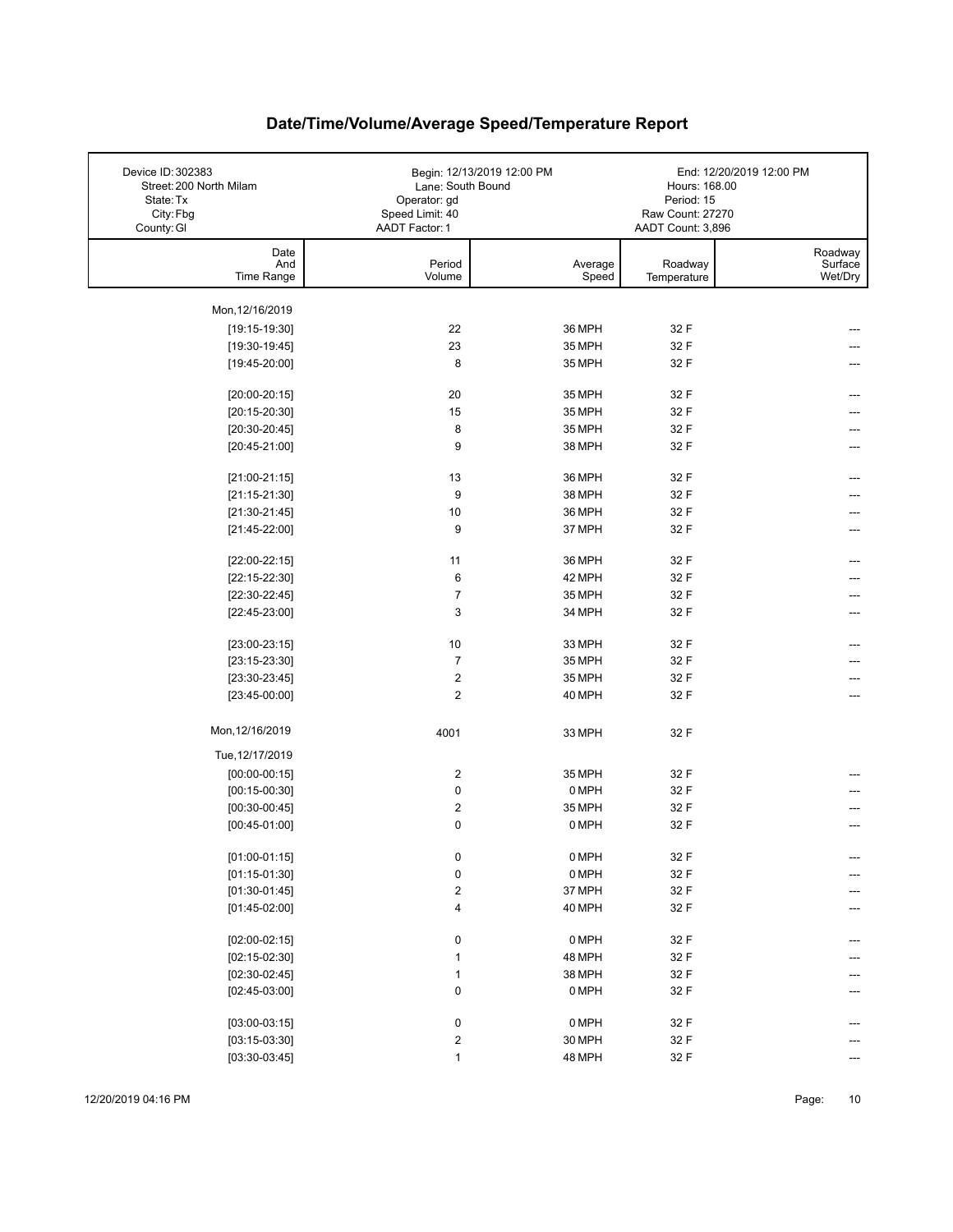| Device ID: 302383<br>Street: 200 North Milam<br>State: Tx<br>City: Fbg<br>County: GI | Lane: South Bound<br>Operator: gd<br>Speed Limit: 40<br>AADT Factor: 1 | Begin: 12/13/2019 12:00 PM | Hours: 168.00<br>Period: 15<br>Raw Count: 27270<br>AADT Count: 3,896 | End: 12/20/2019 12:00 PM      |
|--------------------------------------------------------------------------------------|------------------------------------------------------------------------|----------------------------|----------------------------------------------------------------------|-------------------------------|
| Date<br>And<br>Time Range                                                            | Period<br>Volume                                                       | Average<br>Speed           | Roadway<br>Temperature                                               | Roadway<br>Surface<br>Wet/Dry |
| Tue, 12/17/2019                                                                      |                                                                        |                            |                                                                      |                               |
| $[03:45-04:00]$                                                                      | 4                                                                      | 35 MPH                     | 32 F                                                                 |                               |
|                                                                                      |                                                                        |                            |                                                                      |                               |
| $[04:00-04:15]$                                                                      | $\mathbf{1}$                                                           | 38 MPH                     | 32 F                                                                 |                               |
| $[04:15-04:30]$                                                                      | 4                                                                      | 33 MPH                     | 32 F                                                                 |                               |
| $[04:30-04:45]$                                                                      | $\mathbf{1}$                                                           | 32 MPH                     | 32 F                                                                 |                               |
| $[04:45-05:00]$                                                                      | $\overline{4}$                                                         | 33 MPH                     | 32 F                                                                 |                               |
| $[05:00-05:15]$                                                                      | 10                                                                     | 36 MPH                     | 32 F                                                                 |                               |
| $[05:15-05:30]$                                                                      | 5                                                                      | 38 MPH                     | 32 F                                                                 |                               |
| $[05:30-05:45]$                                                                      | 5                                                                      | 37 MPH                     | 32 F                                                                 |                               |
| $[05:45-06:00]$                                                                      | 17                                                                     | 38 MPH                     | 32 F                                                                 |                               |
|                                                                                      |                                                                        |                            |                                                                      |                               |
| $[06:00-06:15]$                                                                      | 18                                                                     | 39 MPH                     | 32 F                                                                 |                               |
| $[06:15-06:30]$                                                                      | 19                                                                     | 36 MPH                     | 32 F                                                                 |                               |
| $[06:30-06:45]$                                                                      | 27                                                                     | 36 MPH                     | 32 F                                                                 |                               |
| $[06:45-07:00]$                                                                      | 41                                                                     | 36 MPH                     | 32 F                                                                 |                               |
| $[07:00-07:15]$                                                                      | 50                                                                     | 35 MPH                     | 32 F                                                                 |                               |
| $[07:15-07:30]$                                                                      | 61                                                                     | 31 MPH                     | 32 F                                                                 |                               |
| $[07:30-07:45]$                                                                      | 129                                                                    | 29 MPH                     | 32 F                                                                 |                               |
| $[07:45-08:00]$                                                                      | 153                                                                    | 28 MPH                     | 32 F                                                                 |                               |
| $[08:00-08:15]$                                                                      | 118                                                                    | 28 MPH                     | 32 F                                                                 |                               |
| $[08:15-08:30]$                                                                      | 67                                                                     | 35 MPH                     | 32 F                                                                 |                               |
| $[08:30-08:45]$                                                                      | 68                                                                     | 35 MPH                     | 32 F                                                                 |                               |
| $[08:45-09:00]$                                                                      | 81                                                                     | 34 MPH                     | 32 F                                                                 |                               |
|                                                                                      |                                                                        |                            |                                                                      |                               |
| $[09:00-09:15]$                                                                      | 81                                                                     | 34 MPH                     | 32 F                                                                 |                               |
| $[09:15-09:30]$                                                                      | 70                                                                     | 35 MPH                     | 32 F                                                                 |                               |
| $[09:30-09:45]$                                                                      | 58                                                                     | 35 MPH                     | 32 F                                                                 |                               |
| $[09:45-10:00]$                                                                      | 74                                                                     | 33 MPH                     | 32 F                                                                 |                               |
| $[10:00-10:15]$                                                                      | ${\bf 75}$                                                             | 33 MPH                     | 32 F                                                                 | ---                           |
| $[10:15-10:30]$                                                                      | ${\bf 77}$                                                             | 32 MPH                     | 32 F                                                                 | ---                           |
| $[10:30-10:45]$                                                                      | 64                                                                     | 33 MPH                     | 32 F                                                                 |                               |
| $[10:45-11:00]$                                                                      | 69                                                                     | 33 MPH                     | 32 F                                                                 |                               |
|                                                                                      |                                                                        |                            |                                                                      |                               |
| $[11:00-11:15]$                                                                      | 61                                                                     | 33 MPH                     | 32 F                                                                 |                               |
| $[11:15-11:30]$                                                                      | 57                                                                     | 35 MPH                     | 32 F                                                                 |                               |
| $[11:30-11:45]$                                                                      | 66                                                                     | 34 MPH                     | 32 F                                                                 |                               |
| $[11:45-12:00]$                                                                      | 62                                                                     | 34 MPH                     | 32 F                                                                 |                               |
| $[12:00-12:15]$                                                                      | 83                                                                     | 33 MPH                     | 32 F                                                                 |                               |
| $[12:15-12:30]$                                                                      | 63                                                                     | 35 MPH                     | 32 F                                                                 |                               |
| $[12:30-12:45]$                                                                      | $73\,$                                                                 | 36 MPH                     | 32 F                                                                 |                               |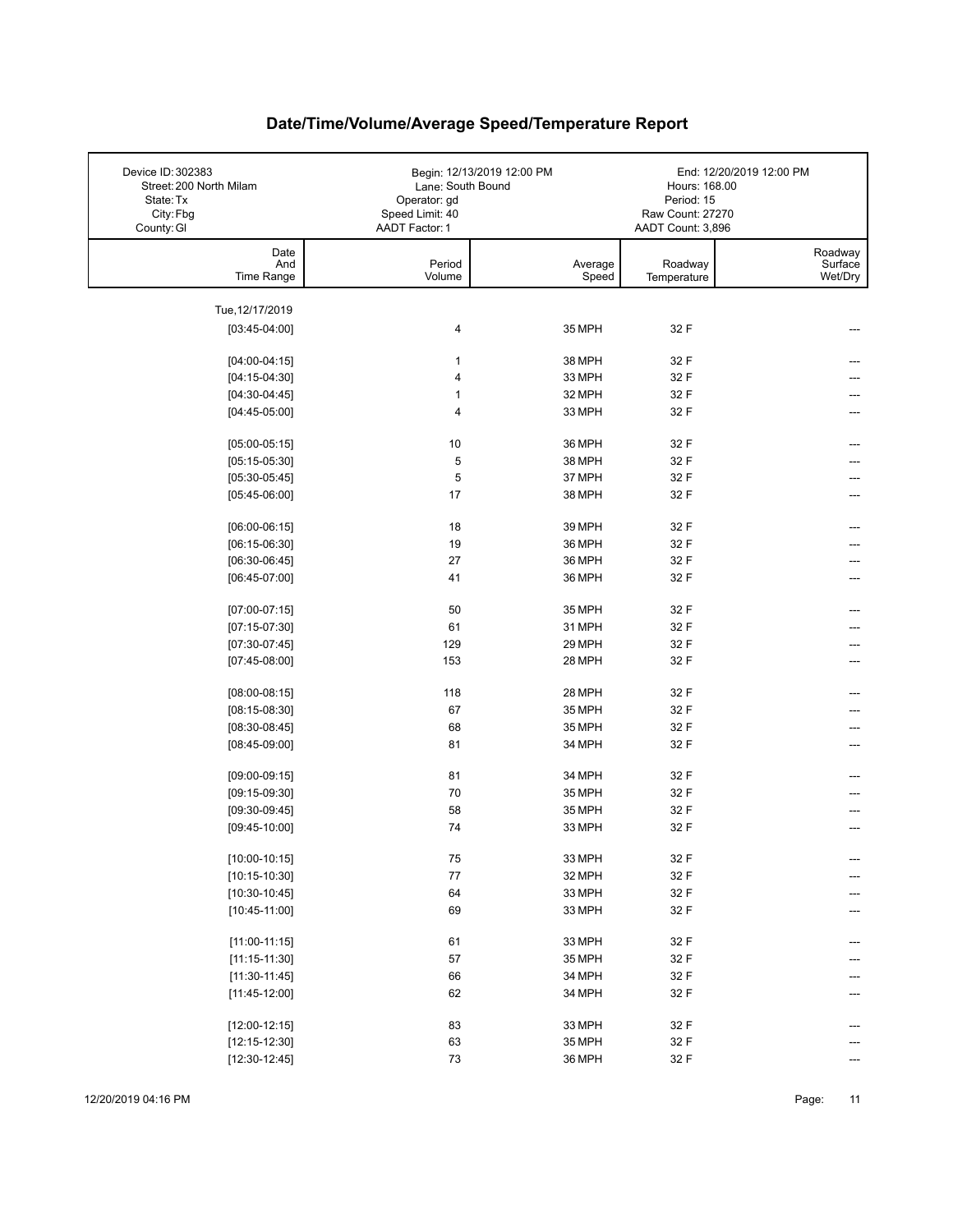| Device ID: 302383<br>Street: 200 North Milam<br>State: Tx<br>City: Fbg<br>County: GI | Lane: South Bound<br>Operator: gd<br>Speed Limit: 40<br>AADT Factor: 1 | Begin: 12/13/2019 12:00 PM | Hours: 168.00<br>Period: 15<br>Raw Count: 27270<br>AADT Count: 3,896 | End: 12/20/2019 12:00 PM      |
|--------------------------------------------------------------------------------------|------------------------------------------------------------------------|----------------------------|----------------------------------------------------------------------|-------------------------------|
| Date<br>And<br>Time Range                                                            | Period<br>Volume                                                       | Average<br>Speed           | Roadway<br>Temperature                                               | Roadway<br>Surface<br>Wet/Dry |
|                                                                                      |                                                                        |                            |                                                                      |                               |
| Tue, 12/17/2019                                                                      |                                                                        |                            |                                                                      |                               |
| $[12:45-13:00]$                                                                      | 80                                                                     | 34 MPH                     | 32 F                                                                 |                               |
| $[13:00-13:15]$                                                                      | 69                                                                     | 35 MPH                     | 32 F                                                                 |                               |
| $[13:15-13:30]$                                                                      | 78                                                                     | 35 MPH                     | 32 F                                                                 |                               |
| $[13:30-13:45]$                                                                      | 64                                                                     | 34 MPH                     | 32 F                                                                 |                               |
| $[13:45-14:00]$                                                                      | 52                                                                     | 34 MPH                     | 32 F                                                                 |                               |
| $[14:00-14:15]$                                                                      | 61                                                                     | 33 MPH                     | 32 F                                                                 |                               |
| $[14:15-14:30]$                                                                      | 76                                                                     | 34 MPH                     | 32 F                                                                 |                               |
| $[14:30-14:45]$                                                                      | 73                                                                     | 34 MPH                     | 32 F                                                                 |                               |
| $[14:45-15:00]$                                                                      | 86                                                                     | 34 MPH                     | 32 F                                                                 |                               |
|                                                                                      |                                                                        | 34 MPH                     |                                                                      |                               |
| $[15:00-15:15]$<br>$[15:15-15:30]$                                                   | 86<br>85                                                               | 33 MPH                     | 32 F<br>32 F                                                         | ---                           |
| $[15:30-15:45]$                                                                      | 62                                                                     | 34 MPH                     | 32 F                                                                 |                               |
| $[15:45-16:00]$                                                                      | 115                                                                    | 29 MPH                     | 32 F                                                                 | ---                           |
|                                                                                      |                                                                        |                            |                                                                      |                               |
| $[16:00-16:15]$                                                                      | 87                                                                     | 30 MPH                     | 32 F                                                                 |                               |
| $[16:15-16:30]$                                                                      | 70                                                                     | 32 MPH                     | 32 F                                                                 |                               |
| $[16:30-16:45]$                                                                      | 72                                                                     | 33 MPH                     | 32 F                                                                 |                               |
| $[16:45-17:00]$                                                                      | 89                                                                     | 33 MPH                     | 32 F                                                                 |                               |
| $[17:00-17:15]$                                                                      | 97                                                                     | 32 MPH                     | 32 F                                                                 | ---                           |
| $[17:15-17:30]$                                                                      | 78                                                                     | 33 MPH                     | 32 F                                                                 |                               |
| $[17:30-17:45]$                                                                      | 84                                                                     | 35 MPH                     | 32 F                                                                 | ---                           |
| $[17:45-18:00]$                                                                      | 89                                                                     | 33 MPH                     | 32 F                                                                 | ---                           |
| $[18:00-18:15]$                                                                      | 67                                                                     | 33 MPH                     | 32 F                                                                 |                               |
| $[18:15-18:30]$                                                                      | 59                                                                     | 35 MPH                     | 32 F                                                                 |                               |
| $[18:30-18:45]$                                                                      | 39                                                                     | 35 MPH                     | 32 F                                                                 |                               |
| $[18:45-19:00]$                                                                      | 40                                                                     | 36 MPH                     | 32 F                                                                 |                               |
|                                                                                      |                                                                        |                            |                                                                      |                               |
| $[19:00-19:15]$                                                                      | $35\,$                                                                 | 34 MPH                     | 32 F                                                                 | ---                           |
| $[19:15-19:30]$                                                                      | $17$                                                                   | 35 MPH                     | 32 F                                                                 | ---                           |
| $[19:30-19:45]$                                                                      | 25                                                                     | 34 MPH                     | 32 F                                                                 |                               |
| $[19:45-20:00]$                                                                      | 19                                                                     | 33 MPH                     | 32 F                                                                 |                               |
| $[20:00-20:15]$                                                                      | 21                                                                     | 36 MPH                     | 32 F                                                                 | ---                           |
| $[20:15-20:30]$                                                                      | 26                                                                     | 38 MPH                     | 32 F                                                                 |                               |
| $[20:30-20:45]$                                                                      | 19                                                                     | 35 MPH                     | 32 F                                                                 |                               |
| $[20:45-21:00]$                                                                      | 29                                                                     | 33 MPH                     | 32 F                                                                 |                               |
|                                                                                      | 21                                                                     | 36 MPH                     | 32 F                                                                 |                               |
| $[21:00-21:15]$<br>$[21:15-21:30]$                                                   | 14                                                                     | 36 MPH                     | 32 F                                                                 |                               |
| $[21:30-21:45]$                                                                      | $\sqrt{7}$                                                             | 38 MPH                     | 32 F                                                                 |                               |
|                                                                                      |                                                                        |                            |                                                                      |                               |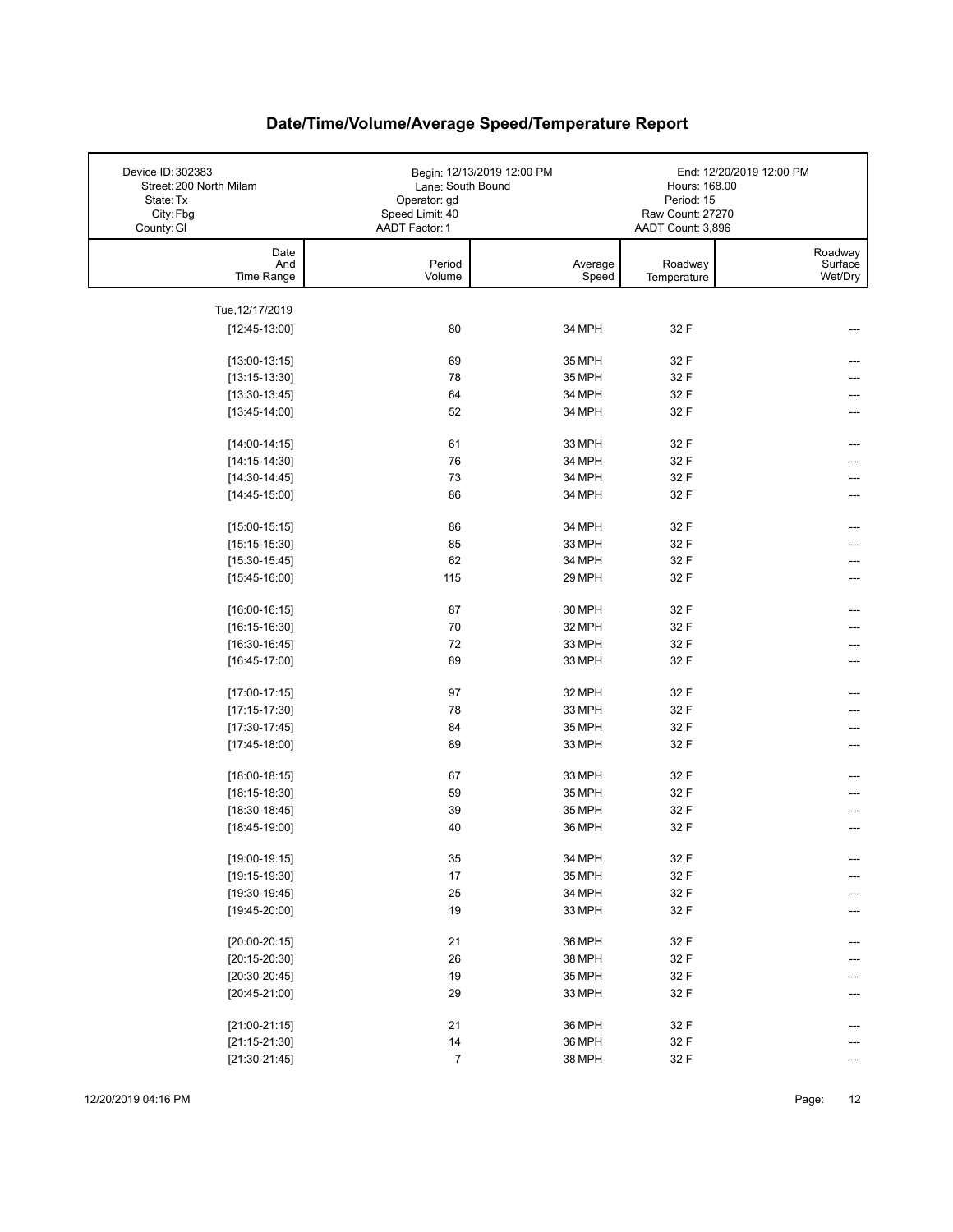| Date<br>Roadway<br>And<br>Period<br>Surface<br>Average<br>Roadway<br>Time Range<br>Volume<br>Speed<br>Wet/Dry<br>Temperature<br>Tue, 12/17/2019<br>11<br>36 MPH<br>32 F<br>$[21:45-22:00]$<br>36 MPH<br>8<br>32 F<br>$[22:00-22:15]$<br>8<br>33 MPH<br>32 F<br>$[22:15-22:30]$<br>41 MPH<br>32 F<br>$[22:30-22:45]$<br>4<br>8<br>36 MPH<br>32 F<br>$[22:45-23:00]$<br>42 MPH<br>32 F<br>$[23:00-23:15]$<br>1<br>38 MPH<br>$\mathbf{1}$<br>32 F<br>$[23:15-23:30]$<br>3<br>29 MPH<br>32 F<br>$[23:30-23:45]$<br>$\mathbf{1}$<br>52 MPH<br>32 F<br>$[23:45-00:00]$<br>Tue, 12/17/2019<br>4067<br>32 F<br>33 MPH<br>Wed, 12/18/2019<br>0 MPH<br>$[00:00-00:15]$<br>0<br>32 F<br>$\boldsymbol{2}$<br>33 MPH<br>$[00:15-00:30]$<br>32 F<br>$\mathbf{1}$<br>28 MPH<br>32 F<br>$[00:30-00:45]$<br>$\overline{2}$<br>$[00:45-01:00]$<br>30 MPH<br>32 F<br>38 MPH<br>1<br>32 F<br>$[01:00-01:15]$<br>$[01:15-01:30]$<br>$\mathbf{1}$<br>32 MPH<br>32 F<br>32 F<br>$[01:30-01:45]$<br>1<br>32 MPH<br>1<br>$[01:45-02:00]$<br>42 MPH<br>32 F<br>---<br>$\mathbf{1}$<br>32 MPH<br>32 F<br>$[02:00-02:15]$<br>$\mathbf{1}$<br>32 MPH<br>32 F<br>$[02:15-02:30]$<br>3<br>$[02:30-02:45]$<br>36 MPH<br>32 F<br>$\mathbf{1}$<br>32 F<br>$[02:45-03:00]$<br>32 MPH<br>42 MPH<br>32 F<br>$[03:00-03:15]$<br>1<br>28 MPH<br>32 F<br>$[03:15-03:30]$<br>$\mathbf{1}$<br>0<br>0 MPH<br>32 F<br>$[03:30-03:45]$<br>4<br>37 MPH<br>32 F<br>$[03:45-04:00]$<br>42 MPH<br>32 F<br>$[04:00-04:15]$<br>1<br>$\ensuremath{\mathsf{3}}$<br>36 MPH<br>32 F<br>$[04:15-04:30]$<br>3<br>39 MPH<br>32 F<br>$[04:30-04:45]$<br>37 MPH<br>32 F<br>$[04:45-05:00]$<br>4<br>$\boldsymbol{7}$<br>32 F<br>$[05:00-05:15]$<br>39 MPH<br>---<br>$\,$ 5 $\,$<br>36 MPH<br>$[05:15-05:30]$<br>32 F<br>9<br>34 MPH<br>32 F<br>$[05:30-05:45]$<br>$[05:45-06:00]$<br>$17\,$<br>37 MPH<br>32 F | Device ID: 302383<br>Street: 200 North Milam<br>State: Tx<br>City: Fbg<br>County: GI | Begin: 12/13/2019 12:00 PM<br>Lane: South Bound<br>Operator: gd<br>Speed Limit: 40<br><b>AADT Factor: 1</b> | Hours: 168.00<br>Period: 15<br>Raw Count: 27270<br>AADT Count: 3,896 | End: 12/20/2019 12:00 PM |
|--------------------------------------------------------------------------------------------------------------------------------------------------------------------------------------------------------------------------------------------------------------------------------------------------------------------------------------------------------------------------------------------------------------------------------------------------------------------------------------------------------------------------------------------------------------------------------------------------------------------------------------------------------------------------------------------------------------------------------------------------------------------------------------------------------------------------------------------------------------------------------------------------------------------------------------------------------------------------------------------------------------------------------------------------------------------------------------------------------------------------------------------------------------------------------------------------------------------------------------------------------------------------------------------------------------------------------------------------------------------------------------------------------------------------------------------------------------------------------------------------------------------------------------------------------------------------------------------------------------------------------------------------------------------------------------------------------------------------------------------------------------------------------------------------------------------------------------------------|--------------------------------------------------------------------------------------|-------------------------------------------------------------------------------------------------------------|----------------------------------------------------------------------|--------------------------|
|                                                                                                                                                                                                                                                                                                                                                                                                                                                                                                                                                                                                                                                                                                                                                                                                                                                                                                                                                                                                                                                                                                                                                                                                                                                                                                                                                                                                                                                                                                                                                                                                                                                                                                                                                                                                                                                  |                                                                                      |                                                                                                             |                                                                      |                          |
|                                                                                                                                                                                                                                                                                                                                                                                                                                                                                                                                                                                                                                                                                                                                                                                                                                                                                                                                                                                                                                                                                                                                                                                                                                                                                                                                                                                                                                                                                                                                                                                                                                                                                                                                                                                                                                                  |                                                                                      |                                                                                                             |                                                                      |                          |
|                                                                                                                                                                                                                                                                                                                                                                                                                                                                                                                                                                                                                                                                                                                                                                                                                                                                                                                                                                                                                                                                                                                                                                                                                                                                                                                                                                                                                                                                                                                                                                                                                                                                                                                                                                                                                                                  |                                                                                      |                                                                                                             |                                                                      |                          |
|                                                                                                                                                                                                                                                                                                                                                                                                                                                                                                                                                                                                                                                                                                                                                                                                                                                                                                                                                                                                                                                                                                                                                                                                                                                                                                                                                                                                                                                                                                                                                                                                                                                                                                                                                                                                                                                  |                                                                                      |                                                                                                             |                                                                      |                          |
|                                                                                                                                                                                                                                                                                                                                                                                                                                                                                                                                                                                                                                                                                                                                                                                                                                                                                                                                                                                                                                                                                                                                                                                                                                                                                                                                                                                                                                                                                                                                                                                                                                                                                                                                                                                                                                                  |                                                                                      |                                                                                                             |                                                                      |                          |
|                                                                                                                                                                                                                                                                                                                                                                                                                                                                                                                                                                                                                                                                                                                                                                                                                                                                                                                                                                                                                                                                                                                                                                                                                                                                                                                                                                                                                                                                                                                                                                                                                                                                                                                                                                                                                                                  |                                                                                      |                                                                                                             |                                                                      |                          |
|                                                                                                                                                                                                                                                                                                                                                                                                                                                                                                                                                                                                                                                                                                                                                                                                                                                                                                                                                                                                                                                                                                                                                                                                                                                                                                                                                                                                                                                                                                                                                                                                                                                                                                                                                                                                                                                  |                                                                                      |                                                                                                             |                                                                      |                          |
|                                                                                                                                                                                                                                                                                                                                                                                                                                                                                                                                                                                                                                                                                                                                                                                                                                                                                                                                                                                                                                                                                                                                                                                                                                                                                                                                                                                                                                                                                                                                                                                                                                                                                                                                                                                                                                                  |                                                                                      |                                                                                                             |                                                                      |                          |
|                                                                                                                                                                                                                                                                                                                                                                                                                                                                                                                                                                                                                                                                                                                                                                                                                                                                                                                                                                                                                                                                                                                                                                                                                                                                                                                                                                                                                                                                                                                                                                                                                                                                                                                                                                                                                                                  |                                                                                      |                                                                                                             |                                                                      |                          |
|                                                                                                                                                                                                                                                                                                                                                                                                                                                                                                                                                                                                                                                                                                                                                                                                                                                                                                                                                                                                                                                                                                                                                                                                                                                                                                                                                                                                                                                                                                                                                                                                                                                                                                                                                                                                                                                  |                                                                                      |                                                                                                             |                                                                      |                          |
|                                                                                                                                                                                                                                                                                                                                                                                                                                                                                                                                                                                                                                                                                                                                                                                                                                                                                                                                                                                                                                                                                                                                                                                                                                                                                                                                                                                                                                                                                                                                                                                                                                                                                                                                                                                                                                                  |                                                                                      |                                                                                                             |                                                                      |                          |
|                                                                                                                                                                                                                                                                                                                                                                                                                                                                                                                                                                                                                                                                                                                                                                                                                                                                                                                                                                                                                                                                                                                                                                                                                                                                                                                                                                                                                                                                                                                                                                                                                                                                                                                                                                                                                                                  |                                                                                      |                                                                                                             |                                                                      |                          |
|                                                                                                                                                                                                                                                                                                                                                                                                                                                                                                                                                                                                                                                                                                                                                                                                                                                                                                                                                                                                                                                                                                                                                                                                                                                                                                                                                                                                                                                                                                                                                                                                                                                                                                                                                                                                                                                  |                                                                                      |                                                                                                             |                                                                      |                          |
|                                                                                                                                                                                                                                                                                                                                                                                                                                                                                                                                                                                                                                                                                                                                                                                                                                                                                                                                                                                                                                                                                                                                                                                                                                                                                                                                                                                                                                                                                                                                                                                                                                                                                                                                                                                                                                                  |                                                                                      |                                                                                                             |                                                                      |                          |
|                                                                                                                                                                                                                                                                                                                                                                                                                                                                                                                                                                                                                                                                                                                                                                                                                                                                                                                                                                                                                                                                                                                                                                                                                                                                                                                                                                                                                                                                                                                                                                                                                                                                                                                                                                                                                                                  |                                                                                      |                                                                                                             |                                                                      |                          |
|                                                                                                                                                                                                                                                                                                                                                                                                                                                                                                                                                                                                                                                                                                                                                                                                                                                                                                                                                                                                                                                                                                                                                                                                                                                                                                                                                                                                                                                                                                                                                                                                                                                                                                                                                                                                                                                  |                                                                                      |                                                                                                             |                                                                      |                          |
|                                                                                                                                                                                                                                                                                                                                                                                                                                                                                                                                                                                                                                                                                                                                                                                                                                                                                                                                                                                                                                                                                                                                                                                                                                                                                                                                                                                                                                                                                                                                                                                                                                                                                                                                                                                                                                                  |                                                                                      |                                                                                                             |                                                                      |                          |
|                                                                                                                                                                                                                                                                                                                                                                                                                                                                                                                                                                                                                                                                                                                                                                                                                                                                                                                                                                                                                                                                                                                                                                                                                                                                                                                                                                                                                                                                                                                                                                                                                                                                                                                                                                                                                                                  |                                                                                      |                                                                                                             |                                                                      |                          |
|                                                                                                                                                                                                                                                                                                                                                                                                                                                                                                                                                                                                                                                                                                                                                                                                                                                                                                                                                                                                                                                                                                                                                                                                                                                                                                                                                                                                                                                                                                                                                                                                                                                                                                                                                                                                                                                  |                                                                                      |                                                                                                             |                                                                      |                          |
|                                                                                                                                                                                                                                                                                                                                                                                                                                                                                                                                                                                                                                                                                                                                                                                                                                                                                                                                                                                                                                                                                                                                                                                                                                                                                                                                                                                                                                                                                                                                                                                                                                                                                                                                                                                                                                                  |                                                                                      |                                                                                                             |                                                                      |                          |
|                                                                                                                                                                                                                                                                                                                                                                                                                                                                                                                                                                                                                                                                                                                                                                                                                                                                                                                                                                                                                                                                                                                                                                                                                                                                                                                                                                                                                                                                                                                                                                                                                                                                                                                                                                                                                                                  |                                                                                      |                                                                                                             |                                                                      |                          |
|                                                                                                                                                                                                                                                                                                                                                                                                                                                                                                                                                                                                                                                                                                                                                                                                                                                                                                                                                                                                                                                                                                                                                                                                                                                                                                                                                                                                                                                                                                                                                                                                                                                                                                                                                                                                                                                  |                                                                                      |                                                                                                             |                                                                      |                          |
|                                                                                                                                                                                                                                                                                                                                                                                                                                                                                                                                                                                                                                                                                                                                                                                                                                                                                                                                                                                                                                                                                                                                                                                                                                                                                                                                                                                                                                                                                                                                                                                                                                                                                                                                                                                                                                                  |                                                                                      |                                                                                                             |                                                                      |                          |
|                                                                                                                                                                                                                                                                                                                                                                                                                                                                                                                                                                                                                                                                                                                                                                                                                                                                                                                                                                                                                                                                                                                                                                                                                                                                                                                                                                                                                                                                                                                                                                                                                                                                                                                                                                                                                                                  |                                                                                      |                                                                                                             |                                                                      |                          |
|                                                                                                                                                                                                                                                                                                                                                                                                                                                                                                                                                                                                                                                                                                                                                                                                                                                                                                                                                                                                                                                                                                                                                                                                                                                                                                                                                                                                                                                                                                                                                                                                                                                                                                                                                                                                                                                  |                                                                                      |                                                                                                             |                                                                      |                          |
|                                                                                                                                                                                                                                                                                                                                                                                                                                                                                                                                                                                                                                                                                                                                                                                                                                                                                                                                                                                                                                                                                                                                                                                                                                                                                                                                                                                                                                                                                                                                                                                                                                                                                                                                                                                                                                                  |                                                                                      |                                                                                                             |                                                                      |                          |
|                                                                                                                                                                                                                                                                                                                                                                                                                                                                                                                                                                                                                                                                                                                                                                                                                                                                                                                                                                                                                                                                                                                                                                                                                                                                                                                                                                                                                                                                                                                                                                                                                                                                                                                                                                                                                                                  |                                                                                      |                                                                                                             |                                                                      |                          |
|                                                                                                                                                                                                                                                                                                                                                                                                                                                                                                                                                                                                                                                                                                                                                                                                                                                                                                                                                                                                                                                                                                                                                                                                                                                                                                                                                                                                                                                                                                                                                                                                                                                                                                                                                                                                                                                  |                                                                                      |                                                                                                             |                                                                      |                          |
|                                                                                                                                                                                                                                                                                                                                                                                                                                                                                                                                                                                                                                                                                                                                                                                                                                                                                                                                                                                                                                                                                                                                                                                                                                                                                                                                                                                                                                                                                                                                                                                                                                                                                                                                                                                                                                                  |                                                                                      |                                                                                                             |                                                                      |                          |
|                                                                                                                                                                                                                                                                                                                                                                                                                                                                                                                                                                                                                                                                                                                                                                                                                                                                                                                                                                                                                                                                                                                                                                                                                                                                                                                                                                                                                                                                                                                                                                                                                                                                                                                                                                                                                                                  |                                                                                      |                                                                                                             |                                                                      |                          |
|                                                                                                                                                                                                                                                                                                                                                                                                                                                                                                                                                                                                                                                                                                                                                                                                                                                                                                                                                                                                                                                                                                                                                                                                                                                                                                                                                                                                                                                                                                                                                                                                                                                                                                                                                                                                                                                  |                                                                                      |                                                                                                             |                                                                      |                          |
|                                                                                                                                                                                                                                                                                                                                                                                                                                                                                                                                                                                                                                                                                                                                                                                                                                                                                                                                                                                                                                                                                                                                                                                                                                                                                                                                                                                                                                                                                                                                                                                                                                                                                                                                                                                                                                                  |                                                                                      |                                                                                                             |                                                                      |                          |
|                                                                                                                                                                                                                                                                                                                                                                                                                                                                                                                                                                                                                                                                                                                                                                                                                                                                                                                                                                                                                                                                                                                                                                                                                                                                                                                                                                                                                                                                                                                                                                                                                                                                                                                                                                                                                                                  |                                                                                      |                                                                                                             |                                                                      |                          |
|                                                                                                                                                                                                                                                                                                                                                                                                                                                                                                                                                                                                                                                                                                                                                                                                                                                                                                                                                                                                                                                                                                                                                                                                                                                                                                                                                                                                                                                                                                                                                                                                                                                                                                                                                                                                                                                  |                                                                                      |                                                                                                             |                                                                      |                          |
|                                                                                                                                                                                                                                                                                                                                                                                                                                                                                                                                                                                                                                                                                                                                                                                                                                                                                                                                                                                                                                                                                                                                                                                                                                                                                                                                                                                                                                                                                                                                                                                                                                                                                                                                                                                                                                                  |                                                                                      |                                                                                                             |                                                                      |                          |
|                                                                                                                                                                                                                                                                                                                                                                                                                                                                                                                                                                                                                                                                                                                                                                                                                                                                                                                                                                                                                                                                                                                                                                                                                                                                                                                                                                                                                                                                                                                                                                                                                                                                                                                                                                                                                                                  |                                                                                      |                                                                                                             |                                                                      |                          |
|                                                                                                                                                                                                                                                                                                                                                                                                                                                                                                                                                                                                                                                                                                                                                                                                                                                                                                                                                                                                                                                                                                                                                                                                                                                                                                                                                                                                                                                                                                                                                                                                                                                                                                                                                                                                                                                  |                                                                                      |                                                                                                             |                                                                      |                          |
|                                                                                                                                                                                                                                                                                                                                                                                                                                                                                                                                                                                                                                                                                                                                                                                                                                                                                                                                                                                                                                                                                                                                                                                                                                                                                                                                                                                                                                                                                                                                                                                                                                                                                                                                                                                                                                                  |                                                                                      |                                                                                                             |                                                                      |                          |
|                                                                                                                                                                                                                                                                                                                                                                                                                                                                                                                                                                                                                                                                                                                                                                                                                                                                                                                                                                                                                                                                                                                                                                                                                                                                                                                                                                                                                                                                                                                                                                                                                                                                                                                                                                                                                                                  |                                                                                      |                                                                                                             |                                                                      |                          |
|                                                                                                                                                                                                                                                                                                                                                                                                                                                                                                                                                                                                                                                                                                                                                                                                                                                                                                                                                                                                                                                                                                                                                                                                                                                                                                                                                                                                                                                                                                                                                                                                                                                                                                                                                                                                                                                  |                                                                                      |                                                                                                             |                                                                      |                          |
|                                                                                                                                                                                                                                                                                                                                                                                                                                                                                                                                                                                                                                                                                                                                                                                                                                                                                                                                                                                                                                                                                                                                                                                                                                                                                                                                                                                                                                                                                                                                                                                                                                                                                                                                                                                                                                                  |                                                                                      |                                                                                                             |                                                                      |                          |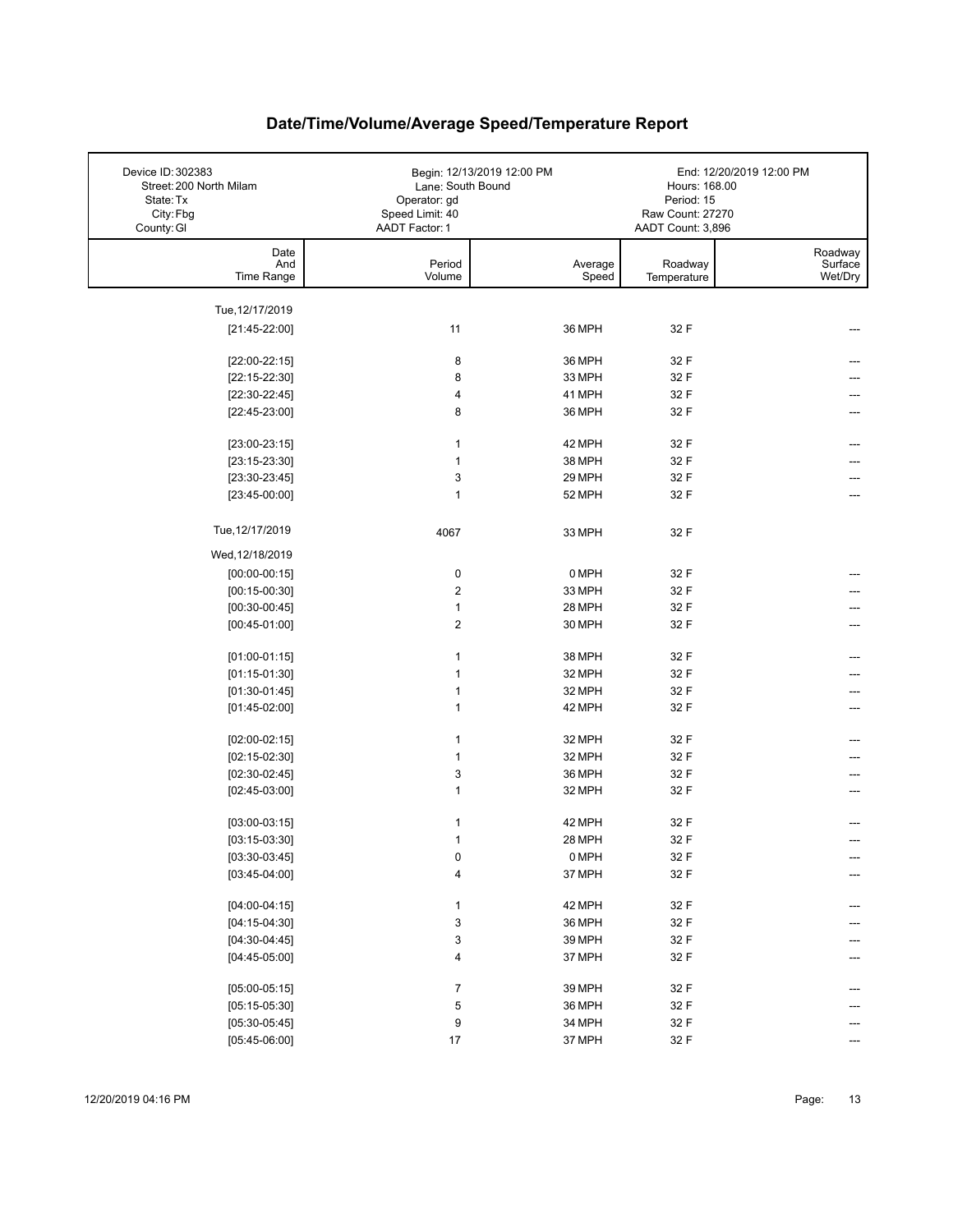| Device ID: 302383<br>Street: 200 North Milam<br>State: Tx<br>City: Fbg<br>County: GI | Lane: South Bound<br>Operator: gd<br>Speed Limit: 40<br>AADT Factor: 1 | Begin: 12/13/2019 12:00 PM | Hours: 168.00<br>Period: 15<br>Raw Count: 27270<br>AADT Count: 3,896 | End: 12/20/2019 12:00 PM      |
|--------------------------------------------------------------------------------------|------------------------------------------------------------------------|----------------------------|----------------------------------------------------------------------|-------------------------------|
| Date<br>And<br>Time Range                                                            | Period<br>Volume                                                       | Average<br>Speed           | Roadway<br>Temperature                                               | Roadway<br>Surface<br>Wet/Dry |
| Wed, 12/18/2019                                                                      |                                                                        |                            |                                                                      |                               |
| $[06:00-06:15]$                                                                      | 15                                                                     | 36 MPH                     | 32 F                                                                 |                               |
| $[06:15-06:30]$                                                                      | 20                                                                     | 35 MPH                     | 32 F                                                                 |                               |
| $[06:30-06:45]$                                                                      | 29                                                                     | 35 MPH                     | 32 F                                                                 |                               |
| $[06:45-07:00]$                                                                      | 37                                                                     | 35 MPH                     | 32 F                                                                 |                               |
| $[07:00-07:15]$                                                                      | 39                                                                     | 35 MPH                     | 32 F                                                                 | ---                           |
| $[07:15-07:30]$                                                                      | 67                                                                     | 31 MPH                     | 32 F                                                                 |                               |
| $[07:30-07:45]$                                                                      | 135                                                                    | 28 MPH                     | 32 F                                                                 | ---                           |
| $[07:45-08:00]$                                                                      | 133                                                                    | 26 MPH                     | 32 F                                                                 | ---                           |
|                                                                                      | 127                                                                    |                            |                                                                      |                               |
| $[08:00-08:15]$<br>$[08:15-08:30]$                                                   | 62                                                                     | 28 MPH<br>34 MPH           | 32 F<br>32 F                                                         | ---                           |
| $[08:30-08:45]$                                                                      | 64                                                                     | 35 MPH                     | 32 F                                                                 |                               |
| $[08:45-09:00]$                                                                      | 81                                                                     | 34 MPH                     | 32 F                                                                 |                               |
|                                                                                      |                                                                        |                            |                                                                      |                               |
| $[09:00-09:15]$                                                                      | 58                                                                     | 35 MPH                     | 32 F                                                                 | ---                           |
| $[09:15-09:30]$                                                                      | 50                                                                     | 36 MPH                     | 32 F                                                                 |                               |
| $[09:30-09:45]$                                                                      | 77                                                                     | 35 MPH                     | 32 F                                                                 |                               |
| $[09:45-10:00]$                                                                      | 86                                                                     | 35 MPH                     | 32 F                                                                 | ---                           |
| $[10:00-10:15]$                                                                      | 64                                                                     | 35 MPH                     | 32 F                                                                 | ---                           |
| $[10:15-10:30]$                                                                      | 57                                                                     | 34 MPH                     | 32 F                                                                 |                               |
| $[10:30-10:45]$                                                                      | 73                                                                     | 33 MPH                     | 32 F                                                                 |                               |
| $[10:45-11:00]$                                                                      | 58                                                                     | 36 MPH                     | 32 F                                                                 |                               |
| $[11:00-11:15]$                                                                      | 59                                                                     | 32 MPH                     | 32 F                                                                 |                               |
| $[11:15-11:30]$                                                                      | 52                                                                     | 32 MPH                     | 32 F                                                                 |                               |
| $[11:30-11:45]$                                                                      | 76                                                                     | 33 MPH                     | 32 F                                                                 |                               |
| $[11:45-12:00]$                                                                      | 73                                                                     | 33 MPH                     | 32 F                                                                 |                               |
| $[12:00-12:15]$                                                                      | 68                                                                     | 33 MPH                     | 32 F                                                                 |                               |
| $[12:15-12:30]$                                                                      | 83                                                                     | 33 MPH                     | 32 F                                                                 |                               |
| $[12:30-12:45]$                                                                      | 70                                                                     | 33 MPH                     | 32 F                                                                 | ---                           |
| $[12:45-13:00]$                                                                      | 90                                                                     | 33 MPH                     | 32 F                                                                 |                               |
|                                                                                      |                                                                        |                            |                                                                      |                               |
| $[13:00-13:15]$                                                                      | 66                                                                     | 34 MPH                     | 32 F                                                                 | ---                           |
| $[13:15-13:30]$                                                                      | 83                                                                     | 33 MPH                     | 32 F                                                                 |                               |
| $[13:30-13:45]$                                                                      | 70                                                                     | 34 MPH                     | 32 F                                                                 |                               |
| $[13:45-14:00]$                                                                      | 81                                                                     | 33 MPH                     | 32 F                                                                 |                               |
| $[14:00-14:15]$                                                                      | 83                                                                     | 34 MPH                     | 32 F                                                                 |                               |
| $[14:15-14:30]$                                                                      | 68                                                                     | 33 MPH                     | 32 F                                                                 |                               |
| $[14:30-14:45]$                                                                      | 56                                                                     | 34 MPH                     | 32 F                                                                 |                               |
| $[14:45-15:00]$                                                                      | 74                                                                     | 36 MPH                     | 32 F                                                                 | ---                           |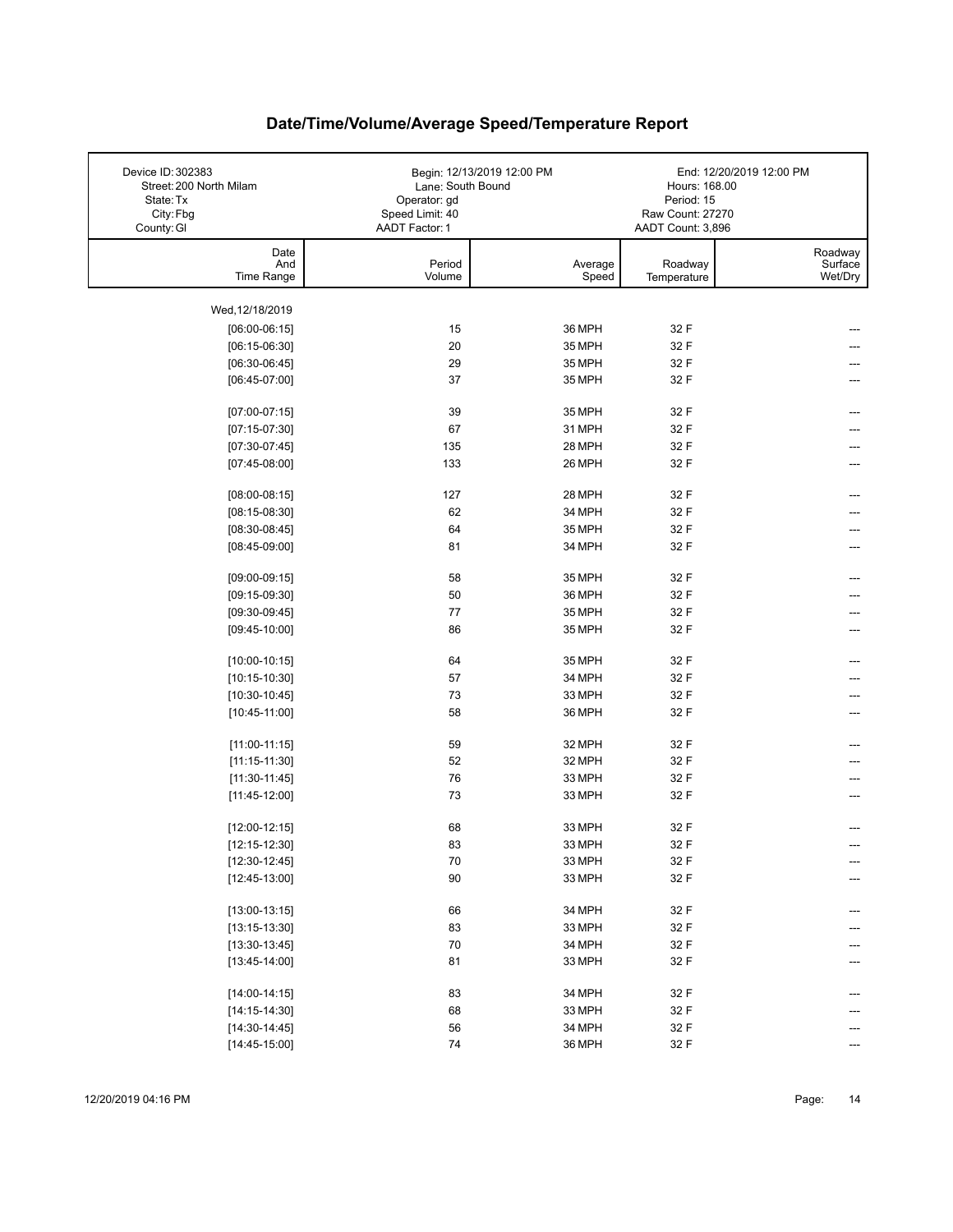| Device ID: 302383<br>Street: 200 North Milam | Lane: South Bound | Begin: 12/13/2019 12:00 PM | Hours: 168.00     | End: 12/20/2019 12:00 PM |
|----------------------------------------------|-------------------|----------------------------|-------------------|--------------------------|
| State: Tx                                    | Operator: gd      |                            | Period: 15        |                          |
| City: Fbg                                    | Speed Limit: 40   |                            | Raw Count: 27270  |                          |
| County: GI                                   | AADT Factor: 1    |                            | AADT Count: 3,896 |                          |
| Date                                         |                   |                            |                   | Roadway                  |
| And                                          | Period            | Average                    | Roadway           | Surface                  |
| Time Range                                   | Volume            | Speed                      | Temperature       | Wet/Dry                  |
|                                              |                   |                            |                   |                          |
| Wed, 12/18/2019                              |                   |                            |                   |                          |
| $[15:00-15:15]$                              | 90                | 33 MPH                     | 32 F              |                          |
| $[15:15-15:30]$                              | 83                | 31 MPH                     | 32 F              |                          |
| $[15:30-15:45]$                              | 87                | 32 MPH                     | 32 F              |                          |
| $[15:45-16:00]$                              | 121               | 29 MPH                     | 32 F              |                          |
|                                              | 74                | 31 MPH                     | 32 F              | ---                      |
| $[16:00-16:15]$                              |                   |                            |                   |                          |
| $[16:15-16:30]$                              | 77                | 33 MPH                     | 32 F              |                          |
| $[16:30-16:45]$                              | 99                | 32 MPH                     | 32 F              | ---                      |
| $[16:45-17:00]$                              | 82                | 33 MPH                     | 32 F              | ---                      |
| $[17:00-17:15]$                              | 94                | 34 MPH                     | 32 F              |                          |
| $[17:15-17:30]$                              | 93                | 33 MPH                     | 32 F              |                          |
| $[17:30-17:45]$                              | 98                | 34 MPH                     | 32 F              |                          |
| $[17:45-18:00]$                              | 83                | 34 MPH                     | 32 F              |                          |
|                                              |                   |                            |                   |                          |
| $[18:00-18:15]$                              | 60                | 34 MPH                     | 32 F              | ---                      |
| $[18:15-18:30]$                              | 65                | 34 MPH                     | 32 F              |                          |
| $[18:30-18:45]$                              | 53                | 33 MPH                     | 32 F              |                          |
| $[18:45-19:00]$                              | 48                | 36 MPH                     | 32 F              |                          |
|                                              |                   |                            |                   |                          |
| $[19:00-19:15]$                              | 34                | 37 MPH                     | 32 F              | ---                      |
| $[19:15-19:30]$                              | 27                | 36 MPH                     | 32 F              |                          |
| $[19:30-19:45]$                              | 21                | 34 MPH                     | 32 F              |                          |
| $[19:45-20:00]$                              | 17                | 36 MPH                     | 32 F              |                          |
| $[20:00-20:15]$                              | 13                | 36 MPH                     | 32 F              |                          |
| $[20:15-20:30]$                              | 14                | 36 MPH                     | 32 F              |                          |
| $[20:30-20:45]$                              | 24                | 34 MPH                     | 32 F              |                          |
| $[20:45-21:00]$                              | 12                | 37 MPH                     | 32 F              |                          |
|                                              |                   |                            |                   | ---                      |
| $[21:00-21:15]$                              | 13                | 34 MPH                     | 32 F              |                          |
| $[21:15-21:30]$                              | 17                | 35 MPH                     | 32 F              |                          |
| $[21:30-21:45]$                              | 11                | 36 MPH                     | 32 F              | ---                      |
| $[21:45-22:00]$                              | 8                 | 32 MPH                     | 32 F              |                          |
|                                              |                   |                            |                   |                          |
| $[22:00-22:15]$                              | 8                 | 36 MPH                     | 32 F              |                          |
| $[22:15-22:30]$                              | 10                | 34 MPH                     | 32 F              |                          |
| $[22:30-22:45]$                              | 9                 | 38 MPH                     | 32 F              |                          |
| $[22:45-23:00]$                              | 6                 | 37 MPH                     | 32 F              |                          |
|                                              |                   |                            |                   |                          |
| $[23:00-23:15]$                              | 4                 | 40 MPH                     | 32 F              |                          |
| $[23:15-23:30]$                              | 8                 | 38 MPH                     | 32 F              |                          |
| $[23:30-23:45]$                              | 2                 | 40 MPH                     | 32 F              |                          |
| $[23:45-00:00]$                              | 9                 | 36 MPH                     | 32 F              |                          |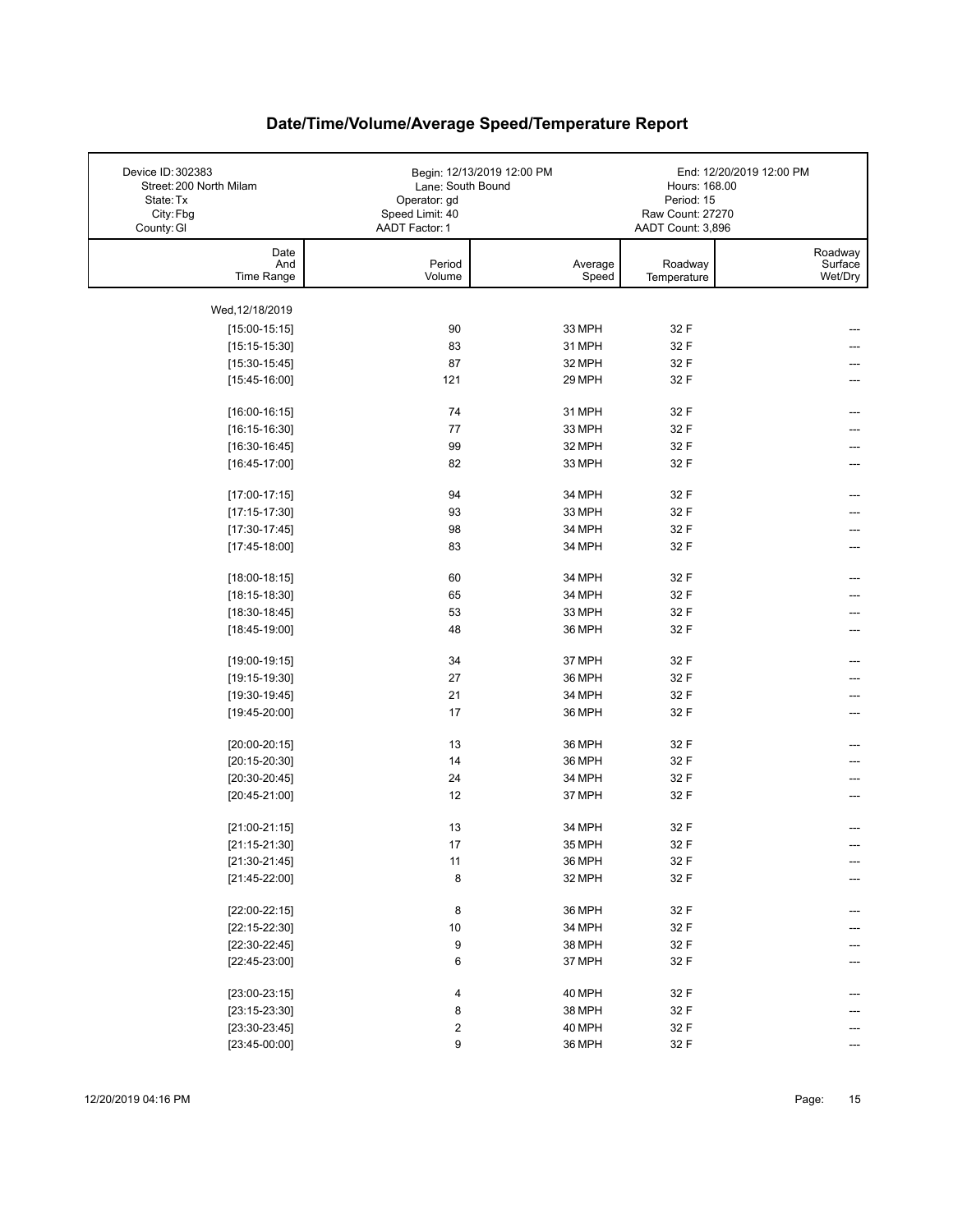| Device ID: 302383<br>Street: 200 North Milam<br>State: Tx<br>City: Fbg<br>County: GI | Lane: South Bound<br>Operator: gd<br>Speed Limit: 40<br>AADT Factor: 1 | Begin: 12/13/2019 12:00 PM | Hours: 168.00<br>Period: 15<br>Raw Count: 27270<br>AADT Count: 3,896 | End: 12/20/2019 12:00 PM      |
|--------------------------------------------------------------------------------------|------------------------------------------------------------------------|----------------------------|----------------------------------------------------------------------|-------------------------------|
| Date<br>And<br>Time Range                                                            | Period<br>Volume                                                       | Average<br>Speed           | Roadway<br>Temperature                                               | Roadway<br>Surface<br>Wet/Dry |
| Wed, 12/18/2019                                                                      | 4128                                                                   | 33 MPH                     | 32 F                                                                 |                               |
| Thu, 12/19/2019                                                                      |                                                                        |                            |                                                                      |                               |
| $[00:00-00:15]$                                                                      | 3                                                                      | 36 MPH                     | 32 F                                                                 |                               |
| $[00:15-00:30]$                                                                      | $\pmb{0}$                                                              | 0 MPH                      | 32 F                                                                 |                               |
| $[00:30-00:45]$                                                                      | $\mathbf{1}$                                                           | 38 MPH                     | 32 F                                                                 |                               |
| $[00:45-01:00]$                                                                      | $\mathbf{1}$                                                           | 38 MPH                     | 32 F                                                                 |                               |
| $[01:00-01:15]$                                                                      | $\mathbf{1}$                                                           | 38 MPH                     | 32 F                                                                 |                               |
| $[01:15-01:30]$                                                                      | $\mathbf{1}$                                                           | 48 MPH                     | 32 F                                                                 |                               |
| $[01:30-01:45]$                                                                      | 1                                                                      | 32 MPH                     | 32 F                                                                 |                               |
| $[01:45-02:00]$                                                                      | $\boldsymbol{2}$                                                       | 35 MPH                     | 32 F                                                                 |                               |
| $[02:00-02:15]$                                                                      | $\pmb{0}$                                                              | 0 MPH                      | 32 F                                                                 |                               |
| $[02:15-02:30]$                                                                      | 4                                                                      | 39 MPH                     | 32 F                                                                 |                               |
| $[02:30-02:45]$                                                                      | 0                                                                      | 0 MPH                      | 32 F                                                                 |                               |
| $[02:45-03:00]$                                                                      | 0                                                                      | 0 MPH                      | 32 F                                                                 |                               |
| $[03:00-03:15]$                                                                      | $\mathbf{1}$                                                           | 32 MPH                     | 32 F                                                                 |                               |
| $[03:15-03:30]$                                                                      | $\boldsymbol{2}$                                                       | 38 MPH                     | 32 F                                                                 |                               |
| $[03:30-03:45]$                                                                      | $\mathbf{1}$                                                           | 28 MPH                     | 32 F                                                                 |                               |
| $[03:45-04:00]$                                                                      | $\boldsymbol{2}$                                                       | 40 MPH                     | 32 F                                                                 | ---                           |
| $[04:00-04:15]$                                                                      | $\mathbf{1}$                                                           | 38 MPH                     | 32 F                                                                 |                               |
| $[04:15-04:30]$                                                                      | $\boldsymbol{2}$                                                       | 33 MPH                     | 32 F                                                                 |                               |
| $[04:30-04:45]$                                                                      | $\overline{\mathbf{4}}$                                                | 36 MPH                     | 32 F                                                                 |                               |
| $[04:45-05:00]$                                                                      | 6                                                                      | 34 MPH                     | 32 F                                                                 |                               |
| $[05:00-05:15]$                                                                      | 8                                                                      | 39 MPH                     | 32 F                                                                 |                               |
| $[05:15-05:30]$                                                                      | 5                                                                      | 36 MPH                     | 32 F                                                                 |                               |
| $[05:30-05:45]$                                                                      | $\overline{7}$                                                         | 36 MPH                     | 32 F                                                                 |                               |
| $[05:45-06:00]$                                                                      | 19                                                                     | 38 MPH                     | 32 F                                                                 |                               |
| $[06:00-06:15]$                                                                      | 13                                                                     | 37 MPH                     | 32 F                                                                 |                               |
| $[06:15-06:30]$                                                                      | 21                                                                     | 36 MPH                     | 32 F                                                                 | ---                           |
| $[06:30-06:45]$                                                                      | 26                                                                     | 37 MPH                     | 32 F                                                                 |                               |
| $[06:45-07:00]$                                                                      | 50                                                                     | 36 MPH                     | 32 F                                                                 |                               |
| $[07:00-07:15]$                                                                      | 44                                                                     | 34 MPH                     | 32 F                                                                 | ---                           |
| $[07:15-07:30]$                                                                      | 69                                                                     | 31 MPH                     | 32 F                                                                 |                               |
| $[07:30-07:45]$                                                                      | 123                                                                    | 30 MPH                     | 32 F                                                                 |                               |
| $[07:45-08:00]$                                                                      | 140                                                                    | 28 MPH                     | 32 F                                                                 | ---                           |
| $[08:00-08:15]$                                                                      | 98                                                                     | 31 MPH                     | 32 F                                                                 |                               |
| $[08:15-08:30]$                                                                      | 85                                                                     | 33 MPH                     | 32 F                                                                 |                               |
| $[08:30-08:45]$                                                                      | 46                                                                     | 36 MPH                     | 32 F                                                                 |                               |
| $[08:45-09:00]$                                                                      | 79                                                                     | 35 MPH                     | 32 F                                                                 | ---                           |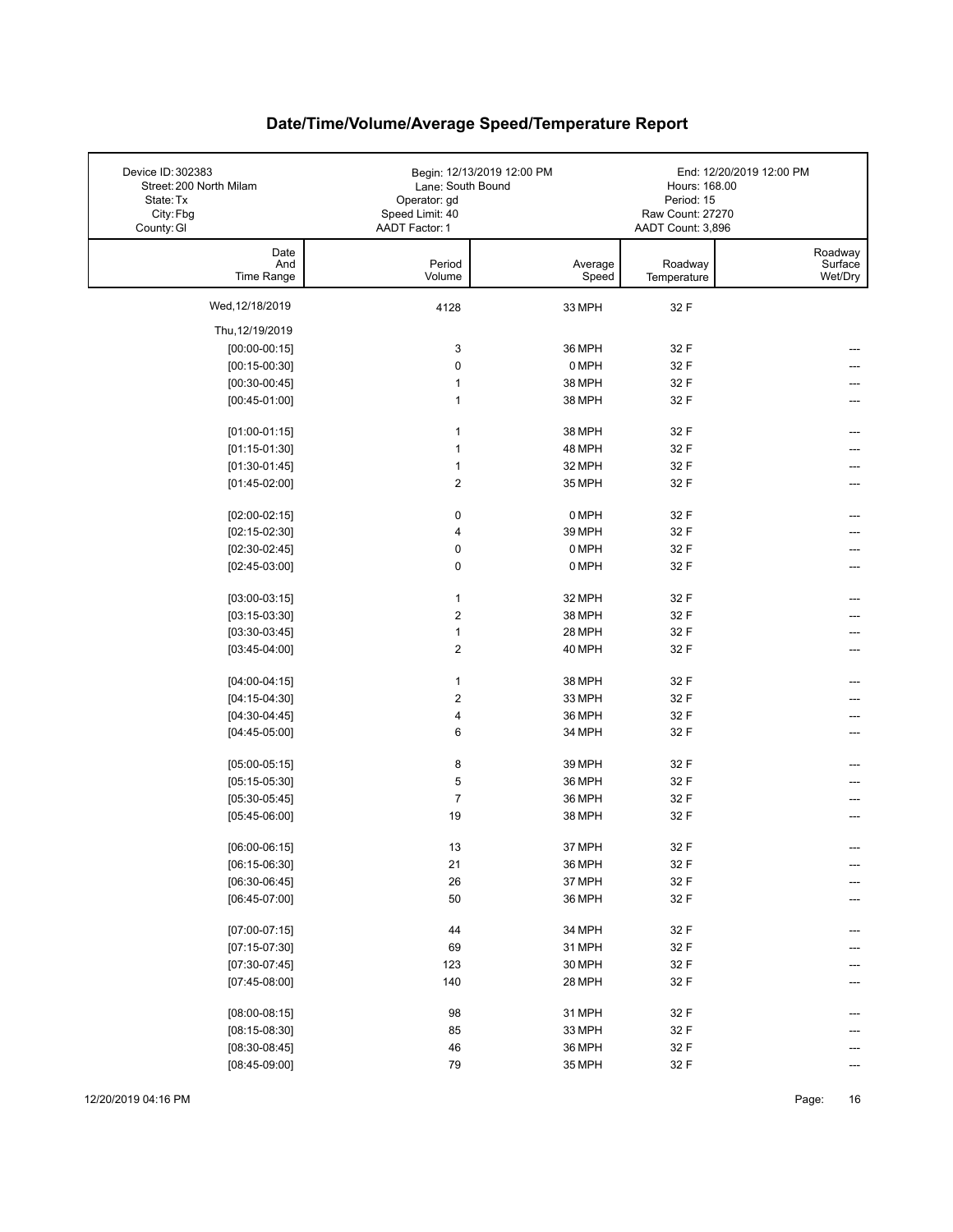| Device ID: 302383<br>Street: 200 North Milam<br>State: Tx<br>City: Fbg<br>County: GI | Lane: South Bound<br>Operator: gd<br>Speed Limit: 40<br>AADT Factor: 1 | Begin: 12/13/2019 12:00 PM | Hours: 168.00<br>Period: 15<br>Raw Count: 27270<br>AADT Count: 3,896 | End: 12/20/2019 12:00 PM      |
|--------------------------------------------------------------------------------------|------------------------------------------------------------------------|----------------------------|----------------------------------------------------------------------|-------------------------------|
| Date<br>And<br>Time Range                                                            | Period<br>Volume                                                       | Average<br>Speed           | Roadway<br>Temperature                                               | Roadway<br>Surface<br>Wet/Dry |
| Thu, 12/19/2019                                                                      |                                                                        |                            |                                                                      |                               |
| $[09:00-09:15]$                                                                      | 82                                                                     | 35 MPH                     | 32 F                                                                 |                               |
| $[09:15-09:30]$                                                                      | 68                                                                     | 36 MPH                     | 32 F                                                                 |                               |
| $[09:30-09:45]$                                                                      | 69                                                                     | 36 MPH                     | 32 F                                                                 |                               |
| $[09:45-10:00]$                                                                      | 82                                                                     | 33 MPH                     | 32 F                                                                 |                               |
|                                                                                      |                                                                        |                            |                                                                      |                               |
| $[10:00-10:15]$                                                                      | 60                                                                     | 35 MPH                     | 32 F                                                                 |                               |
| $[10:15-10:30]$                                                                      | 64                                                                     | 34 MPH                     | 32 F                                                                 |                               |
| $[10:30-10:45]$                                                                      | 80                                                                     | 34 MPH                     | 32 F                                                                 |                               |
| $[10:45-11:00]$                                                                      | 78                                                                     | 34 MPH                     | 32 F                                                                 |                               |
|                                                                                      |                                                                        |                            |                                                                      |                               |
| $[11:00-11:15]$                                                                      | 74                                                                     | 35 MPH                     | 32 F                                                                 |                               |
| $[11:15-11:30]$                                                                      | 80                                                                     | 34 MPH                     | 32 F                                                                 |                               |
| $[11:30-11:45]$                                                                      | 83                                                                     | 32 MPH                     | 32 F                                                                 |                               |
| $[11:45-12:00]$                                                                      | 75                                                                     | 31 MPH                     | 32 F                                                                 |                               |
| $[12:00-12:15]$                                                                      | 67                                                                     | 34 MPH                     | 32 F                                                                 |                               |
| $[12:15-12:30]$                                                                      | 79                                                                     | 35 MPH                     | 32 F                                                                 |                               |
| $[12:30-12:45]$                                                                      | 70                                                                     | 33 MPH                     | 32 F                                                                 |                               |
| $[12:45-13:00]$                                                                      | 85                                                                     | 34 MPH                     | 32 F                                                                 |                               |
| $[13:00-13:15]$                                                                      | 66                                                                     | 36 MPH                     | 32 F                                                                 | ---                           |
| $[13:15-13:30]$                                                                      | 67                                                                     | 34 MPH                     | 32 F                                                                 |                               |
| $[13:30-13:45]$                                                                      | 74                                                                     | 34 MPH                     | 32 F                                                                 | ---                           |
| $[13:45-14:00]$                                                                      | 84                                                                     | 34 MPH                     | 32 F                                                                 | ---                           |
|                                                                                      |                                                                        |                            |                                                                      |                               |
| $[14:00-14:15]$                                                                      | 59                                                                     | 35 MPH                     | 32 F                                                                 |                               |
| $[14:15-14:30]$                                                                      | 61                                                                     | 34 MPH                     | 32 F                                                                 |                               |
| $[14:30-14:45]$                                                                      | 70                                                                     | 36 MPH                     | 32 F                                                                 |                               |
| $[14:45-15:00]$                                                                      | 67                                                                     | 34 MPH                     | 32 F                                                                 |                               |
| $[15:00-15:15]$                                                                      | 90                                                                     | 34 MPH                     | 32 F                                                                 |                               |
| $[15:15-15:30]$                                                                      | 86                                                                     | 34 MPH                     | 32 F                                                                 | ---                           |
| $[15:30-15:45]$                                                                      | 86                                                                     | 31 MPH                     | 32 F                                                                 | ---                           |
| $[15:45-16:00]$                                                                      | 107                                                                    | 30 MPH                     | 32 F                                                                 |                               |
|                                                                                      |                                                                        |                            |                                                                      |                               |
| $[16:00-16:15]$                                                                      | 92                                                                     | 30 MPH                     | 32 F                                                                 | ---                           |
| $[16:15-16:30]$                                                                      | 88                                                                     | 34 MPH                     | 32 F                                                                 |                               |
| $[16:30-16:45]$                                                                      | ${\bf 75}$                                                             | 33 MPH                     | 32 F                                                                 |                               |
| $[16:45-17:00]$                                                                      | 97                                                                     | 32 MPH                     | 32 F                                                                 |                               |
| $[17:00-17:15]$                                                                      | 88                                                                     | 32 MPH                     | 32 F                                                                 |                               |
| $[17:15-17:30]$                                                                      | 94                                                                     | 32 MPH                     | 32 F                                                                 |                               |
| $[17:30-17:45]$                                                                      | 80                                                                     | 34 MPH                     | 32 F                                                                 |                               |
| $[17:45-18:00]$                                                                      | 77                                                                     | 35 MPH                     | 32 F                                                                 |                               |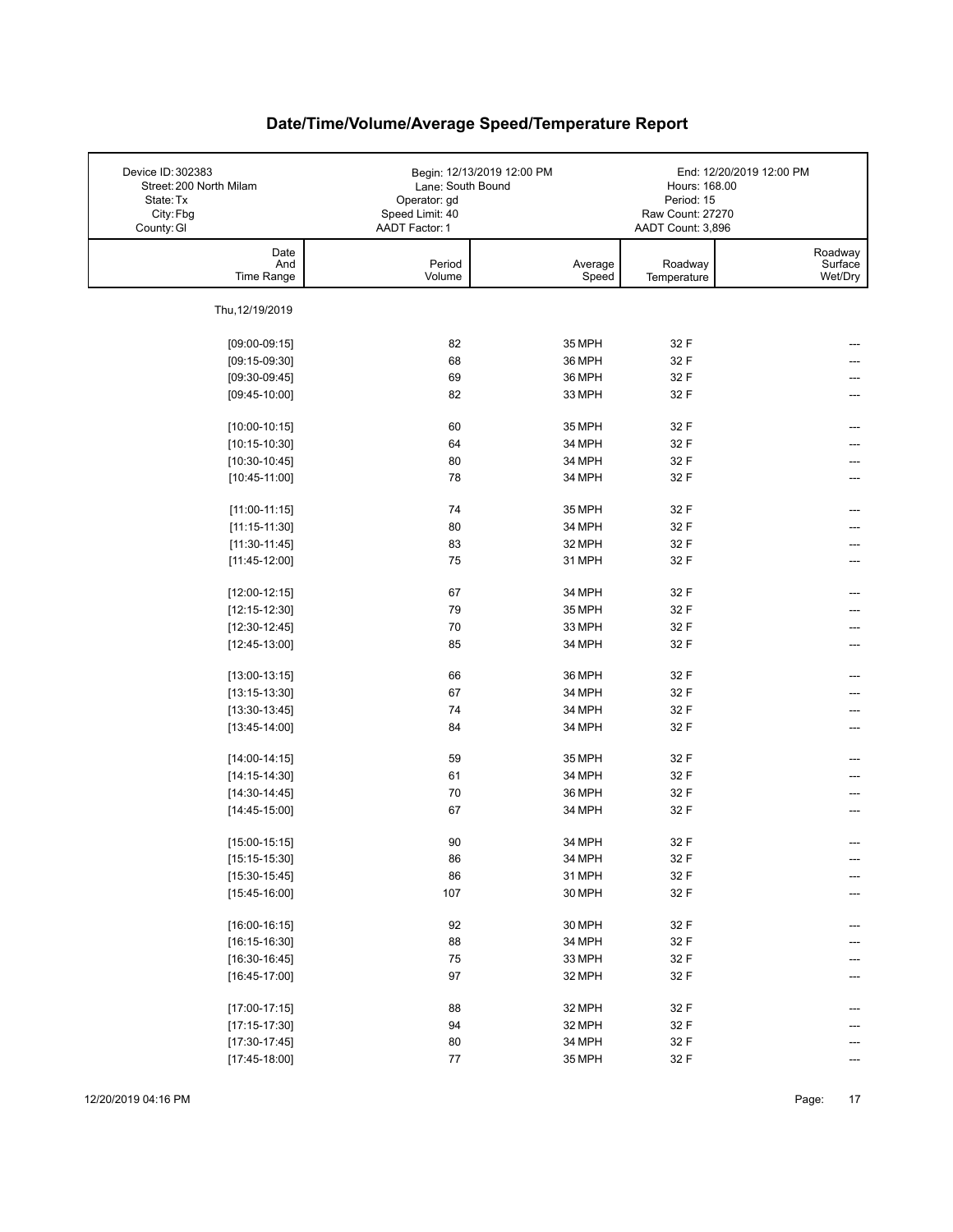| Device ID: 302383<br>Street: 200 North Milam<br>State: Tx<br>City: Fbg | Lane: South Bound<br>Operator: gd<br>Speed Limit: 40 | Begin: 12/13/2019 12:00 PM | Hours: 168.00<br>Period: 15<br>Raw Count: 27270 | End: 12/20/2019 12:00 PM      |
|------------------------------------------------------------------------|------------------------------------------------------|----------------------------|-------------------------------------------------|-------------------------------|
| County: GI                                                             | AADT Factor: 1                                       |                            | AADT Count: 3,896                               |                               |
| Date<br>And<br>Time Range                                              | Period<br>Volume                                     | Average<br>Speed           | Roadway<br>Temperature                          | Roadway<br>Surface<br>Wet/Dry |
|                                                                        |                                                      |                            |                                                 |                               |
| Thu, 12/19/2019                                                        |                                                      |                            |                                                 |                               |
| $[18:00-18:15]$                                                        | 85                                                   | 34 MPH                     | 32 F                                            |                               |
| $[18:15-18:30]$                                                        | 60                                                   | 35 MPH                     | 32 F                                            |                               |
| $[18:30-18:45]$                                                        | 41                                                   | 35 MPH                     | 32 F                                            |                               |
| $[18:45-19:00]$                                                        | 43                                                   | 34 MPH                     | 32 F                                            |                               |
| $[19:00-19:15]$                                                        | 30                                                   | 35 MPH                     | 32 F                                            |                               |
| $[19:15-19:30]$                                                        | 30                                                   | 36 MPH                     | 32 F                                            |                               |
| $[19:30-19:45]$                                                        | 20                                                   | 37 MPH                     | 32 F                                            |                               |
| $[19:45-20:00]$                                                        | 23                                                   | 35 MPH                     | 32 F                                            |                               |
| $[20:00-20:15]$                                                        | 25                                                   | 36 MPH                     | 32 F                                            |                               |
| $[20:15-20:30]$                                                        | 25                                                   | 37 MPH                     | 32 F                                            |                               |
| $[20:30-20:45]$                                                        | 15                                                   | 33 MPH                     | 32 F                                            |                               |
| $[20:45-21:00]$                                                        | 16                                                   | 35 MPH                     | 32 F                                            |                               |
|                                                                        |                                                      |                            |                                                 |                               |
| $[21:00-21:15]$                                                        | 17                                                   | 35 MPH                     | 32 F                                            |                               |
| $[21:15-21:30]$                                                        | 15                                                   | 33 MPH                     | 32 F                                            |                               |
| $[21:30-21:45]$                                                        | 13                                                   | 37 MPH                     | 32 F                                            |                               |
| $[21:45-22:00]$                                                        | 8                                                    | 36 MPH                     | 32 F                                            | ---                           |
| $[22:00-22:15]$                                                        | 6                                                    | 34 MPH                     | 32 F                                            | ---                           |
| $[22:15-22:30]$                                                        | 8                                                    | 36 MPH                     | 32 F                                            |                               |
| $[22:30-22:45]$                                                        | 10                                                   | 40 MPH                     | 32 F                                            |                               |
| $[22:45-23:00]$                                                        | $\overline{\mathbf{4}}$                              | 34 MPH                     | 32 F                                            | ---                           |
| $[23:00-23:15]$                                                        | 5                                                    | 39 MPH                     | 32 F                                            |                               |
| $[23:15-23:30]$                                                        | 5                                                    | 36 MPH                     | 32 F                                            |                               |
| $[23:30-23:45]$                                                        | 3                                                    | 37 MPH                     | 32 F                                            | ---                           |
| $[23:45-00:00]$                                                        | 5                                                    | 34 MPH                     | 32 F                                            | ---                           |
|                                                                        |                                                      |                            |                                                 |                               |
| Thu, 12/19/2019                                                        | 4182                                                 | 34 MPH                     | 32 F                                            |                               |
| Fri, 12/20/2019                                                        |                                                      |                            |                                                 |                               |
| $[00:00-00:15]$                                                        | $\mathbf{1}$                                         | 42 MPH                     | 32 F                                            | ---                           |
| $[00:15-00:30]$                                                        | $\mathbf{1}$                                         | 32 MPH                     | 32 F                                            |                               |
| $[00:30-00:45]$                                                        | 3                                                    | 36 MPH                     | 32 F                                            | ---                           |
| $[00:45-01:00]$                                                        | $\mathbf{1}$                                         | 28 MPH                     | 32 F                                            | ---                           |
| $[01:00-01:15]$                                                        | 3                                                    | 33 MPH                     | 32 F                                            | ---                           |
| $[01:15-01:30]$                                                        | $\mathbf{1}$                                         | 22 MPH                     | 32 F                                            |                               |
| $[01:30-01:45]$                                                        | 0                                                    | 0 MPH                      | 32 F                                            |                               |
| $[01:45-02:00]$                                                        | $\mathbf{1}$                                         | 38 MPH                     | 32 F                                            |                               |
|                                                                        |                                                      |                            |                                                 |                               |
| $[02:00-02:15]$                                                        | 0                                                    | 0 MPH                      | 32 F                                            |                               |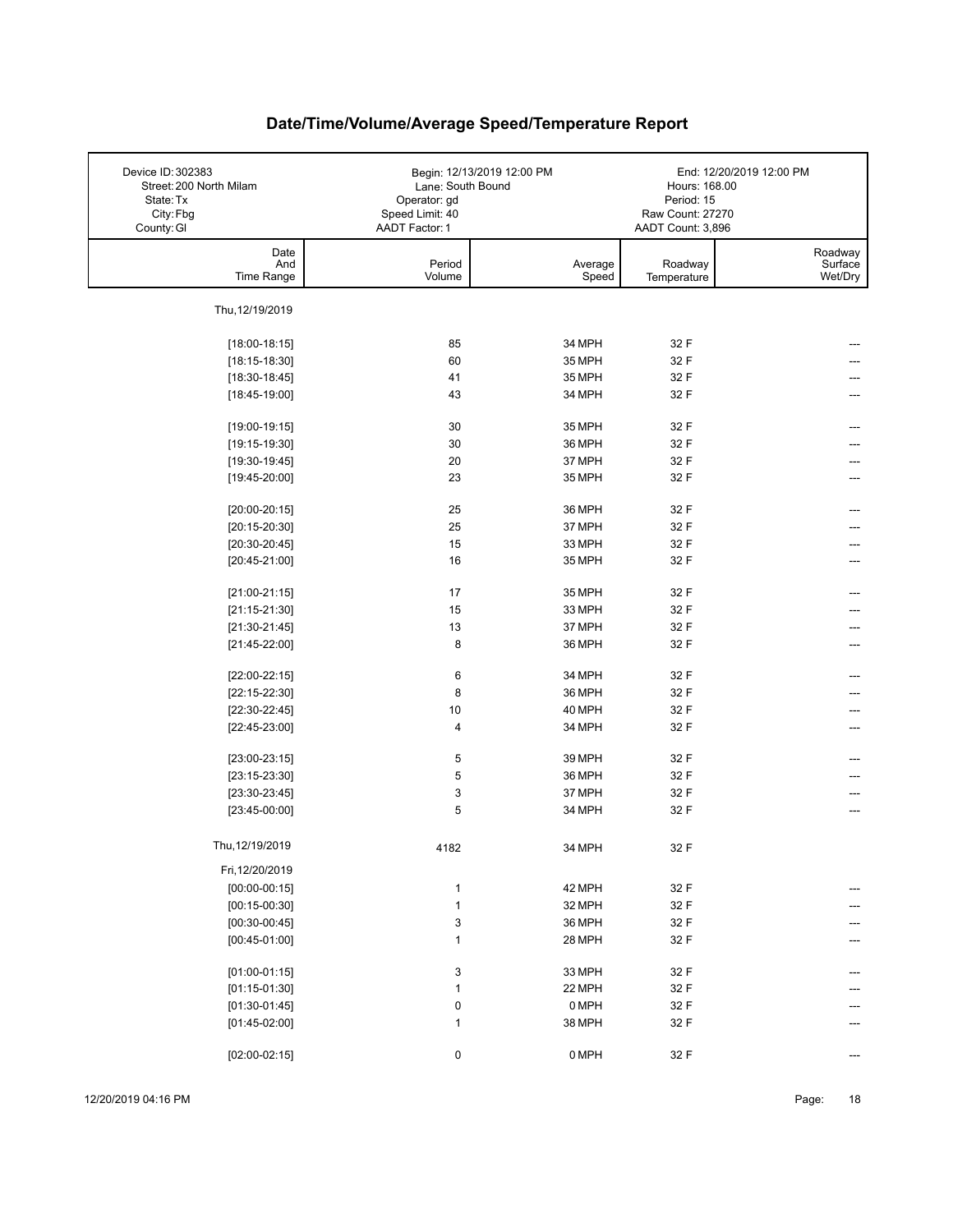| Device ID: 302383<br>Street: 200 North Milam<br>State: Tx<br>City: Fbg<br>County: GI | Lane: South Bound<br>Operator: gd<br>Speed Limit: 40<br>AADT Factor: 1 | Begin: 12/13/2019 12:00 PM | Hours: 168.00<br>Period: 15<br>Raw Count: 27270<br>AADT Count: 3,896 | End: 12/20/2019 12:00 PM      |
|--------------------------------------------------------------------------------------|------------------------------------------------------------------------|----------------------------|----------------------------------------------------------------------|-------------------------------|
| Date<br>And<br>Time Range                                                            | Period<br>Volume                                                       | Average<br>Speed           | Roadway<br>Temperature                                               | Roadway<br>Surface<br>Wet/Dry |
|                                                                                      |                                                                        |                            |                                                                      |                               |
| Fri, 12/20/2019                                                                      |                                                                        | 0 MPH                      |                                                                      |                               |
| $[02:15-02:30]$<br>$[02:30-02:45]$                                                   | $\pmb{0}$<br>$\pmb{0}$                                                 | 0 MPH                      | 32 F<br>32 F                                                         |                               |
| $[02:45-03:00]$                                                                      | $\mathbf{1}$                                                           | 28 MPH                     | 32 F                                                                 |                               |
|                                                                                      |                                                                        |                            |                                                                      |                               |
| $[03:00-03:15]$                                                                      | 0                                                                      | 0 MPH                      | 32 F                                                                 |                               |
| $[03:15-03:30]$                                                                      | $\pmb{0}$                                                              | 0 MPH                      | 32 F                                                                 |                               |
| $[03:30-03:45]$                                                                      | $\pmb{0}$                                                              | 0 MPH                      | 32 F                                                                 | ---                           |
| $[03:45-04:00]$                                                                      | $\boldsymbol{2}$                                                       | 35 MPH                     | 32 F                                                                 |                               |
| $[04:00-04:15]$                                                                      | $\pmb{0}$                                                              | 0 MPH                      | 32 F                                                                 | ---                           |
| $[04:15-04:30]$                                                                      | $\boldsymbol{2}$                                                       | 35 MPH                     | 32 F                                                                 |                               |
| $[04:30-04:45]$                                                                      | 3                                                                      | 33 MPH                     | 32 F                                                                 |                               |
| $[04:45-05:00]$                                                                      | 11                                                                     | 37 MPH                     | 32 F                                                                 |                               |
|                                                                                      |                                                                        |                            |                                                                      |                               |
| $[05:00-05:15]$                                                                      | $\overline{7}$                                                         | 42 MPH                     | 32 F                                                                 |                               |
| $[05:15-05:30]$                                                                      | 4<br>9                                                                 | 35 MPH                     | 32 F                                                                 |                               |
| $[05:30-05:45]$<br>$[05:45-06:00]$                                                   | 14                                                                     | 36 MPH<br>38 MPH           | 32 F<br>32 F                                                         |                               |
|                                                                                      |                                                                        |                            |                                                                      |                               |
| $[06:00-06:15]$                                                                      | 22                                                                     | 37 MPH                     | 32 F                                                                 |                               |
| $[06:15-06:30]$                                                                      | 20                                                                     | 36 MPH                     | 32 F                                                                 |                               |
| $[06:30-06:45]$                                                                      | 26                                                                     | 36 MPH                     | 32 F                                                                 |                               |
| $[06:45-07:00]$                                                                      | 45                                                                     | 36 MPH                     | 32 F                                                                 |                               |
| $[07:00-07:15]$                                                                      | 44                                                                     | 35 MPH                     | 32 F                                                                 |                               |
| $[07:15-07:30]$                                                                      | 62                                                                     | 33 MPH                     | 32 F                                                                 |                               |
| $[07:30-07:45]$                                                                      | 110                                                                    | 30 MPH                     | 32 F                                                                 |                               |
| $[07:45-08:00]$                                                                      | 143                                                                    | 26 MPH                     | 32 F                                                                 |                               |
|                                                                                      |                                                                        |                            |                                                                      |                               |
| $[08:00-08:15]$<br>$[08:15-08:30]$                                                   | 114<br>85                                                              | 30 MPH<br>31 MPH           | 32 F<br>32 F                                                         |                               |
| $[08:30-08:45]$                                                                      | 68                                                                     | 34 MPH                     | 32 F                                                                 |                               |
| $[08:45-09:00]$                                                                      | $71$                                                                   | 34 MPH                     | 32 F                                                                 | ---                           |
|                                                                                      |                                                                        |                            |                                                                      |                               |
| $[09:00-09:15]$                                                                      | 64                                                                     | 33 MPH                     | 32 F                                                                 |                               |
| $[09:15-09:30]$                                                                      | 61                                                                     | 34 MPH                     | 32 F                                                                 |                               |
| $[09:30-09:45]$                                                                      | 56                                                                     | 34 MPH                     | 32 F                                                                 |                               |
| $[09:45-10:00]$                                                                      | 72                                                                     | 34 MPH                     | 32 F                                                                 |                               |
| $[10:00-10:15]$                                                                      | 74                                                                     | 34 MPH                     | 32 F                                                                 |                               |
| $[10:15-10:30]$                                                                      | 84                                                                     | 34 MPH                     | 32 F                                                                 |                               |
| $[10:30-10:45]$                                                                      | 62                                                                     | 33 MPH                     | 32 F                                                                 |                               |
| $[10:45-11:00]$                                                                      | 83                                                                     | 35 MPH                     | 32 F                                                                 |                               |
| $[11:00-11:15]$                                                                      | 62                                                                     | 33 MPH                     | 32 F                                                                 |                               |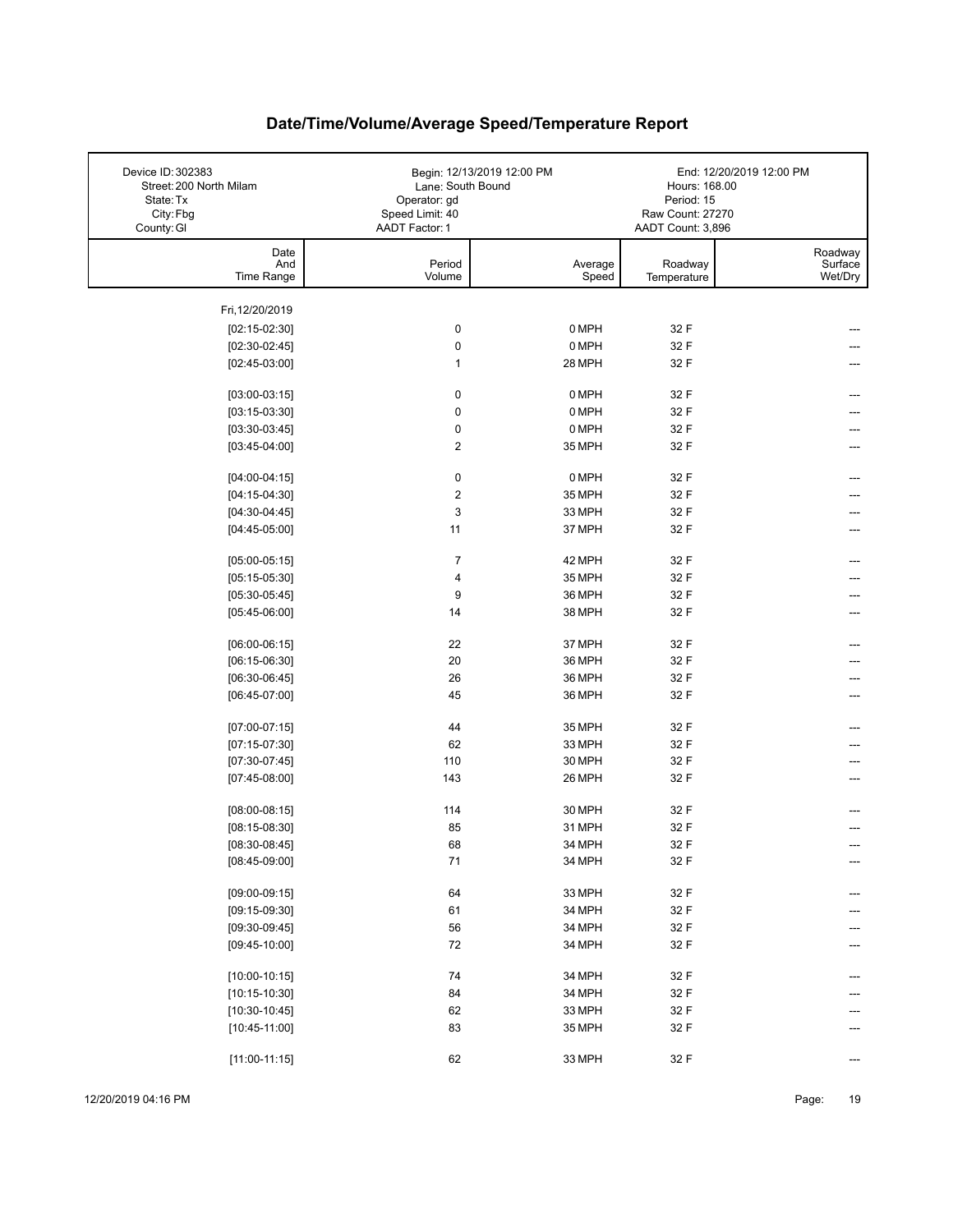| Device ID: 302383<br>Street: 200 North Milam<br>State: Tx<br>City: Fbg<br>County: GI | Lane: South Bound<br>Operator: gd<br>Speed Limit: 40<br>AADT Factor: 1 | Begin: 12/13/2019 12:00 PM | Hours: 168.00<br>Period: 15<br><b>Raw Count: 27270</b><br>AADT Count: 3,896 | End: 12/20/2019 12:00 PM      |
|--------------------------------------------------------------------------------------|------------------------------------------------------------------------|----------------------------|-----------------------------------------------------------------------------|-------------------------------|
| Date<br>And<br>Time Range                                                            | Period<br>Volume                                                       | Average<br>Speed           | Roadway<br>Temperature                                                      | Roadway<br>Surface<br>Wet/Dry |
| Fri, 12/20/2019                                                                      |                                                                        |                            |                                                                             |                               |
| $[11:15-11:30]$                                                                      | 73                                                                     | 34 MPH                     | 32 F                                                                        |                               |
| $[11:30-11:45]$                                                                      | 70                                                                     | 35 MPH                     | 32 F                                                                        |                               |
| $[11:45-12:00]$                                                                      | 40                                                                     | 32 MPH                     | 32 F                                                                        |                               |
| Fri, 12/20/2019                                                                      | 1675                                                                   | 33 MPH                     | 32 F                                                                        |                               |
| 12/13/2019 12:00 PM<br>12/20/2019 12:00 PM                                           | 27270                                                                  | 34 MPH                     | 32 F                                                                        |                               |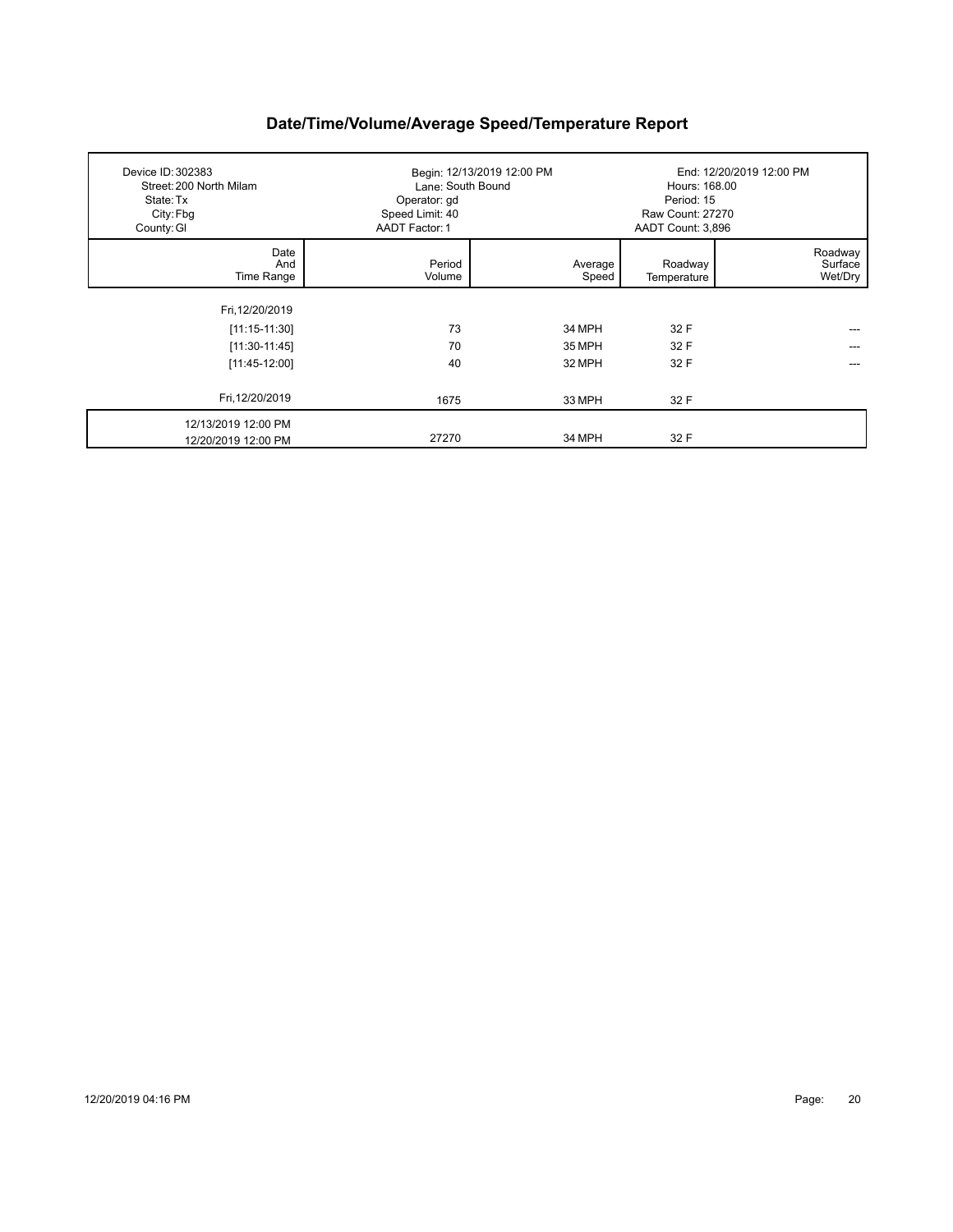| Device ID: 302382<br>Street: 300 west austin<br>State: Tx<br>City: Fbg<br>County: GI | Lane: west bound<br>Operator: gd<br>Speed Limit: 30<br>AADT Factor: 1 | Begin: 12/13/2019 12:00 PM | Hours: 168.00<br>Period: 15<br>Raw Count: 5567<br>AADT Count: 795 | End: 12/20/2019 12:00 PM      |
|--------------------------------------------------------------------------------------|-----------------------------------------------------------------------|----------------------------|-------------------------------------------------------------------|-------------------------------|
| Date<br>And<br>Time Range                                                            | Period<br>Volume                                                      | Average<br>Speed           | Roadway<br>Temperature                                            | Roadway<br>Surface<br>Wet/Dry |
| Fri, 12/13/2019                                                                      |                                                                       |                            |                                                                   |                               |
| $[12:00-12:15]$                                                                      | 28                                                                    | 29 MPH                     | 32 F                                                              |                               |
| $[12:15-12:30]$                                                                      | 19                                                                    | 27 MPH                     | 32 F                                                              |                               |
| $[12:30-12:45]$                                                                      | 18                                                                    | 29 MPH                     | 32 F                                                              |                               |
| $[12:45-13:00]$                                                                      | 19                                                                    | 26 MPH                     | 32 F                                                              |                               |
|                                                                                      |                                                                       |                            |                                                                   |                               |
| $[13:00-13:15]$                                                                      | 22                                                                    | 25 MPH                     | 32 F                                                              |                               |
| $[13:15-13:30]$                                                                      | 34                                                                    | 30 MPH                     | 32 F                                                              |                               |
| $[13:30-13:45]$                                                                      | 19                                                                    | 29 MPH                     | 32 F                                                              |                               |
| $[13:45-14:00]$                                                                      | 20                                                                    | 29 MPH                     | 32 F                                                              | ---                           |
| $[14:00-14:15]$                                                                      | 15                                                                    | 28 MPH                     | 32 F                                                              |                               |
| $[14:15-14:30]$                                                                      | 12                                                                    | 26 MPH                     | 32 F                                                              |                               |
| $[14:30-14:45]$                                                                      | 20                                                                    | 34 MPH                     | 32 F                                                              |                               |
| $[14:45-15:00]$                                                                      | 18                                                                    | 32 MPH                     | 32 F                                                              |                               |
|                                                                                      |                                                                       |                            |                                                                   |                               |
| $[15:00-15:15]$                                                                      | 20                                                                    | 35 MPH                     | 32 F                                                              | ---                           |
| $[15:15-15:30]$                                                                      | 23                                                                    | 27 MPH                     | 32 F                                                              |                               |
| $[15:30-15:45]$                                                                      | 19                                                                    | 27 MPH                     | 32 F                                                              |                               |
| $[15:45-16:00]$                                                                      | 28                                                                    | 27 MPH                     | 32 F                                                              | ---                           |
| $[16:00-16:15]$                                                                      | 32                                                                    | 27 MPH                     | 32 F                                                              |                               |
| $[16:15-16:30]$                                                                      | 22                                                                    | 24 MPH                     | 32 F                                                              |                               |
| $[16:30-16:45]$                                                                      | 18                                                                    | 28 MPH                     | 32 F                                                              |                               |
| $[16:45-17:00]$                                                                      | 25                                                                    | 30 MPH                     | 32 F                                                              |                               |
|                                                                                      |                                                                       |                            |                                                                   |                               |
| $[17:00-17:15]$                                                                      | 26                                                                    | 28 MPH                     | 32 F                                                              |                               |
| $[17:15-17:30]$                                                                      | 19                                                                    | 29 MPH                     | 32 F                                                              |                               |
| $[17:30-17:45]$                                                                      | 16                                                                    | 28 MPH                     | 32 F                                                              |                               |
| $[17:45-18:00]$                                                                      | 24                                                                    | 24 MPH                     | 32 F                                                              |                               |
| $[18:00-18:15]$                                                                      | 16                                                                    | 29 MPH                     | 32 F                                                              |                               |
| $[18:15-18:30]$                                                                      | $12\,$                                                                | 26 MPH                     | 32 F                                                              |                               |
| $[18:30-18:45]$                                                                      | $17\,$                                                                | 27 MPH                     | 32 F                                                              | ---                           |
| $[18:45-19:00]$                                                                      | 15                                                                    | 25 MPH                     | 32 F                                                              |                               |
|                                                                                      |                                                                       |                            |                                                                   |                               |
| $[19:00-19:15]$                                                                      | 14                                                                    | 26 MPH                     | 32 F                                                              | ---                           |
| $[19:15-19:30]$                                                                      | 15                                                                    | 25 MPH                     | 32 F                                                              |                               |
| $[19:30-19:45]$                                                                      | $17\,$                                                                | 25 MPH                     | 32 F                                                              |                               |
| $[19:45-20:00]$                                                                      | 15                                                                    | 25 MPH                     | 32 F                                                              |                               |
| $[20:00-20:15]$                                                                      | 12                                                                    | 24 MPH                     | 32 F                                                              |                               |
| $[20:15-20:30]$                                                                      | 10                                                                    | 25 MPH                     | 32 F                                                              |                               |
| $[20:30-20:45]$                                                                      | $18\,$                                                                | 24 MPH                     | 32 F                                                              |                               |
| $[20:45-21:00]$                                                                      | 13                                                                    | 30 MPH                     | 32 F                                                              | ---                           |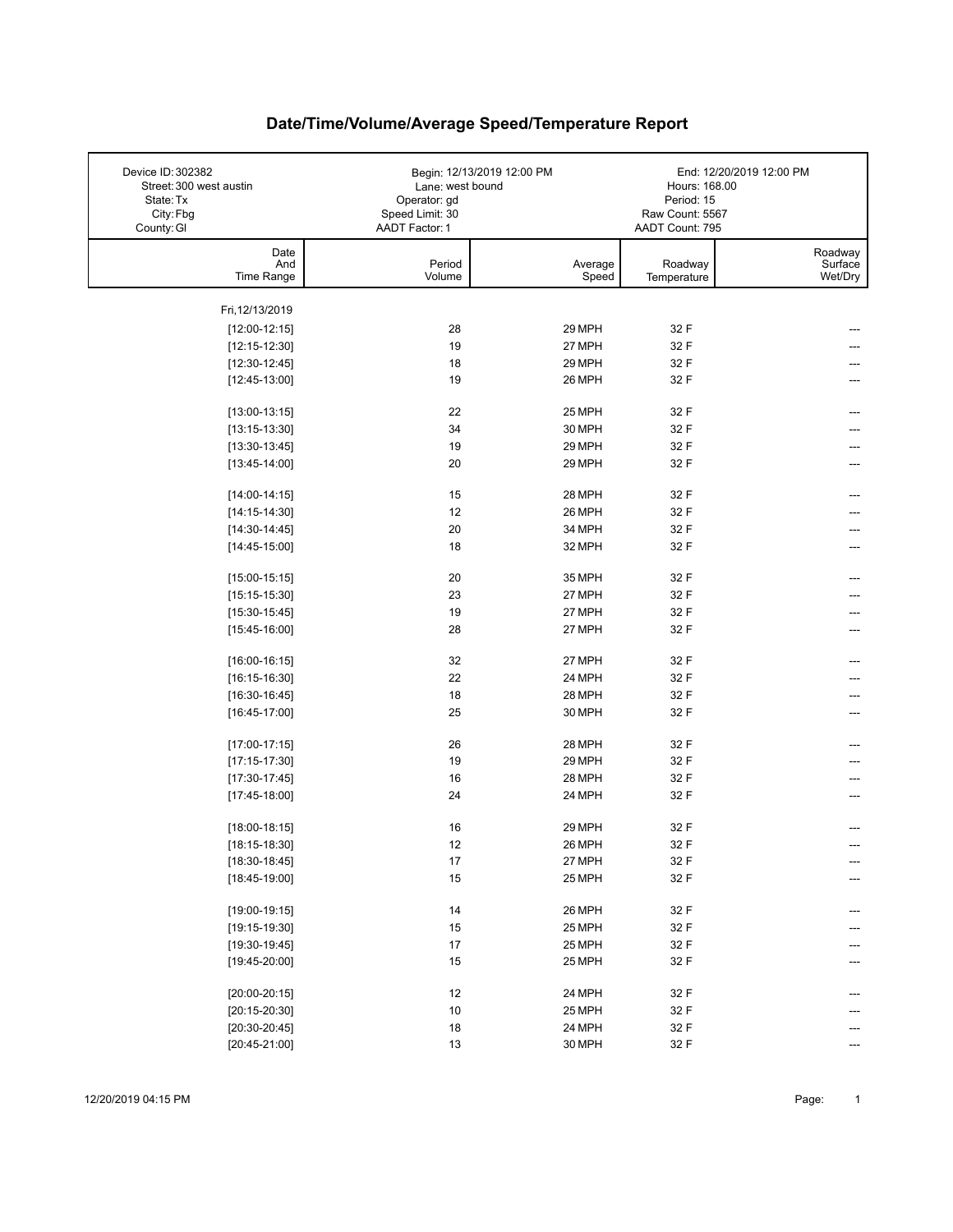| Device ID: 302382<br>Street: 300 west austin<br>State: Tx<br>City: Fbg | Lane: west bound<br>Operator: gd<br>Speed Limit: 30 | Begin: 12/13/2019 12:00 PM | Hours: 168.00<br>Period: 15<br>Raw Count: 5567 | End: 12/20/2019 12:00 PM |
|------------------------------------------------------------------------|-----------------------------------------------------|----------------------------|------------------------------------------------|--------------------------|
| County: GI                                                             | AADT Factor: 1                                      |                            | AADT Count: 795                                |                          |
| Date                                                                   |                                                     |                            |                                                | Roadway                  |
| And<br>Time Range                                                      | Period<br>Volume                                    | Average<br>Speed           | Roadway                                        | Surface<br>Wet/Dry       |
|                                                                        |                                                     |                            | Temperature                                    |                          |
| Fri, 12/13/2019                                                        |                                                     |                            |                                                |                          |
| $[21:00-21:15]$                                                        | 4                                                   | 23 MPH                     | 32 F                                           |                          |
| $[21:15-21:30]$                                                        | 10                                                  | 26 MPH                     | 32 F                                           |                          |
| $[21:30-21:45]$                                                        | 9                                                   | 26 MPH                     | 32 F                                           |                          |
| $[21:45-22:00]$                                                        | 9                                                   | 26 MPH                     | 32 F                                           |                          |
|                                                                        |                                                     |                            |                                                |                          |
| $[22:00-22:15]$                                                        | $\overline{7}$                                      | 27 MPH                     | 32 F                                           |                          |
| $[22:15-22:30]$                                                        | 11                                                  | 25 MPH                     | 32 F                                           |                          |
| $[22:30-22:45]$                                                        | $\mathbf{1}$                                        | 28 MPH                     | 32 F                                           |                          |
| $[22:45-23:00]$                                                        | 9                                                   | 25 MPH                     | 32 F                                           | ---                      |
|                                                                        |                                                     |                            |                                                |                          |
| $[23:00-23:15]$                                                        | 3                                                   | 26 MPH                     | 32 F                                           |                          |
| $[23:15-23:30]$                                                        | 8                                                   | 29 MPH                     | 32 F                                           |                          |
| $[23:30-23:45]$                                                        | $\boldsymbol{2}$                                    | 30 MPH                     | 32 F                                           |                          |
| $[23:45-00:00]$                                                        | $\overline{2}$                                      | 23 MPH                     | 32 F                                           |                          |
| Fri, 12/13/2019                                                        | 765                                                 | 27 MPH                     | 32 F                                           |                          |
| Sat, 12/14/2019                                                        |                                                     |                            |                                                |                          |
| $[00:00-00:15]$                                                        | $\boldsymbol{2}$                                    | 35 MPH                     | 32 F                                           |                          |
| $[00:15-00:30]$                                                        | $\pmb{0}$                                           | 0 MPH                      | 32 F                                           |                          |
| $[00:30-00:45]$                                                        | $\mathbf{1}$                                        | 28 MPH                     | 32 F                                           |                          |
| $[00:45-01:00]$                                                        | $\mathbf{1}$                                        | 22 MPH                     | 32 F                                           |                          |
|                                                                        |                                                     |                            |                                                |                          |
| $[01:00-01:15]$                                                        | $\boldsymbol{2}$                                    | 22 MPH                     | 32 F                                           |                          |
| $[01:15-01:30]$                                                        | $\pmb{0}$                                           | 0 MPH                      | 32 F                                           |                          |
| $[01:30-01:45]$                                                        | $\mathbf{1}$                                        | 22 MPH                     | 32 F                                           |                          |
| $[01:45-02:00]$                                                        | $\overline{2}$                                      | 28 MPH                     | 32 F                                           | ---                      |
|                                                                        |                                                     |                            |                                                |                          |
| $[02:00-02:15]$                                                        | 0                                                   | 0 MPH                      | 32 F                                           |                          |
| $[02:15-02:30]$                                                        | $\pmb{0}$                                           | 0 MPH                      | 32 F                                           |                          |
| $[02:30-02:45]$                                                        | 1                                                   | 32 MPH                     | 32 F                                           |                          |
| $[02:45-03:00]$                                                        | 1                                                   | <b>75 MPH</b>              | 32 F                                           |                          |
| $[03:00-03:15]$                                                        | $\pmb{0}$                                           | 0 MPH                      | 32 F                                           |                          |
| $[03:15-03:30]$                                                        | 0                                                   | 0 MPH                      | 32 F                                           |                          |
| $[03:30-03:45]$                                                        | 0                                                   | 0 MPH                      | 32 F                                           |                          |
| $[03:45-04:00]$                                                        | $\pmb{0}$                                           | 0 MPH                      | 32 F                                           |                          |
|                                                                        |                                                     |                            |                                                |                          |
| $[04:00-04:15]$                                                        | $\pmb{0}$                                           | 0 MPH                      | 32 F                                           |                          |
| $[04:15-04:30]$                                                        | $\pmb{0}$                                           | 0 MPH                      | 32 F                                           |                          |
| $[04:30-04:45]$                                                        | $\pmb{0}$                                           | 0 MPH                      | 32 F                                           |                          |
| $[04:45-05:00]$                                                        | $\pmb{0}$                                           | 0 MPH                      | 32 F                                           |                          |
|                                                                        |                                                     |                            |                                                |                          |
| $[05:00-05:15]$                                                        | $\mathbf{1}$                                        | 48 MPH                     | 32 F                                           |                          |
| $[05:15-05:30]$                                                        | $\pmb{0}$                                           | 0 MPH                      | 32 F                                           | ---                      |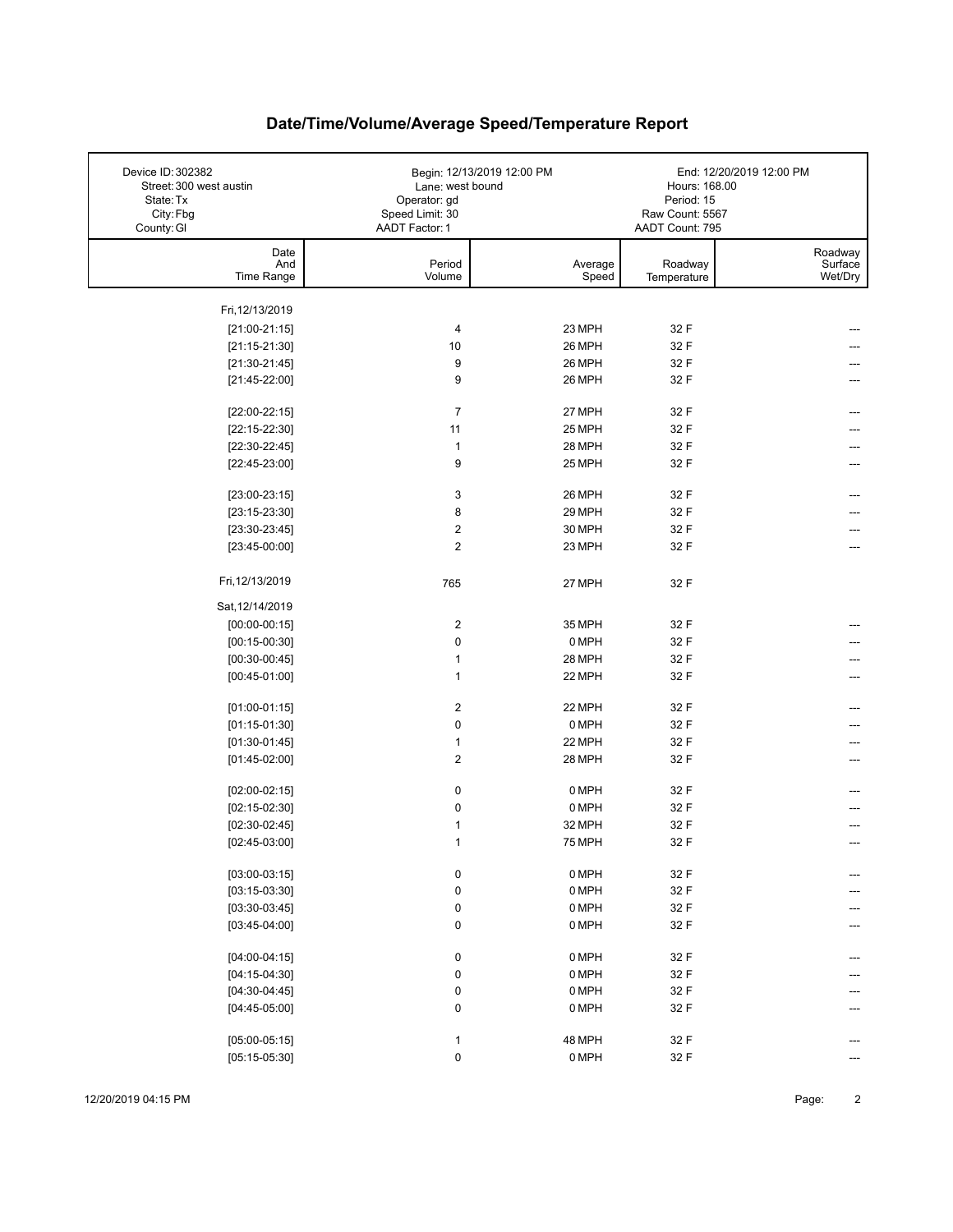| Device ID: 302382<br>Street: 300 west austin<br>State: Tx<br>City: Fbg<br>County: GI | Lane: west bound<br>Operator: gd<br>Speed Limit: 30<br>AADT Factor: 1 | Begin: 12/13/2019 12:00 PM | Hours: 168.00<br>Period: 15<br>Raw Count: 5567<br>AADT Count: 795 | End: 12/20/2019 12:00 PM      |
|--------------------------------------------------------------------------------------|-----------------------------------------------------------------------|----------------------------|-------------------------------------------------------------------|-------------------------------|
| Date<br>And<br>Time Range                                                            | Period<br>Volume                                                      | Average<br>Speed           | Roadway<br>Temperature                                            | Roadway<br>Surface<br>Wet/Dry |
|                                                                                      |                                                                       |                            |                                                                   |                               |
| Sat, 12/14/2019                                                                      | $\pmb{0}$                                                             | 0 MPH                      | 32 F                                                              |                               |
| $[05:30-05:45]$<br>$[05:45-06:00]$                                                   | 0                                                                     | 0 MPH                      | 32 F                                                              |                               |
|                                                                                      |                                                                       |                            |                                                                   |                               |
| $[06:00-06:15]$                                                                      | $\pmb{0}$                                                             | 0 MPH                      | 32 F                                                              |                               |
| $[06:15-06:30]$                                                                      | $\pmb{0}$                                                             | 0 MPH                      | 32 F                                                              |                               |
| $[06:30-06:45]$                                                                      | $\pmb{0}$                                                             | 0 MPH                      | 32 F                                                              |                               |
| $[06:45-07:00]$                                                                      | 1                                                                     | 32 MPH                     | 32 F                                                              |                               |
|                                                                                      |                                                                       |                            | 32 F                                                              |                               |
| $[07:00-07:15]$                                                                      | 1<br>$\pmb{0}$                                                        | 32 MPH<br>0 MPH            | 32 F                                                              |                               |
| $[07:15-07:30]$<br>$[07:30-07:45]$                                                   | 3                                                                     | 24 MPH                     | 32 F                                                              |                               |
| $[07:45-08:00]$                                                                      | $\mathbf{1}$                                                          | 28 MPH                     | 32 F                                                              |                               |
|                                                                                      |                                                                       |                            |                                                                   |                               |
| $[08:00-08:15]$                                                                      | 5                                                                     | 30 MPH                     | 32 F                                                              |                               |
| $[08:15-08:30]$                                                                      | $\pmb{0}$                                                             | 0 MPH                      | 32 F                                                              |                               |
| $[08:30-08:45]$                                                                      | 3                                                                     | 34 MPH                     | 32 F                                                              |                               |
| $[08:45-09:00]$                                                                      | 5                                                                     | 30 MPH                     | 32 F                                                              |                               |
| $[09:00-09:15]$                                                                      | 9                                                                     | 30 MPH                     | 32 F                                                              |                               |
| $[09:15-09:30]$                                                                      | 4                                                                     | 32 MPH                     | 32 F                                                              |                               |
| $[09:30-09:45]$                                                                      | 11                                                                    | 27 MPH                     | 32 F                                                              |                               |
| $[09:45-10:00]$                                                                      | $\overline{7}$                                                        | 30 MPH                     | 32 F                                                              |                               |
|                                                                                      |                                                                       |                            |                                                                   |                               |
| $[10:00-10:15]$                                                                      | 19                                                                    | 27 MPH                     | 32 F                                                              | ---                           |
| $[10:15-10:30]$                                                                      | 10                                                                    | 31 MPH                     | 32 F                                                              |                               |
| $[10:30-10:45]$                                                                      | 12                                                                    | 32 MPH                     | 32 F                                                              |                               |
| $[10:45-11:00]$                                                                      | 13                                                                    | 27 MPH                     | 32 F                                                              |                               |
| $[11:00-11:15]$                                                                      | 20                                                                    | 30 MPH                     | 32 F                                                              |                               |
| $[11:15-11:30]$                                                                      | 12                                                                    | 30 MPH                     | 32 F                                                              |                               |
| $[11:30-11:45]$                                                                      | 17                                                                    | 31 MPH                     | 32 F                                                              |                               |
| $[11:45-12:00]$                                                                      | 21                                                                    | 29 MPH                     | 32 F                                                              |                               |
|                                                                                      |                                                                       |                            |                                                                   |                               |
| $[12:00-12:15]$                                                                      | 13                                                                    | 35 MPH                     | 32 F                                                              | ---                           |
| $[12:15-12:30]$                                                                      | 15                                                                    | 29 MPH                     | 32 F                                                              |                               |
| $[12:30-12:45]$                                                                      | $17\,$                                                                | 28 MPH                     | 32 F                                                              |                               |
| $[12:45-13:00]$                                                                      | 8                                                                     | 33 MPH                     | 32 F                                                              |                               |
| $[13:00-13:15]$                                                                      | 14                                                                    | 25 MPH                     | 32 F                                                              |                               |
| $[13:15-13:30]$                                                                      | 15                                                                    | 25 MPH                     | 32 F                                                              |                               |
| $[13:30-13:45]$                                                                      | $16\,$                                                                | 28 MPH                     | 32 F                                                              |                               |
| $[13:45-14:00]$                                                                      | 14                                                                    | 26 MPH                     | 32 F                                                              |                               |
|                                                                                      |                                                                       |                            |                                                                   |                               |
| $[14:00-14:15]$                                                                      | 15                                                                    | 26 MPH                     | 32 F                                                              |                               |
| $[14:15-14:30]$                                                                      | 29                                                                    | 29 MPH                     | 32 F                                                              |                               |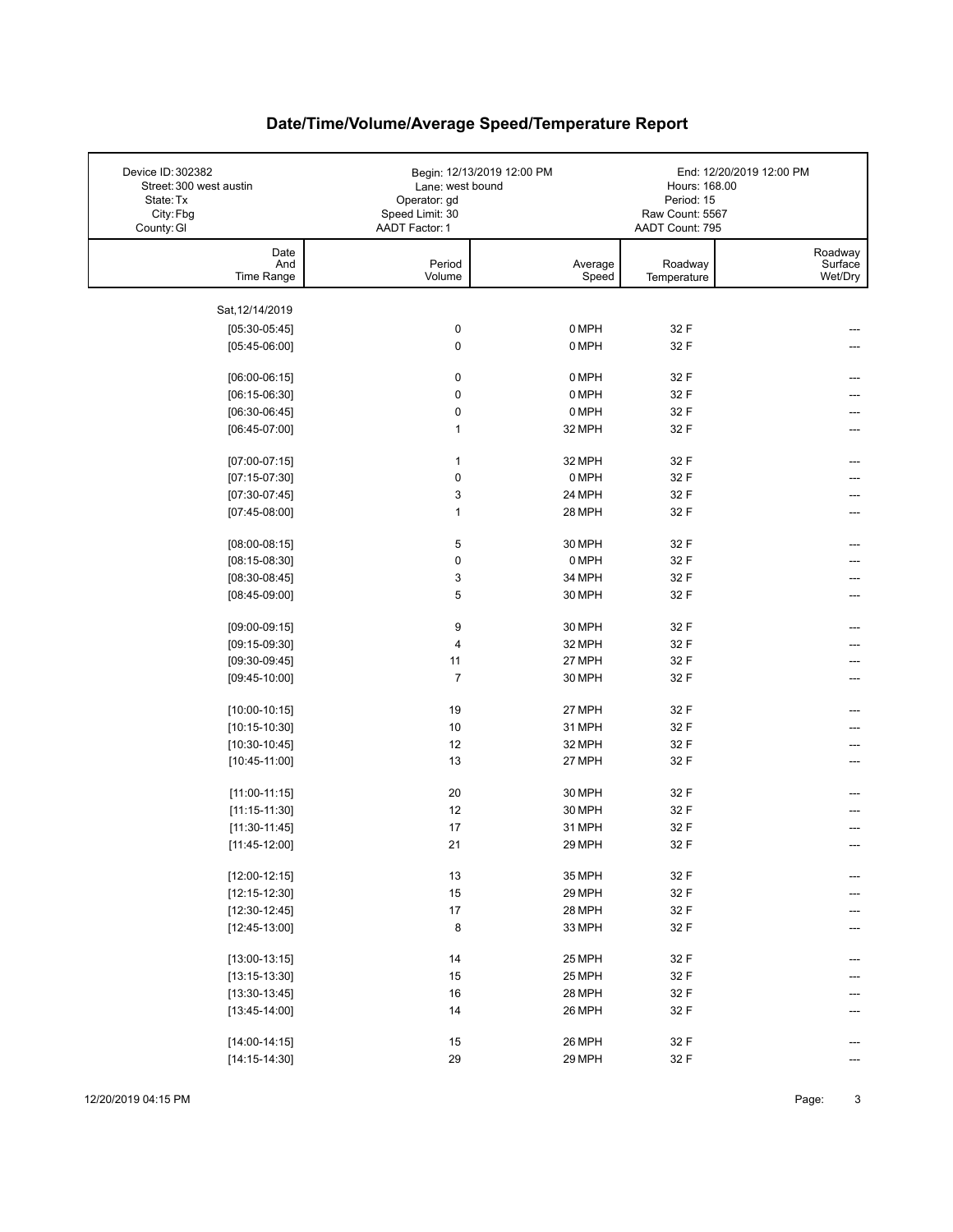| Device ID: 302382<br>Street: 300 west austin<br>State: Tx<br>City: Fbg<br>County: GI | Lane: west bound<br>Operator: gd<br>Speed Limit: 30<br>AADT Factor: 1 | Begin: 12/13/2019 12:00 PM | Hours: 168.00<br>Period: 15<br>Raw Count: 5567<br>AADT Count: 795 | End: 12/20/2019 12:00 PM      |
|--------------------------------------------------------------------------------------|-----------------------------------------------------------------------|----------------------------|-------------------------------------------------------------------|-------------------------------|
| Date<br>And<br>Time Range                                                            | Period<br>Volume                                                      | Average<br>Speed           | Roadway<br>Temperature                                            | Roadway<br>Surface<br>Wet/Dry |
| Sat, 12/14/2019                                                                      |                                                                       |                            |                                                                   |                               |
| $[14:30-14:45]$                                                                      | 13                                                                    | 32 MPH                     | 32 F                                                              |                               |
| $[14:45-15:00]$                                                                      | 16                                                                    | 30 MPH                     | 32 F                                                              |                               |
|                                                                                      |                                                                       |                            |                                                                   |                               |
| $[15:00-15:15]$                                                                      | 10                                                                    | 28 MPH                     | 32 F                                                              |                               |
| $[15:15-15:30]$                                                                      | 9                                                                     | 27 MPH                     | 32 F                                                              |                               |
| $[15:30-15:45]$                                                                      | 14                                                                    | 34 MPH                     | 32 F                                                              |                               |
| $[15:45-16:00]$                                                                      | 16                                                                    | 28 MPH                     | 32 F                                                              |                               |
| $[16:00-16:15]$                                                                      | 14                                                                    | 28 MPH                     | 32 F                                                              |                               |
| $[16:15-16:30]$                                                                      | 17                                                                    | 28 MPH                     | 32 F                                                              |                               |
| $[16:30-16:45]$                                                                      | $\overline{7}$                                                        | 25 MPH                     | 32 F                                                              |                               |
| $[16:45-17:00]$                                                                      | 15                                                                    | 27 MPH                     | 32 F                                                              |                               |
|                                                                                      |                                                                       |                            |                                                                   |                               |
| $[17:00-17:15]$                                                                      | 12                                                                    | 27 MPH                     | 32 F                                                              |                               |
| $[17:15-17:30]$                                                                      | 12                                                                    | 32 MPH                     | 32 F                                                              |                               |
| $[17:30-17:45]$                                                                      | 16                                                                    | 27 MPH                     | 32 F                                                              |                               |
| $[17:45-18:00]$                                                                      | $\overline{7}$                                                        | 27 MPH                     | 32 F                                                              |                               |
| $[18:00-18:15]$                                                                      | 18                                                                    | 32 MPH                     | 32 F                                                              |                               |
| $[18:15-18:30]$                                                                      | 16                                                                    | 23 MPH                     | 32 F                                                              |                               |
| $[18:30-18:45]$                                                                      | 21                                                                    | 30 MPH                     | 32 F                                                              |                               |
| $[18:45-19:00]$                                                                      | 15                                                                    | 27 MPH                     | 32 F                                                              |                               |
|                                                                                      |                                                                       |                            |                                                                   |                               |
| $[19:00-19:15]$                                                                      | 13                                                                    | 25 MPH                     | 32 F                                                              |                               |
| $[19:15-19:30]$                                                                      | 18                                                                    | 27 MPH                     | 32 F                                                              |                               |
| $[19:30-19:45]$                                                                      | 10                                                                    | 35 MPH                     | 32 F                                                              |                               |
| [19:45-20:00]                                                                        | 16                                                                    | 24 MPH                     | 32 F                                                              |                               |
| $[20:00-20:15]$                                                                      | 14                                                                    | 25 MPH                     | 32 F                                                              |                               |
| $[20:15-20:30]$                                                                      | 10                                                                    | 24 MPH                     | 32 F                                                              |                               |
| $[20:30-20:45]$                                                                      | 20                                                                    | 29 MPH                     | 32 F                                                              |                               |
| $[20:45-21:00]$                                                                      | 10                                                                    | 26 MPH                     | 32 F                                                              |                               |
|                                                                                      |                                                                       |                            |                                                                   |                               |
| $[21:00-21:15]$                                                                      | 11                                                                    | 23 MPH                     | 32 F                                                              | ---                           |
| $[21:15-21:30]$                                                                      | 6                                                                     | 30 MPH                     | 32 F                                                              |                               |
| $[21:30-21:45]$                                                                      | $\overline{7}$                                                        | 25 MPH                     | 32 F                                                              |                               |
| $[21:45-22:00]$                                                                      | 14                                                                    | 27 MPH                     | 32 F                                                              |                               |
| $[22:00-22:15]$                                                                      | 6                                                                     | 28 MPH                     | 32 F                                                              |                               |
| $[22:15-22:30]$                                                                      | 8                                                                     | 36 MPH                     | 32 F                                                              |                               |
| $[22:30-22:45]$                                                                      | 10                                                                    | 27 MPH                     | 32 F                                                              |                               |
| $[22:45-23:00]$                                                                      | 3                                                                     | 19 MPH                     | 32 F                                                              |                               |
|                                                                                      |                                                                       |                            |                                                                   |                               |
| $[23:00-23:15]$                                                                      | $\overline{\mathbf{c}}$                                               | 28 MPH                     | 32 F                                                              |                               |
| $[23:15-23:30]$                                                                      | $\overline{7}$                                                        | 24 MPH                     | 32 F                                                              |                               |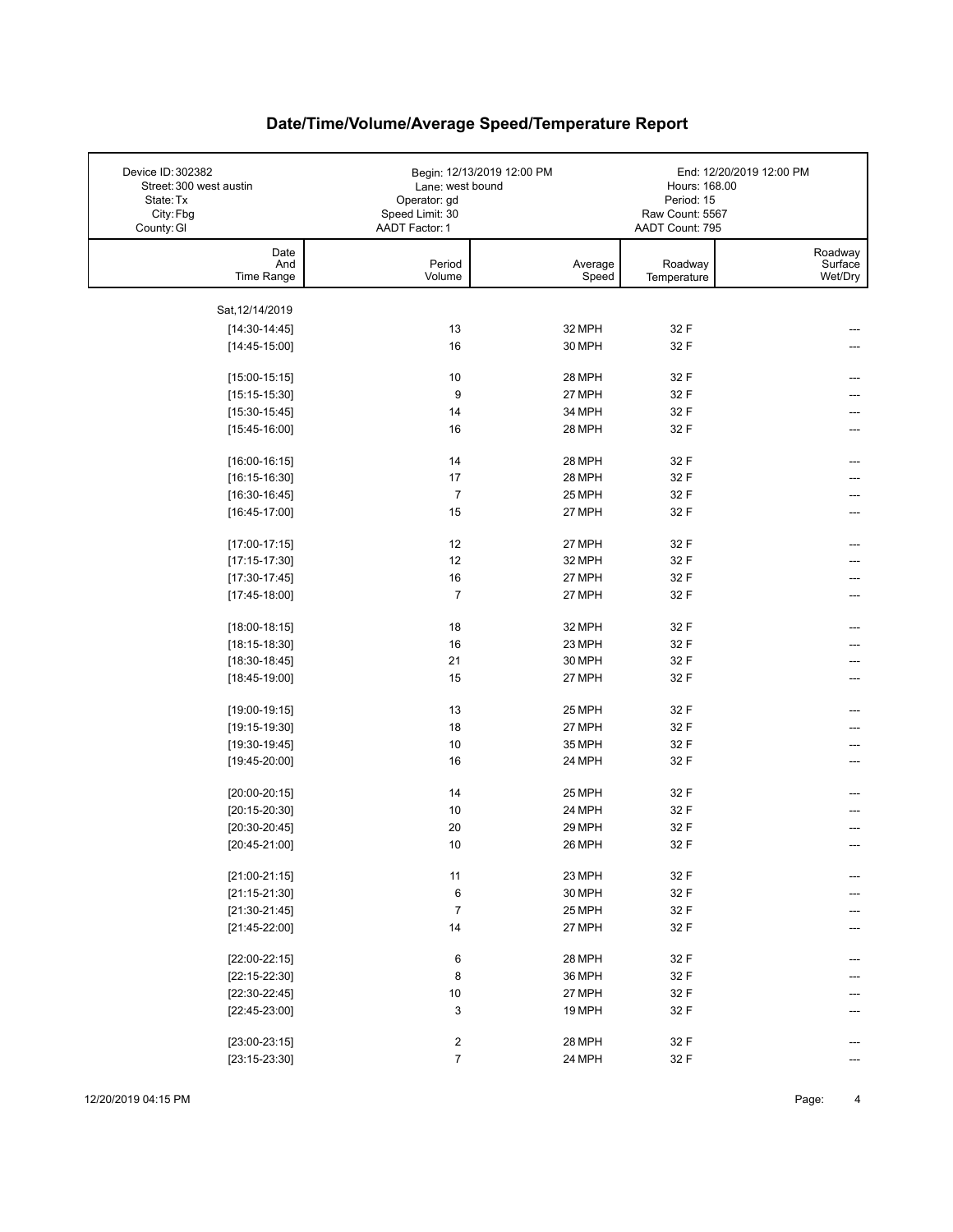| Device ID: 302382<br>Street: 300 west austin | Lane: west bound                                  | Begin: 12/13/2019 12:00 PM | Hours: 168.00                                    | End: 12/20/2019 12:00 PM      |
|----------------------------------------------|---------------------------------------------------|----------------------------|--------------------------------------------------|-------------------------------|
| State: Tx<br>City: Fbg<br>County: GI         | Operator: gd<br>Speed Limit: 30<br>AADT Factor: 1 |                            | Period: 15<br>Raw Count: 5567<br>AADT Count: 795 |                               |
| Date                                         |                                                   |                            |                                                  |                               |
| And<br>Time Range                            | Period<br>Volume                                  | Average<br>Speed           | Roadway<br>Temperature                           | Roadway<br>Surface<br>Wet/Dry |
|                                              |                                                   |                            |                                                  |                               |
| Sat, 12/14/2019                              |                                                   | 32 MPH                     | 32 F                                             |                               |
| $[23:30-23:45]$<br>$[23:45-00:00]$           | 8<br>10                                           | 22 MPH                     | 32 F                                             |                               |
|                                              |                                                   |                            |                                                  |                               |
| Sat, 12/14/2019                              | 793                                               | 28 MPH                     | 32 F                                             |                               |
| Sun, 12/15/2019                              |                                                   |                            |                                                  |                               |
| $[00:00-00:15]$                              | 2                                                 | 23 MPH                     | 32 F                                             |                               |
| $[00:15-00:30]$                              | $\mathbf{1}$                                      | 28 MPH                     | 32 F                                             |                               |
| $[00:30-00:45]$                              | $\mathbf{1}$                                      | 28 MPH                     | 32 F                                             |                               |
| $[00:45-01:00]$                              | $\overline{2}$                                    | 33 MPH                     | 32 F                                             |                               |
| $[01:00-01:15]$                              | $\mathbf{1}$                                      | 22 MPH                     | 32 F                                             |                               |
| $[01:15-01:30]$                              | $\mathbf{1}$                                      | 32 MPH                     | 32 F                                             |                               |
| $[01:30-01:45]$                              | $\mathbf{1}$                                      | 28 MPH                     | 32 F                                             |                               |
| $[01:45-02:00]$                              | $\boldsymbol{2}$                                  | 23 MPH                     | 32 F                                             | ---                           |
| $[02:00-02:15]$                              | 0                                                 | 0 MPH                      | 32 F                                             |                               |
| $[02:15-02:30]$                              | $\pmb{0}$                                         | 0 MPH                      | 32 F                                             |                               |
| $[02:30-02:45]$                              | $\pmb{0}$                                         | 0 MPH                      | 32 F                                             |                               |
| $[02:45-03:00]$                              | $\mathbf{1}$                                      | 0 MPH                      | 32 F                                             |                               |
| $[03:00-03:15]$                              | 0                                                 | 0 MPH                      | 32 F                                             |                               |
| $[03:15-03:30]$                              | 0                                                 | 0 MPH                      | 32 F                                             |                               |
| $[03:30-03:45]$                              | $\pmb{0}$                                         | 0 MPH                      | 32 F                                             | ---                           |
| $[03:45-04:00]$                              | $\mathbf 0$                                       | 0 MPH                      | 32 F                                             | ---                           |
| $[04:00-04:15]$                              | $\pmb{0}$                                         | 0 MPH                      | 32 F                                             |                               |
| $[04:15-04:30]$                              | $\pmb{0}$                                         | 0 MPH                      | 32 F                                             |                               |
| $[04:30-04:45]$                              | 0                                                 | 0 MPH                      | 32 F                                             |                               |
| $[04:45-05:00]$                              | $\mathbf 0$                                       | 0 MPH                      | 32 F                                             |                               |
| $[05:00-05:15]$                              | 0                                                 | 0 MPH                      | 32 F                                             |                               |
| $[05:15-05:30]$                              | $\pmb{0}$                                         | 0 MPH                      | 32 F                                             | ---                           |
| $[05:30-05:45]$                              | $\pmb{0}$                                         | 0 MPH                      | 32 F                                             |                               |
| $[05:45-06:00]$                              | $\pmb{0}$                                         | 0 MPH                      | 32 F                                             |                               |
|                                              |                                                   |                            |                                                  |                               |
| $[06:00-06:15]$                              | $\mathbf{1}$                                      | 28 MPH                     | 32 F                                             |                               |
| $[06:15-06:30]$                              | $\pmb{0}$                                         | 0 MPH                      | 32 F                                             |                               |
| $[06:30-06:45]$<br>$[06:45-07:00]$           | 0<br>3                                            | 0 MPH<br>36 MPH            | 32 F<br>32 F                                     |                               |
|                                              |                                                   |                            |                                                  |                               |
| $[07:00-07:15]$                              | 2                                                 | 28 MPH                     | 32 F                                             |                               |
| $[07:15-07:30]$                              | $\mathbf{1}$                                      | 28 MPH                     | 32 F                                             |                               |
| $[07:30-07:45]$                              | $\mathbf{1}$                                      | 38 MPH                     | 32 F                                             |                               |
| $[07:45-08:00]$                              | 3                                                 | 29 MPH                     | 32 F                                             |                               |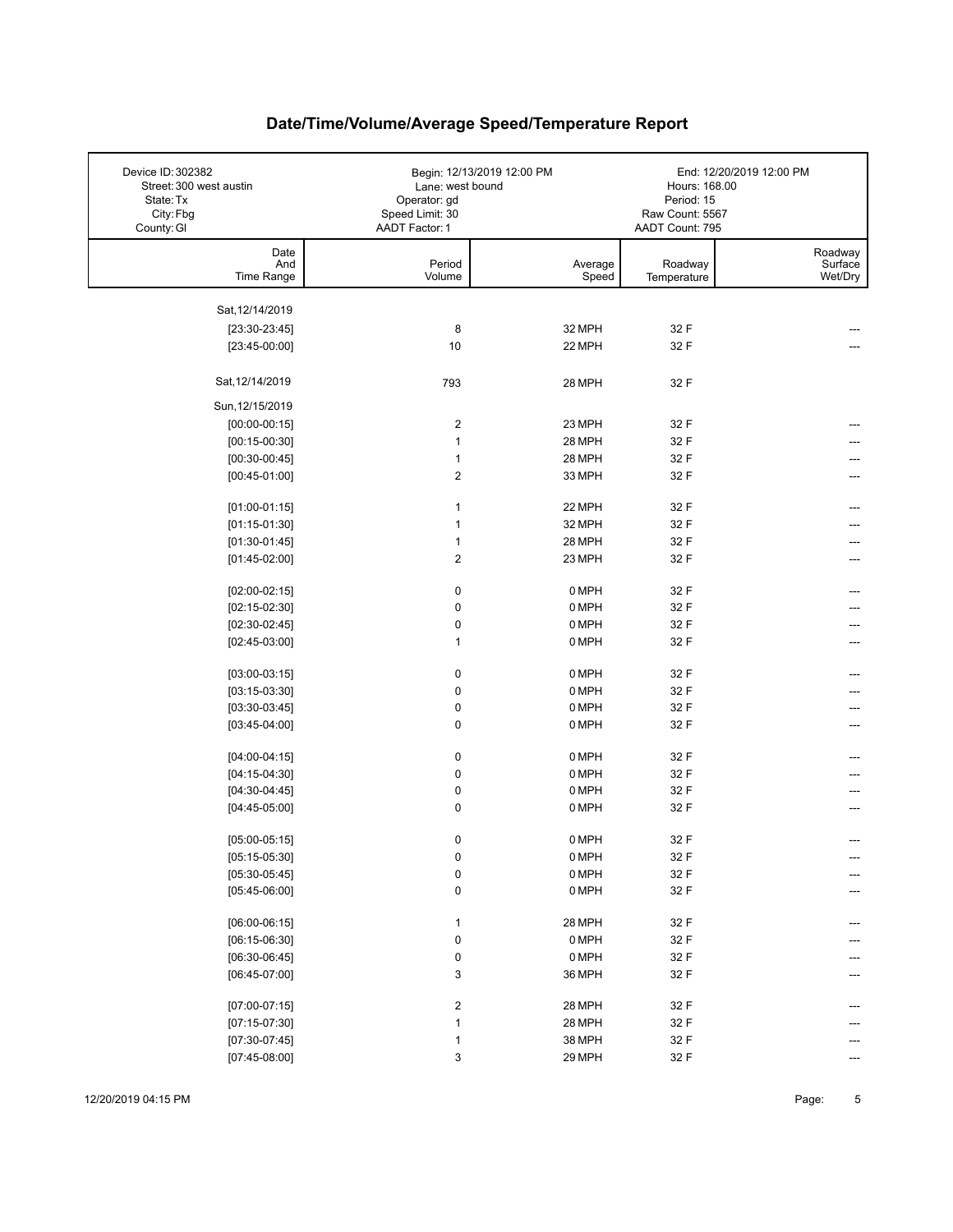| Device ID: 302382<br>Street: 300 west austin<br>State: Tx<br>City: Fbg<br>County: GI | Lane: west bound<br>Operator: gd<br>Speed Limit: 30<br>AADT Factor: 1 | Begin: 12/13/2019 12:00 PM | Hours: 168.00<br>Period: 15<br>Raw Count: 5567<br>AADT Count: 795 | End: 12/20/2019 12:00 PM      |
|--------------------------------------------------------------------------------------|-----------------------------------------------------------------------|----------------------------|-------------------------------------------------------------------|-------------------------------|
| Date<br>And<br>Time Range                                                            | Period<br>Volume                                                      | Average<br>Speed           | Roadway<br>Temperature                                            | Roadway<br>Surface<br>Wet/Dry |
| Sun, 12/15/2019                                                                      |                                                                       |                            |                                                                   |                               |
| $[08:00-08:15]$                                                                      | 3                                                                     | 43 MPH                     | 32 F                                                              |                               |
| $[08:15-08:30]$                                                                      | 2                                                                     | 28 MPH                     | 32 F                                                              |                               |
| $[08:30-08:45]$                                                                      | 6                                                                     | 36 MPH                     | 32 F                                                              |                               |
| $[08:45-09:00]$                                                                      | 5                                                                     | 28 MPH                     | 32 F                                                              |                               |
|                                                                                      |                                                                       |                            |                                                                   |                               |
| $[09:00-09:15]$                                                                      | 4                                                                     | 36 MPH                     | 32 F                                                              |                               |
| $[09:15-09:30]$                                                                      | 6                                                                     | 32 MPH                     | 32 F                                                              |                               |
| $[09:30-09:45]$                                                                      | 8                                                                     | 28 MPH                     | 32 F                                                              |                               |
| $[09:45-10:00]$                                                                      | $\mathbf{1}$                                                          | 28 MPH                     | 32 F                                                              |                               |
| $[10:00-10:15]$                                                                      | 10                                                                    | 28 MPH                     | 32 F                                                              |                               |
| $[10:15-10:30]$                                                                      | 11                                                                    | 33 MPH                     | 32 F                                                              |                               |
| $[10:30-10:45]$                                                                      | 8                                                                     | 33 MPH                     | 32 F                                                              |                               |
| $[10:45-11:00]$                                                                      | 6                                                                     | 32 MPH                     | 32 F                                                              |                               |
|                                                                                      |                                                                       |                            |                                                                   |                               |
| $[11:00-11:15]$                                                                      | 11<br>12                                                              | 28 MPH                     | 32 F<br>32 F                                                      |                               |
| $[11:15-11:30]$                                                                      | $\overline{7}$                                                        | 31 MPH<br>32 MPH           | 32 F                                                              |                               |
| $[11:30-11:45]$<br>$[11:45-12:00]$                                                   | 14                                                                    | 26 MPH                     | 32 F                                                              |                               |
|                                                                                      |                                                                       |                            |                                                                   |                               |
| $[12:00-12:15]$                                                                      | 6                                                                     | 29 MPH                     | 32 F                                                              |                               |
| $[12:15-12:30]$                                                                      | 21                                                                    | 31 MPH                     | 32 F                                                              |                               |
| $[12:30-12:45]$                                                                      | 9                                                                     | 26 MPH                     | 32 F                                                              | ---                           |
| $[12:45-13:00]$                                                                      | 8                                                                     | 35 MPH                     | 32 F                                                              | ---                           |
| $[13:00-13:15]$                                                                      | 8                                                                     | 28 MPH                     | 32 F                                                              |                               |
| $[13:15-13:30]$                                                                      | 12                                                                    | 28 MPH                     | 32 F                                                              |                               |
| $[13:30-13:45]$                                                                      | 11                                                                    | 28 MPH                     | 32 F                                                              |                               |
| $[13:45-14:00]$                                                                      | $\overline{7}$                                                        | 32 MPH                     | 32 F                                                              |                               |
| $[14:00-14:15]$                                                                      | 12                                                                    | 28 MPH                     | 32 F                                                              |                               |
| $[14:15-14:30]$                                                                      | 13                                                                    | 27 MPH                     | 32 F                                                              | ---                           |
| $[14:30-14:45]$                                                                      | 14                                                                    | 29 MPH                     | 32 F                                                              | ---                           |
| $[14:45-15:00]$                                                                      | 13                                                                    | 31 MPH                     | 32 F                                                              |                               |
|                                                                                      |                                                                       |                            |                                                                   |                               |
| $[15:00-15:15]$                                                                      | 11                                                                    | 31 MPH                     | 32 F                                                              | ---                           |
| $[15:15-15:30]$                                                                      | 12                                                                    | 36 MPH                     | 32 F                                                              |                               |
| $[15:30-15:45]$                                                                      | 13                                                                    | 32 MPH                     | 32 F                                                              |                               |
| $[15:45-16:00]$                                                                      | 13                                                                    | 29 MPH                     | 32 F                                                              |                               |
| $[16:00-16:15]$                                                                      | 8                                                                     | 26 MPH                     | 32 F                                                              |                               |
| $[16:15-16:30]$                                                                      | 11                                                                    | 35 MPH                     | 32 F                                                              |                               |
| $[16:30-16:45]$                                                                      | 15                                                                    | 32 MPH                     | 32 F                                                              |                               |
| $[16:45-17:00]$                                                                      | $10\,$                                                                | 31 MPH                     | 32 F                                                              |                               |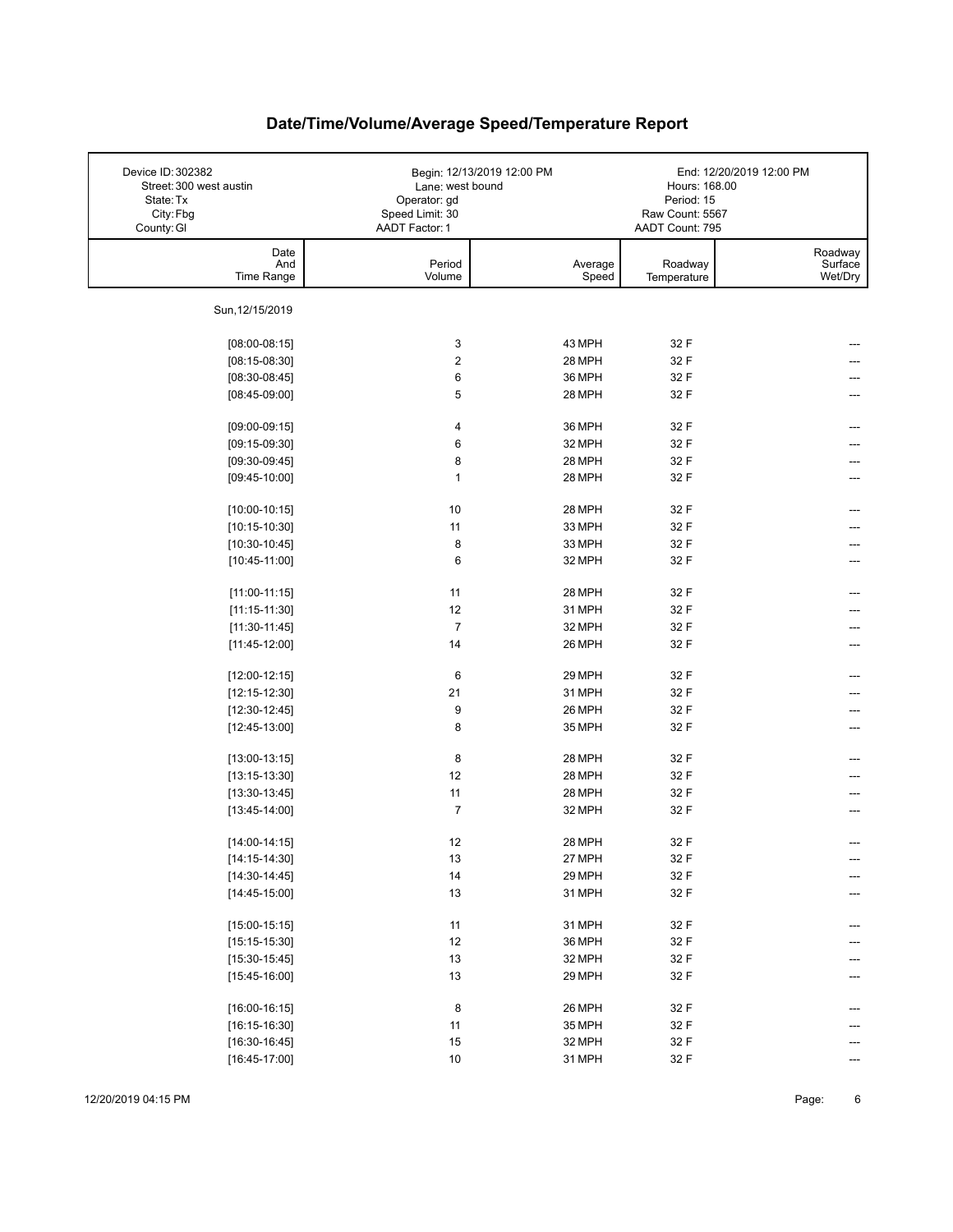| Device ID: 302382<br>Street: 300 west austin<br>State: Tx<br>City: Fbg<br>County: GI | Lane: west bound<br>Operator: gd<br>Speed Limit: 30<br>AADT Factor: 1 | Begin: 12/13/2019 12:00 PM | Hours: 168.00<br>Period: 15<br>Raw Count: 5567<br>AADT Count: 795 | End: 12/20/2019 12:00 PM      |
|--------------------------------------------------------------------------------------|-----------------------------------------------------------------------|----------------------------|-------------------------------------------------------------------|-------------------------------|
| Date<br>And<br>Time Range                                                            | Period<br>Volume                                                      | Average<br>Speed           | Roadway<br>Temperature                                            | Roadway<br>Surface<br>Wet/Dry |
| Sun, 12/15/2019                                                                      |                                                                       |                            |                                                                   |                               |
| $[17:00-17:15]$                                                                      | 17                                                                    | 26 MPH                     | 32 F                                                              |                               |
| $[17:15-17:30]$                                                                      | 10                                                                    | 29 MPH                     | 32 F                                                              |                               |
| $[17:30-17:45]$                                                                      | 15                                                                    | 31 MPH                     | 32 F                                                              |                               |
| $[17:45-18:00]$                                                                      | 13                                                                    | 25 MPH                     | 32 F                                                              |                               |
| $[18:00-18:15]$                                                                      | 10                                                                    | 27 MPH                     | 32 F                                                              |                               |
| $[18:15-18:30]$                                                                      | 10                                                                    | 25 MPH                     | 32 F                                                              |                               |
| $[18:30-18:45]$                                                                      | $\overline{7}$                                                        | 25 MPH                     | 32 F                                                              |                               |
| $[18:45-19:00]$                                                                      | 12                                                                    | 27 MPH                     | 32 F                                                              |                               |
| $[19:00-19:15]$                                                                      | 9                                                                     | 26 MPH                     | 32 F                                                              |                               |
| $[19:15-19:30]$                                                                      | 8                                                                     | 32 MPH                     | 32 F                                                              |                               |
| $[19:30-19:45]$                                                                      | 9                                                                     | 27 MPH                     | 32 F                                                              |                               |
| $[19:45-20:00]$                                                                      | 5                                                                     | 22 MPH                     | 32 F                                                              |                               |
|                                                                                      |                                                                       |                            |                                                                   |                               |
| $[20:00-20:15]$                                                                      | 4                                                                     | 25 MPH                     | 32 F                                                              |                               |
| $[20:15-20:30]$                                                                      | 10                                                                    | 25 MPH                     | 32 F                                                              |                               |
| $[20:30-20:45]$                                                                      | 3                                                                     | 33 MPH                     | 32 F                                                              |                               |
| $[20:45-21:00]$                                                                      | 2                                                                     | 33 MPH                     | 32 F                                                              |                               |
| $[21:00-21:15]$                                                                      | 2                                                                     | 43 MPH                     | 32 F                                                              |                               |
| $[21:15-21:30]$                                                                      | 8                                                                     | 24 MPH                     | 32 F                                                              |                               |
| $[21:30-21:45]$                                                                      | 3                                                                     | 26 MPH                     | 32 F                                                              |                               |
| $[21:45-22:00]$                                                                      | 4                                                                     | 36 MPH                     | 32 F                                                              | ---                           |
| $[22:00-22:15]$                                                                      | $\mathbf{1}$                                                          | 28 MPH                     | 32 F                                                              |                               |
| $[22:15-22:30]$                                                                      | 2                                                                     | 20 MPH                     | 32 F                                                              |                               |
| $[22:30-22:45]$                                                                      | 2                                                                     | 33 MPH                     | 32 F                                                              |                               |
| $[22:45-23:00]$                                                                      | $\overline{2}$                                                        | 27 MPH                     | 32 F                                                              | ---                           |
| $[23:00-23:15]$                                                                      | 0                                                                     | 0 MPH                      | 32 F                                                              |                               |
| $[23:15-23:30]$                                                                      | $\mathbf{1}$                                                          | 22 MPH                     | 32 F                                                              | ---                           |
| $[23:30-23:45]$                                                                      | $\mathbf{1}$                                                          | 22 MPH                     | 32 F                                                              | ---                           |
| $[23:45-00:00]$                                                                      | 0                                                                     | 0 MPH                      | 32 F                                                              | $---$                         |
| Sun, 12/15/2019                                                                      | 534                                                                   | 29 MPH                     | 32 F                                                              |                               |
| Mon, 12/16/2019                                                                      |                                                                       |                            |                                                                   |                               |
| $[00:00-00:15]$                                                                      | $\mathbf{1}$                                                          | 28 MPH                     | 32 F                                                              |                               |
| $[00:15-00:30]$                                                                      | 0                                                                     | 0 MPH                      | 32 F                                                              |                               |
| $[00:30-00:45]$                                                                      | 0                                                                     | 0 MPH                      | 32 F                                                              |                               |
| $[00:45-01:00]$                                                                      | 0                                                                     | 0 MPH                      | 32 F                                                              |                               |
| $[01:00-01:15]$                                                                      | 0                                                                     | 0 MPH                      | 32 F                                                              | ---                           |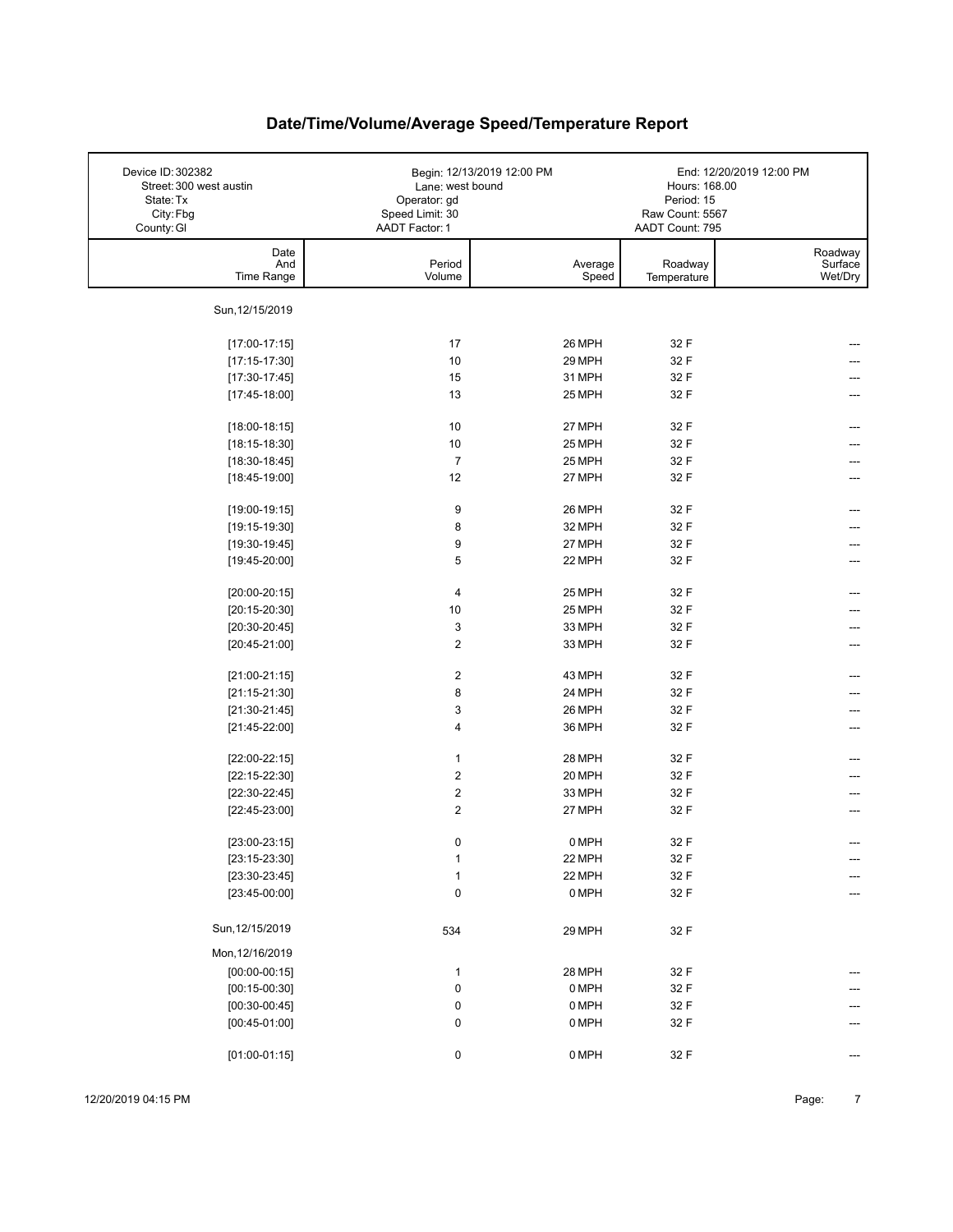| Device ID: 302382<br>Street: 300 west austin<br>State: Tx<br>City: Fbg<br>County: GI | Lane: west bound<br>Operator: gd<br>Speed Limit: 30<br>AADT Factor: 1 | Begin: 12/13/2019 12:00 PM | Hours: 168.00<br>Period: 15<br>Raw Count: 5567<br>AADT Count: 795 | End: 12/20/2019 12:00 PM      |
|--------------------------------------------------------------------------------------|-----------------------------------------------------------------------|----------------------------|-------------------------------------------------------------------|-------------------------------|
| Date<br>And<br>Time Range                                                            | Period<br>Volume                                                      | Average<br>Speed           | Roadway<br>Temperature                                            | Roadway<br>Surface<br>Wet/Dry |
| Mon, 12/16/2019                                                                      |                                                                       |                            |                                                                   |                               |
| $[01:15-01:30]$                                                                      | $\pmb{0}$                                                             | 0 MPH                      | 32 F                                                              |                               |
| $[01:30-01:45]$                                                                      | $\pmb{0}$                                                             | 0 MPH                      | 32 F                                                              |                               |
| $[01:45-02:00]$                                                                      | 0                                                                     | 0 MPH                      | 32 F                                                              |                               |
|                                                                                      |                                                                       |                            |                                                                   |                               |
| $[02:00-02:15]$                                                                      | $\pmb{0}$                                                             | 0 MPH                      | 32 F                                                              |                               |
| $[02:15-02:30]$                                                                      | $\pmb{0}$                                                             | 0 MPH                      | 32 F                                                              |                               |
| $[02:30-02:45]$                                                                      | 0                                                                     | 0 MPH                      | 32 F                                                              |                               |
| $[02:45-03:00]$                                                                      | 0                                                                     | 0 MPH                      | 32 F                                                              |                               |
| $[03:00-03:15]$                                                                      | $\pmb{0}$                                                             | 0 MPH                      | 32 F                                                              |                               |
| $[03:15-03:30]$                                                                      | $\pmb{0}$                                                             | 0 MPH                      | 32 F                                                              |                               |
| $[03:30-03:45]$                                                                      | 0                                                                     | 0 MPH                      | 32 F                                                              |                               |
| $[03:45-04:00]$                                                                      | 0                                                                     | 0 MPH                      | 32 F                                                              |                               |
|                                                                                      |                                                                       |                            |                                                                   |                               |
| $[04:00-04:15]$                                                                      | $\pmb{0}$                                                             | 0 MPH                      | 32 F                                                              |                               |
| $[04:15-04:30]$                                                                      | 0                                                                     | 0 MPH                      | 32 F                                                              |                               |
| $[04:30-04:45]$                                                                      | $\pmb{0}$                                                             | 0 MPH                      | 32 F                                                              |                               |
| $[04:45-05:00]$                                                                      | 1                                                                     | 32 MPH                     | 32 F                                                              |                               |
|                                                                                      |                                                                       |                            | 32 F                                                              |                               |
| $[05:00-05:15]$                                                                      | 1<br>$\pmb{0}$                                                        | 28 MPH<br>0 MPH            | 32 F                                                              |                               |
| $[05:15-05:30]$                                                                      |                                                                       | 0 MPH                      | 32 F                                                              |                               |
| $[05:30-05:45]$                                                                      | $\pmb{0}$<br>0                                                        | 0 MPH                      | 32 F                                                              |                               |
| $[05:45-06:00]$                                                                      |                                                                       |                            |                                                                   |                               |
| $[06:00-06:15]$                                                                      | 0                                                                     | 0 MPH                      | 32 F                                                              |                               |
| $[06:15-06:30]$                                                                      | $\pmb{0}$                                                             | 0 MPH                      | 32 F                                                              |                               |
| $[06:30-06:45]$                                                                      | 1                                                                     | 22 MPH                     | 32 F                                                              |                               |
| $[06:45-07:00]$                                                                      | $\overline{\mathbf{c}}$                                               | 33 MPH                     | 32 F                                                              |                               |
|                                                                                      |                                                                       |                            |                                                                   |                               |
| $[07:00-07:15]$                                                                      | 3                                                                     | 24 MPH                     | 32 F                                                              |                               |
| $[07:15-07:30]$                                                                      | 3                                                                     | 34 MPH                     | 32 F                                                              |                               |
| $[07:30-07:45]$                                                                      | 6                                                                     | 28 MPH                     | 32 F                                                              |                               |
| $[07:45-08:00]$                                                                      | 15                                                                    | 25 MPH                     | 32 F                                                              | ---                           |
| $[08:00-08:15]$                                                                      | 14                                                                    | 31 MPH                     | 32 F                                                              |                               |
| $[08:15-08:30]$                                                                      | 13                                                                    | 29 MPH                     | 32 F                                                              |                               |
| $[08:30-08:45]$                                                                      | 9                                                                     | 28 MPH                     | 32 F                                                              |                               |
| $[08:45-09:00]$                                                                      | 14                                                                    | 31 MPH                     | 32 F                                                              |                               |
|                                                                                      |                                                                       |                            |                                                                   |                               |
| $[09:00-09:15]$                                                                      | 12                                                                    | 29 MPH                     | 32 F                                                              |                               |
| $[09:15-09:30]$                                                                      | 8                                                                     | 28 MPH                     | 32 F                                                              |                               |
| $[09:30-09:45]$                                                                      | 12                                                                    | 29 MPH                     | 32 F                                                              |                               |
| $[09:45-10:00]$                                                                      | 11                                                                    | 27 MPH                     | 32 F                                                              |                               |
| $[10:00-10:15]$                                                                      | 11                                                                    | 30 MPH                     | 32 F                                                              |                               |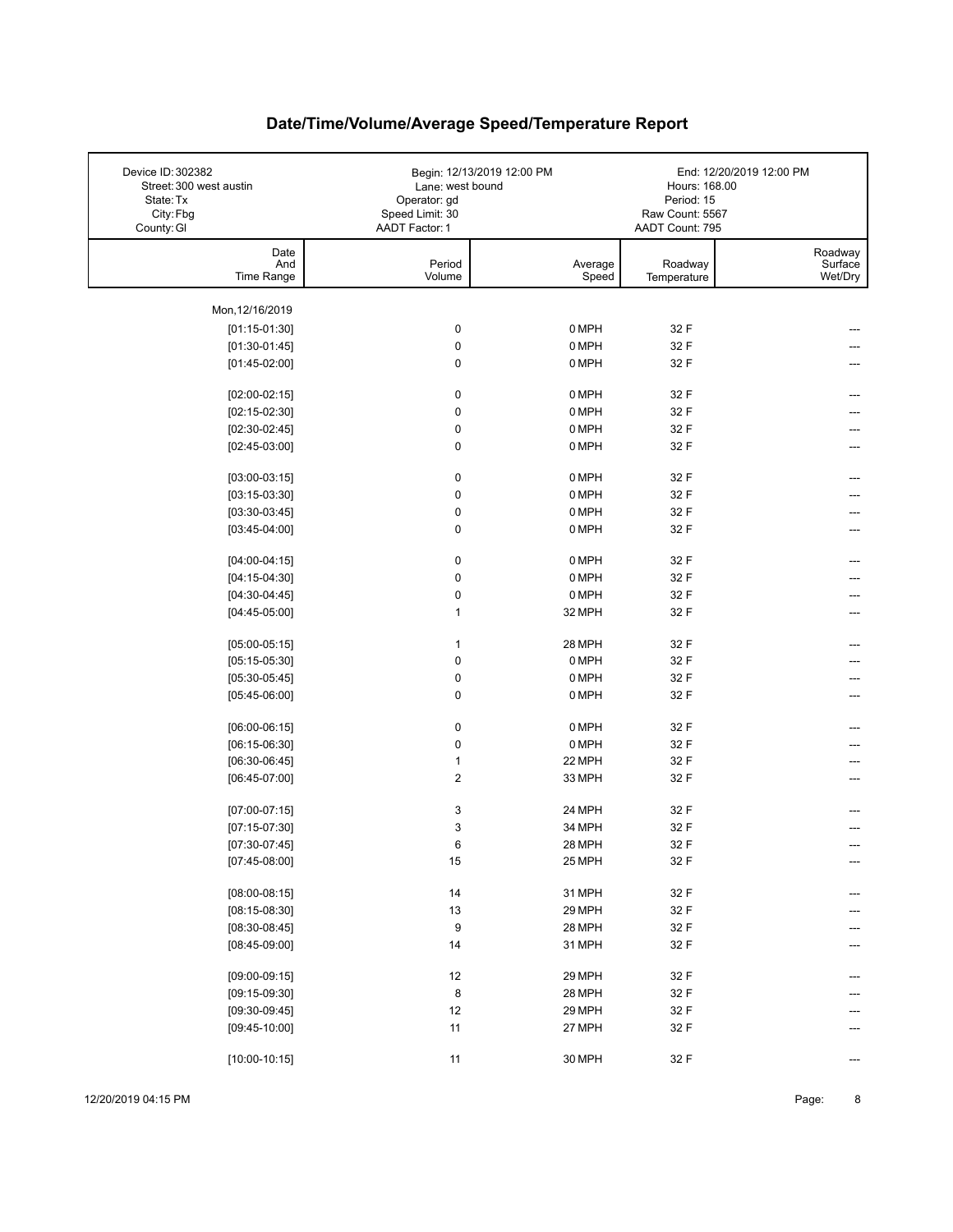| Device ID: 302382<br>Street: 300 west austin<br>State: Tx<br>City: Fbg<br>County: GI | Lane: west bound<br>Operator: gd<br>Speed Limit: 30<br>AADT Factor: 1 | Begin: 12/13/2019 12:00 PM | Hours: 168.00<br>Period: 15<br>Raw Count: 5567<br>AADT Count: 795 | End: 12/20/2019 12:00 PM      |
|--------------------------------------------------------------------------------------|-----------------------------------------------------------------------|----------------------------|-------------------------------------------------------------------|-------------------------------|
| Date<br>And<br>Time Range                                                            | Period<br>Volume                                                      | Average<br>Speed           | Roadway<br>Temperature                                            | Roadway<br>Surface<br>Wet/Dry |
| Mon, 12/16/2019                                                                      |                                                                       |                            |                                                                   |                               |
| $[10:15-10:30]$                                                                      | 13                                                                    | 30 MPH                     | 32 F                                                              |                               |
| $[10:30-10:45]$                                                                      | 16                                                                    | 30 MPH                     | 32 F                                                              |                               |
| $[10:45-11:00]$                                                                      | 19                                                                    | 36 MPH                     | 32 F                                                              |                               |
|                                                                                      |                                                                       |                            |                                                                   |                               |
| $[11:00-11:15]$                                                                      | 18                                                                    | 25 MPH                     | 32 F                                                              |                               |
| $[11:15-11:30]$                                                                      | 10                                                                    | 34 MPH                     | 32 F                                                              |                               |
| $[11:30-11:45]$                                                                      | 10                                                                    | 27 MPH                     | 32 F                                                              | ---                           |
| $[11:45-12:00]$                                                                      | 13                                                                    | 34 MPH                     | 32 F                                                              |                               |
| $[12:00-12:15]$                                                                      | 21                                                                    | 29 MPH                     | 32 F                                                              |                               |
| $[12:15-12:30]$                                                                      | 8                                                                     | 29 MPH                     | 32 F                                                              |                               |
| $[12:30-12:45]$                                                                      | 15                                                                    | 30 MPH                     | 32 F                                                              |                               |
| $[12:45-13:00]$                                                                      | 15                                                                    | 32 MPH                     | 32 F                                                              |                               |
|                                                                                      |                                                                       |                            |                                                                   |                               |
| $[13:00-13:15]$                                                                      | 28                                                                    | 31 MPH                     | 32 F                                                              | ---                           |
| $[13:15-13:30]$                                                                      | 26                                                                    | 27 MPH                     | 32 F                                                              |                               |
| $[13:30-13:45]$                                                                      | 19                                                                    | 32 MPH                     | 32 F                                                              |                               |
| $[13:45-14:00]$                                                                      | 13                                                                    | 33 MPH                     | 32 F                                                              | ---                           |
| $[14:00-14:15]$                                                                      | 13                                                                    | 29 MPH                     | 32 F                                                              |                               |
| $[14:15-14:30]$                                                                      | $17\,$                                                                | 29 MPH                     | 32 F                                                              |                               |
| $[14:30-14:45]$                                                                      | 15                                                                    | 29 MPH                     | 32 F                                                              |                               |
| $[14:45-15:00]$                                                                      | 11                                                                    | 26 MPH                     | 32 F                                                              |                               |
|                                                                                      |                                                                       |                            |                                                                   |                               |
| $[15:00-15:15]$                                                                      | 16                                                                    | 32 MPH                     | 32 F                                                              |                               |
| $[15:15-15:30]$                                                                      | 22                                                                    | 28 MPH                     | 32 F                                                              |                               |
| $[15:30-15:45]$                                                                      | 18                                                                    | 28 MPH                     | 32 F                                                              |                               |
| $[15:45-16:00]$                                                                      | 17                                                                    | 30 MPH                     | 32 F                                                              |                               |
| $[16:00-16:15]$                                                                      | 22                                                                    | 25 MPH                     | 32 F                                                              |                               |
| $[16:15-16:30]$                                                                      | 19                                                                    | 27 MPH                     | 32 F                                                              |                               |
| $[16:30-16:45]$                                                                      | 19                                                                    | 27 MPH                     | 32 F                                                              |                               |
| $[16:45-17:00]$                                                                      | 19                                                                    | 34 MPH                     | 32 F                                                              | ---                           |
|                                                                                      |                                                                       |                            |                                                                   |                               |
| $[17:00-17:15]$                                                                      | 24                                                                    | 27 MPH                     | 32 F                                                              |                               |
| $[17:15-17:30]$                                                                      | $20\,$                                                                | 29 MPH                     | 32 F                                                              |                               |
| $[17:30-17:45]$                                                                      | 16                                                                    | 30 MPH                     | 32 F                                                              |                               |
| $[17:45-18:00]$                                                                      | 16                                                                    | 32 MPH                     | 32 F                                                              |                               |
|                                                                                      |                                                                       |                            |                                                                   |                               |
| $[18:00-18:15]$                                                                      | 9                                                                     | 29 MPH                     | 32 F                                                              |                               |
| $[18:15-18:30]$                                                                      | 11<br>$\boldsymbol{2}$                                                | 27 MPH                     | 32 F                                                              |                               |
| $[18:30-18:45]$                                                                      |                                                                       | 33 MPH                     | 32 F                                                              |                               |
| $[18:45-19:00]$                                                                      | 8                                                                     | 28 MPH                     | 32 F                                                              |                               |
| $[19:00-19:15]$                                                                      | 4                                                                     | 40 MPH                     | 32 F                                                              | ---                           |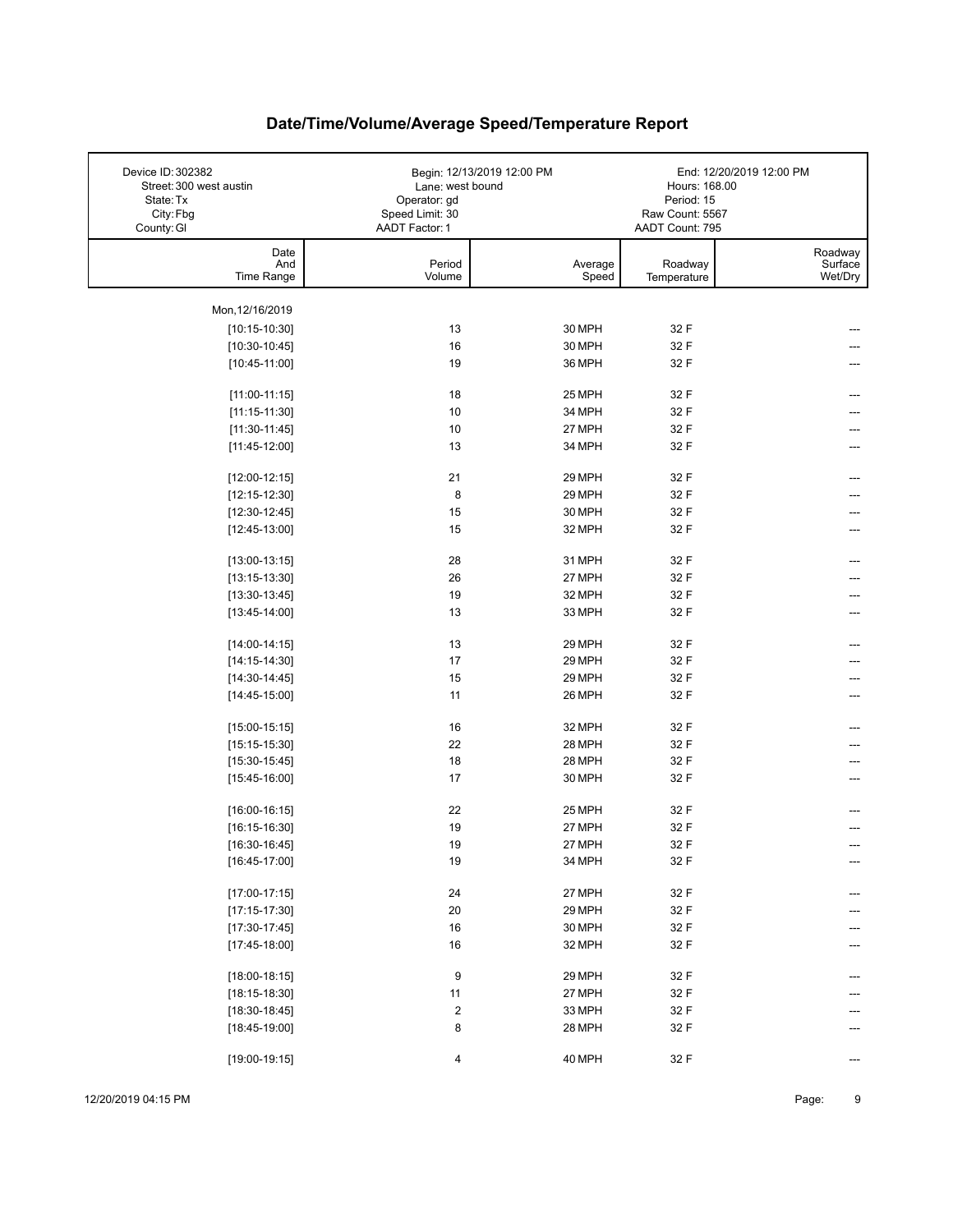| Device ID: 302382<br>Street: 300 west austin<br>State: Tx<br>City: Fbg<br>County: GI | Lane: west bound<br>Operator: gd<br>Speed Limit: 30<br>AADT Factor: 1 | Begin: 12/13/2019 12:00 PM | Hours: 168.00<br>Period: 15<br>Raw Count: 5567<br>AADT Count: 795 | End: 12/20/2019 12:00 PM      |
|--------------------------------------------------------------------------------------|-----------------------------------------------------------------------|----------------------------|-------------------------------------------------------------------|-------------------------------|
| Date<br>And<br>Time Range                                                            | Period<br>Volume                                                      | Average<br>Speed           | Roadway<br>Temperature                                            | Roadway<br>Surface<br>Wet/Dry |
| Mon, 12/16/2019                                                                      |                                                                       |                            |                                                                   |                               |
| $[19:15-19:30]$                                                                      | 3                                                                     | 25 MPH                     | 32 F                                                              |                               |
| $[19:30-19:45]$                                                                      | 4                                                                     | 26 MPH                     | 32 F                                                              |                               |
| $[19:45-20:00]$                                                                      | 9                                                                     | 26 MPH                     | 32 F                                                              |                               |
|                                                                                      |                                                                       |                            |                                                                   |                               |
| $[20:00-20:15]$                                                                      | 6                                                                     | 29 MPH                     | 32 F                                                              |                               |
| $[20:15-20:30]$                                                                      | $\overline{2}$                                                        | 28 MPH                     | 32 F                                                              |                               |
| $[20:30-20:45]$                                                                      | $\overline{c}$                                                        | 27 MPH                     | 32 F                                                              | ---                           |
| $[20:45-21:00]$                                                                      | $\overline{7}$                                                        | 32 MPH                     | 32 F                                                              |                               |
|                                                                                      |                                                                       |                            |                                                                   |                               |
| $[21:00-21:15]$                                                                      | 2                                                                     | 18 MPH                     | 32 F                                                              | ---                           |
| $[21:15-21:30]$                                                                      | $\overline{c}$                                                        | 30 MPH                     | 32 F                                                              |                               |
| $[21:30-21:45]$                                                                      | $\overline{2}$                                                        | 30 MPH                     | 32 F                                                              |                               |
| $[21:45-22:00]$                                                                      | $\overline{2}$                                                        | 28 MPH                     | 32 F                                                              |                               |
|                                                                                      | $\overline{2}$                                                        | 33 MPH                     | 32 F                                                              |                               |
| $[22:00-22:15]$                                                                      | 0                                                                     | 0 MPH                      | 32 F                                                              |                               |
| $[22:15-22:30]$<br>$[22:30-22:45]$                                                   | $\mathbf{1}$                                                          | 18 MPH                     | 32 F                                                              |                               |
| $[22:45-23:00]$                                                                      | $\mathbf{1}$                                                          | 28 MPH                     | 32 F                                                              |                               |
|                                                                                      |                                                                       |                            |                                                                   |                               |
| $[23:00-23:15]$                                                                      | $\mathbf{1}$                                                          | <b>75 MPH</b>              | 32 F                                                              | ---                           |
| $[23:15-23:30]$                                                                      | 0                                                                     | 0 MPH                      | 32 F                                                              |                               |
| $[23:30-23:45]$                                                                      | 0                                                                     | 0 MPH                      | 32 F                                                              |                               |
| $[23:45-00:00]$                                                                      | 0                                                                     | 0 MPH                      | 32 F                                                              | ---                           |
|                                                                                      |                                                                       |                            |                                                                   |                               |
| Mon, 12/16/2019                                                                      | 745                                                                   | 29 MPH                     | 32 F                                                              |                               |
| Tue, 12/17/2019                                                                      |                                                                       |                            |                                                                   |                               |
| $[00:00-00:15]$                                                                      | 0                                                                     | 0 MPH                      | 32 F                                                              |                               |
| $[00:15-00:30]$                                                                      | 0                                                                     | 0 MPH                      | 32 F                                                              |                               |
| $[00:30-00:45]$                                                                      | 0                                                                     | 0 MPH                      | 32 F                                                              |                               |
| $[00:45-01:00]$                                                                      | 0                                                                     | 0 MPH                      | 32 F                                                              |                               |
| $[01:00-01:15]$                                                                      | $\mathbf{1}$                                                          | 22 MPH                     | 32 F                                                              |                               |
| $[01:15-01:30]$                                                                      | 0                                                                     | 0 MPH                      | 32 F                                                              |                               |
| $[01:30-01:45]$                                                                      | 0                                                                     | 0 MPH                      | 32 F                                                              |                               |
| $[01:45-02:00]$                                                                      | 0                                                                     | 0 MPH                      | 32 F                                                              |                               |
|                                                                                      |                                                                       |                            |                                                                   |                               |
| $[02:00-02:15]$                                                                      | 0                                                                     | 0 MPH                      | 32 F                                                              |                               |
| $[02:15-02:30]$                                                                      | 0                                                                     | 0 MPH                      | 32 F                                                              |                               |
| $[02:30-02:45]$                                                                      | 0                                                                     | 0 MPH                      | 32 F                                                              |                               |
| $[02:45-03:00]$                                                                      | 0                                                                     | 0 MPH                      | 32 F                                                              |                               |
|                                                                                      |                                                                       |                            |                                                                   |                               |
| $[03:00-03:15]$                                                                      | 0                                                                     | 0 MPH                      | 32 F                                                              |                               |
| $[03:15-03:30]$                                                                      | 0                                                                     | 0 MPH                      | 32 F                                                              |                               |
| $[03:30-03:45]$                                                                      | 0                                                                     | 0 MPH                      | 32 F                                                              | ---                           |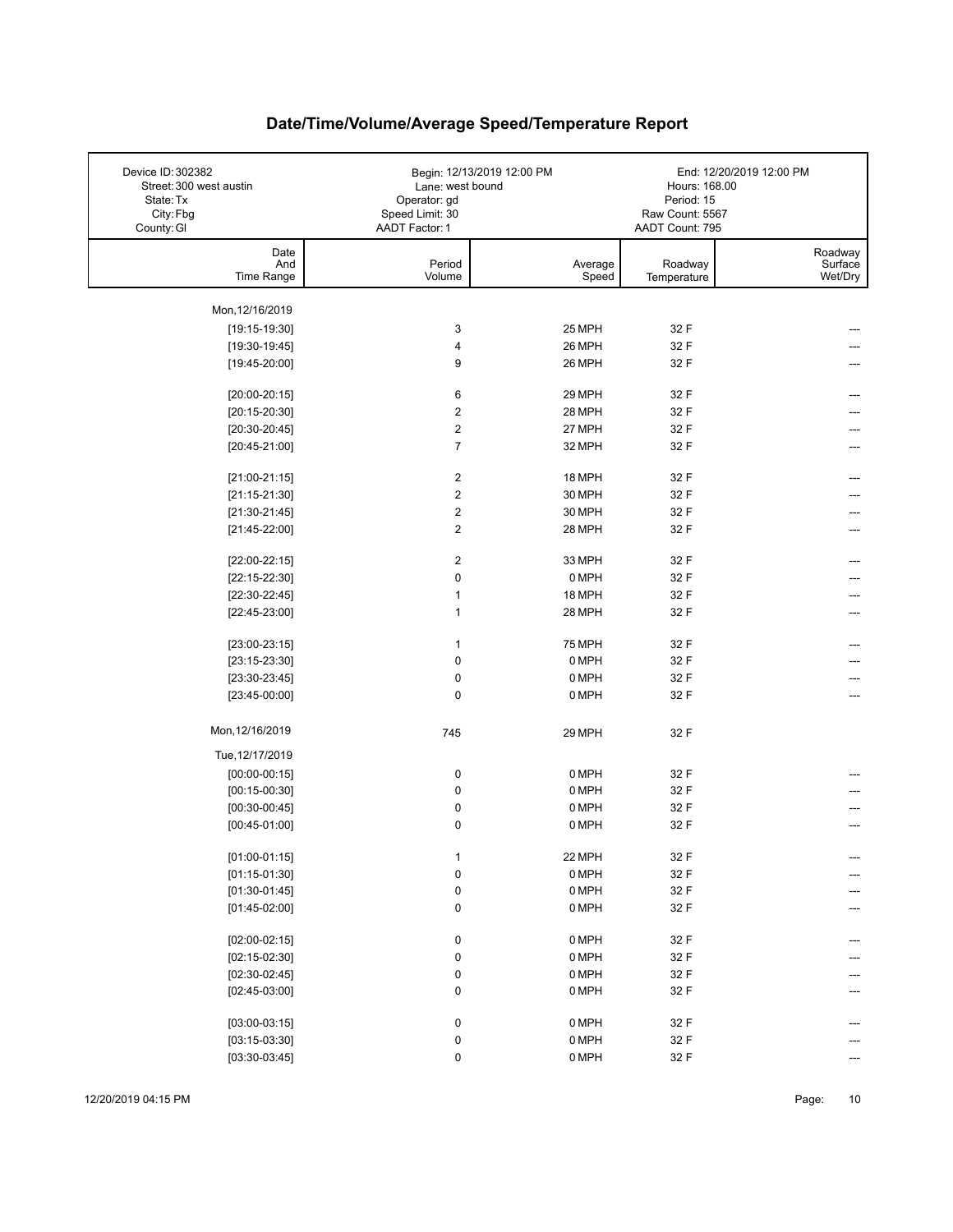| Device ID: 302382<br>Street: 300 west austin<br>State: Tx<br>City: Fbg<br>County: GI | Lane: west bound<br>Operator: gd<br>Speed Limit: 30<br>AADT Factor: 1 | Begin: 12/13/2019 12:00 PM | Hours: 168.00<br>Period: 15<br>Raw Count: 5567<br>AADT Count: 795 | End: 12/20/2019 12:00 PM      |
|--------------------------------------------------------------------------------------|-----------------------------------------------------------------------|----------------------------|-------------------------------------------------------------------|-------------------------------|
| Date<br>And<br>Time Range                                                            | Period<br>Volume                                                      | Average<br>Speed           | Roadway<br>Temperature                                            | Roadway<br>Surface<br>Wet/Dry |
|                                                                                      |                                                                       |                            |                                                                   |                               |
| Tue, 12/17/2019<br>$[03:45-04:00]$                                                   | 0                                                                     | 0 MPH                      | 32 F                                                              |                               |
|                                                                                      |                                                                       |                            |                                                                   |                               |
| $[04:00-04:15]$                                                                      | $\pmb{0}$                                                             | 0 MPH                      | 32 F                                                              |                               |
| $[04:15-04:30]$                                                                      | $\pmb{0}$                                                             | 0 MPH                      | 32 F                                                              |                               |
| $[04:30-04:45]$                                                                      | $\pmb{0}$                                                             | 0 MPH                      | 32 F                                                              |                               |
| $[04:45-05:00]$                                                                      | $\pmb{0}$                                                             | 0 MPH                      | 32 F                                                              |                               |
| $[05:00-05:15]$                                                                      | 0                                                                     | 0 MPH                      | 32 F                                                              |                               |
| $[05:15-05:30]$                                                                      | $\mathbf{1}$                                                          | 22 MPH                     | 32 F                                                              |                               |
| $[05:30-05:45]$                                                                      | $\pmb{0}$                                                             | 0 MPH                      | 32 F                                                              |                               |
| $[05:45-06:00]$                                                                      | $\pmb{0}$                                                             | 0 MPH                      | 32 F                                                              |                               |
| $[06:00-06:15]$                                                                      | $\pmb{0}$                                                             | 0 MPH                      | 32 F                                                              |                               |
| $[06:15-06:30]$                                                                      | $\mathbf{1}$                                                          | 28 MPH                     | 32 F                                                              |                               |
| $[06:30-06:45]$                                                                      | $\mathbf{1}$                                                          | 0 MPH                      | 32 F                                                              |                               |
| $[06:45-07:00]$                                                                      | $\boldsymbol{2}$                                                      | 30 MPH                     | 32 F                                                              |                               |
|                                                                                      |                                                                       |                            |                                                                   |                               |
| $[07:00-07:15]$                                                                      | 5                                                                     | 29 MPH                     | 32 F                                                              |                               |
| $[07:15-07:30]$                                                                      | $\mathbf{1}$                                                          | <b>75 MPH</b>              | 32 F                                                              |                               |
| $[07:30-07:45]$                                                                      | $\boldsymbol{2}$                                                      | 23 MPH                     | 32 F                                                              |                               |
| $[07:45-08:00]$                                                                      | 9                                                                     | 28 MPH                     | 32 F                                                              |                               |
| $[08:00-08:15]$                                                                      | 8                                                                     | 31 MPH                     | 32 F                                                              |                               |
| $[08:15-08:30]$                                                                      | 6                                                                     | 30 MPH                     | 32 F                                                              |                               |
| $[08:30-08:45]$                                                                      | 10                                                                    | 28 MPH                     | 32 F                                                              | ---                           |
| $[08:45-09:00]$                                                                      | 12                                                                    | 37 MPH                     | 32 F                                                              |                               |
| $[09:00-09:15]$                                                                      | 8                                                                     | 34 MPH                     | 32 F                                                              |                               |
| $[09:15-09:30]$                                                                      | 11                                                                    | 29 MPH                     | 32 F                                                              |                               |
| $[09:30-09:45]$                                                                      | $\overline{7}$                                                        | 28 MPH                     | 32 F                                                              |                               |
| $[09:45-10:00]$                                                                      | 14                                                                    | 28 MPH                     | 32 F                                                              |                               |
|                                                                                      |                                                                       |                            |                                                                   |                               |
| $[10:00-10:15]$                                                                      | 19                                                                    | 30 MPH                     | 32 F                                                              | ---                           |
| $[10:15-10:30]$                                                                      | $11$                                                                  | 32 MPH                     | 32 F                                                              | ---                           |
| $[10:30-10:45]$                                                                      | 8                                                                     | 35 MPH                     | 32 F                                                              |                               |
| $[10:45-11:00]$                                                                      | $17\,$                                                                | 33 MPH                     | 32 F                                                              |                               |
| $[11:00-11:15]$                                                                      | 9                                                                     | 29 MPH                     | 32 F                                                              | ---                           |
| $[11:15-11:30]$                                                                      | $10$                                                                  | 33 MPH                     | 32 F                                                              |                               |
| $[11:30-11:45]$                                                                      | $16\,$                                                                | 30 MPH                     | 32 F                                                              |                               |
| $[11:45-12:00]$                                                                      | $10$                                                                  | 37 MPH                     | 32 F                                                              |                               |
|                                                                                      |                                                                       |                            |                                                                   |                               |
| $[12:00-12:15]$                                                                      | $17\,$<br>16                                                          | 29 MPH                     | 32 F                                                              | ---                           |
| $[12:15-12:30]$                                                                      |                                                                       | 30 MPH                     | 32 F                                                              |                               |
| $[12:30-12:45]$                                                                      | $16\,$                                                                | 28 MPH                     | 32 F                                                              |                               |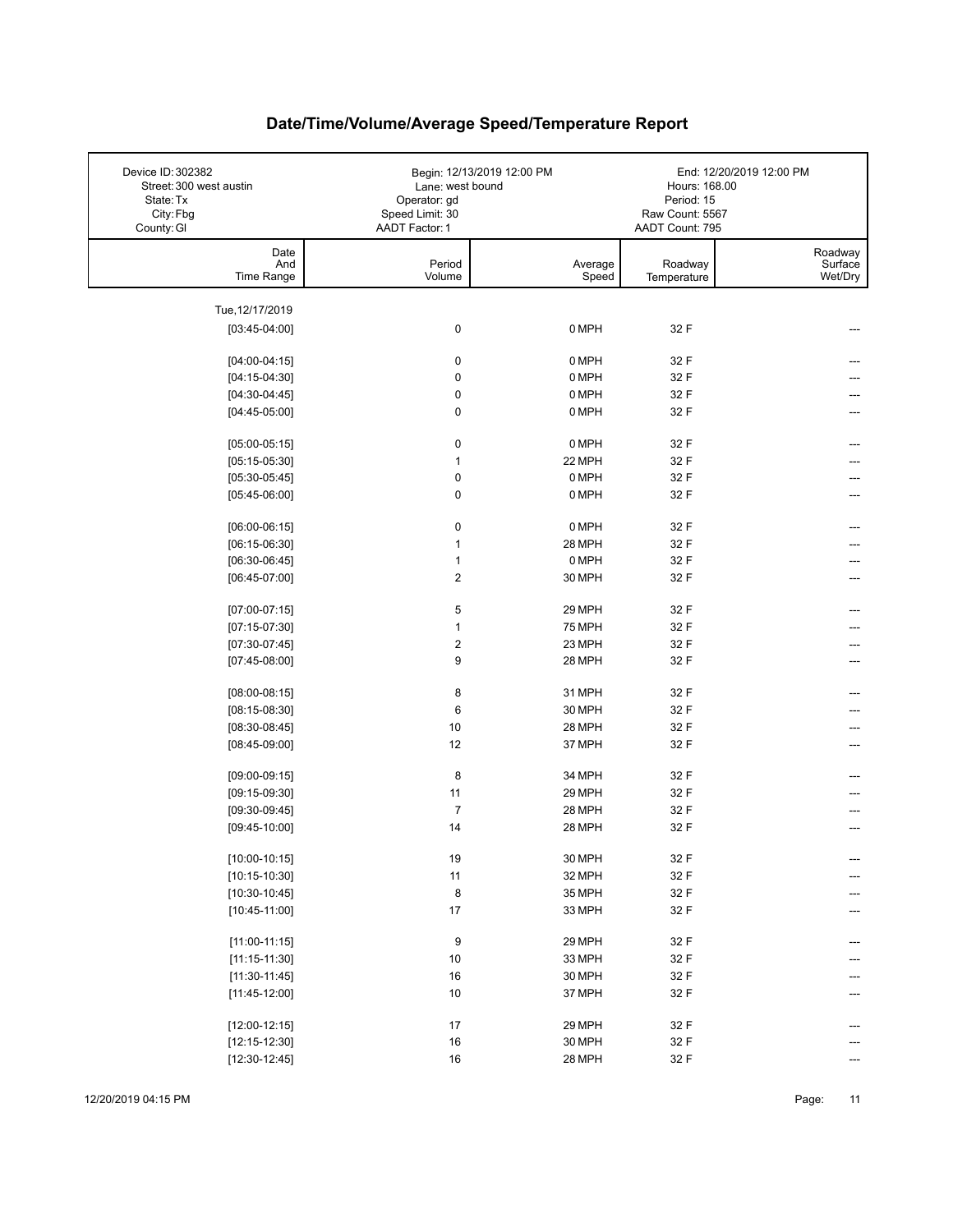| Device ID: 302382<br>Street: 300 west austin<br>State: Tx<br>City: Fbg<br>County: GI | Lane: west bound<br>Operator: gd<br>Speed Limit: 30<br>AADT Factor: 1 | Begin: 12/13/2019 12:00 PM | Hours: 168.00<br>Period: 15<br>Raw Count: 5567<br>AADT Count: 795 | End: 12/20/2019 12:00 PM      |
|--------------------------------------------------------------------------------------|-----------------------------------------------------------------------|----------------------------|-------------------------------------------------------------------|-------------------------------|
| Date<br>And<br>Time Range                                                            | Period<br>Volume                                                      | Average<br>Speed           | Roadway<br>Temperature                                            | Roadway<br>Surface<br>Wet/Dry |
|                                                                                      |                                                                       |                            |                                                                   |                               |
| Tue, 12/17/2019<br>$[12:45-13:00]$                                                   | 20                                                                    | 28 MPH                     | 32 F                                                              |                               |
|                                                                                      |                                                                       |                            |                                                                   |                               |
| $[13:00-13:15]$                                                                      | 11                                                                    | 27 MPH                     | 32 F                                                              |                               |
| $[13:15-13:30]$                                                                      | 20                                                                    | 34 MPH                     | 32 F                                                              |                               |
| $[13:30-13:45]$                                                                      | 19                                                                    | 28 MPH                     | 32 F                                                              |                               |
| $[13:45-14:00]$                                                                      | 12                                                                    | 25 MPH                     | 32 F                                                              |                               |
| $[14:00-14:15]$                                                                      | 20                                                                    | 27 MPH                     | 32 F                                                              |                               |
| $[14:15-14:30]$                                                                      | 16                                                                    | 29 MPH                     | 32 F                                                              |                               |
| $[14:30-14:45]$                                                                      | 14                                                                    | 31 MPH                     | 32 F                                                              |                               |
| $[14:45-15:00]$                                                                      | 20                                                                    | 34 MPH                     | 32 F                                                              |                               |
| $[15:00-15:15]$                                                                      | 24                                                                    | 32 MPH                     | 32 F                                                              | ---                           |
| $[15:15-15:30]$                                                                      | 21                                                                    | 31 MPH                     | 32 F                                                              |                               |
| $[15:30-15:45]$                                                                      | 20                                                                    | 29 MPH                     | 32 F                                                              |                               |
| $[15:45-16:00]$                                                                      | 24                                                                    | 27 MPH                     | 32 F                                                              | ---                           |
|                                                                                      | 24                                                                    | 29 MPH                     | 32 F                                                              |                               |
| $[16:00-16:15]$<br>$[16:15-16:30]$                                                   | 18                                                                    | 30 MPH                     | 32 F                                                              |                               |
| $[16:30-16:45]$                                                                      | 9                                                                     | 31 MPH                     | 32 F                                                              |                               |
| $[16:45-17:00]$                                                                      | 14                                                                    | 30 MPH                     | 32 F                                                              |                               |
|                                                                                      |                                                                       |                            |                                                                   |                               |
| $[17:00-17:15]$                                                                      | 30                                                                    | 28 MPH                     | 32 F                                                              |                               |
| $[17:15-17:30]$                                                                      | 16                                                                    | 31 MPH                     | 32 F                                                              |                               |
| $[17:30-17:45]$                                                                      | 19                                                                    | 28 MPH                     | 32 F                                                              |                               |
| $[17:45-18:00]$                                                                      | 15                                                                    | 25 MPH                     | 32 F                                                              |                               |
| $[18:00-18:15]$                                                                      | 12                                                                    | 30 MPH                     | 32 F                                                              |                               |
| $[18:15-18:30]$                                                                      | 13                                                                    | 32 MPH                     | 32 F                                                              |                               |
| $[18:30-18:45]$                                                                      | 10                                                                    | 29 MPH                     | 32 F                                                              |                               |
| $[18:45-19:00]$                                                                      | 5                                                                     | 27 MPH                     | 32 F                                                              |                               |
| $[19:00-19:15]$                                                                      | $13\,$                                                                | 30 MPH                     | 32 F                                                              | ---                           |
| $[19:15-19:30]$                                                                      | 8                                                                     | 31 MPH                     | 32 F                                                              | ---                           |
| $[19:30-19:45]$                                                                      | $\ensuremath{\mathsf{3}}$                                             | 24 MPH                     | 32 F                                                              |                               |
| $[19:45-20:00]$                                                                      | $17\,$                                                                | 27 MPH                     | 32 F                                                              |                               |
|                                                                                      |                                                                       | 28 MPH                     |                                                                   |                               |
| $[20:00-20:15]$                                                                      | 3<br>6                                                                | 35 MPH                     | 32 F<br>32 F                                                      | ---                           |
| $[20:15-20:30]$<br>$[20:30-20:45]$                                                   | 4                                                                     | 25 MPH                     | $32\ \mathsf{F}$                                                  |                               |
| $[20:45-21:00]$                                                                      | 8                                                                     | 27 MPH                     | 32 F                                                              |                               |
|                                                                                      |                                                                       |                            |                                                                   |                               |
| $[21:00-21:15]$                                                                      | 3                                                                     | 35 MPH                     | 32 F                                                              |                               |
| $[21:15-21:30]$                                                                      | 8                                                                     | 28 MPH                     | 32 F                                                              |                               |
| $[21:30-21:45]$                                                                      | $\overline{\mathbf{c}}$                                               | 25 MPH                     | 32 F                                                              | ---                           |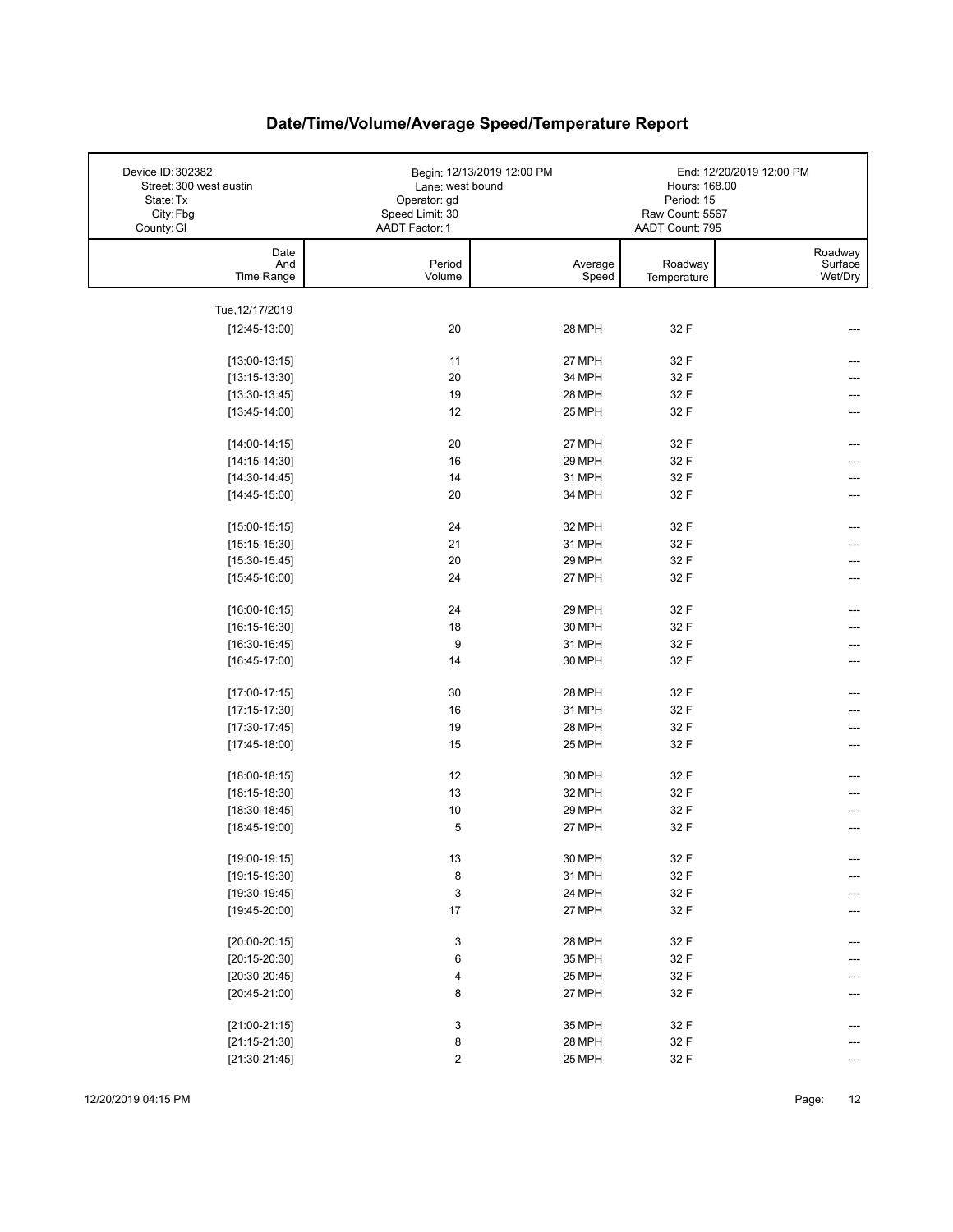| Device ID: 302382<br>Street: 300 west austin<br>State: Tx<br>City: Fbg<br>County: GI | Lane: west bound<br>Operator: gd<br>Speed Limit: 30<br><b>AADT Factor: 1</b> | Begin: 12/13/2019 12:00 PM | Hours: 168.00<br>Period: 15<br>Raw Count: 5567<br>AADT Count: 795 | End: 12/20/2019 12:00 PM      |
|--------------------------------------------------------------------------------------|------------------------------------------------------------------------------|----------------------------|-------------------------------------------------------------------|-------------------------------|
| Date<br>And<br>Time Range                                                            | Period<br>Volume                                                             | Average<br>Speed           | Roadway<br>Temperature                                            | Roadway<br>Surface<br>Wet/Dry |
| Tue, 12/17/2019                                                                      |                                                                              |                            |                                                                   |                               |
| $[21:45-22:00]$                                                                      | 1                                                                            | 32 MPH                     | 32 F                                                              |                               |
|                                                                                      |                                                                              |                            |                                                                   |                               |
| $[22:00-22:15]$                                                                      | $\overline{\mathbf{c}}$                                                      | 35 MPH                     | 32 F                                                              |                               |
| $[22:15-22:30]$                                                                      | 3                                                                            | 31 MPH                     | 32 F                                                              |                               |
| $[22:30-22:45]$                                                                      | 1                                                                            | 28 MPH                     | 32 F                                                              |                               |
| $[22:45-23:00]$                                                                      | $\pmb{0}$                                                                    | 0 MPH                      | 32 F                                                              |                               |
| $[23:00-23:15]$                                                                      | $\pmb{0}$                                                                    | 0 MPH                      | 32 F                                                              |                               |
| $[23:15-23:30]$                                                                      | $\pmb{0}$                                                                    | 0 MPH                      | 32 F                                                              |                               |
| $[23:30-23:45]$                                                                      | 0                                                                            | 0 MPH                      | 32 F                                                              |                               |
| $[23:45-00:00]$                                                                      | $\pmb{0}$                                                                    | 0 MPH                      | 32 F                                                              |                               |
|                                                                                      |                                                                              |                            |                                                                   |                               |
| Tue, 12/17/2019                                                                      | 756                                                                          | 30 MPH                     | 32 F                                                              |                               |
| Wed, 12/18/2019                                                                      |                                                                              |                            |                                                                   |                               |
| $[00:00-00:15]$                                                                      | 0                                                                            | 0 MPH                      | 32 F                                                              |                               |
| $[00:15-00:30]$                                                                      | $\pmb{0}$                                                                    | 0 MPH                      | 32 F                                                              |                               |
| $[00:30-00:45]$                                                                      | $\pmb{0}$                                                                    | 0 MPH                      | 32 F                                                              |                               |
| $[00:45-01:00]$                                                                      | 1                                                                            | 22 MPH                     | 32 F                                                              |                               |
| $[01:00-01:15]$                                                                      | 1                                                                            | 28 MPH                     | 32 F                                                              |                               |
| $[01:15-01:30]$                                                                      | $\pmb{0}$                                                                    | 0 MPH                      | 32 F                                                              |                               |
| $[01:30-01:45]$                                                                      | $\pmb{0}$                                                                    | 0 MPH                      | 32 F                                                              |                               |
| $[01:45-02:00]$                                                                      | $\pmb{0}$                                                                    | 0 MPH                      | 32 F                                                              | ---                           |
|                                                                                      |                                                                              |                            |                                                                   |                               |
| $[02:00-02:15]$                                                                      | 0                                                                            | 0 MPH                      | 32 F                                                              |                               |
| $[02:15-02:30]$                                                                      | $\pmb{0}$                                                                    | 0 MPH                      | 32 F                                                              |                               |
| $[02:30-02:45]$                                                                      | $\pmb{0}$<br>0                                                               | 0 MPH<br>0 MPH             | 32 F<br>32 F                                                      |                               |
| $[02:45-03:00]$                                                                      |                                                                              |                            |                                                                   |                               |
| $[03:00-03:15]$                                                                      | $\pmb{0}$                                                                    | 0 MPH                      | 32 F                                                              |                               |
| $[03:15-03:30]$                                                                      | $\mathbf 0$                                                                  | 0 MPH                      | 32 F                                                              |                               |
| $[03:30-03:45]$                                                                      | $\pmb{0}$                                                                    | 0 MPH                      | 32 F                                                              |                               |
| $[03:45-04:00]$                                                                      | $\pmb{0}$                                                                    | 0 MPH                      | 32 F                                                              |                               |
|                                                                                      |                                                                              |                            |                                                                   |                               |
| $[04:00-04:15]$                                                                      | 0                                                                            | 0 MPH                      | 32 F                                                              |                               |
| $[04:15-04:30]$<br>$[04:30-04:45]$                                                   | $\pmb{0}$<br>0                                                               | 0 MPH<br>0 MPH             | 32 F<br>32 F                                                      |                               |
| $[04:45-05:00]$                                                                      | $\pmb{0}$                                                                    | 0 MPH                      | 32 F                                                              |                               |
|                                                                                      |                                                                              |                            |                                                                   |                               |
| $[05:00-05:15]$                                                                      | 0                                                                            | 0 MPH                      | 32 F                                                              |                               |
| $[05:15-05:30]$                                                                      | 0                                                                            | 0 MPH                      | 32 F                                                              |                               |
| $[05:30-05:45]$                                                                      | 0                                                                            | 0 MPH                      | 32 F                                                              |                               |
| $[05:45-06:00]$                                                                      | 0                                                                            | 0 MPH                      | 32 F                                                              |                               |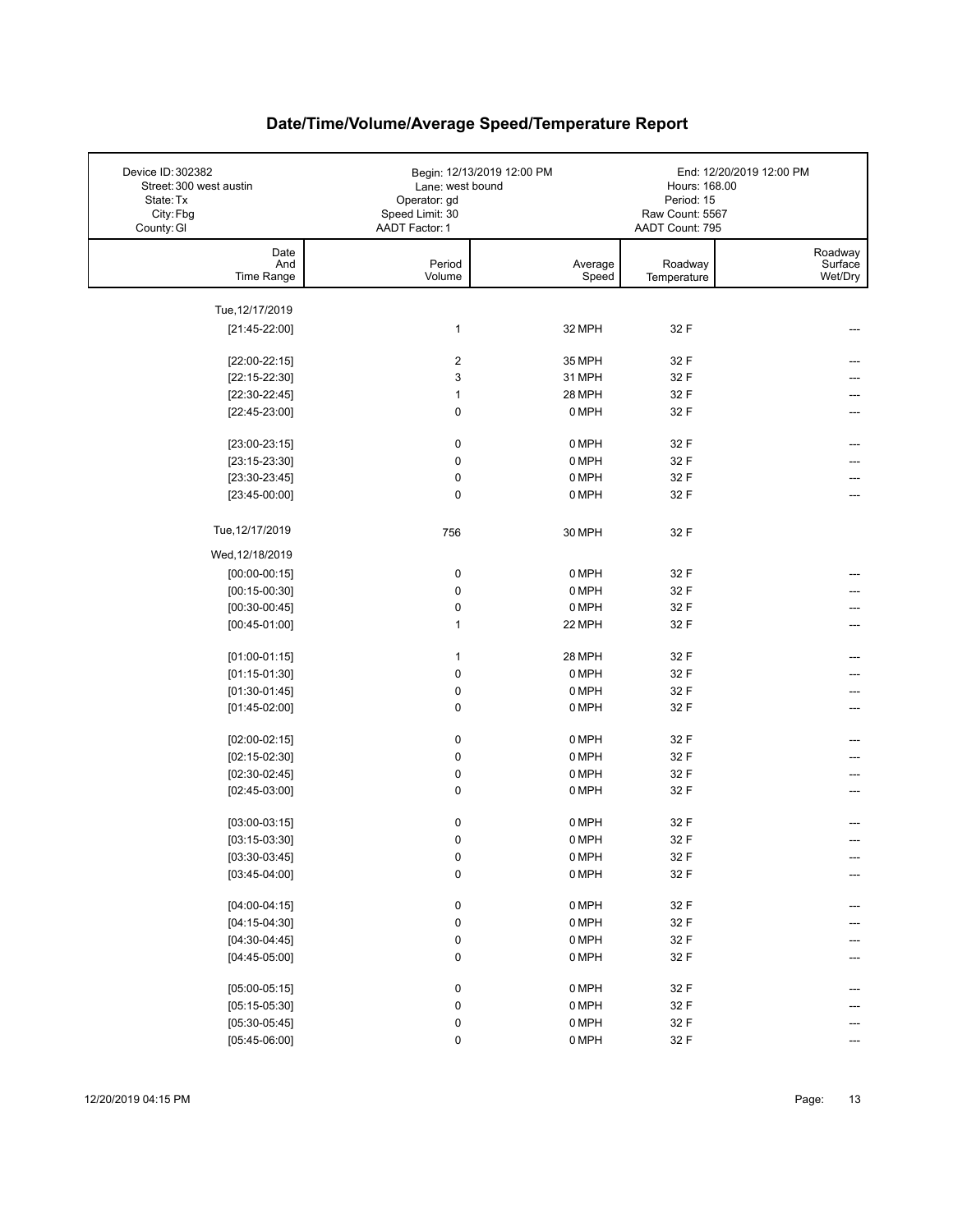| Device ID: 302382<br>Street: 300 west austin<br>State: Tx<br>City: Fbg<br>County: GI | Lane: west bound<br>Operator: gd<br>Speed Limit: 30<br>AADT Factor: 1 | Begin: 12/13/2019 12:00 PM | Hours: 168.00<br>Period: 15<br>Raw Count: 5567<br>AADT Count: 795 | End: 12/20/2019 12:00 PM      |
|--------------------------------------------------------------------------------------|-----------------------------------------------------------------------|----------------------------|-------------------------------------------------------------------|-------------------------------|
| Date<br>And<br>Time Range                                                            | Period<br>Volume                                                      | Average<br>Speed           | Roadway<br>Temperature                                            | Roadway<br>Surface<br>Wet/Dry |
| Wed, 12/18/2019                                                                      |                                                                       |                            |                                                                   |                               |
| $[06:00-06:15]$                                                                      | 0                                                                     | 0 MPH                      | 32 F                                                              |                               |
| $[06:15-06:30]$                                                                      | 0                                                                     | 0 MPH                      | 32 F                                                              |                               |
| $[06:30-06:45]$                                                                      | 0                                                                     | 0 MPH                      | 32 F                                                              |                               |
| $[06:45-07:00]$                                                                      | $\mathbf{1}$                                                          | 32 MPH                     | 32 F                                                              |                               |
|                                                                                      |                                                                       |                            |                                                                   |                               |
| $[07:00-07:15]$                                                                      | 8                                                                     | 34 MPH                     | 32 F                                                              | ---                           |
| $[07:15-07:30]$                                                                      | 3                                                                     | 47 MPH                     | 32 F                                                              |                               |
| $[07:30-07:45]$                                                                      | 6                                                                     | 27 MPH                     | 32 F                                                              |                               |
| $[07:45-08:00]$                                                                      | 13                                                                    | 28 MPH                     | 32 F                                                              |                               |
| $[08:00-08:15]$                                                                      | 4                                                                     | 32 MPH                     | 32 F                                                              |                               |
| $[08:15-08:30]$                                                                      | 9                                                                     | 31 MPH                     | 32 F                                                              |                               |
| $[08:30-08:45]$                                                                      | 8                                                                     | 31 MPH                     | 32 F                                                              |                               |
| $[08:45-09:00]$                                                                      | 8                                                                     | 26 MPH                     | 32 F                                                              |                               |
|                                                                                      |                                                                       |                            |                                                                   |                               |
| $[09:00-09:15]$                                                                      | 9                                                                     | 28 MPH                     | 32 F                                                              | ---                           |
| $[09:15-09:30]$                                                                      | $\overline{7}$                                                        | 30 MPH                     | 32 F                                                              |                               |
| $[09:30-09:45]$                                                                      | $\overline{7}$                                                        | 31 MPH                     | 32 F                                                              |                               |
| $[09:45-10:00]$                                                                      | 8                                                                     | 28 MPH                     | 32 F                                                              |                               |
| $[10:00-10:15]$                                                                      | $\overline{7}$                                                        | 29 MPH                     | 32 F                                                              |                               |
| $[10:15-10:30]$                                                                      | 14                                                                    | 27 MPH                     | 32 F                                                              |                               |
| $[10:30-10:45]$                                                                      | 5                                                                     | 29 MPH                     | 32 F                                                              |                               |
| $[10:45-11:00]$                                                                      | 15                                                                    | 29 MPH                     | 32 F                                                              |                               |
|                                                                                      |                                                                       |                            |                                                                   |                               |
| $[11:00-11:15]$                                                                      | 15                                                                    | 30 MPH                     | 32 F                                                              |                               |
| $[11:15-11:30]$                                                                      | 11                                                                    | 29 MPH                     | 32 F                                                              |                               |
| $[11:30-11:45]$                                                                      | 11                                                                    | 30 MPH                     | 32 F                                                              |                               |
| $[11:45-12:00]$                                                                      | 26                                                                    | 30 MPH                     | 32 F                                                              |                               |
| $[12:00-12:15]$                                                                      | 14                                                                    | 30 MPH                     | 32 F                                                              |                               |
| $[12:15-12:30]$                                                                      | 19                                                                    | 32 MPH                     | 32 F                                                              |                               |
| $[12:30-12:45]$                                                                      | 14                                                                    | 28 MPH                     | 32 F                                                              | ---                           |
| $[12:45-13:00]$                                                                      | 21                                                                    | 28 MPH                     | 32 F                                                              | ---                           |
|                                                                                      |                                                                       |                            |                                                                   |                               |
| $[13:00-13:15]$                                                                      | 16                                                                    | 31 MPH                     | 32 F                                                              | ---                           |
| $[13:15-13:30]$                                                                      | 15                                                                    | 28 MPH                     | 32 F                                                              |                               |
| $[13:30-13:45]$                                                                      | 17                                                                    | 29 MPH                     | 32 F                                                              |                               |
| $[13:45-14:00]$                                                                      | 22                                                                    | 31 MPH                     | 32 F                                                              |                               |
| $[14:00-14:15]$                                                                      | 21                                                                    | 28 MPH                     | 32 F                                                              |                               |
| $[14:15-14:30]$                                                                      | 21                                                                    | 30 MPH                     | 32 F                                                              |                               |
| $[14:30-14:45]$                                                                      | 18                                                                    | 27 MPH                     | 32 F                                                              |                               |
| $[14:45-15:00]$                                                                      | 17                                                                    | 29 MPH                     | 32 F                                                              | ---                           |
|                                                                                      |                                                                       |                            |                                                                   |                               |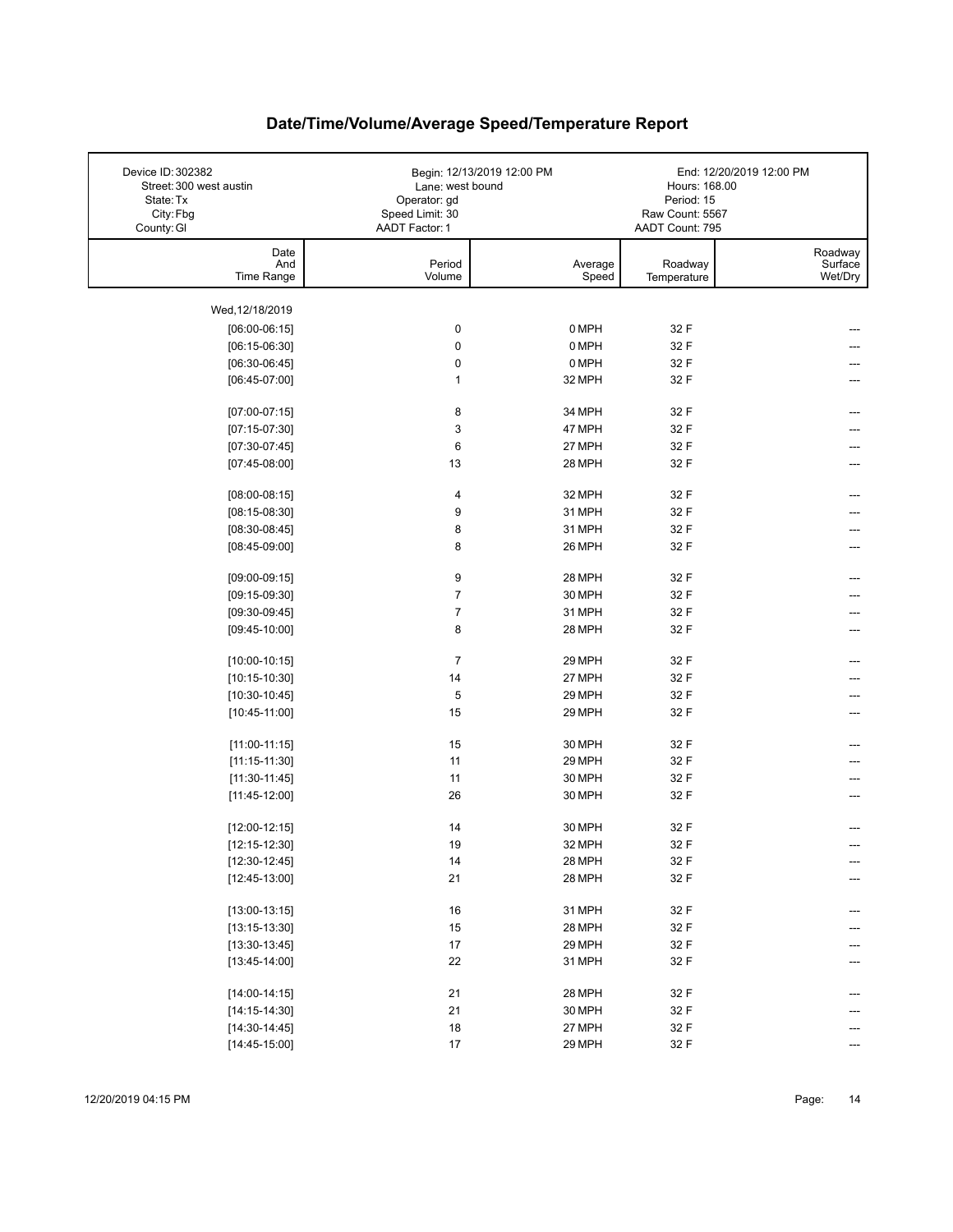| Device ID: 302382<br>Street: 300 west austin<br>State: Tx<br>City: Fbg<br>County: GI | Lane: west bound<br>Operator: gd<br>Speed Limit: 30<br>AADT Factor: 1 | Begin: 12/13/2019 12:00 PM | Hours: 168.00<br>Period: 15<br>Raw Count: 5567<br>AADT Count: 795 | End: 12/20/2019 12:00 PM      |
|--------------------------------------------------------------------------------------|-----------------------------------------------------------------------|----------------------------|-------------------------------------------------------------------|-------------------------------|
| Date<br>And<br>Time Range                                                            | Period<br>Volume                                                      | Average<br>Speed           | Roadway<br>Temperature                                            | Roadway<br>Surface<br>Wet/Dry |
| Wed, 12/18/2019                                                                      |                                                                       |                            |                                                                   |                               |
| $[15:00-15:15]$                                                                      | 25                                                                    | 31 MPH                     | 32 F                                                              |                               |
| $[15:15-15:30]$                                                                      | 25                                                                    | 28 MPH                     | 32 F                                                              |                               |
| $[15:30-15:45]$                                                                      | 24                                                                    | 27 MPH                     | 32 F                                                              |                               |
| $[15:45-16:00]$                                                                      | 23                                                                    | 32 MPH                     | 32 F                                                              |                               |
| $[16:00-16:15]$                                                                      | 29                                                                    | 35 MPH                     | 32 F                                                              | ---                           |
| $[16:15-16:30]$                                                                      | 22                                                                    | 27 MPH                     | 32 F                                                              | ---                           |
| $[16:30-16:45]$                                                                      | 19                                                                    | 30 MPH                     | 32 F                                                              | ---                           |
| $[16:45-17:00]$                                                                      | 15                                                                    | 29 MPH                     | 32 F                                                              | ---                           |
| $[17:00-17:15]$                                                                      | 21                                                                    | 31 MPH                     | 32 F                                                              | ---                           |
| $[17:15-17:30]$                                                                      | 20                                                                    | 26 MPH                     | 32 F                                                              |                               |
| $[17:30-17:45]$                                                                      | 23                                                                    | 28 MPH                     | 32 F                                                              |                               |
| $[17:45-18:00]$                                                                      | 21                                                                    | 25 MPH                     | 32 F                                                              |                               |
| $[18:00-18:15]$                                                                      | 16                                                                    | 26 MPH                     | 32 F                                                              | ---                           |
| $[18:15-18:30]$                                                                      | 13                                                                    | 23 MPH                     | 32 F                                                              |                               |
| $[18:30-18:45]$                                                                      | 12                                                                    | 30 MPH                     | 32 F                                                              |                               |
| $[18:45-19:00]$                                                                      | 10                                                                    | 24 MPH                     | 32 F                                                              |                               |
| $[19:00-19:15]$                                                                      | 9                                                                     | 27 MPH                     | 32 F                                                              | ---                           |
| $[19:15-19:30]$                                                                      | $\overline{7}$                                                        | 35 MPH                     | 32 F                                                              |                               |
| $[19:30-19:45]$                                                                      | 3                                                                     | 22 MPH                     | 32 F                                                              |                               |
| $[19:45-20:00]$                                                                      | 5                                                                     | 29 MPH                     | 32 F                                                              |                               |
| $[20:00-20:15]$                                                                      | 3                                                                     | 44 MPH                     | 32 F                                                              |                               |
| $[20:15-20:30]$                                                                      | 16                                                                    | 25 MPH                     | 32 F                                                              |                               |
| $[20:30-20:45]$                                                                      | 6                                                                     | 39 MPH                     | 32 F                                                              |                               |
| $[20:45-21:00]$                                                                      | 6                                                                     | 32 MPH                     | 32 F                                                              |                               |
| $[21:00-21:15]$                                                                      | 8                                                                     | 26 MPH                     | 32 F                                                              |                               |
| $[21:15-21:30]$                                                                      | 12                                                                    | 26 MPH                     | 32 F                                                              |                               |
| $[21:30-21:45]$                                                                      | $\overline{\mathbf{c}}$                                               | 25 MPH                     | 32 F                                                              | ---                           |
| $[21:45-22:00]$                                                                      | 5                                                                     | 30 MPH                     | 32 F                                                              |                               |
| $[22:00-22:15]$                                                                      | 5                                                                     | 24 MPH                     | 32 F                                                              | ---                           |
| $[22:15-22:30]$                                                                      | 0                                                                     | 0 MPH                      | 32 F                                                              |                               |
| $[22:30-22:45]$                                                                      | 1                                                                     | 28 MPH                     | 32 F                                                              |                               |
| $[22:45-23:00]$                                                                      | 1                                                                     | 38 MPH                     | 32 F                                                              |                               |
| $[23:00-23:15]$                                                                      | 0                                                                     | 0 MPH                      | 32 F                                                              |                               |
| $[23:15-23:30]$                                                                      | $\mathbf{1}$                                                          | 0 MPH                      | 32 F                                                              |                               |
| $[23:30-23:45]$                                                                      | 0                                                                     | 0 MPH                      | 32 F                                                              |                               |
| $[23:45-00:00]$                                                                      | $\mathbf{1}$                                                          | 22 MPH                     | 32 F                                                              | ---                           |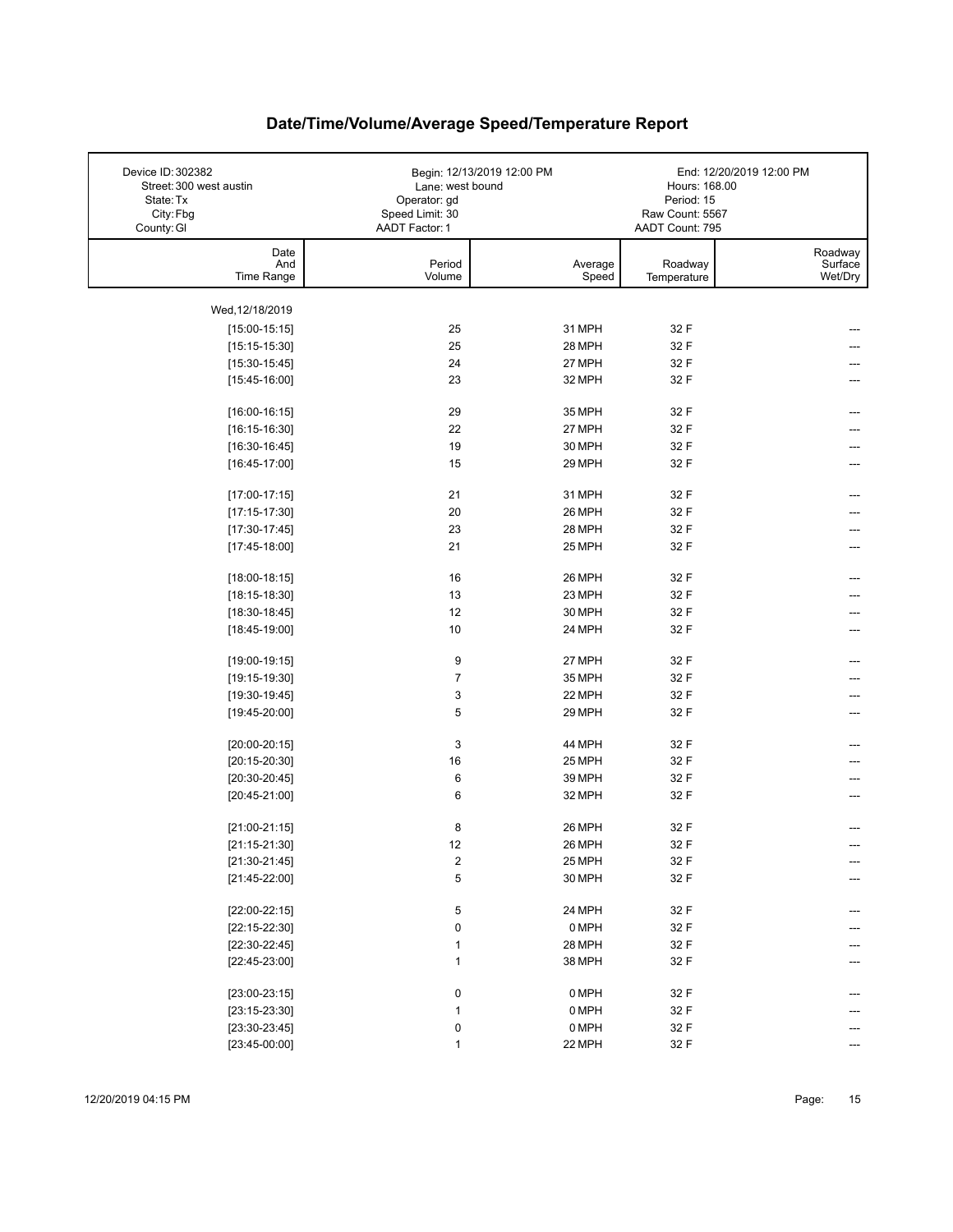| Device ID: 302382<br>Street: 300 west austin<br>State: Tx<br>City: Fbg<br>County: GI | Lane: west bound<br>Operator: gd<br>Speed Limit: 30<br>AADT Factor: 1 | Begin: 12/13/2019 12:00 PM | Hours: 168.00<br>Period: 15<br>Raw Count: 5567<br>AADT Count: 795 | End: 12/20/2019 12:00 PM      |
|--------------------------------------------------------------------------------------|-----------------------------------------------------------------------|----------------------------|-------------------------------------------------------------------|-------------------------------|
| Date<br>And<br>Time Range                                                            | Period<br>Volume                                                      | Average<br>Speed           | Roadway<br>Temperature                                            | Roadway<br>Surface<br>Wet/Dry |
| Wed, 12/18/2019                                                                      | 821                                                                   | 29 MPH                     | 32 F                                                              |                               |
| Thu, 12/19/2019                                                                      |                                                                       |                            |                                                                   |                               |
| $[00:00-00:15]$                                                                      | 0                                                                     | 0 MPH                      | 32 F                                                              |                               |
| $[00:15-00:30]$                                                                      | $\mathbf{1}$                                                          | 22 MPH                     | 32 F                                                              |                               |
| $[00:30-00:45]$                                                                      | $\ensuremath{\mathsf{3}}$                                             | 26 MPH                     | 32 F                                                              |                               |
| $[00:45-01:00]$                                                                      | 0                                                                     | 0 MPH                      | 32 F                                                              |                               |
| $[01:00-01:15]$                                                                      | 0                                                                     | 0 MPH                      | 32 F                                                              |                               |
| $[01:15-01:30]$                                                                      | 0                                                                     | 0 MPH                      | 32 F                                                              |                               |
| $[01:30-01:45]$                                                                      | $\pmb{0}$                                                             | 0 MPH                      | 32 F                                                              |                               |
| $[01:45-02:00]$                                                                      | 0                                                                     | 0 MPH                      | 32 F                                                              |                               |
| $[02:00-02:15]$                                                                      | $\pmb{0}$                                                             | 0 MPH                      | 32 F                                                              |                               |
| $[02:15-02:30]$                                                                      | $\pmb{0}$                                                             | 0 MPH                      | 32 F                                                              |                               |
| $[02:30-02:45]$                                                                      | 0                                                                     | 0 MPH                      | 32 F                                                              |                               |
| $[02:45-03:00]$                                                                      | 0                                                                     | 0 MPH                      | 32 F                                                              |                               |
| $[03:00-03:15]$                                                                      | 0                                                                     | 0 MPH                      | 32 F                                                              |                               |
| $[03:15-03:30]$                                                                      | 0                                                                     | 0 MPH                      | 32 F                                                              |                               |
| $[03:30-03:45]$                                                                      | $\pmb{0}$                                                             | 0 MPH                      | 32 F                                                              |                               |
| $[03:45-04:00]$                                                                      | 0                                                                     | 0 MPH                      | 32 F                                                              | ---                           |
| $[04:00-04:15]$                                                                      | $\pmb{0}$                                                             | 0 MPH                      | 32 F                                                              |                               |
| $[04:15-04:30]$                                                                      | 0                                                                     | 0 MPH                      | 32 F                                                              |                               |
| $[04:30-04:45]$                                                                      | 0                                                                     | 0 MPH                      | 32 F                                                              |                               |
| $[04:45-05:00]$                                                                      | $\mathbf 0$                                                           | 0 MPH                      | 32 F                                                              |                               |
| $[05:00-05:15]$                                                                      | 0                                                                     | 0 MPH                      | 32 F                                                              |                               |
| $[05:15-05:30]$                                                                      | $\pmb{0}$                                                             | 0 MPH                      | 32 F                                                              |                               |
| $[05:30-05:45]$                                                                      | 0                                                                     | 0 MPH                      | 32 F                                                              |                               |
| $[05:45-06:00]$                                                                      | 0                                                                     | 0 MPH                      | 32 F                                                              |                               |
| $[06:00-06:15]$                                                                      | 0                                                                     | $0$ MPH                    | 32 F                                                              |                               |
| $[06:15-06:30]$                                                                      | 0                                                                     | 0 MPH                      | 32 F                                                              | ---                           |
| $[06:30-06:45]$                                                                      | 1                                                                     | 28 MPH                     | 32 F                                                              |                               |
| $[06:45-07:00]$                                                                      | $\mathbf{1}$                                                          | 22 MPH                     | 32 F                                                              |                               |
| $[07:00-07:15]$                                                                      | 3                                                                     | 29 MPH                     | 32 F                                                              | ---                           |
| $[07:15-07:30]$                                                                      | 6                                                                     | 33 MPH                     | 32 F                                                              |                               |
| $[07:30-07:45]$                                                                      | 6                                                                     | 33 MPH                     | 32 F                                                              |                               |
| $[07:45-08:00]$                                                                      | 11                                                                    | 27 MPH                     | 32 F                                                              |                               |
| $[08:00-08:15]$                                                                      | 12                                                                    | 33 MPH                     | 32 F                                                              |                               |
| $[08:15-08:30]$                                                                      | $10$                                                                  | 30 MPH                     | 32 F                                                              |                               |
| $[08:30-08:45]$                                                                      | 11                                                                    | 36 MPH                     | 32 F                                                              |                               |
| $[08:45-09:00]$                                                                      | 9                                                                     | 44 MPH                     | 32 F                                                              | ---                           |

12/20/2019 04:15 PM Page: 16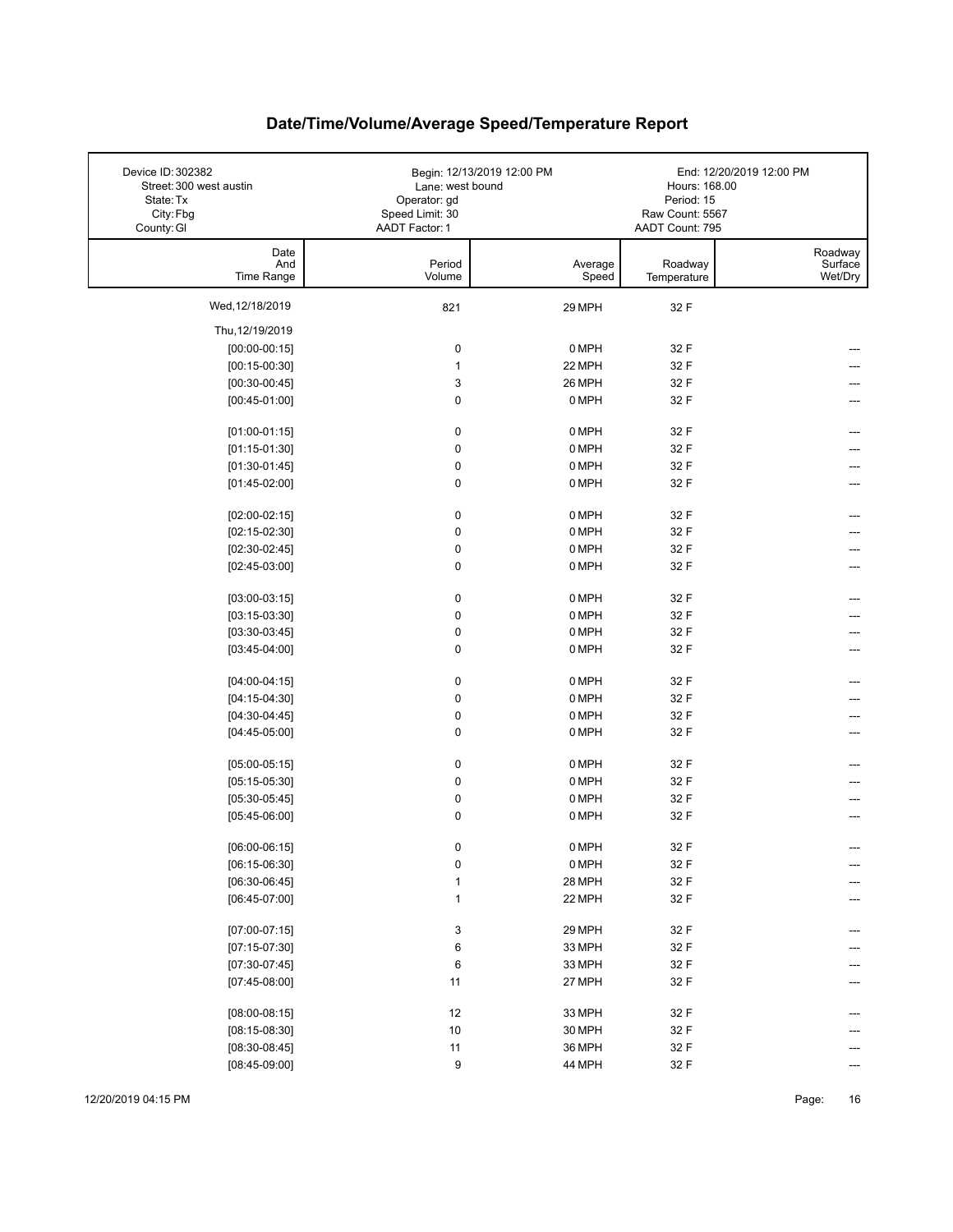| Device ID: 302382<br>Street: 300 west austin<br>State: Tx<br>City: Fbg<br>County: GI | Lane: west bound<br>Operator: gd<br>Speed Limit: 30<br>AADT Factor: 1 | Begin: 12/13/2019 12:00 PM | Hours: 168.00<br>Period: 15<br>Raw Count: 5567<br>AADT Count: 795 | End: 12/20/2019 12:00 PM      |
|--------------------------------------------------------------------------------------|-----------------------------------------------------------------------|----------------------------|-------------------------------------------------------------------|-------------------------------|
| Date<br>And<br>Time Range                                                            | Period<br>Volume                                                      | Average<br>Speed           | Roadway<br>Temperature                                            | Roadway<br>Surface<br>Wet/Dry |
| Thu, 12/19/2019                                                                      |                                                                       |                            |                                                                   |                               |
| $[09:00-09:15]$                                                                      | 8                                                                     | 31 MPH                     | 32 F                                                              |                               |
| $[09:15-09:30]$                                                                      | 15                                                                    | 29 MPH                     | 32 F                                                              |                               |
| $[09:30-09:45]$                                                                      | 10                                                                    | 30 MPH                     | 32 F                                                              |                               |
| $[09:45-10:00]$                                                                      | 12                                                                    | 28 MPH                     | 32 F                                                              |                               |
|                                                                                      |                                                                       |                            |                                                                   |                               |
| $[10:00-10:15]$                                                                      | 17                                                                    | 31 MPH                     | 32 F                                                              |                               |
| $[10:15-10:30]$                                                                      | 9                                                                     | 28 MPH                     | 32 F                                                              |                               |
| $[10:30-10:45]$                                                                      | 21                                                                    | 29 MPH                     | 32 F                                                              |                               |
| $[10:45-11:00]$                                                                      | 16                                                                    | 25 MPH                     | 32 F                                                              |                               |
| $[11:00-11:15]$                                                                      | 21                                                                    | 27 MPH                     | 32 F                                                              |                               |
| $[11:15-11:30]$                                                                      | 26                                                                    | 26 MPH                     | 32 F                                                              |                               |
| $[11:30-11:45]$                                                                      | 13                                                                    | 32 MPH                     | 32 F                                                              |                               |
| $[11:45-12:00]$                                                                      | 13                                                                    | 28 MPH                     | 32 F                                                              |                               |
|                                                                                      |                                                                       |                            |                                                                   |                               |
| $[12:00-12:15]$                                                                      | 20                                                                    | 28 MPH                     | 32 F                                                              |                               |
| $[12:15-12:30]$                                                                      | 26                                                                    | 32 MPH                     | 32 F                                                              |                               |
| $[12:30-12:45]$                                                                      | 22<br>19                                                              | 30 MPH<br>30 MPH           | 32 F<br>32 F                                                      |                               |
| $[12:45-13:00]$                                                                      |                                                                       |                            |                                                                   |                               |
| $[13:00-13:15]$                                                                      | 22                                                                    | 28 MPH                     | 32 F                                                              |                               |
| $[13:15-13:30]$                                                                      | 18                                                                    | 28 MPH                     | 32 F                                                              |                               |
| $[13:30-13:45]$                                                                      | 17                                                                    | 28 MPH                     | 32 F                                                              | ---                           |
| $[13:45-14:00]$                                                                      | 26                                                                    | 33 MPH                     | 32 F                                                              | ---                           |
| $[14:00-14:15]$                                                                      | 18                                                                    | 30 MPH                     | 32 F                                                              |                               |
| $[14:15-14:30]$                                                                      | 16                                                                    | 29 MPH                     | 32 F                                                              |                               |
| $[14:30-14:45]$                                                                      | 20                                                                    | 28 MPH                     | 32 F                                                              |                               |
| $[14:45-15:00]$                                                                      | 22                                                                    | 30 MPH                     | 32 F                                                              |                               |
|                                                                                      |                                                                       |                            |                                                                   |                               |
| $[15:00-15:15]$                                                                      | 18                                                                    | 30 MPH                     | 32 F                                                              |                               |
| $[15:15-15:30]$                                                                      | 19                                                                    | 27 MPH                     | 32 F                                                              | ---                           |
| $[15:30-15:45]$                                                                      | $20\,$                                                                | 30 MPH                     | 32 F                                                              | ---                           |
| $[15:45-16:00]$                                                                      | 27                                                                    | 31 MPH                     | 32 F                                                              |                               |
| $[16:00-16:15]$                                                                      | 31                                                                    | 29 MPH                     | 32 F                                                              | ---                           |
| $[16:15-16:30]$                                                                      | 22                                                                    | 28 MPH                     | 32 F                                                              |                               |
| $[16:30-16:45]$                                                                      | 27                                                                    | 29 MPH                     | 32 F                                                              |                               |
| $[16:45-17:00]$                                                                      | 19                                                                    | 30 MPH                     | 32 F                                                              |                               |
|                                                                                      |                                                                       |                            |                                                                   |                               |
| $[17:00-17:15]$                                                                      | 34                                                                    | 29 MPH                     | 32 F                                                              |                               |
| $[17:15-17:30]$                                                                      | 22                                                                    | 26 MPH                     | 32 F                                                              |                               |
| $[17:30-17:45]$                                                                      | $16\,$                                                                | 35 MPH                     | 32 F                                                              |                               |
| $[17:45-18:00]$                                                                      | 22                                                                    | 27 MPH                     | 32 F                                                              |                               |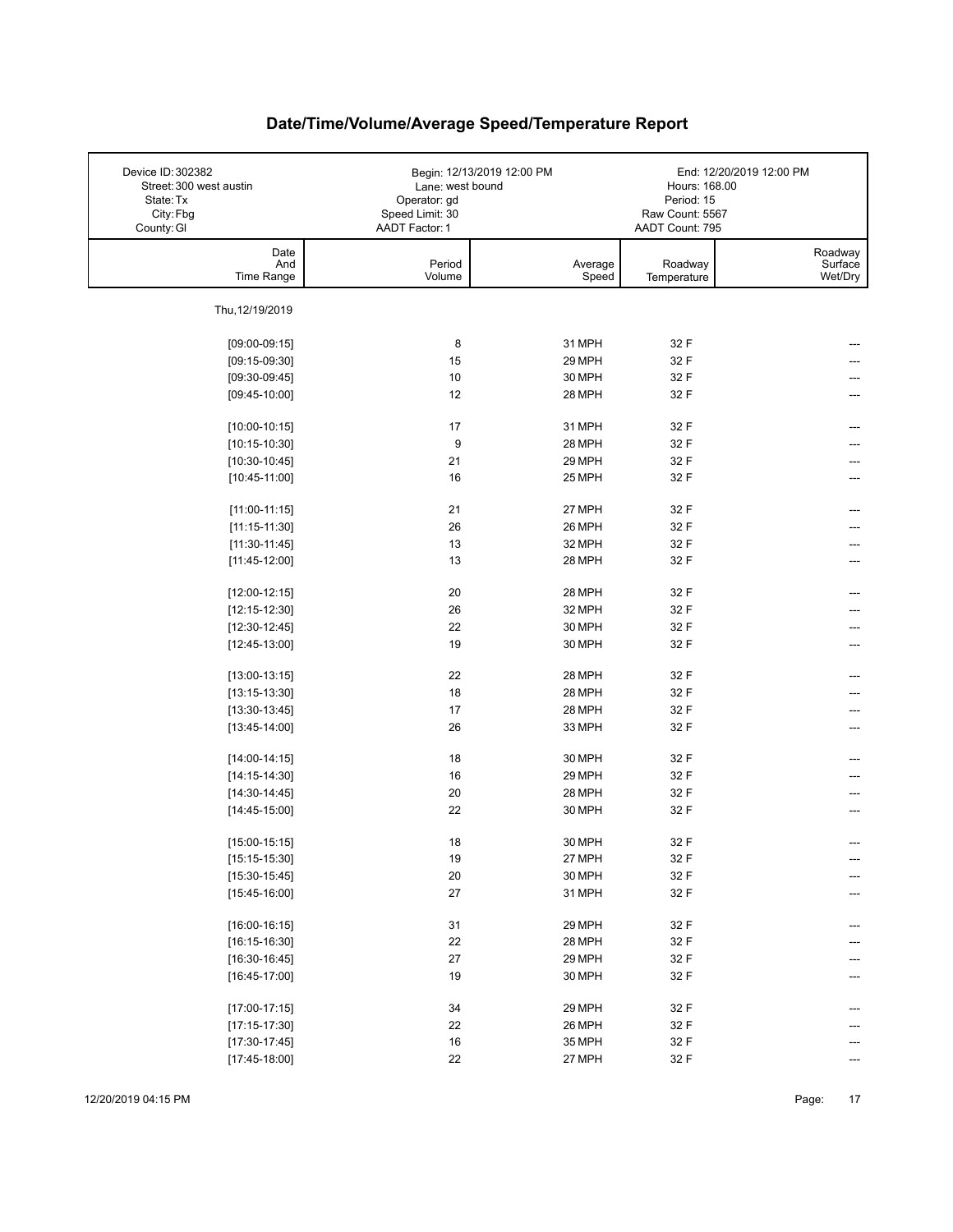| Device ID: 302382<br>Street: 300 west austin<br>State: Tx<br>City: Fbg<br>County: GI | Lane: west bound<br>Operator: gd<br>Speed Limit: 30<br>AADT Factor: 1 | Begin: 12/13/2019 12:00 PM | Hours: 168.00<br>Period: 15<br>Raw Count: 5567<br>AADT Count: 795 | End: 12/20/2019 12:00 PM      |
|--------------------------------------------------------------------------------------|-----------------------------------------------------------------------|----------------------------|-------------------------------------------------------------------|-------------------------------|
| Date<br>And<br>Time Range                                                            | Period<br>Volume                                                      | Average<br>Speed           | Roadway<br>Temperature                                            | Roadway<br>Surface<br>Wet/Dry |
| Thu, 12/19/2019                                                                      |                                                                       |                            |                                                                   |                               |
| $[18:00-18:15]$                                                                      | 19                                                                    | 26 MPH                     | 32 F                                                              |                               |
| $[18:15-18:30]$                                                                      | 19                                                                    | 29 MPH                     | 32 F                                                              |                               |
| $[18:30-18:45]$                                                                      | $\overline{7}$                                                        | 33 MPH                     | 32 F                                                              |                               |
| $[18:45-19:00]$                                                                      | 14                                                                    | 28 MPH                     | 32 F                                                              |                               |
|                                                                                      |                                                                       |                            |                                                                   |                               |
| $[19:00-19:15]$                                                                      | 10                                                                    | 29 MPH                     | 32 F                                                              |                               |
| $[19:15-19:30]$                                                                      | 10                                                                    | 33 MPH                     | 32 F                                                              |                               |
| $[19:30-19:45]$                                                                      | 6                                                                     | 24 MPH                     | 32 F                                                              |                               |
| $[19:45-20:00]$                                                                      | 5                                                                     | 26 MPH                     | 32 F                                                              |                               |
|                                                                                      |                                                                       |                            |                                                                   |                               |
| $[20:00-20:15]$                                                                      | $\overline{7}$                                                        | 28 MPH                     | 32 F                                                              |                               |
| $[20:15-20:30]$                                                                      | $\overline{7}$                                                        | 25 MPH                     | 32 F                                                              |                               |
| $[20:30-20:45]$                                                                      | $\overline{7}$                                                        | 23 MPH                     | 32 F                                                              |                               |
| $[20:45-21:00]$                                                                      | 5                                                                     | 27 MPH                     | 32 F                                                              |                               |
|                                                                                      |                                                                       |                            |                                                                   |                               |
| $[21:00-21:15]$                                                                      | 6<br>4                                                                | 29 MPH                     | 32 F                                                              |                               |
| $[21:15-21:30]$                                                                      | $\boldsymbol{2}$                                                      | 28 MPH<br>30 MPH           | 32 F<br>32 F                                                      |                               |
| $[21:30-21:45]$                                                                      | 4                                                                     | 33 MPH                     | 32 F                                                              | ---                           |
| $[21:45-22:00]$                                                                      |                                                                       |                            |                                                                   |                               |
| $[22:00-22:15]$                                                                      | $\boldsymbol{2}$                                                      | 25 MPH                     | 32 F                                                              | ---                           |
| $[22:15-22:30]$                                                                      | 4                                                                     | 41 MPH                     | 32 F                                                              |                               |
| $[22:30-22:45]$                                                                      | $\boldsymbol{2}$                                                      | 28 MPH                     | 32 F                                                              |                               |
| $[22:45-23:00]$                                                                      | 3                                                                     | 24 MPH                     | 32 F                                                              | ---                           |
|                                                                                      |                                                                       |                            |                                                                   |                               |
| $[23:00-23:15]$                                                                      | $\overline{2}$                                                        | 25 MPH                     | 32 F                                                              |                               |
| $[23:15-23:30]$                                                                      | $\mathbf{1}$                                                          | 28 MPH                     | 32 F                                                              |                               |
| $[23:30-23:45]$                                                                      | 4                                                                     | 26 MPH                     | 32 F                                                              | ---                           |
| $[23:45-00:00]$                                                                      | $\mathbf 0$                                                           | 0 MPH                      | 32 F                                                              | ---                           |
| Thu, 12/19/2019                                                                      | 928                                                                   | 29 MPH                     | 32 F                                                              |                               |
| Fri, 12/20/2019                                                                      |                                                                       |                            |                                                                   |                               |
| $[00:00-00:15]$                                                                      | $\mathbf{1}$                                                          | 22 MPH                     | 32 F                                                              | ---                           |
| $[00:15-00:30]$                                                                      | $\pmb{0}$                                                             | 0 MPH                      | 32 F                                                              |                               |
| $[00:30-00:45]$                                                                      | 0                                                                     | 0 MPH                      | 32 F                                                              | ---                           |
| $[00:45-01:00]$                                                                      | $\pmb{0}$                                                             | 0 MPH                      | 32 F                                                              | ---                           |
|                                                                                      |                                                                       |                            |                                                                   |                               |
| $[01:00-01:15]$                                                                      | $\mathbf{1}$                                                          | 22 MPH                     | 32 F                                                              | ---                           |
| $[01:15-01:30]$                                                                      | 0                                                                     | 0 MPH                      | 32 F                                                              |                               |
| $[01:30-01:45]$                                                                      | 0                                                                     | 0 MPH                      | 32 F                                                              |                               |
| $[01:45-02:00]$                                                                      | $\pmb{0}$                                                             | 0 MPH                      | 32 F                                                              |                               |
|                                                                                      |                                                                       |                            |                                                                   |                               |
| $[02:00-02:15]$                                                                      | 0                                                                     | 0 MPH                      | 32 F                                                              | ---                           |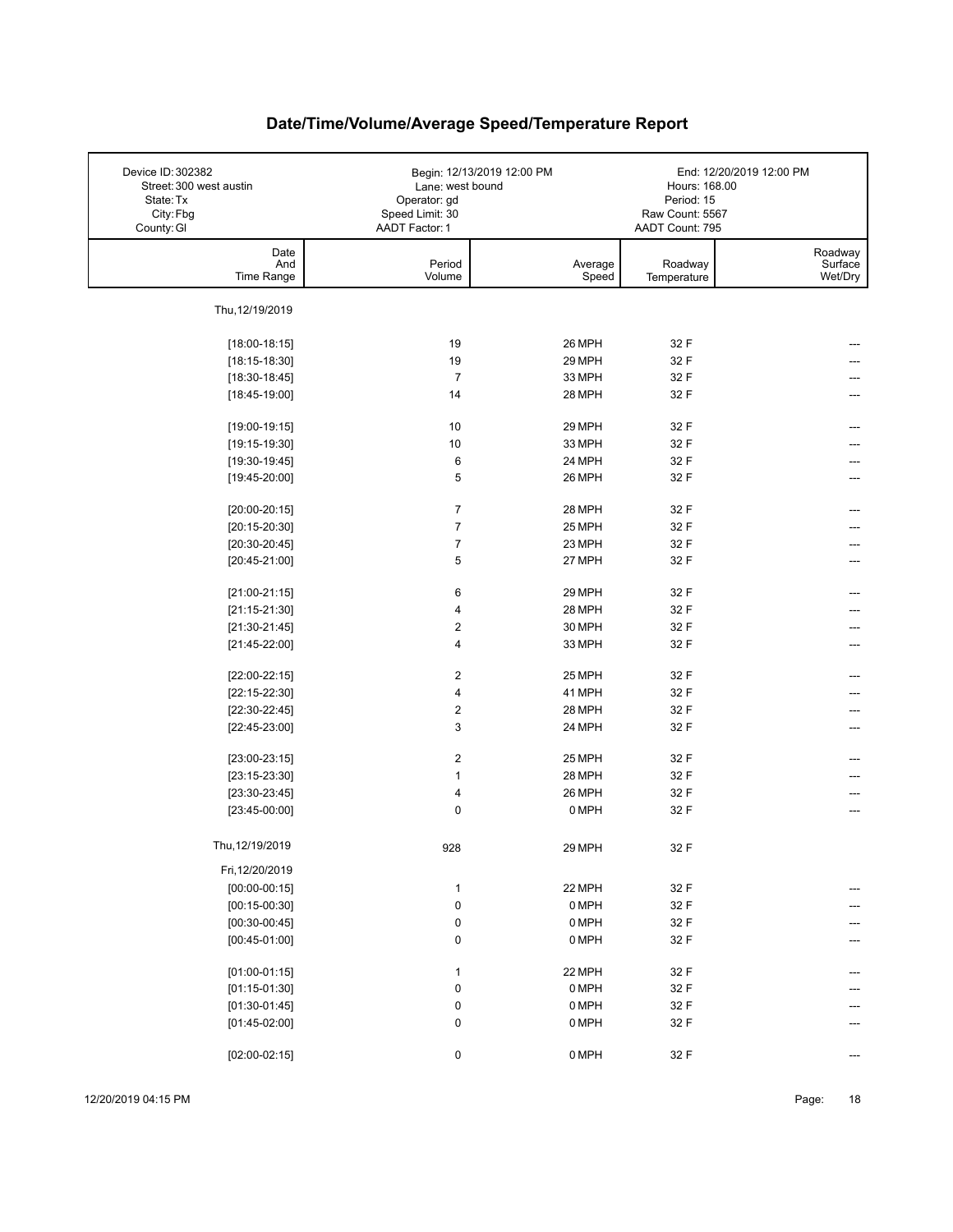| Device ID: 302382<br>Street: 300 west austin<br>State: Tx<br>City: Fbg<br>County: GI | Lane: west bound<br>Operator: gd<br>Speed Limit: 30<br>AADT Factor: 1 | Begin: 12/13/2019 12:00 PM | Hours: 168.00<br>Period: 15<br>Raw Count: 5567<br>AADT Count: 795 | End: 12/20/2019 12:00 PM      |
|--------------------------------------------------------------------------------------|-----------------------------------------------------------------------|----------------------------|-------------------------------------------------------------------|-------------------------------|
| Date<br>And<br>Time Range                                                            | Period<br>Volume                                                      | Average<br>Speed           | Roadway<br>Temperature                                            | Roadway<br>Surface<br>Wet/Dry |
| Fri, 12/20/2019                                                                      |                                                                       |                            |                                                                   |                               |
| $[02:15-02:30]$                                                                      | 1                                                                     | 28 MPH                     | 32 F                                                              |                               |
| $[02:30-02:45]$                                                                      | $\mathbf{1}$                                                          | 32 MPH                     | 32 F                                                              |                               |
| $[02:45-03:00]$                                                                      | 0                                                                     | 0 MPH                      | 32 F                                                              |                               |
|                                                                                      |                                                                       |                            |                                                                   |                               |
| $[03:00-03:15]$                                                                      | 0                                                                     | 0 MPH                      | 32 F                                                              | ---                           |
| $[03:15-03:30]$                                                                      | 0                                                                     | 0 MPH                      | 32 F                                                              |                               |
| $[03:30-03:45]$                                                                      | 0                                                                     | 0 MPH                      | 32 F                                                              | ---                           |
| $[03:45-04:00]$                                                                      | 0                                                                     | 0 MPH                      | 32 F                                                              | ---                           |
| $[04:00-04:15]$                                                                      | 0                                                                     | 0 MPH                      | 32 F                                                              | ---                           |
| $[04:15-04:30]$                                                                      | 0                                                                     | 0 MPH                      | 32 F                                                              |                               |
| $[04:30-04:45]$                                                                      | 0                                                                     | 0 MPH                      | 32 F                                                              |                               |
| $[04:45-05:00]$                                                                      | 1                                                                     | 32 MPH                     | 32 F                                                              |                               |
|                                                                                      |                                                                       |                            |                                                                   |                               |
| $[05:00-05:15]$                                                                      | 0                                                                     | 0 MPH                      | 32 F                                                              |                               |
| $[05:15-05:30]$                                                                      | 0                                                                     | 0 MPH                      | 32 F                                                              |                               |
| $[05:30-05:45]$                                                                      | 0                                                                     | 0 MPH                      | 32 F                                                              |                               |
| $[05:45-06:00]$                                                                      | 0                                                                     | 0 MPH                      | 32 F                                                              | ---                           |
| $[06:00-06:15]$                                                                      | 0                                                                     | 0 MPH                      | 32 F                                                              |                               |
| $[06:15-06:30]$                                                                      | 0                                                                     | 0 MPH                      | 32 F                                                              |                               |
| $[06:30-06:45]$                                                                      | 3                                                                     | 31 MPH                     | 32 F                                                              |                               |
| $[06:45-07:00]$                                                                      | 2                                                                     | 30 MPH                     | 32 F                                                              |                               |
| $[07:00-07:15]$                                                                      | 1                                                                     | 28 MPH                     | 32 F                                                              |                               |
| $[07:15-07:30]$                                                                      | 3                                                                     | 31 MPH                     | 32 F                                                              |                               |
| $[07:30-07:45]$                                                                      | $\overline{7}$                                                        | 28 MPH                     | 32 F                                                              |                               |
| $[07:45-08:00]$                                                                      | 15                                                                    | 28 MPH                     | 32 F                                                              |                               |
|                                                                                      |                                                                       |                            |                                                                   |                               |
| $[08:00-08:15]$                                                                      | 8                                                                     | 28 MPH                     | 32 F                                                              |                               |
| $[08:15-08:30]$                                                                      | 10                                                                    | 29 MPH                     | 32 F                                                              |                               |
| $[08:30-08:45]$                                                                      | 11                                                                    | 27 MPH                     | 32 F                                                              |                               |
| $[08:45-09:00]$                                                                      | 7                                                                     | 27 MPH                     | 32 F                                                              | ---                           |
| $[09:00-09:15]$                                                                      | 9                                                                     | 28 MPH                     | 32 F                                                              |                               |
| $[09:15-09:30]$                                                                      | 5                                                                     | 28 MPH                     | 32 F                                                              |                               |
| $[09:30-09:45]$                                                                      | 6                                                                     | 28 MPH                     | 32 F                                                              |                               |
| $[09:45-10:00]$                                                                      | 12                                                                    | 30 MPH                     | 32 F                                                              | ---                           |
|                                                                                      |                                                                       |                            |                                                                   |                               |
| $[10:00-10:15]$                                                                      | 15<br>13                                                              | 27 MPH<br>31 MPH           | 32 F<br>32 F                                                      |                               |
| $[10:15-10:30]$<br>$[10:30-10:45]$                                                   | 13                                                                    | 26 MPH                     | 32 F                                                              |                               |
| $[10:45-11:00]$                                                                      | 15                                                                    | 29 MPH                     | 32 F                                                              |                               |
|                                                                                      |                                                                       |                            |                                                                   |                               |
| $[11:00-11:15]$                                                                      | $18$                                                                  | 29 MPH                     | 32 F                                                              | $---$                         |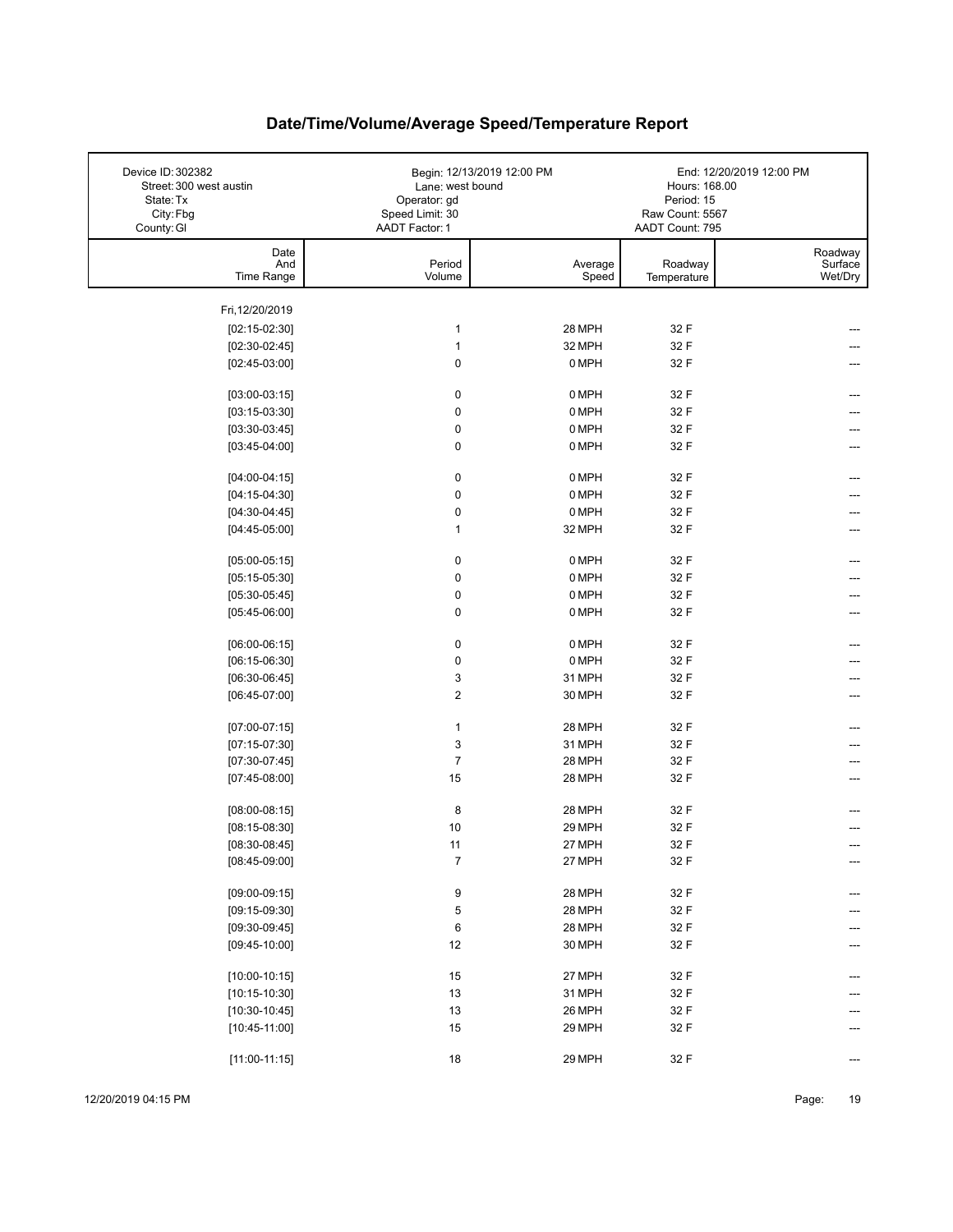| Device ID: 302382<br>Street: 300 west austin<br>State: Tx<br>City: Fbg<br>County: GI | Lane: west bound<br>Operator: gd<br>Speed Limit: 30<br>AADT Factor: 1 | Begin: 12/13/2019 12:00 PM | Hours: 168.00<br>Period: 15<br>Raw Count: 5567<br>AADT Count: 795 | End: 12/20/2019 12:00 PM      |
|--------------------------------------------------------------------------------------|-----------------------------------------------------------------------|----------------------------|-------------------------------------------------------------------|-------------------------------|
| Date<br>And<br>Time Range                                                            | Period<br>Volume                                                      | Average<br>Speed           | Roadway<br>Temperature                                            | Roadway<br>Surface<br>Wet/Dry |
| Fri, 12/20/2019                                                                      |                                                                       |                            |                                                                   |                               |
| $[11:15-11:30]$                                                                      | 17                                                                    | 29 MPH                     | 32 F                                                              |                               |
| $[11:30-11:45]$                                                                      | 14                                                                    | 32 MPH                     | 32 F                                                              |                               |
| $[11:45-12:00]$                                                                      | 16                                                                    | 35 MPH                     | 32 F                                                              |                               |
| Fri, 12/20/2019                                                                      | 225                                                                   | 29 MPH                     | 32 F                                                              |                               |
| 12/13/2019 12:00 PM<br>12/20/2019 12:00 PM                                           | 5567                                                                  | 29 MPH                     | 32 F                                                              |                               |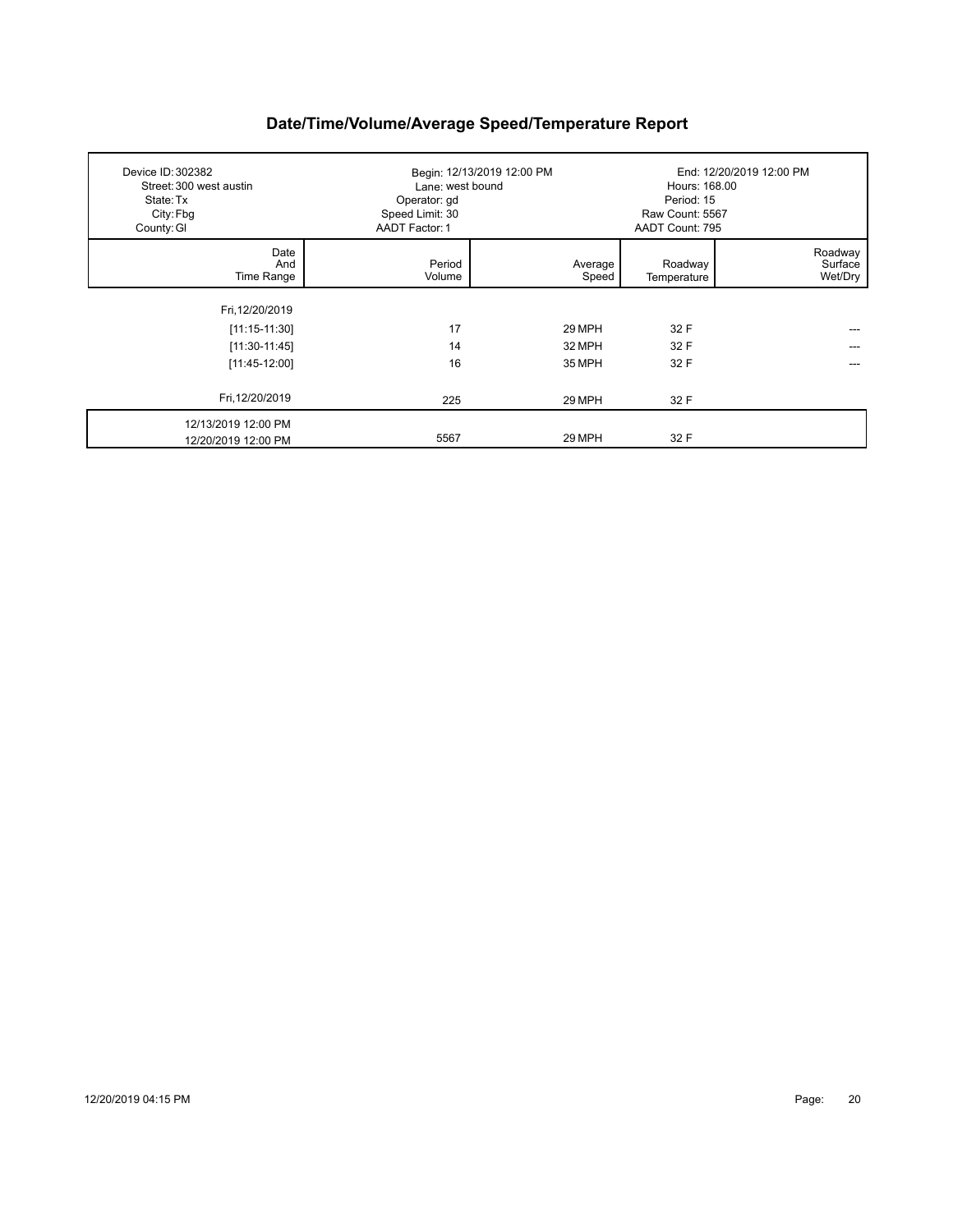| Device ID: 300434<br>Street: 400 west austin<br>State: Tx | Lane: east bound<br>Operator: gd  | Begin: 12/13/2019 12:00 PM | Hours: 168.00<br>Period: 15          | End: 12/20/2019 12:00 PM      |
|-----------------------------------------------------------|-----------------------------------|----------------------------|--------------------------------------|-------------------------------|
| City: Fbg<br>County: GI                                   | Speed Limit: 30<br>AADT Factor: 1 |                            | Raw Count: 8351<br>AADT Count: 1,193 |                               |
| Date<br>And<br>Time Range                                 | Period<br>Volume                  | Average<br>Speed           | Roadway<br>Temperature               | Roadway<br>Surface<br>Wet/Dry |
| Fri, 12/13/2019                                           |                                   |                            |                                      |                               |
| $[12:00-12:15]$                                           | 42                                | 28 MPH                     | 32 F                                 |                               |
| $[12:15-12:30]$                                           | 34                                | 30 MPH                     | 32 F                                 |                               |
| $[12:30-12:45]$                                           | 30                                | 27 MPH                     | 32 F                                 |                               |
| $[12:45-13:00]$                                           | 34                                | 25 MPH                     | 32 F                                 |                               |
| $[13:00-13:15]$                                           | 47                                | 27 MPH                     | 32 F                                 |                               |
| $[13:15-13:30]$                                           | 33                                | 26 MPH                     | 32 F                                 |                               |
| $[13:30-13:45]$                                           | 31                                | 26 MPH                     | 32 F                                 | ---                           |
| $[13:45-14:00]$                                           | 36                                | 25 MPH                     | 32 F                                 |                               |
| $[14:00-14:15]$                                           | 27                                | 23 MPH                     | 32 F                                 |                               |
| $[14:15-14:30]$                                           | 35                                | 27 MPH                     | 32 F                                 |                               |
| $[14:30-14:45]$                                           | 32                                | 27 MPH                     | 32 F                                 |                               |
| $[14:45-15:00]$                                           | 31                                | 23 MPH                     | 32 F                                 |                               |
| $[15:00-15:15]$                                           | 36                                | 26 MPH                     | 32 F                                 |                               |
| $[15:15-15:30]$                                           | 31                                | 27 MPH                     | 32 F                                 |                               |
| $[15:30-15:45]$                                           | 46                                | 26 MPH                     | 32 F                                 |                               |
| $[15:45-16:00]$                                           | 34                                | 26 MPH                     | 32 F                                 | ---                           |
| $[16:00-16:15]$                                           | 39                                | 26 MPH                     | 32 F                                 |                               |
| $[16:15-16:30]$                                           | 31                                | 26 MPH                     | 32 F                                 |                               |
| $[16:30-16:45]$                                           | 27                                | 30 MPH                     | 32 F                                 |                               |
| $[16:45-17:00]$                                           | 34                                | 26 MPH                     | 32 F                                 |                               |
| $[17:00-17:15]$                                           | 22                                | 27 MPH                     | 32 F                                 |                               |
| $[17:15-17:30]$                                           | 30                                | 30 MPH                     | 32 F                                 |                               |
| $[17:30-17:45]$                                           | 26                                | 31 MPH                     | 32 F                                 |                               |
| $[17:45-18:00]$                                           | 23                                | 27 MPH                     | 32 F                                 |                               |
| $[18:00-18:15]$                                           | 17                                | 35 MPH                     | 32 F                                 |                               |
| $[18:15-18:30]$                                           | $17\,$                            | 25 MPH                     | 32 F                                 |                               |
| $[18:30-18:45]$                                           | 14                                | 30 MPH                     | 32 F                                 | ---                           |
| $[18:45-19:00]$                                           | 11                                | 28 MPH                     | 32 F                                 |                               |
| $[19:00-19:15]$                                           | 14                                | 27 MPH                     | 32 F                                 |                               |
| $[19:15-19:30]$                                           | 13                                | 35 MPH                     | 32 F                                 |                               |
| $[19:30-19:45]$                                           | 10                                | 25 MPH                     | 32 F                                 |                               |
| $[19:45-20:00]$                                           | 13                                | 29 MPH                     | 32 F                                 |                               |
| $[20:00-20:15]$                                           | 9                                 | 32 MPH                     | 32 F                                 |                               |
| $[20:15-20:30]$                                           | 7                                 | 26 MPH                     | 32 F                                 |                               |
| $[20:30-20:45]$                                           | 6                                 | 42 MPH                     | 32 F                                 |                               |
| $[20:45-21:00]$                                           | 8                                 | 28 MPH                     | 32 F                                 |                               |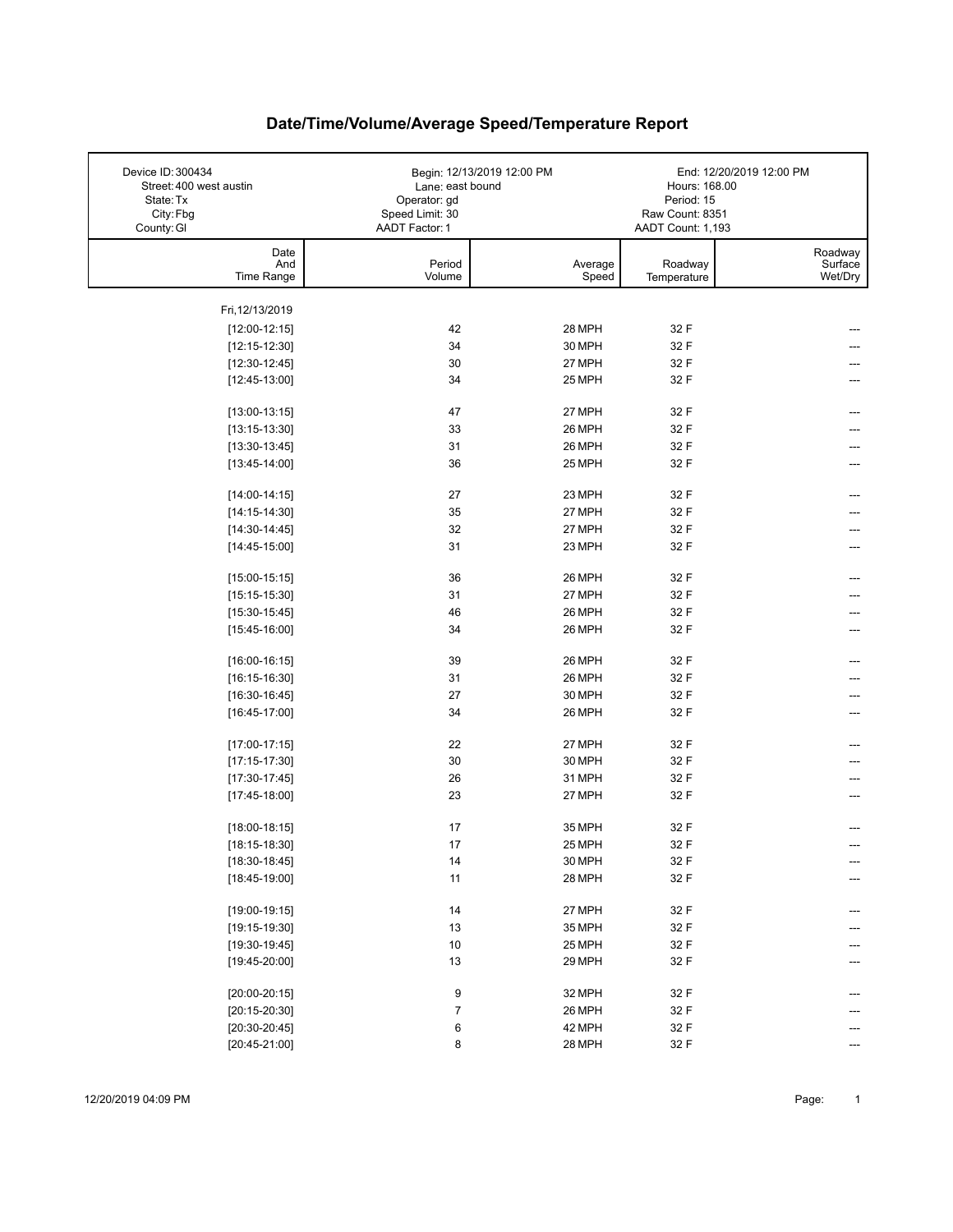| Device ID: 300434<br>Street: 400 west austin<br>State: Tx<br>City: Fbg<br>County: GI | Lane: east bound<br>Operator: gd<br>Speed Limit: 30<br>AADT Factor: 1 | Begin: 12/13/2019 12:00 PM | Hours: 168.00<br>Period: 15<br>Raw Count: 8351<br>AADT Count: 1,193 | End: 12/20/2019 12:00 PM      |
|--------------------------------------------------------------------------------------|-----------------------------------------------------------------------|----------------------------|---------------------------------------------------------------------|-------------------------------|
| Date<br>And<br>Time Range                                                            | Period<br>Volume                                                      | Average<br>Speed           | Roadway<br>Temperature                                              | Roadway<br>Surface<br>Wet/Dry |
| Fri, 12/13/2019                                                                      |                                                                       |                            |                                                                     |                               |
|                                                                                      |                                                                       | 26 MPH                     |                                                                     |                               |
| $[21:00-21:15]$<br>$[21:15-21:30]$                                                   | 6<br>$\overline{7}$                                                   | 39 MPH                     | 32 F<br>32 F                                                        |                               |
| $[21:30-21:45]$                                                                      | 10                                                                    | 31 MPH                     | 32 F                                                                |                               |
| $[21:45-22:00]$                                                                      | 5                                                                     | 26 MPH                     | 32 F                                                                |                               |
|                                                                                      |                                                                       |                            |                                                                     |                               |
| $[22:00-22:15]$                                                                      | 6                                                                     | 25 MPH                     | 32 F                                                                | ---                           |
| $[22:15-22:30]$                                                                      | $\boldsymbol{2}$                                                      | 28 MPH                     | 32 F                                                                |                               |
| $[22:30-22:45]$                                                                      | $\boldsymbol{2}$                                                      | 28 MPH                     | 32 F                                                                | ---                           |
| $[22:45-23:00]$                                                                      | $\mathbf{3}$                                                          | 43 MPH                     | 32 F                                                                | ---                           |
| $[23:00-23:15]$                                                                      | $\mathbf{1}$                                                          | 28 MPH                     | 32 F                                                                |                               |
|                                                                                      |                                                                       | 33 MPH                     | 32 F                                                                |                               |
| $[23:15-23:30]$                                                                      | $\,$ 5 $\,$<br>3                                                      | 34 MPH                     |                                                                     |                               |
| $[23:30-23:45]$                                                                      | $\overline{2}$                                                        | 30 MPH                     | 32 F<br>32 F                                                        |                               |
| $[23:45-00:00]$                                                                      |                                                                       |                            |                                                                     |                               |
| Fri, 12/13/2019                                                                      | 982                                                                   | 27 MPH                     | 32 F                                                                |                               |
| Sat, 12/14/2019                                                                      |                                                                       |                            |                                                                     |                               |
| $[00:00-00:15]$                                                                      | $\boldsymbol{2}$                                                      | 33 MPH                     | 32 F                                                                |                               |
| $[00:15-00:30]$                                                                      | $\mathbf{1}$                                                          | 28 MPH                     | 32 F                                                                |                               |
| $[00:30-00:45]$                                                                      | $\pmb{0}$                                                             | 0 MPH                      | 32 F                                                                |                               |
| $[00:45-01:00]$                                                                      | $\mathbf{1}$                                                          | 38 MPH                     | 32 F                                                                |                               |
| $[01:00-01:15]$                                                                      | $\mathbf{1}$                                                          | <b>58 MPH</b>              | 32 F                                                                |                               |
| $[01:15-01:30]$                                                                      | 0                                                                     | 0 MPH                      | 32 F                                                                |                               |
| $[01:30-01:45]$                                                                      | 1                                                                     | 22 MPH                     | 32 F                                                                |                               |
| $[01:45-02:00]$                                                                      | 0                                                                     | 0 MPH                      | 32 F                                                                | ---                           |
|                                                                                      |                                                                       |                            |                                                                     |                               |
| $[02:00-02:15]$                                                                      | 0                                                                     | 0 MPH                      | 32 F                                                                |                               |
| $[02:15-02:30]$                                                                      | $\pmb{0}$                                                             | 0 MPH                      | 32 F                                                                |                               |
| $[02:30-02:45]$                                                                      | $\mathbf 0$                                                           | 0 MPH                      | 32 F                                                                |                               |
| $[02:45-03:00]$                                                                      | $\mathbf 0$                                                           | 0 MPH                      | 32 F                                                                |                               |
| $[03:00-03:15]$                                                                      | 0                                                                     | 0 MPH                      | 32 F                                                                |                               |
| $[03:15-03:30]$                                                                      | $\pmb{0}$                                                             | 0 MPH                      | 32 F                                                                |                               |
| $[03:30-03:45]$                                                                      | $\mathbf{1}$                                                          | 38 MPH                     | 32 F                                                                |                               |
| $[03:45-04:00]$                                                                      | $\pmb{0}$                                                             | 0 MPH                      | 32 F                                                                |                               |
|                                                                                      |                                                                       |                            |                                                                     |                               |
| $[04:00-04:15]$                                                                      | 0                                                                     | 0 MPH                      | 32 F                                                                |                               |
| $[04:15-04:30]$                                                                      | $\overline{\mathbf{c}}$                                               | 30 MPH                     | 32 F                                                                |                               |
| $[04:30-04:45]$                                                                      | $\mathbf{1}$                                                          | 22 MPH                     | 32 F                                                                |                               |
| $[04:45-05:00]$                                                                      | $\pmb{0}$                                                             | 0 MPH                      | 32 F                                                                |                               |
| $[05:00-05:15]$                                                                      | 0                                                                     | 0 MPH                      | 32 F                                                                |                               |
|                                                                                      | $\pmb{0}$                                                             | 0 MPH                      | 32 F                                                                |                               |
| $[05:15-05:30]$                                                                      |                                                                       |                            |                                                                     |                               |

12/20/2019 04:09 PM Page: 2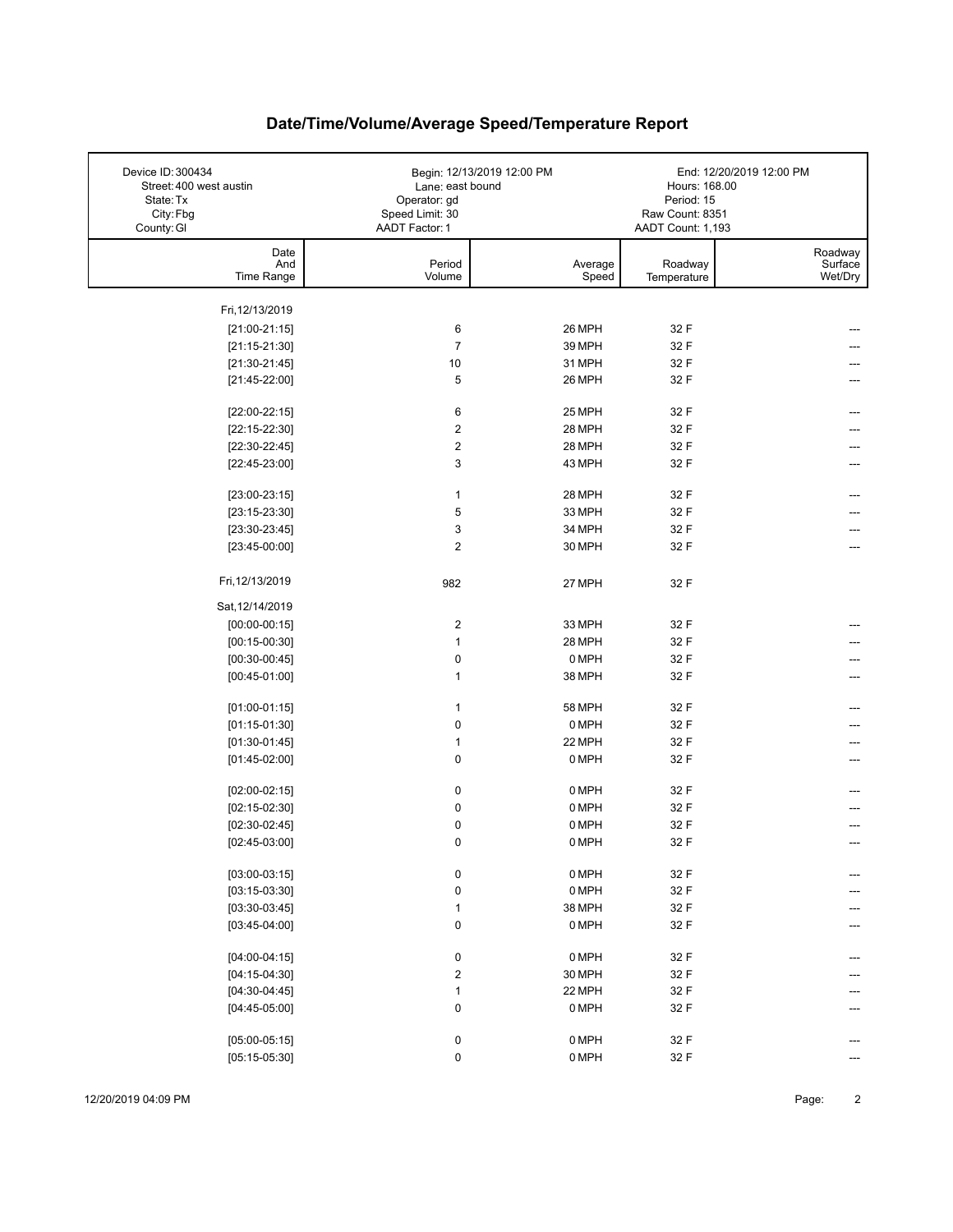| Device ID: 300434<br>Street: 400 west austin<br>State: Tx<br>City: Fbg<br>County: GI | Lane: east bound<br>Operator: gd<br>Speed Limit: 30<br>AADT Factor: 1 | Begin: 12/13/2019 12:00 PM | Hours: 168.00<br>Period: 15<br>Raw Count: 8351<br>AADT Count: 1,193 | End: 12/20/2019 12:00 PM      |
|--------------------------------------------------------------------------------------|-----------------------------------------------------------------------|----------------------------|---------------------------------------------------------------------|-------------------------------|
| Date<br>And<br>Time Range                                                            | Period<br>Volume                                                      | Average<br>Speed           | Roadway<br>Temperature                                              | Roadway<br>Surface<br>Wet/Dry |
| Sat, 12/14/2019                                                                      |                                                                       |                            |                                                                     |                               |
| $[05:30-05:45]$                                                                      | $\pmb{0}$                                                             | 0 MPH                      | 32 F                                                                |                               |
| $[05:45-06:00]$                                                                      | 0                                                                     | 0 MPH                      | 32 F                                                                |                               |
|                                                                                      |                                                                       |                            |                                                                     |                               |
| $[06:00-06:15]$                                                                      | $\mathbf{1}$                                                          | 38 MPH                     | 32 F                                                                |                               |
| $[06:15-06:30]$                                                                      | 1                                                                     | 32 MPH                     | 32 F                                                                |                               |
| $[06:30-06:45]$                                                                      | $\boldsymbol{2}$                                                      | 30 MPH                     | 32 F                                                                |                               |
| $[06:45-07:00]$                                                                      | $\overline{\mathbf{c}}$                                               | 52 MPH                     | 32 F                                                                |                               |
| $[07:00-07:15]$                                                                      | 3                                                                     | 34 MPH                     | 32 F                                                                |                               |
| $[07:15-07:30]$                                                                      | $\overline{7}$                                                        | 32 MPH                     | 32 F                                                                |                               |
| $[07:30-07:45]$                                                                      | 4                                                                     | 44 MPH                     | 32 F                                                                |                               |
| $[07:45-08:00]$                                                                      | 5                                                                     | 36 MPH                     | 32 F                                                                |                               |
|                                                                                      |                                                                       |                            |                                                                     |                               |
| $[08:00-08:15]$                                                                      | 7                                                                     | 30 MPH                     | 32 F                                                                |                               |
| $[08:15-08:30]$                                                                      | 4                                                                     | 47 MPH                     | 32 F                                                                |                               |
| $[08:30-08:45]$                                                                      | 17                                                                    | 27 MPH                     | 32 F                                                                |                               |
| $[08:45-09:00]$                                                                      | 14                                                                    | 30 MPH                     | 32 F                                                                |                               |
| $[09:00-09:15]$                                                                      | 16                                                                    | 35 MPH                     | 32 F                                                                |                               |
| $[09:15-09:30]$                                                                      | 24                                                                    | 28 MPH                     | 32 F                                                                |                               |
| $[09:30-09:45]$                                                                      | 19                                                                    | 26 MPH                     | 32 F                                                                |                               |
| $[09:45-10:00]$                                                                      | 34                                                                    | 31 MPH                     | 32 F                                                                |                               |
|                                                                                      |                                                                       |                            |                                                                     |                               |
| $[10:00-10:15]$                                                                      | 27                                                                    | 26 MPH                     | 32 F                                                                |                               |
| $[10:15-10:30]$                                                                      | 28                                                                    | 28 MPH                     | 32 F                                                                |                               |
| $[10:30-10:45]$                                                                      | 31                                                                    | 30 MPH                     | 32 F                                                                |                               |
| $[10:45-11:00]$                                                                      | 31                                                                    | 33 MPH                     | 32 F                                                                |                               |
| $[11:00-11:15]$                                                                      | 32                                                                    | 35 MPH                     | 32 F                                                                |                               |
| $[11:15-11:30]$                                                                      | 26                                                                    | 32 MPH                     | 32 F                                                                |                               |
| $[11:30-11:45]$                                                                      | 30                                                                    | 30 MPH                     | 32 F                                                                |                               |
| $[11:45-12:00]$                                                                      | 24                                                                    | 31 MPH                     | 32 F                                                                |                               |
|                                                                                      |                                                                       |                            |                                                                     |                               |
| $[12:00-12:15]$                                                                      | 25                                                                    | 31 MPH                     | 32 F                                                                |                               |
| $[12:15-12:30]$                                                                      | 25                                                                    | 28 MPH                     | 32 F                                                                |                               |
| $[12:30-12:45]$                                                                      | 21                                                                    | 24 MPH                     | 32 F                                                                |                               |
| $[12:45-13:00]$                                                                      | 16                                                                    | 26 MPH                     | 32 F                                                                |                               |
| $[13:00-13:15]$                                                                      | 21                                                                    | 27 MPH                     | 32 F                                                                |                               |
| $[13:15-13:30]$                                                                      | $17\,$                                                                | 34 MPH                     | 32 F                                                                |                               |
| $[13:30-13:45]$                                                                      | 21                                                                    | 37 MPH                     | 32 F                                                                |                               |
| $[13:45-14:00]$                                                                      | 23                                                                    | 32 MPH                     | 32 F                                                                |                               |
|                                                                                      |                                                                       |                            |                                                                     |                               |
| $[14:00-14:15]$                                                                      | 16                                                                    | 28 MPH                     | 32 F                                                                |                               |
| $[14:15-14:30]$                                                                      | $20\,$                                                                | 33 MPH                     | 32 F                                                                |                               |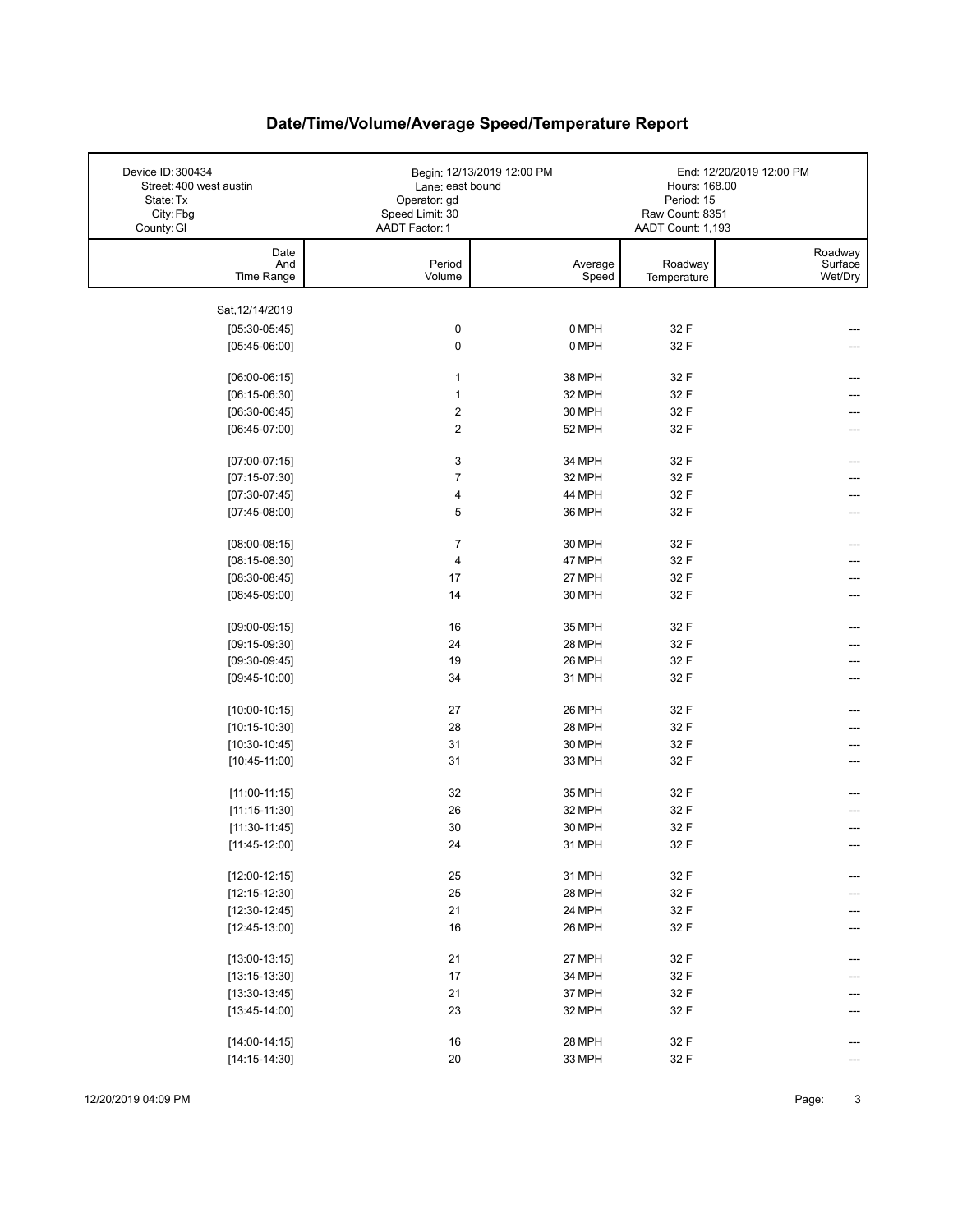| Device ID: 300434<br>Street: 400 west austin<br>State: Tx<br>City: Fbg<br>County: GI | Lane: east bound<br>Operator: gd<br>Speed Limit: 30<br>AADT Factor: 1 | Begin: 12/13/2019 12:00 PM | Hours: 168.00<br>Period: 15<br>Raw Count: 8351<br>AADT Count: 1,193 | End: 12/20/2019 12:00 PM      |
|--------------------------------------------------------------------------------------|-----------------------------------------------------------------------|----------------------------|---------------------------------------------------------------------|-------------------------------|
| Date<br>And<br>Time Range                                                            | Period<br>Volume                                                      | Average<br>Speed           | Roadway<br>Temperature                                              | Roadway<br>Surface<br>Wet/Dry |
| Sat, 12/14/2019                                                                      |                                                                       |                            |                                                                     |                               |
| $[14:30-14:45]$                                                                      | 20                                                                    | 30 MPH                     | 32 F                                                                |                               |
| $[14:45-15:00]$                                                                      | 15                                                                    | 26 MPH                     | 32 F                                                                |                               |
|                                                                                      |                                                                       |                            |                                                                     |                               |
| $[15:00-15:15]$                                                                      | 21                                                                    | 31 MPH                     | 32 F                                                                |                               |
| $[15:15-15:30]$                                                                      | 12                                                                    | 29 MPH                     | 32 F                                                                |                               |
| $[15:30-15:45]$                                                                      | 14                                                                    | 36 MPH                     | 32 F                                                                |                               |
| $[15:45-16:00]$                                                                      | 15                                                                    | 30 MPH                     | 32 F                                                                |                               |
| $[16:00-16:15]$                                                                      | 8                                                                     | 37 MPH                     | 32 F                                                                |                               |
| $[16:15-16:30]$                                                                      | 10                                                                    | 29 MPH                     | 32 F                                                                |                               |
| $[16:30-16:45]$                                                                      | 19                                                                    | 31 MPH                     | 32 F                                                                |                               |
| $[16:45-17:00]$                                                                      | 13                                                                    | 29 MPH                     | 32 F                                                                |                               |
|                                                                                      |                                                                       |                            |                                                                     |                               |
| $[17:00-17:15]$                                                                      | 8                                                                     | 33 MPH                     | 32 F                                                                |                               |
| $[17:15-17:30]$                                                                      | 15                                                                    | 30 MPH                     | 32 F                                                                |                               |
| $[17:30-17:45]$                                                                      | 17                                                                    | 39 MPH                     | 32 F                                                                |                               |
| $[17:45-18:00]$                                                                      | 13                                                                    | 23 MPH                     | 32 F                                                                |                               |
| $[18:00-18:15]$                                                                      | 15                                                                    | 30 MPH                     | 32 F                                                                |                               |
| $[18:15-18:30]$                                                                      | 11                                                                    | 26 MPH                     | 32 F                                                                |                               |
| $[18:30-18:45]$                                                                      | 12                                                                    | 41 MPH                     | 32 F                                                                |                               |
| $[18:45-19:00]$                                                                      | 13                                                                    | 26 MPH                     | 32 F                                                                |                               |
|                                                                                      |                                                                       |                            |                                                                     |                               |
| $[19:00-19:15]$                                                                      | 16                                                                    | 26 MPH                     | 32 F                                                                |                               |
| $[19:15-19:30]$                                                                      | 9                                                                     | 33 MPH                     | 32 F                                                                |                               |
| $[19:30-19:45]$                                                                      | 10                                                                    | 25 MPH                     | 32 F                                                                |                               |
| $[19:45-20:00]$                                                                      | 6                                                                     | 29 MPH                     | 32 F                                                                |                               |
| $[20:00-20:15]$                                                                      | 13                                                                    | 33 MPH                     | 32 F                                                                |                               |
| $[20:15-20:30]$                                                                      | 11                                                                    | 26 MPH                     | 32 F                                                                |                               |
| $[20:30-20:45]$                                                                      | 13                                                                    | 30 MPH                     | 32 F                                                                |                               |
| $[20:45-21:00]$                                                                      | 3                                                                     | 34 MPH                     | 32 F                                                                |                               |
|                                                                                      |                                                                       |                            |                                                                     |                               |
| $[21:00-21:15]$                                                                      | 4                                                                     | 37 MPH                     | 32 F                                                                |                               |
| $[21:15-21:30]$                                                                      | 6                                                                     | 36 MPH                     | 32 F                                                                |                               |
| $[21:30-21:45]$                                                                      | 3                                                                     | 21 MPH                     | 32 F                                                                |                               |
| $[21:45-22:00]$                                                                      | 9                                                                     | 26 MPH                     | 32 F                                                                |                               |
| $[22:00-22:15]$                                                                      | 4                                                                     | 25 MPH                     | 32 F                                                                |                               |
| $[22:15-22:30]$                                                                      | 2                                                                     | 38 MPH                     | 32 F                                                                |                               |
| $[22:30-22:45]$                                                                      | 1                                                                     | 28 MPH                     | 32 F                                                                |                               |
| $[22:45-23:00]$                                                                      | 2                                                                     | 28 MPH                     | 32 F                                                                |                               |
|                                                                                      |                                                                       |                            |                                                                     |                               |
| $[23:00-23:15]$                                                                      | 1                                                                     | 28 MPH                     | 32 F                                                                |                               |
| $[23:15-23:30]$                                                                      | $\mathbf{1}$                                                          | 22 MPH                     | 32 F                                                                |                               |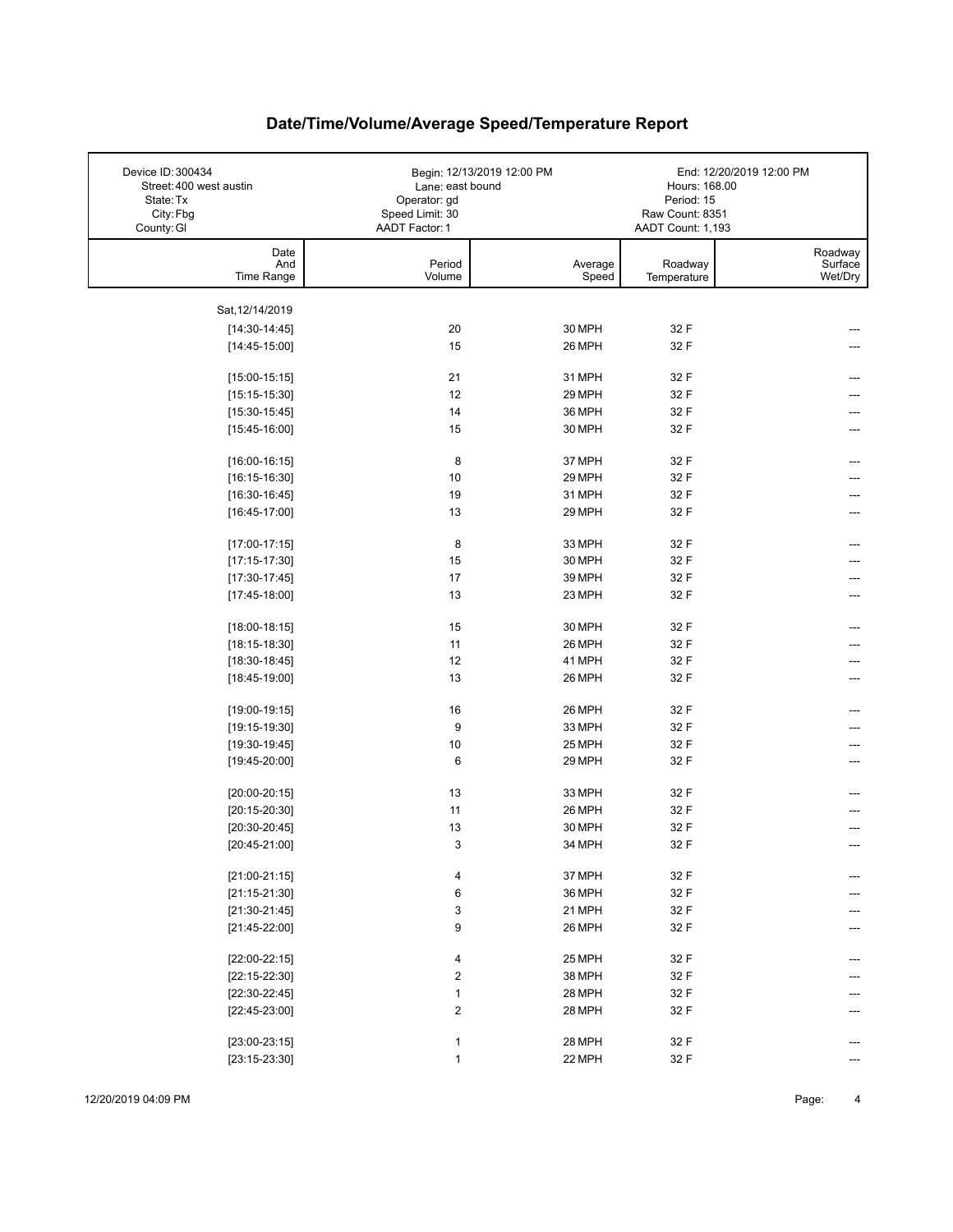| Device ID: 300434<br>Street: 400 west austin | Lane: east bound                | Begin: 12/13/2019 12:00 PM | Hours: 168.00                 | End: 12/20/2019 12:00 PM |
|----------------------------------------------|---------------------------------|----------------------------|-------------------------------|--------------------------|
| State: Tx<br>City: Fbg                       | Operator: gd<br>Speed Limit: 30 |                            | Period: 15<br>Raw Count: 8351 |                          |
| County: GI                                   | AADT Factor: 1                  |                            | AADT Count: 1,193             |                          |
| Date                                         |                                 |                            |                               | Roadway                  |
| And<br>Time Range                            | Period<br>Volume                | Average<br>Speed           | Roadway<br>Temperature        | Surface<br>Wet/Dry       |
|                                              |                                 |                            |                               |                          |
| Sat, 12/14/2019                              |                                 |                            |                               |                          |
| $[23:30-23:45]$                              | 6                               | 36 MPH                     | 32 F                          |                          |
| $[23:45-00:00]$                              | $\mathbf 0$                     | 0 MPH                      | 32 F                          |                          |
| Sat, 12/14/2019                              | 975                             | 31 MPH                     | 32 F                          |                          |
| Sun, 12/15/2019                              |                                 |                            |                               |                          |
| $[00:00-00:15]$                              | 0                               | 0 MPH                      | 32 F                          |                          |
| $[00:15-00:30]$                              | $\mathbf 0$                     | 0 MPH                      | 32 F                          |                          |
| $[00:30-00:45]$                              | $\boldsymbol{2}$                | 30 MPH                     | 32 F                          |                          |
| $[00:45-01:00]$                              | $\mathbf{1}$                    | 18 MPH                     | 32 F                          |                          |
| $[01:00-01:15]$                              | $\boldsymbol{2}$                | 30 MPH                     | 32 F                          |                          |
| $[01:15-01:30]$                              | $\boldsymbol{2}$                | 44 MPH                     | 32 F                          |                          |
| $[01:30-01:45]$                              | $\boldsymbol{2}$                | 23 MPH                     | 32 F                          |                          |
| $[01:45-02:00]$                              | $\mathbf{1}$                    | 32 MPH                     | 32 F                          | ---                      |
|                                              | $\overline{c}$                  | 30 MPH                     | 32 F                          |                          |
| $[02:00-02:15]$<br>$[02:15-02:30]$           | $\pmb{0}$                       | 0 MPH                      | 32 F                          |                          |
| $[02:30-02:45]$                              | $\pmb{0}$                       | 0 MPH                      | 32 F                          |                          |
| $[02:45-03:00]$                              | 0                               | 0 MPH                      | 32 F                          |                          |
|                                              | $\mathbf{1}$                    |                            |                               |                          |
| $[03:00-03:15]$<br>$[03:15-03:30]$           | $\pmb{0}$                       | 38 MPH<br>0 MPH            | 32 F<br>32 F                  |                          |
| $[03:30-03:45]$                              | $\pmb{0}$                       | 0 MPH                      | 32 F                          | ---                      |
| $[03:45-04:00]$                              | $\mathbf{1}$                    | 28 MPH                     | 32 F                          | ---                      |
|                                              |                                 |                            |                               |                          |
| $[04:00-04:15]$                              | 0                               | 0 MPH                      | 32 F                          |                          |
| $[04:15-04:30]$                              | $\pmb{0}$                       | 0 MPH                      | 32 F                          |                          |
| $[04:30-04:45]$                              | 0                               | 0 MPH                      | 32 F                          |                          |
| $[04:45-05:00]$                              | $\mathbf 0$                     | 0 MPH                      | 32 F                          |                          |
| $[05:00-05:15]$                              | 0                               | 0 MPH                      | 32 F                          |                          |
| $[05:15-05:30]$                              | $\mathbf{1}$                    | 18 MPH                     | 32 F                          | ---                      |
| $[05:30-05:45]$                              | $\pmb{0}$                       | 0 MPH                      | 32 F                          |                          |
| $[05:45-06:00]$                              | $\mathbf{1}$                    | 38 MPH                     | 32 F                          |                          |
| $[06:00-06:15]$                              | $\overline{\mathbf{c}}$         | 35 MPH                     | 32 F                          |                          |
| $[06:15-06:30]$                              | $\pmb{0}$                       | 0 MPH                      | 32 F                          |                          |
| $[06:30-06:45]$                              | $\mathbf{1}$                    | 32 MPH                     | 32 F                          |                          |
| $[06:45-07:00]$                              | $\overline{\mathbf{c}}$         | 38 MPH                     | 32 F                          |                          |
|                                              |                                 |                            |                               |                          |
| $[07:00-07:15]$                              | 2                               | 28 MPH                     | 32 F                          |                          |
| $[07:15-07:30]$                              | $\mathbf{1}$                    | 22 MPH                     | 32 F                          |                          |
| $[07:30-07:45]$                              | 5                               | 33 MPH                     | 32 F                          |                          |
| $[07:45-08:00]$                              | 5                               | 39 MPH                     | 32 F                          |                          |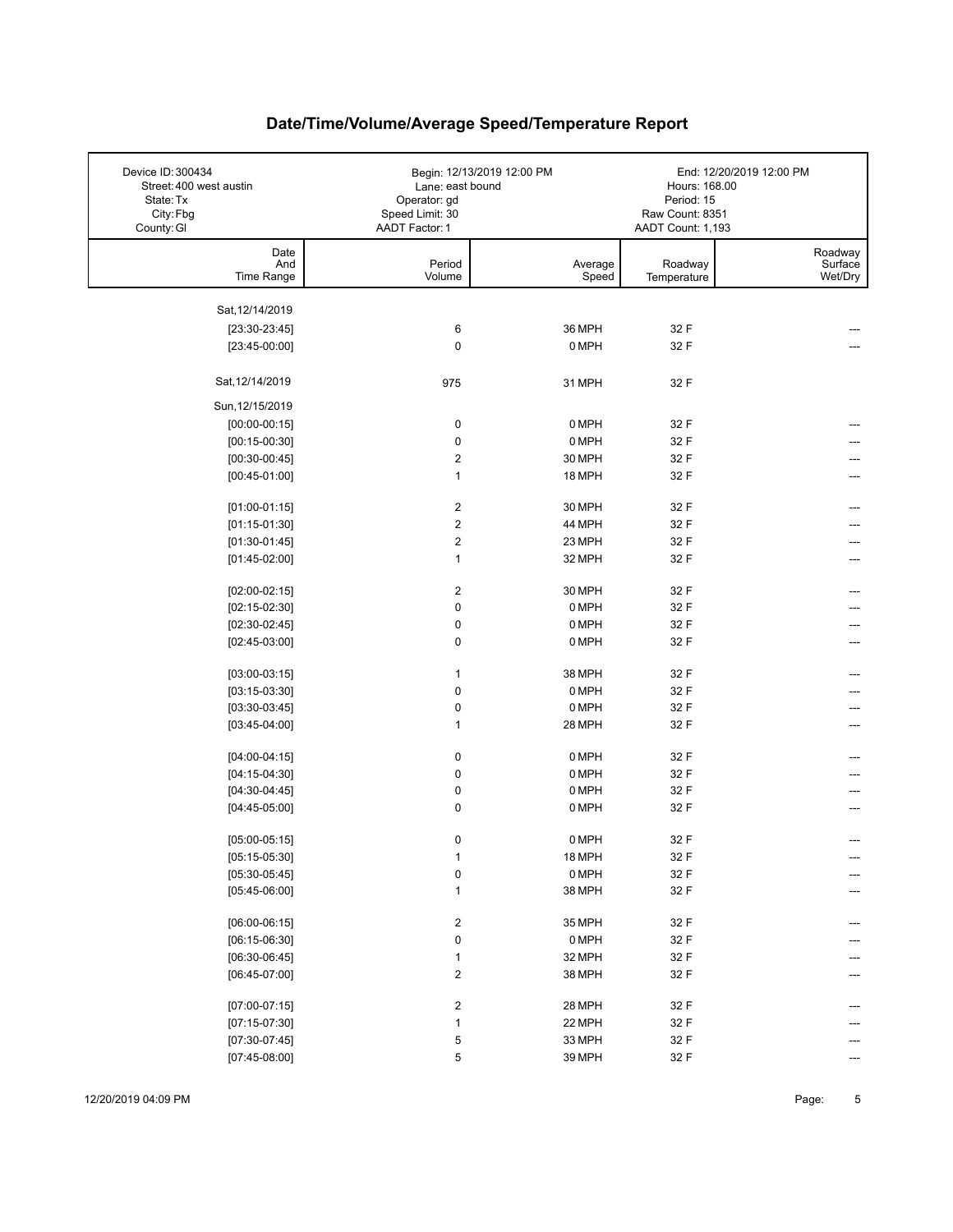| Device ID: 300434<br>Street: 400 west austin<br>State: Tx<br>City: Fbg<br>County: GI | Lane: east bound<br>Operator: gd<br>Speed Limit: 30<br>AADT Factor: 1 | Begin: 12/13/2019 12:00 PM | Hours: 168.00<br>Period: 15<br>Raw Count: 8351<br>AADT Count: 1,193 | End: 12/20/2019 12:00 PM      |
|--------------------------------------------------------------------------------------|-----------------------------------------------------------------------|----------------------------|---------------------------------------------------------------------|-------------------------------|
| Date<br>And<br>Time Range                                                            | Period<br>Volume                                                      | Average<br>Speed           | Roadway<br>Temperature                                              | Roadway<br>Surface<br>Wet/Dry |
| Sun, 12/15/2019                                                                      |                                                                       |                            |                                                                     |                               |
| $[08:00-08:15]$                                                                      | $\overline{7}$                                                        | 31 MPH                     | 32 F                                                                |                               |
| $[08:15-08:30]$                                                                      | 6                                                                     | 28 MPH                     | 32 F                                                                |                               |
| $[08:30-08:45]$                                                                      | 5                                                                     | 40 MPH                     | 32 F                                                                |                               |
| $[08:45-09:00]$                                                                      | 8                                                                     | 35 MPH                     | 32 F                                                                |                               |
| $[09:00-09:15]$                                                                      | 19                                                                    | 29 MPH                     | 32 F                                                                |                               |
| $[09:15-09:30]$                                                                      | 16                                                                    | 30 MPH                     | 32 F                                                                |                               |
| $[09:30-09:45]$                                                                      | 17                                                                    | 30 MPH                     | 32 F                                                                |                               |
| $[09:45-10:00]$                                                                      | 15                                                                    | 31 MPH                     | 32 F                                                                |                               |
|                                                                                      |                                                                       |                            |                                                                     |                               |
| $[10:00-10:15]$                                                                      | 16                                                                    | 29 MPH                     | 32 F                                                                |                               |
| $[10:15-10:30]$                                                                      | 11                                                                    | 43 MPH                     | 32 F                                                                |                               |
| $[10:30-10:45]$                                                                      | 17                                                                    | 37 MPH                     | 32 F                                                                |                               |
| $[10:45-11:00]$                                                                      | 17                                                                    | 34 MPH                     | 32 F                                                                |                               |
| $[11:00-11:15]$                                                                      | 11                                                                    | 31 MPH                     | 32 F                                                                |                               |
| $[11:15-11:30]$                                                                      | 13                                                                    | 33 MPH                     | 32 F                                                                |                               |
| $[11:30-11:45]$                                                                      | 13                                                                    | 34 MPH                     | 32 F                                                                |                               |
| $[11:45-12:00]$                                                                      | 33                                                                    | 34 MPH                     | 32 F                                                                |                               |
| $[12:00-12:15]$                                                                      | 18                                                                    | 31 MPH                     | 32 F                                                                |                               |
| $[12:15-12:30]$                                                                      | 13                                                                    | 33 MPH                     | 32 F                                                                |                               |
| $[12:30-12:45]$                                                                      | 14                                                                    | 28 MPH                     | 32 F                                                                |                               |
| $[12:45-13:00]$                                                                      | 12                                                                    | 45 MPH                     | 32 F                                                                | ---                           |
|                                                                                      |                                                                       |                            |                                                                     |                               |
| $[13:00-13:15]$                                                                      | 9                                                                     | 31 MPH                     | 32 F                                                                |                               |
| $[13:15-13:30]$                                                                      | 16                                                                    | 34 MPH                     | 32 F                                                                |                               |
| $[13:30-13:45]$                                                                      | 17                                                                    | 40 MPH                     | 32 F                                                                |                               |
| $[13:45-14:00]$                                                                      | 10                                                                    | 37 MPH                     | 32 F                                                                | ---                           |
| $[14:00-14:15]$                                                                      | 8                                                                     | 38 MPH                     | 32 F                                                                |                               |
| $[14:15-14:30]$                                                                      | 11                                                                    | 33 MPH                     | 32 F                                                                | ---                           |
| $[14:30-14:45]$                                                                      | $13\,$                                                                | 30 MPH                     | 32 F                                                                | ---                           |
| $[14:45-15:00]$                                                                      | 13                                                                    | 31 MPH                     | 32 F                                                                |                               |
| $[15:00-15:15]$                                                                      | $18\,$                                                                | 30 MPH                     | 32 F                                                                | ---                           |
| $[15:15-15:30]$                                                                      | $16\,$                                                                | 37 MPH                     | 32 F                                                                |                               |
| $[15:30-15:45]$                                                                      | 12                                                                    | 40 MPH                     | 32 F                                                                |                               |
| $[15:45-16:00]$                                                                      | 8                                                                     | 28 MPH                     | 32 F                                                                |                               |
|                                                                                      |                                                                       |                            |                                                                     |                               |
| $[16:00-16:15]$                                                                      | $10\,$                                                                | 39 MPH                     | 32 F                                                                |                               |
| $[16:15-16:30]$                                                                      | $\overline{7}$                                                        | 36 MPH                     | 32 F                                                                |                               |
| $[16:30-16:45]$                                                                      | $10\,$                                                                | <b>50 MPH</b>              | 32 F                                                                |                               |
| $[16:45-17:00]$                                                                      | 8                                                                     | 47 MPH                     | 32 F                                                                |                               |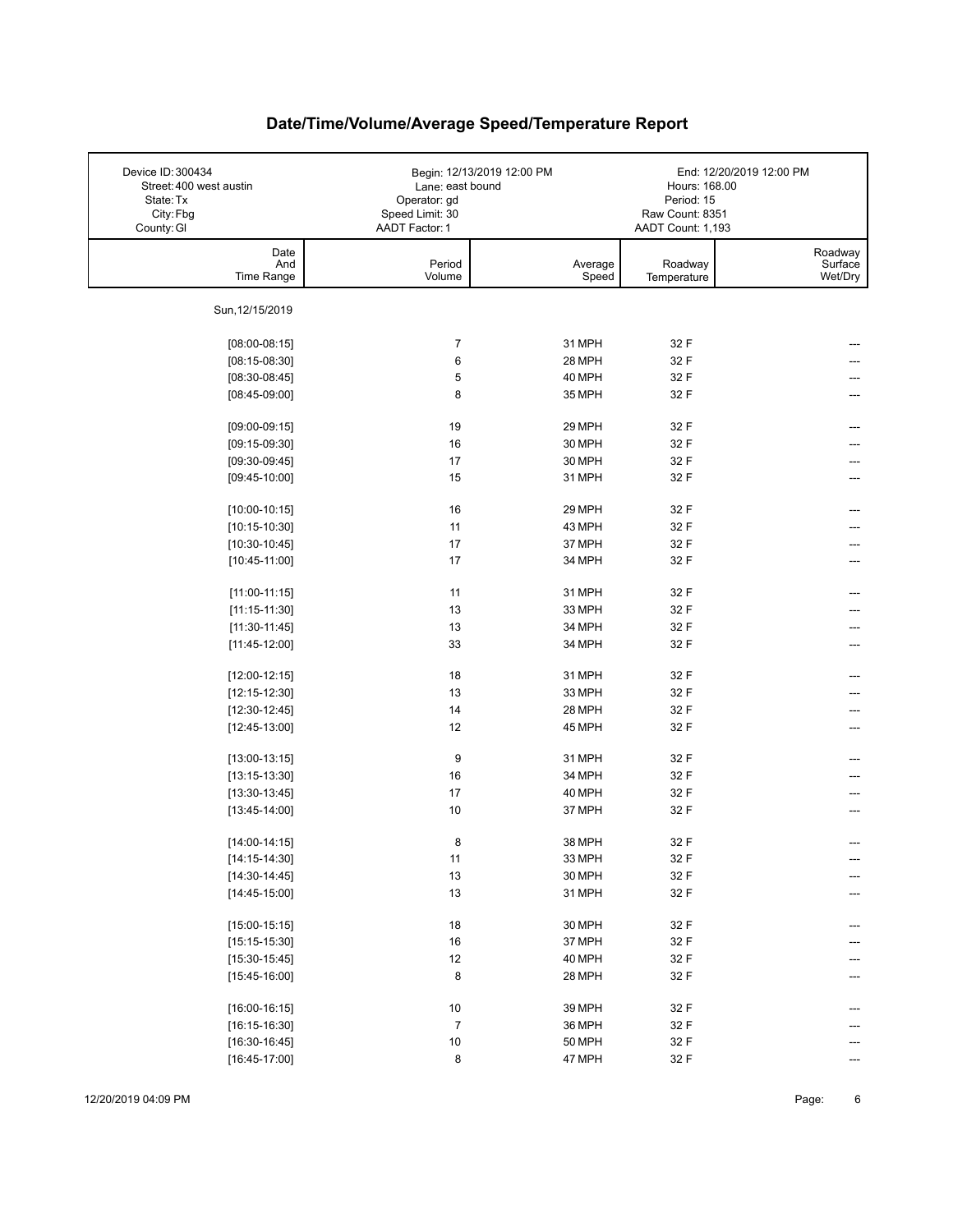| Device ID: 300434<br>Street: 400 west austin<br>State: Tx<br>City: Fbg<br>County: GI | Lane: east bound<br>Operator: gd<br>Speed Limit: 30<br>AADT Factor: 1 | Begin: 12/13/2019 12:00 PM | Hours: 168.00<br>Period: 15<br>Raw Count: 8351<br>AADT Count: 1,193 | End: 12/20/2019 12:00 PM |
|--------------------------------------------------------------------------------------|-----------------------------------------------------------------------|----------------------------|---------------------------------------------------------------------|--------------------------|
| Date                                                                                 |                                                                       |                            |                                                                     | Roadway                  |
| And<br>Time Range                                                                    | Period<br>Volume                                                      | Average<br>Speed           | Roadway<br>Temperature                                              | Surface<br>Wet/Dry       |
| Sun, 12/15/2019                                                                      |                                                                       |                            |                                                                     |                          |
| $[17:00-17:15]$                                                                      | 9                                                                     | 45 MPH                     | 32 F                                                                |                          |
| $[17:15-17:30]$                                                                      | 9                                                                     | 22 MPH                     | 32 F                                                                |                          |
| $[17:30-17:45]$                                                                      | 9                                                                     | 47 MPH                     | 32 F                                                                |                          |
| $[17:45-18:00]$                                                                      | 8                                                                     | 35 MPH                     | 32 F                                                                |                          |
| $[18:00-18:15]$                                                                      | $\overline{7}$                                                        | 28 MPH                     | 32 F                                                                |                          |
| $[18:15-18:30]$                                                                      | 13                                                                    | 39 MPH                     | 32 F                                                                |                          |
| $[18:30-18:45]$                                                                      | 3                                                                     | 26 MPH                     | 32 F                                                                |                          |
| $[18:45-19:00]$                                                                      | 11                                                                    | 25 MPH                     | 32 F                                                                |                          |
| $[19:00-19:15]$                                                                      | 5                                                                     | 26 MPH                     | 32 F                                                                |                          |
| $[19:15-19:30]$                                                                      | $\boldsymbol{2}$                                                      | 23 MPH                     | 32 F                                                                |                          |
| $[19:30-19:45]$                                                                      | 12                                                                    | 28 MPH                     | 32 F                                                                |                          |
| $[19:45-20:00]$                                                                      | 9                                                                     | 26 MPH                     | 32 F                                                                |                          |
|                                                                                      |                                                                       |                            |                                                                     |                          |
| $[20:00-20:15]$                                                                      | 7                                                                     | 27 MPH                     | 32 F                                                                |                          |
| $[20:15-20:30]$                                                                      | $\overline{\mathbf{4}}$                                               | 53 MPH                     | 32 F                                                                |                          |
| $[20:30-20:45]$                                                                      | $\overline{\mathbf{c}}$                                               | 12 MPH                     | 32 F                                                                |                          |
| $[20:45-21:00]$                                                                      | $\overline{\mathbf{4}}$                                               | 37 MPH                     | 32 F                                                                | ---                      |
| $[21:00-21:15]$                                                                      | $\boldsymbol{2}$                                                      | 35 MPH                     | 32 F                                                                |                          |
| $[21:15-21:30]$                                                                      | $\boldsymbol{2}$                                                      | 15 MPH                     | 32 F                                                                |                          |
| $[21:30-21:45]$                                                                      | $\boldsymbol{2}$                                                      | 23 MPH                     | 32 F                                                                |                          |
| $[21:45-22:00]$                                                                      | $\mathbf{1}$                                                          | 22 MPH                     | 32 F                                                                | ---                      |
| $[22:00-22:15]$                                                                      | $\mathbf{1}$                                                          | 32 MPH                     | 32 F                                                                |                          |
| $[22:15-22:30]$                                                                      | 1                                                                     | 28 MPH                     | 32 F                                                                |                          |
| $[22:30-22:45]$                                                                      | $\mathbf{1}$                                                          | 22 MPH                     | 32 F                                                                |                          |
| $[22:45-23:00]$                                                                      | $\overline{2}$                                                        | 23 MPH                     | 32 F                                                                | ---                      |
|                                                                                      |                                                                       |                            |                                                                     |                          |
| $[23:00-23:15]$                                                                      | 1                                                                     | 38 MPH                     | 32 F                                                                |                          |
| $[23:15-23:30]$<br>$[23:30-23:45]$                                                   | $\mathbf{1}$                                                          | 38 MPH<br>0 MPH            | 32 F<br>32 F                                                        | ---                      |
| $[23:45-00:00]$                                                                      | $\pmb{0}$<br>$\pmb{0}$                                                | 0 MPH                      | 32 F                                                                | ---<br>---               |
|                                                                                      |                                                                       |                            |                                                                     |                          |
| Sun, 12/15/2019                                                                      | 629                                                                   | 34 MPH                     | 32 F                                                                |                          |
| Mon, 12/16/2019                                                                      |                                                                       |                            |                                                                     |                          |
| $[00:00-00:15]$                                                                      | $\overline{\mathbf{c}}$                                               | 25 MPH                     | 32 F                                                                |                          |
| $[00:15-00:30]$                                                                      | $\pmb{0}$                                                             | 0 MPH                      | 32 F                                                                |                          |
| $[00:30-00:45]$                                                                      | 0                                                                     | 0 MPH                      | 32 F                                                                |                          |
| $[00:45-01:00]$                                                                      | $\pmb{0}$                                                             | 0 MPH                      | 32 F                                                                |                          |
| $[01:00-01:15]$                                                                      | 0                                                                     | 0 MPH                      | 32 F                                                                |                          |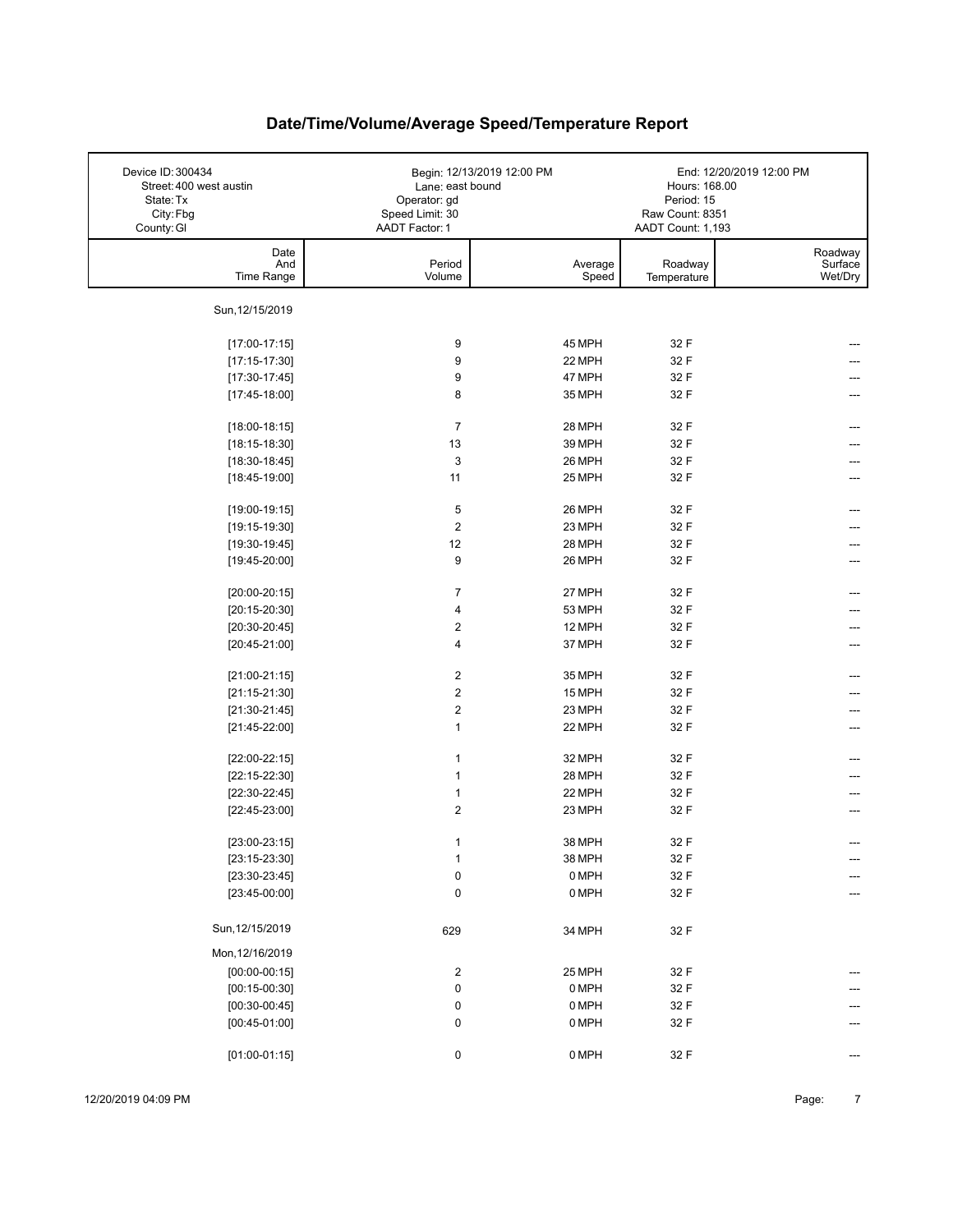| Device ID: 300434<br>Street: 400 west austin<br>State: Tx<br>City: Fbg<br>County: GI | Lane: east bound<br>Operator: gd<br>Speed Limit: 30<br>AADT Factor: 1 | Begin: 12/13/2019 12:00 PM | Hours: 168.00<br>Period: 15<br>Raw Count: 8351<br>AADT Count: 1,193 | End: 12/20/2019 12:00 PM      |
|--------------------------------------------------------------------------------------|-----------------------------------------------------------------------|----------------------------|---------------------------------------------------------------------|-------------------------------|
| Date<br>And<br>Time Range                                                            | Period<br>Volume                                                      | Average<br>Speed           | Roadway<br>Temperature                                              | Roadway<br>Surface<br>Wet/Dry |
|                                                                                      |                                                                       |                            |                                                                     |                               |
| Mon, 12/16/2019<br>$[01:15-01:30]$                                                   | $\pmb{0}$                                                             | 0 MPH                      | 32 F                                                                |                               |
| $[01:30-01:45]$                                                                      | $\pmb{0}$                                                             | 0 MPH                      | 32 F                                                                |                               |
| $[01:45-02:00]$                                                                      | 0                                                                     | 0 MPH                      | 32 F                                                                |                               |
|                                                                                      |                                                                       |                            |                                                                     |                               |
| $[02:00-02:15]$                                                                      | 0                                                                     | 0 MPH                      | 32 F                                                                |                               |
| $[02:15-02:30]$                                                                      | $\pmb{0}$                                                             | 0 MPH                      | 32 F                                                                |                               |
| $[02:30-02:45]$                                                                      | $\pmb{0}$                                                             | 0 MPH                      | 32 F                                                                |                               |
| $[02:45-03:00]$                                                                      | 0                                                                     | 0 MPH                      | 32 F                                                                |                               |
|                                                                                      |                                                                       |                            |                                                                     |                               |
| $[03:00-03:15]$                                                                      | $\pmb{0}$                                                             | 0 MPH                      | 32 F                                                                |                               |
| $[03:15-03:30]$                                                                      | $\pmb{0}$                                                             | 0 MPH                      | 32 F                                                                |                               |
| $[03:30-03:45]$                                                                      | $\pmb{0}$                                                             | 0 MPH                      | 32 F                                                                |                               |
| $[03:45-04:00]$                                                                      | 0                                                                     | 0 MPH                      | 32 F                                                                |                               |
| $[04:00-04:15]$                                                                      | $\pmb{0}$                                                             | 0 MPH                      | 32 F                                                                |                               |
| $[04:15-04:30]$                                                                      | $\pmb{0}$                                                             | 0 MPH                      | 32 F                                                                |                               |
| $[04:30-04:45]$                                                                      | 0                                                                     | 0 MPH                      | 32 F                                                                |                               |
| $[04:45-05:00]$                                                                      | $\pmb{0}$                                                             | 0 MPH                      | 32 F                                                                |                               |
|                                                                                      |                                                                       |                            |                                                                     |                               |
| $[05:00-05:15]$                                                                      | 0                                                                     | 0 MPH                      | 32 F                                                                |                               |
| $[05:15-05:30]$                                                                      | $\mathbf{1}$                                                          | 42 MPH                     | 32 F                                                                |                               |
| $[05:30-05:45]$                                                                      | $\pmb{0}$                                                             | 0 MPH                      | 32 F                                                                |                               |
| $[05:45-06:00]$                                                                      | 0                                                                     | 0 MPH                      | 32 F                                                                |                               |
|                                                                                      |                                                                       |                            |                                                                     |                               |
| $[06:00-06:15]$                                                                      | $\boldsymbol{2}$                                                      | 35 MPH                     | 32 F                                                                |                               |
| $[06:15-06:30]$                                                                      | 5                                                                     | 34 MPH                     | 32 F                                                                |                               |
| $[06:30-06:45]$                                                                      | 4                                                                     | 24 MPH                     | 32 F                                                                |                               |
| $[06:45-07:00]$                                                                      | 4                                                                     | 23 MPH                     | 32 F                                                                |                               |
| $[07:00-07:15]$                                                                      | 6                                                                     | 35 MPH                     | 32 F                                                                | ---                           |
| $[07:15-07:30]$                                                                      | 20                                                                    | 31 MPH                     | 32 F                                                                |                               |
| $[07:30-07:45]$                                                                      | 18                                                                    | 24 MPH                     | 32 F                                                                |                               |
| $[07:45-08:00]$                                                                      | 19                                                                    | 31 MPH                     | 32 F                                                                | ---                           |
|                                                                                      |                                                                       |                            |                                                                     |                               |
| $[08:00-08:15]$                                                                      | 13                                                                    | 30 MPH                     | 32 F                                                                |                               |
| $[08:15-08:30]$                                                                      | 19                                                                    | 29 MPH                     | 32 F                                                                |                               |
| $[08:30-08:45]$                                                                      | 21                                                                    | 26 MPH                     | 32 F                                                                |                               |
| $[08:45-09:00]$                                                                      | 15                                                                    | 24 MPH                     | 32 F                                                                |                               |
|                                                                                      |                                                                       |                            |                                                                     |                               |
| $[09:00-09:15]$                                                                      | 23                                                                    | 27 MPH                     | 32 F                                                                |                               |
| $[09:15-09:30]$                                                                      | 32                                                                    | 28 MPH                     | 32 F                                                                |                               |
| $[09:30-09:45]$                                                                      | 28                                                                    | 30 MPH                     | 32 F                                                                |                               |
| $[09:45-10:00]$                                                                      | 30                                                                    | 30 MPH                     | 32 F                                                                |                               |
| $[10:00-10:15]$                                                                      | 40                                                                    | 28 MPH                     | 32 F                                                                |                               |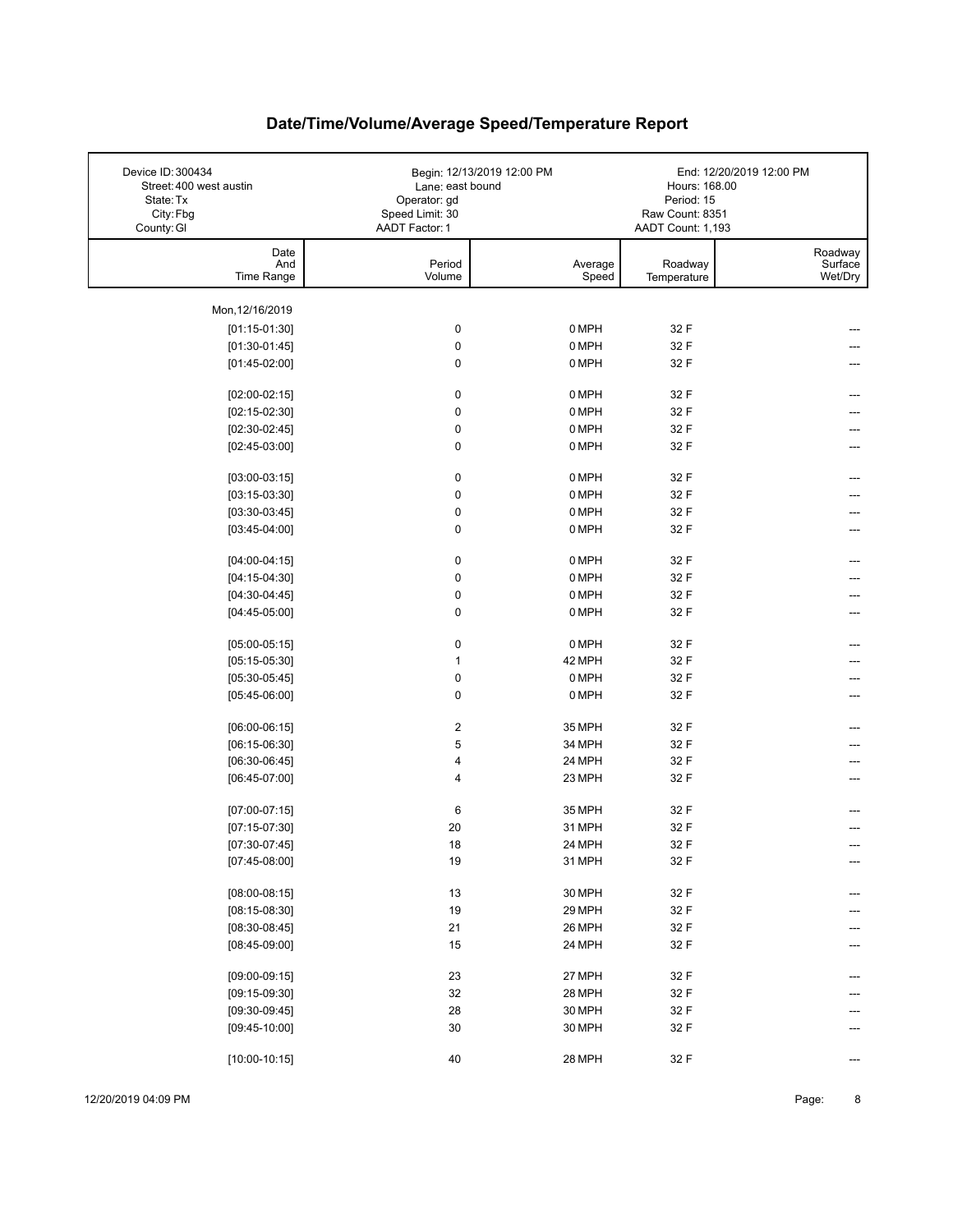| Device ID: 300434<br>Street: 400 west austin<br>State: Tx<br>City: Fbg<br>County: GI | Lane: east bound<br>Operator: gd<br>Speed Limit: 30<br>AADT Factor: 1 | Begin: 12/13/2019 12:00 PM | Hours: 168.00<br>Period: 15<br>Raw Count: 8351<br>AADT Count: 1,193 | End: 12/20/2019 12:00 PM      |
|--------------------------------------------------------------------------------------|-----------------------------------------------------------------------|----------------------------|---------------------------------------------------------------------|-------------------------------|
| Date<br>And<br>Time Range                                                            | Period<br>Volume                                                      | Average<br>Speed           | Roadway<br>Temperature                                              | Roadway<br>Surface<br>Wet/Dry |
| Mon, 12/16/2019                                                                      |                                                                       |                            |                                                                     |                               |
| $[10:15-10:30]$                                                                      | 32                                                                    | 28 MPH                     | 32 F                                                                |                               |
| $[10:30-10:45]$                                                                      | 39                                                                    | 25 MPH                     | 32 F                                                                |                               |
| $[10:45-11:00]$                                                                      | 48                                                                    | 28 MPH                     | 32 F                                                                |                               |
|                                                                                      |                                                                       |                            |                                                                     |                               |
| $[11:00-11:15]$                                                                      | 41                                                                    | 26 MPH                     | 32 F                                                                | ---                           |
| $[11:15-11:30]$                                                                      | 42                                                                    | 26 MPH                     | 32 F                                                                |                               |
| $[11:30-11:45]$                                                                      | 38                                                                    | 26 MPH                     | 32 F                                                                | ---                           |
| $[11:45-12:00]$                                                                      | 38                                                                    | 27 MPH                     | 32 F                                                                |                               |
| $[12:00-12:15]$                                                                      | 40                                                                    | 34 MPH                     | 32 F                                                                |                               |
| $[12:15-12:30]$                                                                      | 32                                                                    | 31 MPH                     | 32 F                                                                |                               |
| $[12:30-12:45]$                                                                      | 34                                                                    | 29 MPH                     | 32 F                                                                |                               |
| $[12:45-13:00]$                                                                      | 25                                                                    | 30 MPH                     | 32 F                                                                |                               |
|                                                                                      |                                                                       |                            |                                                                     |                               |
| $[13:00-13:15]$                                                                      | 37                                                                    | 26 MPH                     | 32 F                                                                | ---                           |
| $[13:15-13:30]$                                                                      | 42                                                                    | 24 MPH                     | 32 F                                                                |                               |
| $[13:30-13:45]$                                                                      | 38                                                                    | 26 MPH                     | 32 F                                                                |                               |
| $[13:45-14:00]$                                                                      | 41                                                                    | 22 MPH                     | 32 F                                                                |                               |
|                                                                                      | 32                                                                    | 30 MPH                     | 32 F                                                                | ---                           |
| $[14:00-14:15]$<br>$[14:15-14:30]$                                                   | 46                                                                    | 26 MPH                     | 32 F                                                                |                               |
|                                                                                      | 44                                                                    | 26 MPH                     | 32 F                                                                |                               |
| $[14:30-14:45]$<br>$[14:45-15:00]$                                                   | 41                                                                    | 30 MPH                     | 32 F                                                                |                               |
|                                                                                      |                                                                       |                            |                                                                     |                               |
| $[15:00-15:15]$                                                                      | 40                                                                    | 28 MPH                     | 32 F                                                                |                               |
| $[15:15-15:30]$                                                                      | 37                                                                    | 26 MPH                     | 32 F                                                                |                               |
| $[15:30-15:45]$                                                                      | 24                                                                    | 25 MPH                     | 32 F                                                                |                               |
| $[15:45-16:00]$                                                                      | 38                                                                    | 29 MPH                     | 32 F                                                                |                               |
|                                                                                      |                                                                       |                            |                                                                     |                               |
| $[16:00-16:15]$                                                                      | 34                                                                    | 27 MPH<br>27 MPH           | 32 F                                                                |                               |
| $[16:15-16:30]$                                                                      | 40                                                                    |                            | 32 F                                                                |                               |
| $[16:30-16:45]$                                                                      | 24<br>25                                                              | 26 MPH<br>25 MPH           | 32 F<br>32 F                                                        |                               |
| $[16:45-17:00]$                                                                      |                                                                       |                            |                                                                     | ---                           |
| $[17:00-17:15]$                                                                      | 23                                                                    | 33 MPH                     | 32 F                                                                |                               |
| $[17:15-17:30]$                                                                      | 31                                                                    | 28 MPH                     | 32 F                                                                |                               |
| $[17:30-17:45]$                                                                      | $20\,$                                                                | 34 MPH                     | 32 F                                                                |                               |
| $[17:45-18:00]$                                                                      | 20                                                                    | 27 MPH                     | 32 F                                                                |                               |
|                                                                                      |                                                                       |                            |                                                                     |                               |
| $[18:00-18:15]$                                                                      | 11                                                                    | 27 MPH                     | 32 F                                                                |                               |
| $[18:15-18:30]$                                                                      | 9                                                                     | 30 MPH                     | 32 F                                                                |                               |
| $[18:30-18:45]$                                                                      | 4                                                                     | 34 MPH                     | 32 F                                                                |                               |
| $[18:45-19:00]$                                                                      | 10                                                                    | 26 MPH                     | 32 F                                                                |                               |
| $[19:00-19:15]$                                                                      | 3                                                                     | 26 MPH                     | 32 F                                                                | ---                           |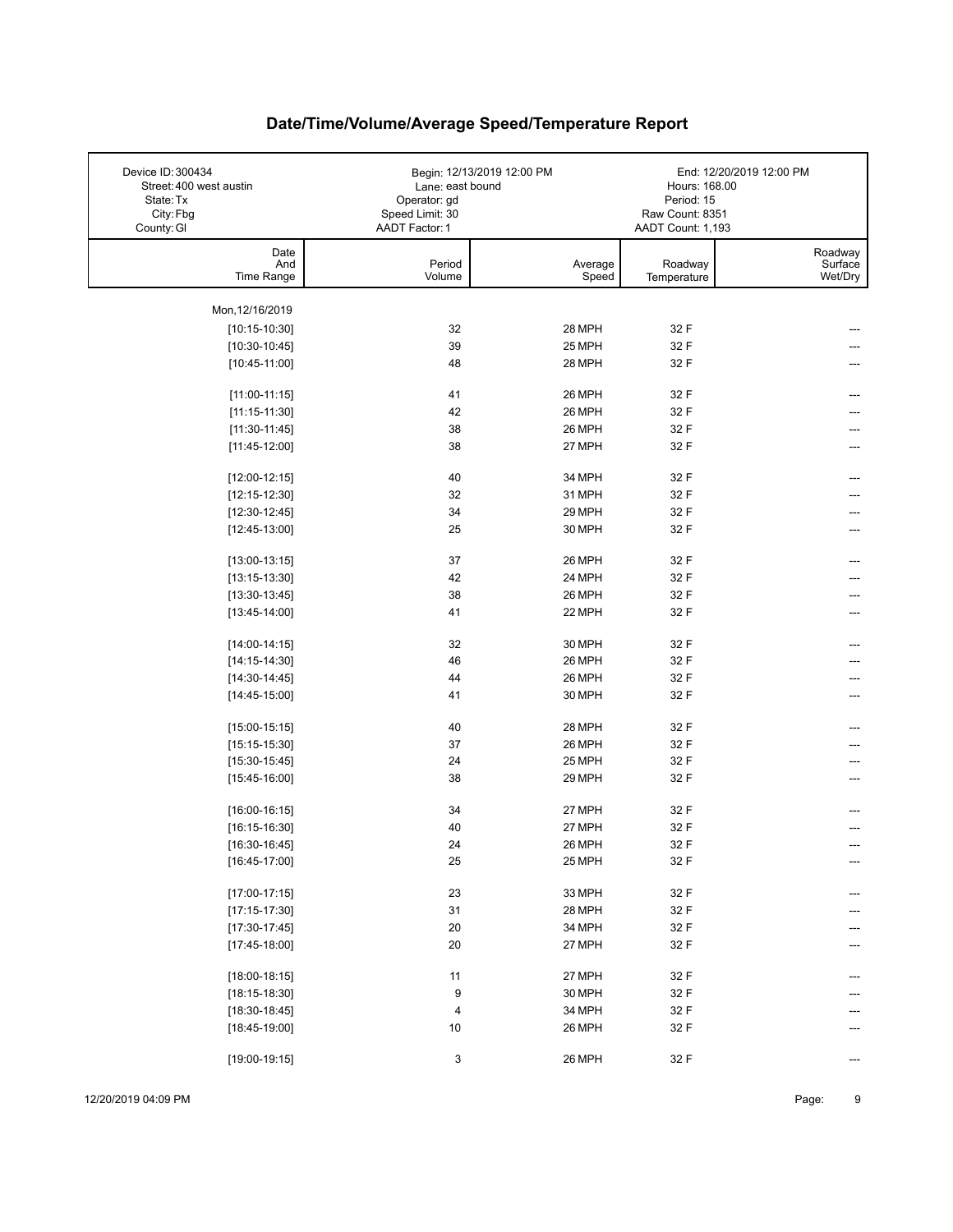| Device ID: 300434<br>Street: 400 west austin<br>State: Tx<br>City: Fbg<br>County: GI | Lane: east bound<br>Operator: gd<br>Speed Limit: 30<br>AADT Factor: 1 | Begin: 12/13/2019 12:00 PM | Hours: 168.00<br>Period: 15<br>Raw Count: 8351<br>AADT Count: 1,193 | End: 12/20/2019 12:00 PM      |
|--------------------------------------------------------------------------------------|-----------------------------------------------------------------------|----------------------------|---------------------------------------------------------------------|-------------------------------|
| Date<br>And<br>Time Range                                                            | Period<br>Volume                                                      | Average<br>Speed           | Roadway<br>Temperature                                              | Roadway<br>Surface<br>Wet/Dry |
| Mon, 12/16/2019                                                                      |                                                                       |                            |                                                                     |                               |
| $[19:15-19:30]$                                                                      | 6                                                                     | 30 MPH                     | 32 F                                                                |                               |
| $[19:30-19:45]$                                                                      | 3                                                                     | 23 MPH                     | 32 F                                                                |                               |
| $[19:45-20:00]$                                                                      | 3                                                                     | 23 MPH                     | 32 F                                                                |                               |
|                                                                                      |                                                                       |                            |                                                                     |                               |
| $[20:00-20:15]$                                                                      | 3                                                                     | 26 MPH                     | 32 F                                                                | ---                           |
| $[20:15-20:30]$                                                                      | 6                                                                     | 37 MPH                     | 32 F                                                                |                               |
| $[20:30-20:45]$                                                                      | 3                                                                     | 52 MPH                     | 32 F                                                                | ---                           |
| $[20:45-21:00]$                                                                      | 4                                                                     | 26 MPH                     | 32 F                                                                |                               |
|                                                                                      |                                                                       |                            |                                                                     |                               |
| $[21:00-21:15]$                                                                      | $\mathbf{1}$                                                          | 38 MPH                     | 32 F                                                                |                               |
| $[21:15-21:30]$                                                                      | $\overline{2}$                                                        | 33 MPH                     | 32 F                                                                |                               |
| $[21:30-21:45]$                                                                      | 0                                                                     | 0 MPH                      | 32 F                                                                |                               |
| $[21:45-22:00]$                                                                      | 0                                                                     | 0 MPH                      | 32 F                                                                |                               |
| $[22:00-22:15]$                                                                      | $\overline{2}$                                                        | 30 MPH                     | 32 F                                                                |                               |
| $[22:15-22:30]$                                                                      | $\mathbf{1}$                                                          | 12 MPH                     | 32 F                                                                |                               |
| $[22:30-22:45]$                                                                      | 0                                                                     | 0 MPH                      | 32 F                                                                |                               |
| $[22:45-23:00]$                                                                      | 3                                                                     | 50 MPH                     | 32 F                                                                |                               |
|                                                                                      |                                                                       |                            |                                                                     |                               |
| $[23:00-23:15]$                                                                      | $\mathbf{1}$                                                          | 28 MPH                     | 32 F                                                                | ---                           |
| $[23:15-23:30]$                                                                      | $\overline{2}$                                                        | 28 MPH                     | 32 F                                                                |                               |
| $[23:30-23:45]$                                                                      | 0                                                                     | 0 MPH                      | 32 F                                                                |                               |
| $[23:45-00:00]$                                                                      | $\mathbf{1}$                                                          | 18 MPH                     | 32 F                                                                |                               |
|                                                                                      |                                                                       |                            |                                                                     |                               |
| Mon, 12/16/2019                                                                      | 1466                                                                  | 28 MPH                     | 32 F                                                                |                               |
| Tue, 12/17/2019                                                                      |                                                                       |                            |                                                                     |                               |
| $[00:00-00:15]$                                                                      | $\mathbf{1}$                                                          | 38 MPH                     | 32 F                                                                |                               |
| $[00:15-00:30]$                                                                      | 0                                                                     | 0 MPH                      | 32 F                                                                |                               |
| $[00:30-00:45]$                                                                      | 0                                                                     | 0 MPH                      | 32 F                                                                |                               |
| $[00:45-01:00]$                                                                      | 0                                                                     | 0 MPH                      | 32 F                                                                |                               |
|                                                                                      |                                                                       |                            |                                                                     |                               |
| $[01:00-01:15]$                                                                      | 0                                                                     | 0 MPH                      | 32 F                                                                | ---                           |
| $[01:15-01:30]$                                                                      | 0                                                                     | 0 MPH                      | 32 F                                                                |                               |
| $[01:30-01:45]$                                                                      | 0                                                                     | 0 MPH                      | 32 F                                                                |                               |
| $[01:45-02:00]$                                                                      | 0                                                                     | 0 MPH                      | 32 F                                                                |                               |
|                                                                                      |                                                                       |                            |                                                                     |                               |
| $[02:00-02:15]$                                                                      | $\mathbf{1}$                                                          | 52 MPH                     | 32 F                                                                |                               |
| $[02:15-02:30]$                                                                      | 0                                                                     | 0 MPH                      | 32 F                                                                |                               |
| $[02:30-02:45]$                                                                      | 0                                                                     | 0 MPH                      | 32 F                                                                |                               |
| $[02:45-03:00]$                                                                      | 0                                                                     | 0 MPH                      | 32 F                                                                |                               |
| $[03:00-03:15]$                                                                      | $\mathbf{1}$                                                          | 22 MPH                     | 32 F                                                                |                               |
| $[03:15-03:30]$                                                                      | 0                                                                     | 0 MPH                      | 32 F                                                                |                               |
|                                                                                      | 0                                                                     | 0 MPH                      | 32 F                                                                |                               |
| $[03:30-03:45]$                                                                      |                                                                       |                            |                                                                     |                               |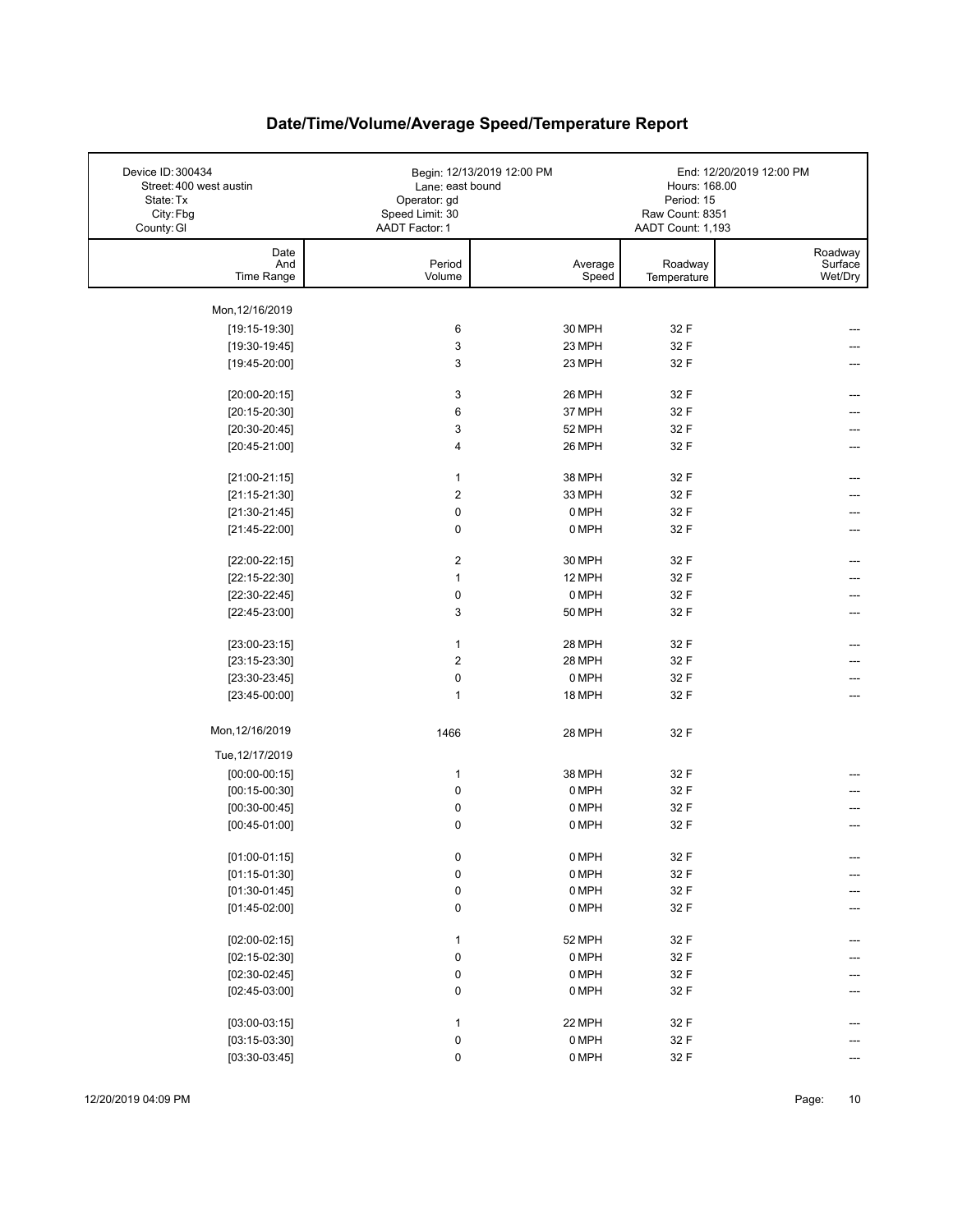| Device ID: 300434<br>Street: 400 west austin<br>State: Tx<br>City: Fbg<br>County: GI | Lane: east bound<br>Operator: gd<br>Speed Limit: 30<br>AADT Factor: 1 | Begin: 12/13/2019 12:00 PM | Hours: 168.00<br>Period: 15<br>Raw Count: 8351<br>AADT Count: 1,193 | End: 12/20/2019 12:00 PM      |
|--------------------------------------------------------------------------------------|-----------------------------------------------------------------------|----------------------------|---------------------------------------------------------------------|-------------------------------|
| Date<br>And<br>Time Range                                                            | Period<br>Volume                                                      | Average<br>Speed           | Roadway<br>Temperature                                              | Roadway<br>Surface<br>Wet/Dry |
|                                                                                      |                                                                       |                            |                                                                     |                               |
| Tue, 12/17/2019<br>$[03:45-04:00]$                                                   | 0                                                                     | 0 MPH                      | 32 F                                                                |                               |
|                                                                                      |                                                                       |                            |                                                                     |                               |
| $[04:00-04:15]$                                                                      | $\pmb{0}$                                                             | 0 MPH                      | 32 F                                                                |                               |
| $[04:15-04:30]$                                                                      | $\mathbf 0$                                                           | 0 MPH                      | 32 F                                                                |                               |
| $[04:30-04:45]$                                                                      | $\mathbf 0$                                                           | 0 MPH                      | 32 F                                                                |                               |
| $[04:45-05:00]$                                                                      | 0                                                                     | 0 MPH                      | 32 F                                                                |                               |
| $[05:00-05:15]$                                                                      | 0                                                                     | 0 MPH                      | 32 F                                                                |                               |
| $[05:15-05:30]$                                                                      | $\mathbf{1}$                                                          | 0 MPH                      | 32 F                                                                |                               |
| $[05:30-05:45]$                                                                      | $\mathbf{1}$                                                          | 68 MPH                     | 32 F                                                                |                               |
| $[05:45-06:00]$                                                                      | $\mathbf{1}$                                                          | 32 MPH                     | 32 F                                                                |                               |
| $[06:00-06:15]$                                                                      | $\mathbf{1}$                                                          | 18 MPH                     | 32 F                                                                |                               |
| $[06:15-06:30]$                                                                      | $\overline{2}$                                                        | 33 MPH                     | 32 F                                                                |                               |
| $[06:30-06:45]$                                                                      | $\overline{\mathbf{4}}$                                               | 37 MPH                     | 32 F                                                                |                               |
| $[06:45-07:00]$                                                                      | 3                                                                     | 26 MPH                     | 32 F                                                                |                               |
|                                                                                      |                                                                       |                            |                                                                     |                               |
| $[07:00-07:15]$                                                                      | 8                                                                     | 33 MPH                     | 32 F                                                                |                               |
| $[07:15-07:30]$                                                                      | 13                                                                    | 31 MPH                     | 32 F                                                                |                               |
| $[07:30-07:45]$                                                                      | 23                                                                    | 32 MPH                     | 32 F                                                                |                               |
| $[07:45-08:00]$                                                                      | 15                                                                    | 26 MPH                     | 32 F                                                                |                               |
| $[08:00-08:15]$                                                                      | 17                                                                    | 26 MPH                     | 32 F                                                                |                               |
| $[08:15-08:30]$                                                                      | 15                                                                    | 30 MPH                     | 32 F                                                                |                               |
| $[08:30-08:45]$                                                                      | 15                                                                    | 34 MPH                     | 32 F                                                                |                               |
| $[08:45-09:00]$                                                                      | 18                                                                    | 26 MPH                     | 32 F                                                                |                               |
| $[09:00-09:15]$                                                                      | 19                                                                    | 41 MPH                     | 32 F                                                                |                               |
| $[09:15-09:30]$                                                                      | 20                                                                    | 29 MPH                     | 32 F                                                                |                               |
| $[09:30-09:45]$                                                                      | 22                                                                    | 27 MPH                     | 32 F                                                                |                               |
| $[09:45-10:00]$                                                                      | 23                                                                    | 25 MPH                     | 32 F                                                                |                               |
|                                                                                      |                                                                       |                            |                                                                     |                               |
| $[10:00-10:15]$                                                                      | 27                                                                    | 27 MPH                     | 32 F                                                                | ---                           |
| $[10:15-10:30]$                                                                      | 24                                                                    | 32 MPH                     | 32 F                                                                | ---                           |
| $[10:30-10:45]$                                                                      | $27\,$                                                                | 27 MPH                     | 32 F                                                                |                               |
| $[10:45-11:00]$                                                                      | 38                                                                    | 28 MPH                     | 32 F                                                                |                               |
| $[11:00-11:15]$                                                                      | 38                                                                    | 27 MPH                     | 32 F                                                                |                               |
| $[11:15-11:30]$                                                                      | $30\,$                                                                | 31 MPH                     | 32 F                                                                |                               |
| $[11:30-11:45]$                                                                      | 46                                                                    | 28 MPH                     | 32 F                                                                |                               |
| $[11:45-12:00]$                                                                      | 29                                                                    | 29 MPH                     | 32 F                                                                |                               |
| $[12:00-12:15]$                                                                      | 29                                                                    | 36 MPH                     | 32 F                                                                |                               |
| $[12:15-12:30]$                                                                      | 24                                                                    | 31 MPH                     | 32 F                                                                |                               |
| $[12:30-12:45]$                                                                      | 21                                                                    | 28 MPH                     | 32 F                                                                |                               |
|                                                                                      |                                                                       |                            |                                                                     |                               |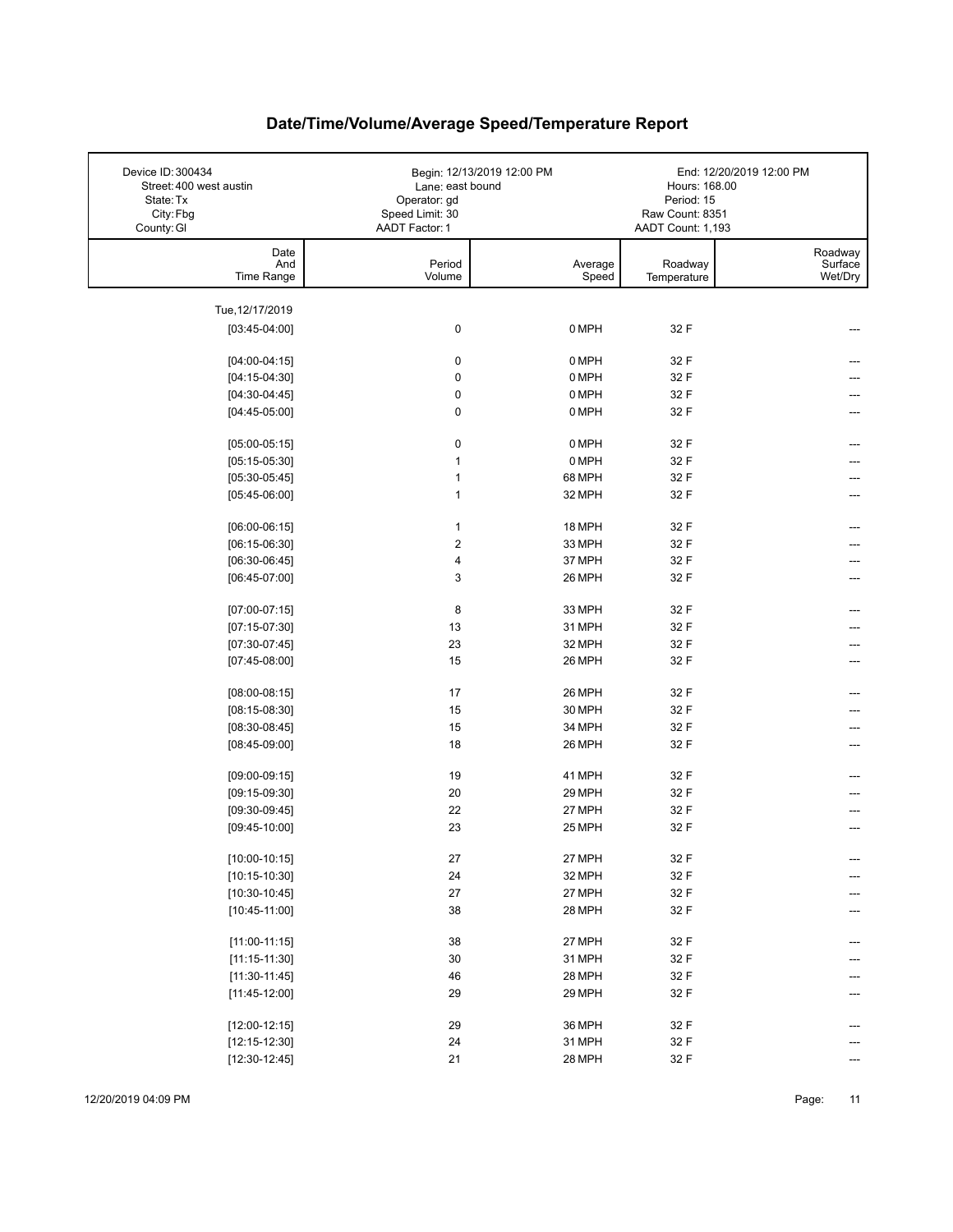| Device ID: 300434<br>Street: 400 west austin<br>State: Tx<br>City: Fbg<br>County: GI | Lane: east bound<br>Operator: gd<br>Speed Limit: 30<br>AADT Factor: 1 | Begin: 12/13/2019 12:00 PM | Hours: 168.00<br>Period: 15<br>Raw Count: 8351<br>AADT Count: 1,193 | End: 12/20/2019 12:00 PM      |
|--------------------------------------------------------------------------------------|-----------------------------------------------------------------------|----------------------------|---------------------------------------------------------------------|-------------------------------|
| Date<br>And<br>Time Range                                                            | Period<br>Volume                                                      | Average<br>Speed           | Roadway<br>Temperature                                              | Roadway<br>Surface<br>Wet/Dry |
|                                                                                      |                                                                       |                            |                                                                     |                               |
| Tue, 12/17/2019<br>$[12:45-13:00]$                                                   | 38                                                                    | 31 MPH                     | 32 F                                                                |                               |
|                                                                                      |                                                                       |                            |                                                                     |                               |
| $[13:00-13:15]$                                                                      | 40                                                                    | 24 MPH                     | 32 F                                                                |                               |
| $[13:15-13:30]$                                                                      | 30                                                                    | 29 MPH                     | 32 F                                                                |                               |
| $[13:30-13:45]$                                                                      | 32                                                                    | 27 MPH                     | 32 F                                                                |                               |
| $[13:45-14:00]$                                                                      | 27                                                                    | 28 MPH                     | 32 F                                                                |                               |
| $[14:00-14:15]$                                                                      | 34                                                                    | 36 MPH                     | 32 F                                                                |                               |
| $[14:15-14:30]$                                                                      | 45                                                                    | 25 MPH                     | 32 F                                                                |                               |
| $[14:30-14:45]$                                                                      | 34                                                                    | 27 MPH                     | 32 F                                                                |                               |
| $[14:45-15:00]$                                                                      | 36                                                                    | 32 MPH                     | 32 F                                                                |                               |
|                                                                                      |                                                                       |                            |                                                                     |                               |
| $[15:00-15:15]$                                                                      | 30                                                                    | 30 MPH                     | 32 F                                                                |                               |
| $[15:15-15:30]$                                                                      | 35                                                                    | 31 MPH                     | 32 F                                                                |                               |
| $[15:30-15:45]$                                                                      | 48                                                                    | 26 MPH                     | 32 F                                                                |                               |
| $[15:45-16:00]$                                                                      | 27                                                                    | 25 MPH                     | 32 F                                                                |                               |
| $[16:00-16:15]$                                                                      | 40                                                                    | 27 MPH                     | 32 F                                                                |                               |
| $[16:15-16:30]$                                                                      | 35                                                                    | 31 MPH                     | 32 F                                                                |                               |
| $[16:30-16:45]$                                                                      | 28                                                                    | 30 MPH                     | 32 F                                                                |                               |
| $[16:45-17:00]$                                                                      | 19                                                                    | 24 MPH                     | 32 F                                                                |                               |
| $[17:00-17:15]$                                                                      | 29                                                                    | 25 MPH                     | 32 F                                                                |                               |
| $[17:15-17:30]$                                                                      | 33                                                                    | 29 MPH                     | 32 F                                                                |                               |
| $[17:30-17:45]$                                                                      | 19                                                                    | 32 MPH                     | 32 F                                                                |                               |
| $[17:45-18:00]$                                                                      | 14                                                                    | 30 MPH                     | 32 F                                                                |                               |
|                                                                                      |                                                                       |                            |                                                                     |                               |
| $[18:00-18:15]$                                                                      | 23                                                                    | 25 MPH                     | 32 F                                                                |                               |
| $[18:15-18:30]$                                                                      | 9                                                                     | 30 MPH                     | 32 F                                                                |                               |
| $[18:30-18:45]$                                                                      | 12                                                                    | 28 MPH                     | 32 F                                                                |                               |
| $[18:45-19:00]$                                                                      | 6                                                                     | 31 MPH                     | 32 F                                                                |                               |
| $[19:00-19:15]$                                                                      | 3                                                                     | 29 MPH                     | 32 F                                                                | ---                           |
| $[19:15-19:30]$                                                                      | 4                                                                     | 45 MPH                     | 32 F                                                                | ---                           |
| $[19:30-19:45]$                                                                      | 4                                                                     | <b>55 MPH</b>              | 32 F                                                                |                               |
| $[19:45-20:00]$                                                                      | $\mathbf{1}$                                                          | 28 MPH                     | 32 F                                                                |                               |
|                                                                                      |                                                                       |                            |                                                                     |                               |
| $[20:00-20:15]$                                                                      | 3                                                                     | 24 MPH                     | 32 F                                                                |                               |
| $[20:15-20:30]$                                                                      | $\mathbf 2$                                                           | 28 MPH                     | 32 F                                                                |                               |
| $[20:30-20:45]$                                                                      | 4                                                                     | 33 MPH                     | 32 F                                                                |                               |
| $[20:45-21:00]$                                                                      | 6                                                                     | 34 MPH                     | 32 F                                                                |                               |
| $[21:00-21:15]$                                                                      | 3                                                                     | 48 MPH                     | 32 F                                                                | ---                           |
| $[21:15-21:30]$                                                                      | $\mathbf 2$                                                           | 23 MPH                     | 32 F                                                                |                               |
| $[21:30-21:45]$                                                                      | 0                                                                     | 0 MPH                      | 32 F                                                                |                               |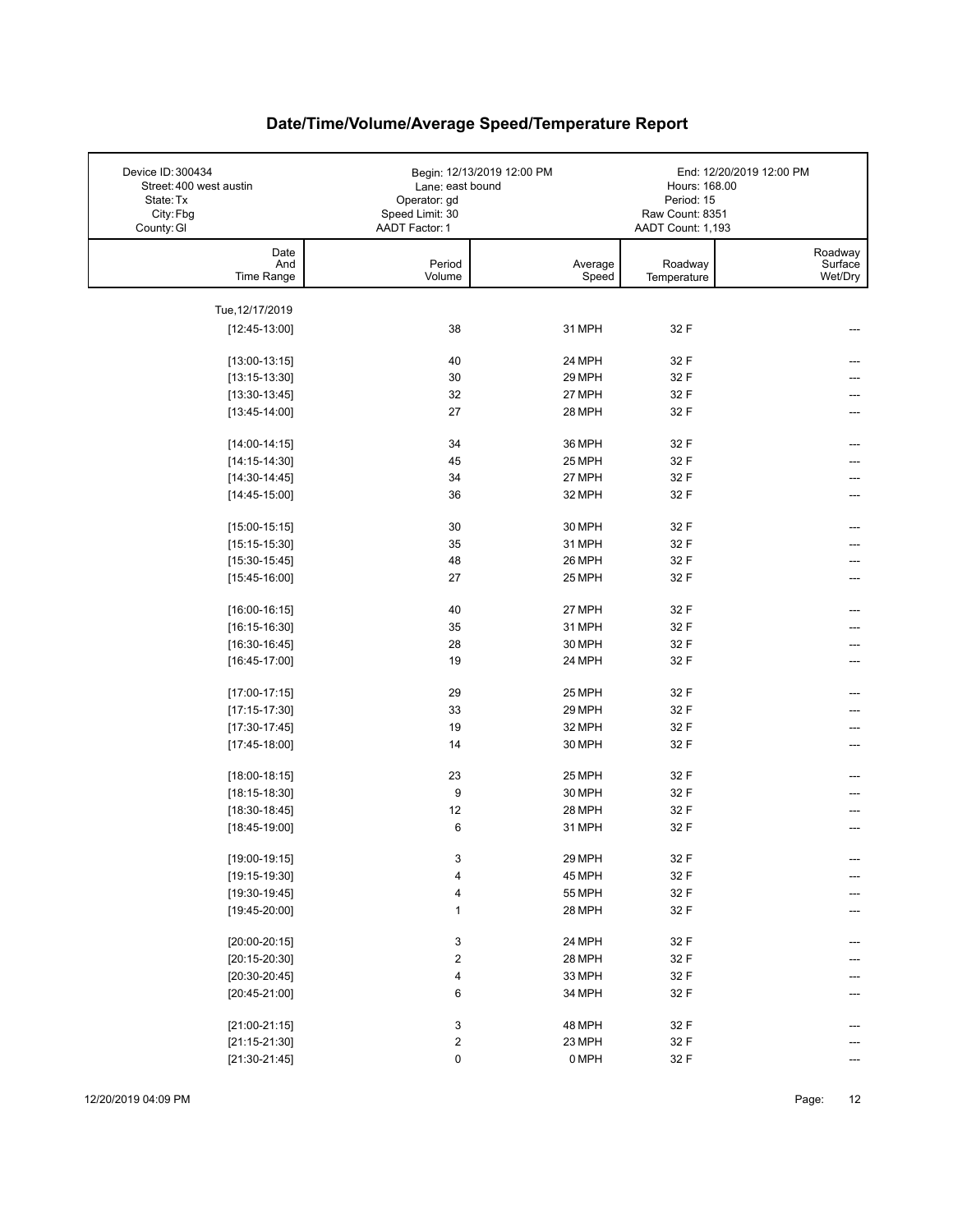| Device ID: 300434<br>Street: 400 west austin<br>State: Tx<br>City: Fbg<br>County: GI | Lane: east bound<br>Operator: gd<br>Speed Limit: 30<br><b>AADT Factor: 1</b> | Begin: 12/13/2019 12:00 PM | Hours: 168.00<br>Period: 15<br>Raw Count: 8351<br>AADT Count: 1,193 | End: 12/20/2019 12:00 PM      |
|--------------------------------------------------------------------------------------|------------------------------------------------------------------------------|----------------------------|---------------------------------------------------------------------|-------------------------------|
| Date<br>And<br>Time Range                                                            | Period<br>Volume                                                             | Average<br>Speed           | Roadway<br>Temperature                                              | Roadway<br>Surface<br>Wet/Dry |
| Tue, 12/17/2019                                                                      |                                                                              |                            |                                                                     |                               |
| $[21:45-22:00]$                                                                      | $\mathbf{1}$                                                                 | 28 MPH                     | 32 F                                                                | ---                           |
|                                                                                      |                                                                              |                            |                                                                     |                               |
| $[22:00-22:15]$                                                                      | 3                                                                            | 26 MPH                     | 32 F                                                                |                               |
| $[22:15-22:30]$                                                                      | $\boldsymbol{2}$                                                             | 28 MPH                     | 32 F                                                                |                               |
| $[22:30-22:45]$                                                                      | 1                                                                            | 18 MPH                     | 32 F                                                                |                               |
| $[22:45-23:00]$                                                                      | 1                                                                            | 32 MPH                     | 32 F                                                                |                               |
| $[23:00-23:15]$                                                                      | 0                                                                            | 0 MPH                      | 32 F                                                                |                               |
| $[23:15-23:30]$                                                                      | 3                                                                            | 31 MPH                     | 32 F                                                                |                               |
| $[23:30-23:45]$                                                                      | $\mathbf 0$                                                                  | 0 MPH                      | 32 F                                                                |                               |
| $[23:45-00:00]$                                                                      | $\mathbf{1}$                                                                 | 22 MPH                     | 32 F                                                                |                               |
|                                                                                      |                                                                              |                            |                                                                     |                               |
| Tue, 12/17/2019                                                                      | 1324                                                                         | 29 MPH                     | 32 F                                                                |                               |
| Wed, 12/18/2019                                                                      |                                                                              |                            |                                                                     |                               |
| $[00:00-00:15]$                                                                      | 0                                                                            | 0 MPH                      | 32 F                                                                |                               |
| $[00:15-00:30]$                                                                      | 0                                                                            | 0 MPH                      | 32 F                                                                |                               |
| $[00:30-00:45]$                                                                      | $\pmb{0}$                                                                    | 0 MPH                      | 32 F                                                                |                               |
| $[00:45-01:00]$                                                                      | 0                                                                            | 0 MPH                      | 32 F                                                                |                               |
| $[01:00-01:15]$                                                                      | $\pmb{0}$                                                                    | 0 MPH                      | 32 F                                                                |                               |
| $[01:15-01:30]$                                                                      | 0                                                                            | 0 MPH                      | 32 F                                                                |                               |
| $[01:30-01:45]$                                                                      | $\boldsymbol{2}$                                                             | 25 MPH                     | 32 F                                                                |                               |
| $[01:45-02:00]$                                                                      | $\pmb{0}$                                                                    | 0 MPH                      | 32 F                                                                | ---                           |
|                                                                                      |                                                                              |                            |                                                                     |                               |
| $[02:00-02:15]$                                                                      | 0                                                                            | 0 MPH                      | 32 F                                                                |                               |
| $[02:15-02:30]$                                                                      | $\pmb{0}$                                                                    | 0 MPH                      | 32 F                                                                |                               |
| $[02:30-02:45]$                                                                      | $\pmb{0}$                                                                    | 0 MPH                      | 32 F                                                                |                               |
| $[02:45-03:00]$                                                                      | 0                                                                            | 0 MPH                      | 32 F                                                                | ---                           |
| $[03:00-03:15]$                                                                      | 1                                                                            | <b>75 MPH</b>              | 32 F                                                                |                               |
| $[03:15-03:30]$                                                                      | $\mathbf 0$                                                                  | 0 MPH                      | 32 F                                                                |                               |
| $[03:30-03:45]$                                                                      | $\pmb{0}$                                                                    | 0 MPH                      | 32 F                                                                |                               |
| $[03:45-04:00]$                                                                      | $\pmb{0}$                                                                    | 0 MPH                      | 32 F                                                                |                               |
|                                                                                      |                                                                              |                            |                                                                     |                               |
| $[04:00-04:15]$                                                                      | 0                                                                            | 0 MPH                      | 32 F                                                                | ---                           |
| $[04:15-04:30]$                                                                      | $\mathbf 2$                                                                  | 27 MPH                     | 32 F                                                                |                               |
| $[04:30-04:45]$<br>$[04:45-05:00]$                                                   | 0<br>3                                                                       | 0 MPH<br>37 MPH            | 32 F<br>32 F                                                        |                               |
|                                                                                      |                                                                              |                            |                                                                     |                               |
| $[05:00-05:15]$                                                                      | 0                                                                            | 0 MPH                      | 32 F                                                                | ---                           |
| $[05:15-05:30]$                                                                      | $\pmb{0}$                                                                    | 0 MPH                      | 32 F                                                                |                               |
| $[05:30-05:45]$                                                                      | 0                                                                            | $0$ MPH                    | 32 F                                                                |                               |
| $[05:45-06:00]$                                                                      | $\pmb{0}$                                                                    | $0$ MPH                    | 32 F                                                                |                               |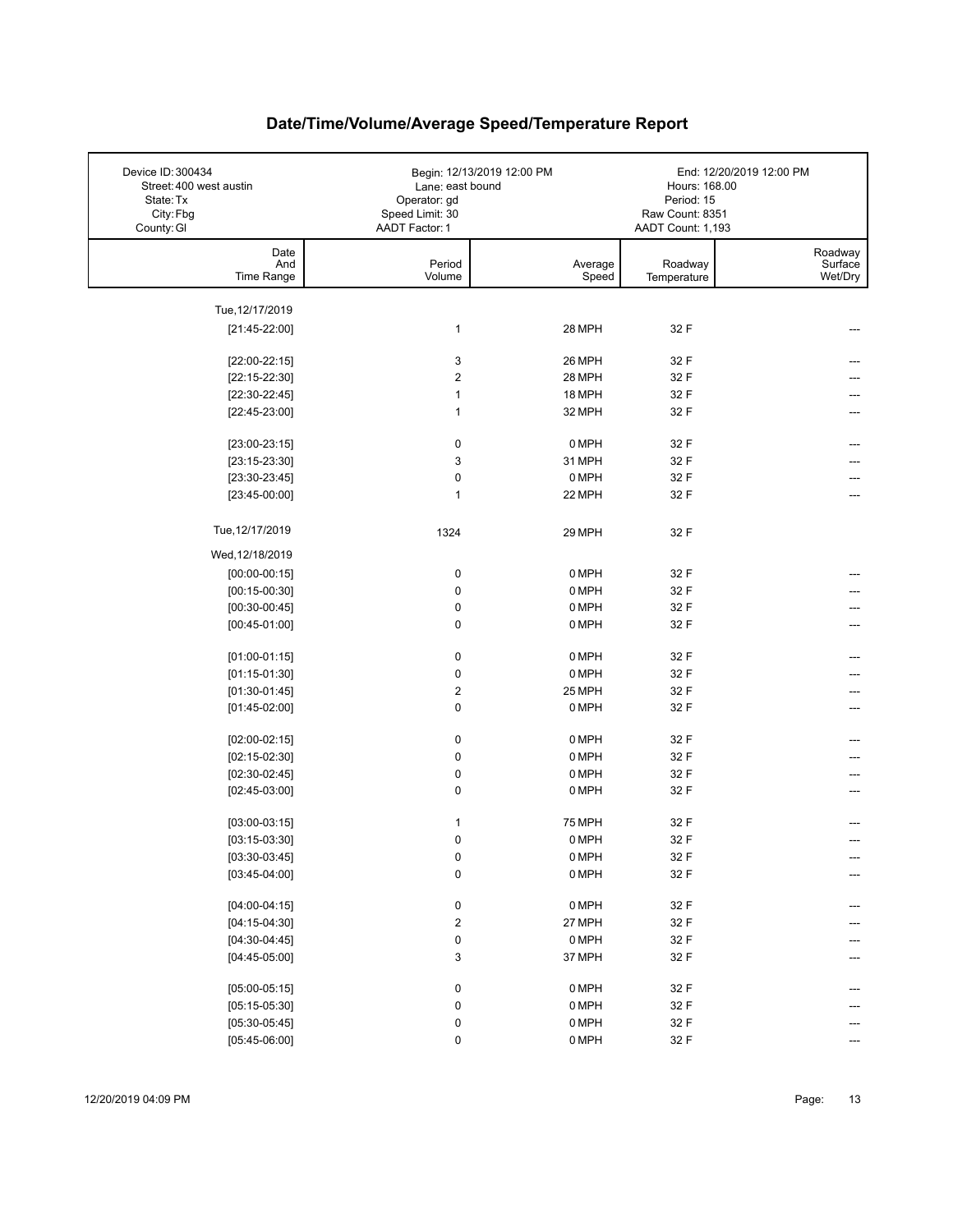| Date<br>Roadway<br>And<br>Period<br>Surface<br>Average<br>Roadway<br>Wet/Dry<br>Time Range<br>Volume<br>Speed<br>Temperature<br>Wed, 12/18/2019<br>$[06:00-06:15]$<br>2<br>40 MPH<br>32 F<br>3<br>$[06:15-06:30]$<br>62 MPH<br>32 F<br>4<br>32 F<br>$[06:30-06:45]$<br>39 MPH<br>32 F<br>$[06:45-07:00]$<br>4<br>25 MPH<br>8<br>$[07:00-07:15]$<br>29 MPH<br>32 F<br>---<br>12<br>$[07:15-07:30]$<br>30 MPH<br>32 F<br>---<br>16<br>$[07:30-07:45]$<br>27 MPH<br>32 F<br>$[07:45-08:00]$<br>17<br>25 MPH<br>32 F<br>25<br>28 MPH<br>32 F<br>$[08:00-08:15]$<br>---<br>16<br>36 MPH<br>$[08:15-08:30]$<br>32 F<br>16<br>27 MPH<br>32 F<br>$[08:30-08:45]$<br>21<br>$[08:45-09:00]$<br>37 MPH<br>32 F<br>20<br>32 F<br>32 MPH<br>$[09:00-09:15]$<br>14<br>$[09:15-09:30]$<br>37 MPH<br>32 F<br>27 MPH<br>$[09:30-09:45]$<br>19<br>32 F<br>24<br>28 MPH<br>32 F<br>$[09:45-10:00]$<br>---<br>23<br>28 MPH<br>32 F<br>$[10:00-10:15]$<br>19<br>26 MPH<br>32 F<br>$[10:15-10:30]$<br>28<br>26 MPH<br>32 F<br>$[10:30-10:45]$<br>26<br>28 MPH<br>32 F<br>$[10:45-11:00]$<br>22<br>35 MPH<br>32 F<br>$[11:00-11:15]$<br>22<br>34 MPH<br>32 F<br>$[11:15-11:30]$<br>40<br>25 MPH<br>32 F<br>$[11:30-11:45]$<br>25<br>41 MPH<br>32 F<br>$[11:45-12:00]$<br>28<br>32 MPH<br>32 F<br>$[12:00-12:15]$<br>30<br>32 MPH<br>32 F<br>$[12:15-12:30]$<br>$25\,$<br>32 F<br>33 MPH<br>$[12:30-12:45]$<br>---<br>$[12:45-13:00]$<br>22<br>37 MPH<br>32 F<br>---<br>$30\,$<br>32 F<br>$[13:00-13:15]$<br>24 MPH<br>---<br>42<br>$[13:15-13:30]$<br>26 MPH<br>32 F<br>34<br>27 MPH<br>32 F<br>$[13:30-13:45]$<br>$[13:45-14:00]$<br>23<br>24 MPH<br>32 F<br>---<br>25<br>28 MPH<br>32 F<br>$[14:00-14:15]$<br>31<br>26 MPH<br>32 F<br>$[14:15-14:30]$<br>24<br>$[14:30-14:45]$<br>35 MPH<br>32 F<br>--- | Device ID: 300434<br>Street: 400 west austin<br>State: Tx<br>City: Fbg<br>County: GI | Begin: 12/13/2019 12:00 PM<br>Lane: east bound<br>Operator: gd<br>Speed Limit: 30<br>AADT Factor: 1 |        | Hours: 168.00<br>Period: 15<br>Raw Count: 8351<br>AADT Count: 1,193 | End: 12/20/2019 12:00 PM |
|------------------------------------------------------------------------------------------------------------------------------------------------------------------------------------------------------------------------------------------------------------------------------------------------------------------------------------------------------------------------------------------------------------------------------------------------------------------------------------------------------------------------------------------------------------------------------------------------------------------------------------------------------------------------------------------------------------------------------------------------------------------------------------------------------------------------------------------------------------------------------------------------------------------------------------------------------------------------------------------------------------------------------------------------------------------------------------------------------------------------------------------------------------------------------------------------------------------------------------------------------------------------------------------------------------------------------------------------------------------------------------------------------------------------------------------------------------------------------------------------------------------------------------------------------------------------------------------------------------------------------------------------------------------------------------------------------------------------------------------------------------------------------------|--------------------------------------------------------------------------------------|-----------------------------------------------------------------------------------------------------|--------|---------------------------------------------------------------------|--------------------------|
|                                                                                                                                                                                                                                                                                                                                                                                                                                                                                                                                                                                                                                                                                                                                                                                                                                                                                                                                                                                                                                                                                                                                                                                                                                                                                                                                                                                                                                                                                                                                                                                                                                                                                                                                                                                    |                                                                                      |                                                                                                     |        |                                                                     |                          |
|                                                                                                                                                                                                                                                                                                                                                                                                                                                                                                                                                                                                                                                                                                                                                                                                                                                                                                                                                                                                                                                                                                                                                                                                                                                                                                                                                                                                                                                                                                                                                                                                                                                                                                                                                                                    |                                                                                      |                                                                                                     |        |                                                                     |                          |
|                                                                                                                                                                                                                                                                                                                                                                                                                                                                                                                                                                                                                                                                                                                                                                                                                                                                                                                                                                                                                                                                                                                                                                                                                                                                                                                                                                                                                                                                                                                                                                                                                                                                                                                                                                                    |                                                                                      |                                                                                                     |        |                                                                     |                          |
|                                                                                                                                                                                                                                                                                                                                                                                                                                                                                                                                                                                                                                                                                                                                                                                                                                                                                                                                                                                                                                                                                                                                                                                                                                                                                                                                                                                                                                                                                                                                                                                                                                                                                                                                                                                    |                                                                                      |                                                                                                     |        |                                                                     |                          |
|                                                                                                                                                                                                                                                                                                                                                                                                                                                                                                                                                                                                                                                                                                                                                                                                                                                                                                                                                                                                                                                                                                                                                                                                                                                                                                                                                                                                                                                                                                                                                                                                                                                                                                                                                                                    |                                                                                      |                                                                                                     |        |                                                                     |                          |
|                                                                                                                                                                                                                                                                                                                                                                                                                                                                                                                                                                                                                                                                                                                                                                                                                                                                                                                                                                                                                                                                                                                                                                                                                                                                                                                                                                                                                                                                                                                                                                                                                                                                                                                                                                                    |                                                                                      |                                                                                                     |        |                                                                     |                          |
|                                                                                                                                                                                                                                                                                                                                                                                                                                                                                                                                                                                                                                                                                                                                                                                                                                                                                                                                                                                                                                                                                                                                                                                                                                                                                                                                                                                                                                                                                                                                                                                                                                                                                                                                                                                    |                                                                                      |                                                                                                     |        |                                                                     |                          |
|                                                                                                                                                                                                                                                                                                                                                                                                                                                                                                                                                                                                                                                                                                                                                                                                                                                                                                                                                                                                                                                                                                                                                                                                                                                                                                                                                                                                                                                                                                                                                                                                                                                                                                                                                                                    |                                                                                      |                                                                                                     |        |                                                                     |                          |
|                                                                                                                                                                                                                                                                                                                                                                                                                                                                                                                                                                                                                                                                                                                                                                                                                                                                                                                                                                                                                                                                                                                                                                                                                                                                                                                                                                                                                                                                                                                                                                                                                                                                                                                                                                                    |                                                                                      |                                                                                                     |        |                                                                     |                          |
|                                                                                                                                                                                                                                                                                                                                                                                                                                                                                                                                                                                                                                                                                                                                                                                                                                                                                                                                                                                                                                                                                                                                                                                                                                                                                                                                                                                                                                                                                                                                                                                                                                                                                                                                                                                    |                                                                                      |                                                                                                     |        |                                                                     |                          |
|                                                                                                                                                                                                                                                                                                                                                                                                                                                                                                                                                                                                                                                                                                                                                                                                                                                                                                                                                                                                                                                                                                                                                                                                                                                                                                                                                                                                                                                                                                                                                                                                                                                                                                                                                                                    |                                                                                      |                                                                                                     |        |                                                                     |                          |
|                                                                                                                                                                                                                                                                                                                                                                                                                                                                                                                                                                                                                                                                                                                                                                                                                                                                                                                                                                                                                                                                                                                                                                                                                                                                                                                                                                                                                                                                                                                                                                                                                                                                                                                                                                                    |                                                                                      |                                                                                                     |        |                                                                     |                          |
|                                                                                                                                                                                                                                                                                                                                                                                                                                                                                                                                                                                                                                                                                                                                                                                                                                                                                                                                                                                                                                                                                                                                                                                                                                                                                                                                                                                                                                                                                                                                                                                                                                                                                                                                                                                    |                                                                                      |                                                                                                     |        |                                                                     |                          |
|                                                                                                                                                                                                                                                                                                                                                                                                                                                                                                                                                                                                                                                                                                                                                                                                                                                                                                                                                                                                                                                                                                                                                                                                                                                                                                                                                                                                                                                                                                                                                                                                                                                                                                                                                                                    |                                                                                      |                                                                                                     |        |                                                                     |                          |
|                                                                                                                                                                                                                                                                                                                                                                                                                                                                                                                                                                                                                                                                                                                                                                                                                                                                                                                                                                                                                                                                                                                                                                                                                                                                                                                                                                                                                                                                                                                                                                                                                                                                                                                                                                                    |                                                                                      |                                                                                                     |        |                                                                     |                          |
|                                                                                                                                                                                                                                                                                                                                                                                                                                                                                                                                                                                                                                                                                                                                                                                                                                                                                                                                                                                                                                                                                                                                                                                                                                                                                                                                                                                                                                                                                                                                                                                                                                                                                                                                                                                    |                                                                                      |                                                                                                     |        |                                                                     |                          |
|                                                                                                                                                                                                                                                                                                                                                                                                                                                                                                                                                                                                                                                                                                                                                                                                                                                                                                                                                                                                                                                                                                                                                                                                                                                                                                                                                                                                                                                                                                                                                                                                                                                                                                                                                                                    |                                                                                      |                                                                                                     |        |                                                                     |                          |
|                                                                                                                                                                                                                                                                                                                                                                                                                                                                                                                                                                                                                                                                                                                                                                                                                                                                                                                                                                                                                                                                                                                                                                                                                                                                                                                                                                                                                                                                                                                                                                                                                                                                                                                                                                                    |                                                                                      |                                                                                                     |        |                                                                     |                          |
|                                                                                                                                                                                                                                                                                                                                                                                                                                                                                                                                                                                                                                                                                                                                                                                                                                                                                                                                                                                                                                                                                                                                                                                                                                                                                                                                                                                                                                                                                                                                                                                                                                                                                                                                                                                    |                                                                                      |                                                                                                     |        |                                                                     |                          |
|                                                                                                                                                                                                                                                                                                                                                                                                                                                                                                                                                                                                                                                                                                                                                                                                                                                                                                                                                                                                                                                                                                                                                                                                                                                                                                                                                                                                                                                                                                                                                                                                                                                                                                                                                                                    |                                                                                      |                                                                                                     |        |                                                                     |                          |
|                                                                                                                                                                                                                                                                                                                                                                                                                                                                                                                                                                                                                                                                                                                                                                                                                                                                                                                                                                                                                                                                                                                                                                                                                                                                                                                                                                                                                                                                                                                                                                                                                                                                                                                                                                                    |                                                                                      |                                                                                                     |        |                                                                     |                          |
|                                                                                                                                                                                                                                                                                                                                                                                                                                                                                                                                                                                                                                                                                                                                                                                                                                                                                                                                                                                                                                                                                                                                                                                                                                                                                                                                                                                                                                                                                                                                                                                                                                                                                                                                                                                    |                                                                                      |                                                                                                     |        |                                                                     |                          |
|                                                                                                                                                                                                                                                                                                                                                                                                                                                                                                                                                                                                                                                                                                                                                                                                                                                                                                                                                                                                                                                                                                                                                                                                                                                                                                                                                                                                                                                                                                                                                                                                                                                                                                                                                                                    |                                                                                      |                                                                                                     |        |                                                                     |                          |
|                                                                                                                                                                                                                                                                                                                                                                                                                                                                                                                                                                                                                                                                                                                                                                                                                                                                                                                                                                                                                                                                                                                                                                                                                                                                                                                                                                                                                                                                                                                                                                                                                                                                                                                                                                                    |                                                                                      |                                                                                                     |        |                                                                     |                          |
|                                                                                                                                                                                                                                                                                                                                                                                                                                                                                                                                                                                                                                                                                                                                                                                                                                                                                                                                                                                                                                                                                                                                                                                                                                                                                                                                                                                                                                                                                                                                                                                                                                                                                                                                                                                    |                                                                                      |                                                                                                     |        |                                                                     |                          |
|                                                                                                                                                                                                                                                                                                                                                                                                                                                                                                                                                                                                                                                                                                                                                                                                                                                                                                                                                                                                                                                                                                                                                                                                                                                                                                                                                                                                                                                                                                                                                                                                                                                                                                                                                                                    |                                                                                      |                                                                                                     |        |                                                                     |                          |
|                                                                                                                                                                                                                                                                                                                                                                                                                                                                                                                                                                                                                                                                                                                                                                                                                                                                                                                                                                                                                                                                                                                                                                                                                                                                                                                                                                                                                                                                                                                                                                                                                                                                                                                                                                                    |                                                                                      |                                                                                                     |        |                                                                     |                          |
|                                                                                                                                                                                                                                                                                                                                                                                                                                                                                                                                                                                                                                                                                                                                                                                                                                                                                                                                                                                                                                                                                                                                                                                                                                                                                                                                                                                                                                                                                                                                                                                                                                                                                                                                                                                    |                                                                                      |                                                                                                     |        |                                                                     |                          |
|                                                                                                                                                                                                                                                                                                                                                                                                                                                                                                                                                                                                                                                                                                                                                                                                                                                                                                                                                                                                                                                                                                                                                                                                                                                                                                                                                                                                                                                                                                                                                                                                                                                                                                                                                                                    |                                                                                      |                                                                                                     |        |                                                                     |                          |
|                                                                                                                                                                                                                                                                                                                                                                                                                                                                                                                                                                                                                                                                                                                                                                                                                                                                                                                                                                                                                                                                                                                                                                                                                                                                                                                                                                                                                                                                                                                                                                                                                                                                                                                                                                                    |                                                                                      |                                                                                                     |        |                                                                     |                          |
|                                                                                                                                                                                                                                                                                                                                                                                                                                                                                                                                                                                                                                                                                                                                                                                                                                                                                                                                                                                                                                                                                                                                                                                                                                                                                                                                                                                                                                                                                                                                                                                                                                                                                                                                                                                    |                                                                                      |                                                                                                     |        |                                                                     |                          |
|                                                                                                                                                                                                                                                                                                                                                                                                                                                                                                                                                                                                                                                                                                                                                                                                                                                                                                                                                                                                                                                                                                                                                                                                                                                                                                                                                                                                                                                                                                                                                                                                                                                                                                                                                                                    |                                                                                      |                                                                                                     |        |                                                                     |                          |
|                                                                                                                                                                                                                                                                                                                                                                                                                                                                                                                                                                                                                                                                                                                                                                                                                                                                                                                                                                                                                                                                                                                                                                                                                                                                                                                                                                                                                                                                                                                                                                                                                                                                                                                                                                                    |                                                                                      |                                                                                                     |        |                                                                     |                          |
|                                                                                                                                                                                                                                                                                                                                                                                                                                                                                                                                                                                                                                                                                                                                                                                                                                                                                                                                                                                                                                                                                                                                                                                                                                                                                                                                                                                                                                                                                                                                                                                                                                                                                                                                                                                    |                                                                                      |                                                                                                     |        |                                                                     |                          |
|                                                                                                                                                                                                                                                                                                                                                                                                                                                                                                                                                                                                                                                                                                                                                                                                                                                                                                                                                                                                                                                                                                                                                                                                                                                                                                                                                                                                                                                                                                                                                                                                                                                                                                                                                                                    |                                                                                      |                                                                                                     |        |                                                                     |                          |
|                                                                                                                                                                                                                                                                                                                                                                                                                                                                                                                                                                                                                                                                                                                                                                                                                                                                                                                                                                                                                                                                                                                                                                                                                                                                                                                                                                                                                                                                                                                                                                                                                                                                                                                                                                                    |                                                                                      |                                                                                                     |        |                                                                     |                          |
|                                                                                                                                                                                                                                                                                                                                                                                                                                                                                                                                                                                                                                                                                                                                                                                                                                                                                                                                                                                                                                                                                                                                                                                                                                                                                                                                                                                                                                                                                                                                                                                                                                                                                                                                                                                    |                                                                                      |                                                                                                     |        |                                                                     |                          |
|                                                                                                                                                                                                                                                                                                                                                                                                                                                                                                                                                                                                                                                                                                                                                                                                                                                                                                                                                                                                                                                                                                                                                                                                                                                                                                                                                                                                                                                                                                                                                                                                                                                                                                                                                                                    |                                                                                      |                                                                                                     |        |                                                                     |                          |
|                                                                                                                                                                                                                                                                                                                                                                                                                                                                                                                                                                                                                                                                                                                                                                                                                                                                                                                                                                                                                                                                                                                                                                                                                                                                                                                                                                                                                                                                                                                                                                                                                                                                                                                                                                                    |                                                                                      |                                                                                                     |        |                                                                     |                          |
|                                                                                                                                                                                                                                                                                                                                                                                                                                                                                                                                                                                                                                                                                                                                                                                                                                                                                                                                                                                                                                                                                                                                                                                                                                                                                                                                                                                                                                                                                                                                                                                                                                                                                                                                                                                    |                                                                                      |                                                                                                     |        |                                                                     |                          |
|                                                                                                                                                                                                                                                                                                                                                                                                                                                                                                                                                                                                                                                                                                                                                                                                                                                                                                                                                                                                                                                                                                                                                                                                                                                                                                                                                                                                                                                                                                                                                                                                                                                                                                                                                                                    |                                                                                      |                                                                                                     |        |                                                                     |                          |
|                                                                                                                                                                                                                                                                                                                                                                                                                                                                                                                                                                                                                                                                                                                                                                                                                                                                                                                                                                                                                                                                                                                                                                                                                                                                                                                                                                                                                                                                                                                                                                                                                                                                                                                                                                                    | $[14:45-15:00]$                                                                      | 27                                                                                                  | 32 MPH | 32 F                                                                |                          |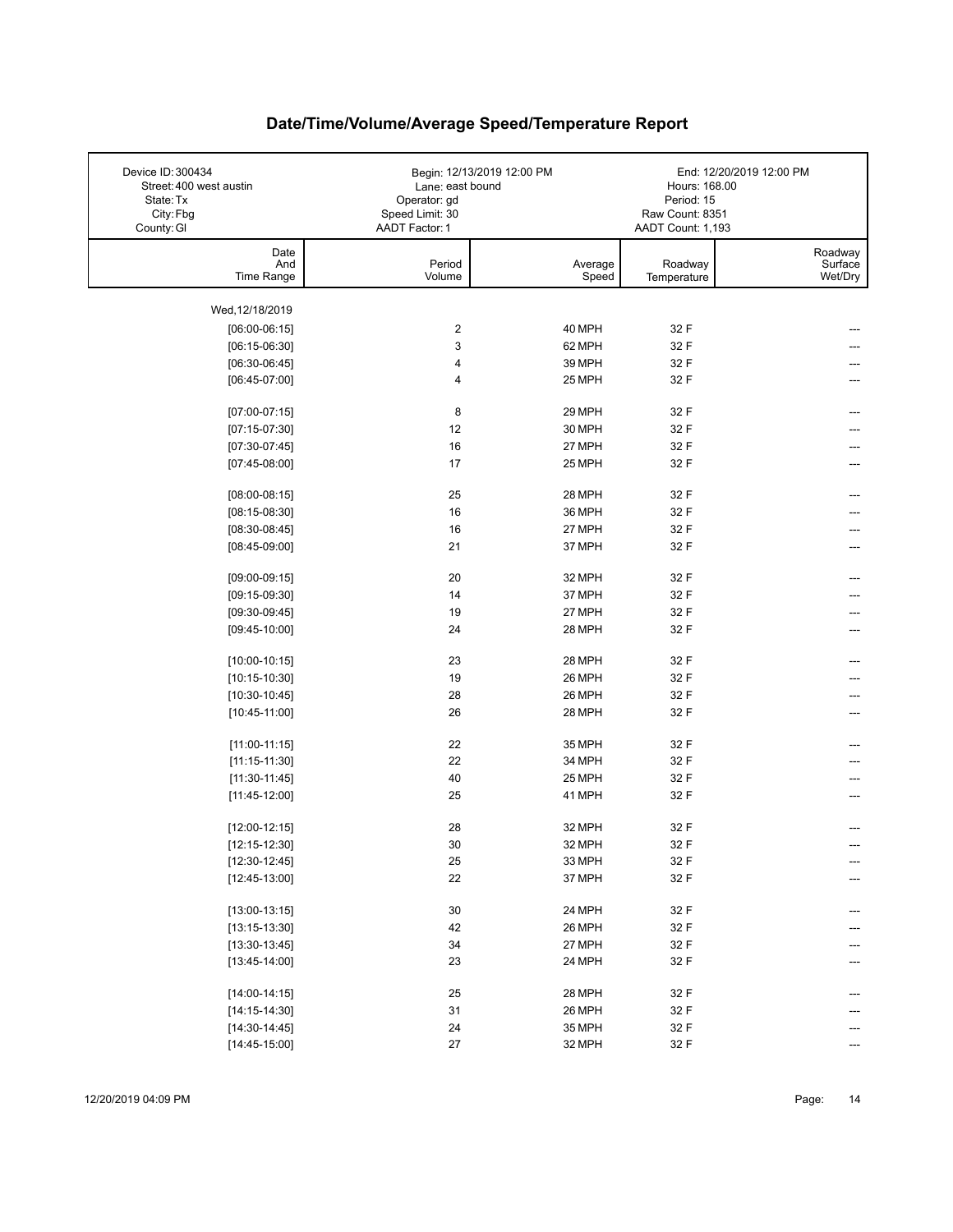| Device ID: 300434<br>Street: 400 west austin<br>State: Tx<br>City: Fbg<br>County: GI | Begin: 12/13/2019 12:00 PM<br>Lane: east bound<br>Operator: gd<br>Speed Limit: 30<br>AADT Factor: 1 |                  | Hours: 168.00<br>Period: 15<br>Raw Count: 8351<br>AADT Count: 1,193 | End: 12/20/2019 12:00 PM      |
|--------------------------------------------------------------------------------------|-----------------------------------------------------------------------------------------------------|------------------|---------------------------------------------------------------------|-------------------------------|
| Date<br>And<br>Time Range                                                            | Period<br>Volume                                                                                    | Average<br>Speed | Roadway<br>Temperature                                              | Roadway<br>Surface<br>Wet/Dry |
| Wed, 12/18/2019                                                                      |                                                                                                     |                  |                                                                     |                               |
| $[15:00-15:15]$                                                                      | 39                                                                                                  | 26 MPH           | 32 F                                                                |                               |
| $[15:15-15:30]$                                                                      | 28                                                                                                  | 30 MPH           | 32 F                                                                |                               |
| $[15:30-15:45]$                                                                      | 23                                                                                                  | 27 MPH           | 32 F                                                                |                               |
| $[15:45-16:00]$                                                                      | 15                                                                                                  | 31 MPH           | 32 F                                                                |                               |
| $[16:00-16:15]$                                                                      | 15                                                                                                  | 27 MPH           | 32 F                                                                | ---                           |
| $[16:15-16:30]$                                                                      | 19                                                                                                  | 31 MPH           | 32 F                                                                |                               |
| $[16:30-16:45]$                                                                      | 37                                                                                                  | 27 MPH           | 32 F                                                                | ---                           |
| $[16:45-17:00]$                                                                      | 20                                                                                                  | 32 MPH           | 32 F                                                                |                               |
| $[17:00-17:15]$                                                                      | 25                                                                                                  | 27 MPH           | 32 F                                                                |                               |
| $[17:15-17:30]$                                                                      | 21                                                                                                  | 34 MPH           | 32 F                                                                |                               |
| $[17:30-17:45]$                                                                      | 15                                                                                                  | 27 MPH           | 32 F                                                                |                               |
| $[17:45-18:00]$                                                                      | 28                                                                                                  | 37 MPH           | 32 F                                                                |                               |
| $[18:00-18:15]$                                                                      | 15                                                                                                  | 30 MPH           | 32 F                                                                | ---                           |
| $[18:15-18:30]$                                                                      | 9                                                                                                   | 32 MPH           | 32 F                                                                |                               |
| $[18:30-18:45]$                                                                      | 12                                                                                                  | 29 MPH           | 32 F                                                                |                               |
| $[18:45-19:00]$                                                                      | 11                                                                                                  | 32 MPH           | 32 F                                                                |                               |
| $[19:00-19:15]$                                                                      | 26                                                                                                  | 31 MPH           | 32 F                                                                | ---                           |
| $[19:15-19:30]$                                                                      | 8                                                                                                   | 22 MPH           | 32 F                                                                |                               |
| $[19:30-19:45]$                                                                      | 6                                                                                                   | 24 MPH           | 32 F                                                                |                               |
| $[19:45-20:00]$                                                                      | $\overline{7}$                                                                                      | 28 MPH           | 32 F                                                                |                               |
| $[20:00-20:15]$                                                                      | 2                                                                                                   | 25 MPH           | 32 F                                                                |                               |
| $[20:15-20:30]$                                                                      | 9                                                                                                   | 29 MPH           | 32 F                                                                |                               |
| $[20:30-20:45]$                                                                      | 4                                                                                                   | 39 MPH           | 32 F                                                                |                               |
| $[20:45-21:00]$                                                                      | 8                                                                                                   | 28 MPH           | 32 F                                                                |                               |
| $[21:00-21:15]$                                                                      | 4                                                                                                   | 37 MPH           | 32 F                                                                |                               |
| $[21:15-21:30]$                                                                      | $\overline{2}$                                                                                      | 23 MPH           | 32 F                                                                |                               |
| $[21:30-21:45]$                                                                      | 2                                                                                                   | 25 MPH           | 32 F                                                                | ---                           |
| $[21:45-22:00]$                                                                      | 1                                                                                                   | 32 MPH           | 32 F                                                                |                               |
| $[22:00-22:15]$                                                                      | 3                                                                                                   | 33 MPH           | 32 F                                                                |                               |
| $[22:15-22:30]$                                                                      | 1                                                                                                   | 28 MPH           | 32 F                                                                |                               |
| $[22:30-22:45]$                                                                      | 1                                                                                                   | 28 MPH           | 32 F                                                                |                               |
| $[22:45-23:00]$                                                                      | 1                                                                                                   | 28 MPH           | 32 F                                                                |                               |
| $[23:00-23:15]$                                                                      | $\mathbf{1}$                                                                                        | 22 MPH           | 32 F                                                                |                               |
| $[23:15-23:30]$                                                                      | 1                                                                                                   | 28 MPH           | 32 F                                                                |                               |
| $[23:30-23:45]$                                                                      | 0                                                                                                   | 0 MPH            | 32 F                                                                |                               |
| $[23:45-00:00]$                                                                      | 0                                                                                                   | 0 MPH            | 32 F                                                                |                               |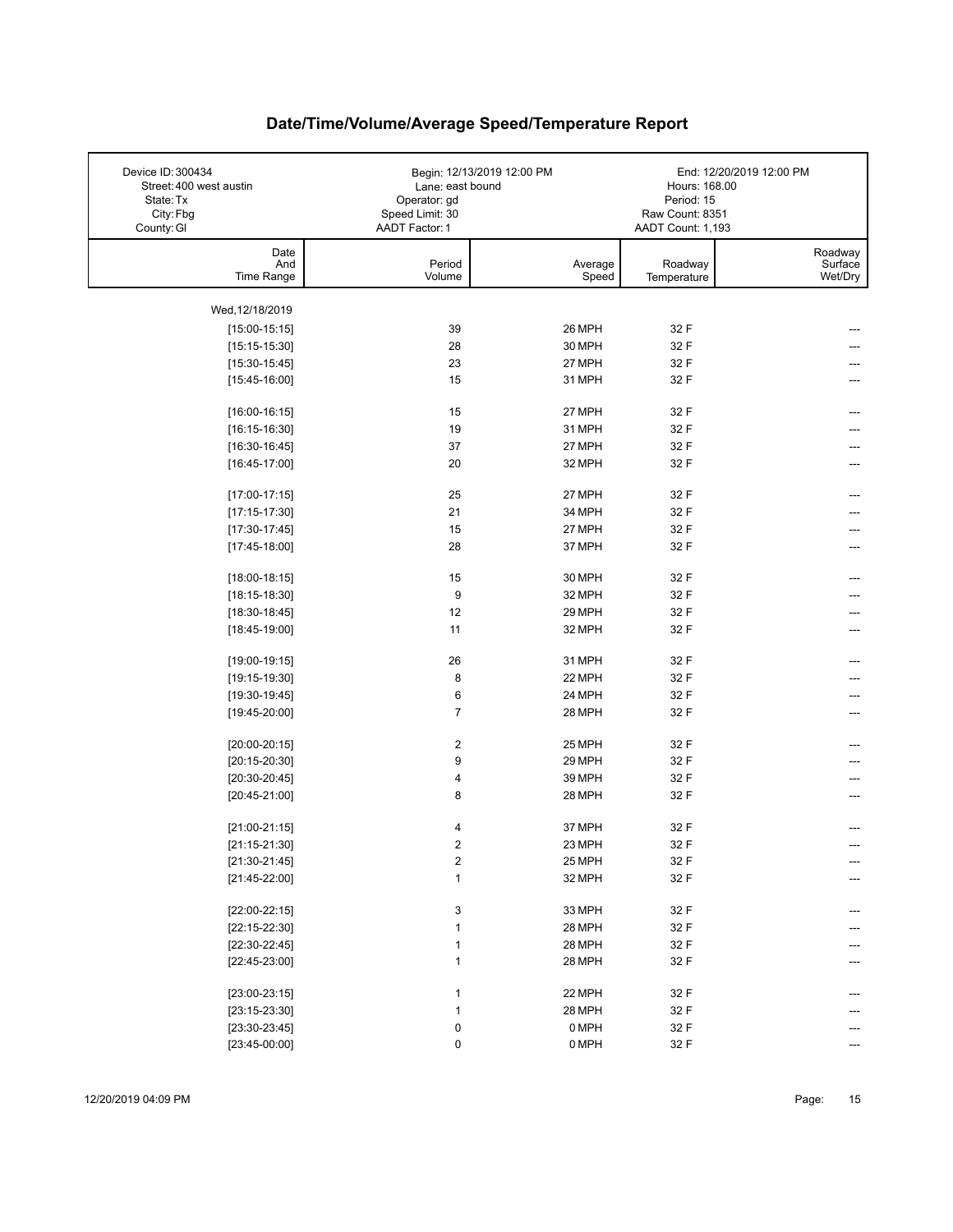| Device ID: 300434<br>Street: 400 west austin<br>State: Tx<br>City: Fbg<br>County: GI | Lane: east bound<br>Operator: gd<br>Speed Limit: 30<br>AADT Factor: 1 | Begin: 12/13/2019 12:00 PM | Hours: 168.00<br>Period: 15<br>Raw Count: 8351<br>AADT Count: 1,193 | End: 12/20/2019 12:00 PM      |
|--------------------------------------------------------------------------------------|-----------------------------------------------------------------------|----------------------------|---------------------------------------------------------------------|-------------------------------|
| Date<br>And<br>Time Range                                                            | Period<br>Volume                                                      | Average<br>Speed           | Roadway<br>Temperature                                              | Roadway<br>Surface<br>Wet/Dry |
| Wed, 12/18/2019                                                                      | 1194                                                                  | 30 MPH                     | 32 F                                                                |                               |
| Thu, 12/19/2019                                                                      |                                                                       |                            |                                                                     |                               |
| $[00:00-00:15]$                                                                      | $\mathbf{1}$                                                          | 28 MPH                     | 32 F                                                                |                               |
| $[00:15-00:30]$                                                                      | $\mathbf 0$                                                           | 0 MPH                      | 32 F                                                                |                               |
| $[00:30-00:45]$                                                                      | $\pmb{0}$                                                             | 0 MPH                      | 32 F                                                                |                               |
| $[00:45-01:00]$                                                                      | $\mathbf 0$                                                           | 0 MPH                      | 32 F                                                                |                               |
| $[01:00-01:15]$                                                                      | $\overline{2}$                                                        | 35 MPH                     | 32 F                                                                |                               |
| $[01:15-01:30]$                                                                      | $\mathbf 0$                                                           | 0 MPH                      | 32 F                                                                |                               |
| $[01:30-01:45]$                                                                      | $\mathbf{1}$                                                          | 0 MPH                      | 32 F                                                                | ---                           |
| $[01:45-02:00]$                                                                      | 0                                                                     | 0 MPH                      | 32 F                                                                |                               |
| $[02:00-02:15]$                                                                      | $\pmb{0}$                                                             | 0 MPH                      | 32 F                                                                |                               |
| $[02:15-02:30]$                                                                      | $\pmb{0}$                                                             | 0 MPH                      | 32 F                                                                |                               |
| $[02:30-02:45]$                                                                      | $\pmb{0}$                                                             | 0 MPH                      | 32 F                                                                |                               |
| $[02:45-03:00]$                                                                      | $\mathbf 0$                                                           | 0 MPH                      | 32 F                                                                |                               |
| $[03:00-03:15]$                                                                      | 0                                                                     | 0 MPH                      | 32 F                                                                | ---                           |
| $[03:15-03:30]$                                                                      | $\mathbf 0$                                                           | 0 MPH                      | 32 F                                                                |                               |
| $[03:30-03:45]$                                                                      | 0                                                                     | 0 MPH                      | 32 F                                                                |                               |
| $[03:45-04:00]$                                                                      | $\mathbf{1}$                                                          | 28 MPH                     | 32 F                                                                | ---                           |
| $[04:00-04:15]$                                                                      | 0                                                                     | 0 MPH                      | 32 F                                                                | ---                           |
| $[04:15-04:30]$                                                                      | 0                                                                     | 0 MPH                      | 32 F                                                                |                               |
| $[04:30-04:45]$                                                                      | $\pmb{0}$                                                             | 0 MPH                      | 32 F                                                                |                               |
| $[04:45-05:00]$                                                                      | $\mathbf 0$                                                           | 0 MPH                      | 32 F                                                                | ---                           |
| $[05:00-05:15]$                                                                      | $\mathbf{1}$                                                          | 38 MPH                     | 32 F                                                                |                               |
| $[05:15-05:30]$                                                                      | $\mathbf 0$                                                           | 0 MPH                      | 32 F                                                                |                               |
| $[05:30-05:45]$                                                                      | 0                                                                     | 0 MPH                      | 32 F                                                                |                               |
| $[05:45-06:00]$                                                                      | $\overline{\mathbf{c}}$                                               | 23 MPH                     | 32 F                                                                | ---                           |
| $[06:00-06:15]$                                                                      | 1                                                                     | 28 MPH                     | 32 F                                                                |                               |
| $[06:15-06:30]$                                                                      | 3                                                                     | 31 MPH                     | 32 F                                                                | ---                           |
| $[06:30-06:45]$                                                                      | $\mathbf{1}$                                                          | 28 MPH                     | 32 F                                                                |                               |
| $[06:45-07:00]$                                                                      | 3                                                                     | 24 MPH                     | 32 F                                                                |                               |
| $[07:00-07:15]$                                                                      | $\boldsymbol{7}$                                                      | 27 MPH                     | 32 F                                                                |                               |
| $[07:15-07:30]$                                                                      | 20                                                                    | 31 MPH                     | 32 F                                                                |                               |
| $[07:30-07:45]$                                                                      | 16                                                                    | 33 MPH                     | 32 F                                                                |                               |
| $[07:45-08:00]$                                                                      | 16                                                                    | 26 MPH                     | 32 F                                                                |                               |
| $[08:00-08:15]$                                                                      | 15                                                                    | 26 MPH                     | 32 F                                                                |                               |
| $[08:15-08:30]$                                                                      | 20                                                                    | 28 MPH                     | 32 F                                                                |                               |
| $[08:30-08:45]$                                                                      | 14                                                                    | 31 MPH                     | 32 F                                                                |                               |
| $[08:45-09:00]$                                                                      | 24                                                                    | 33 MPH                     | 32 F                                                                |                               |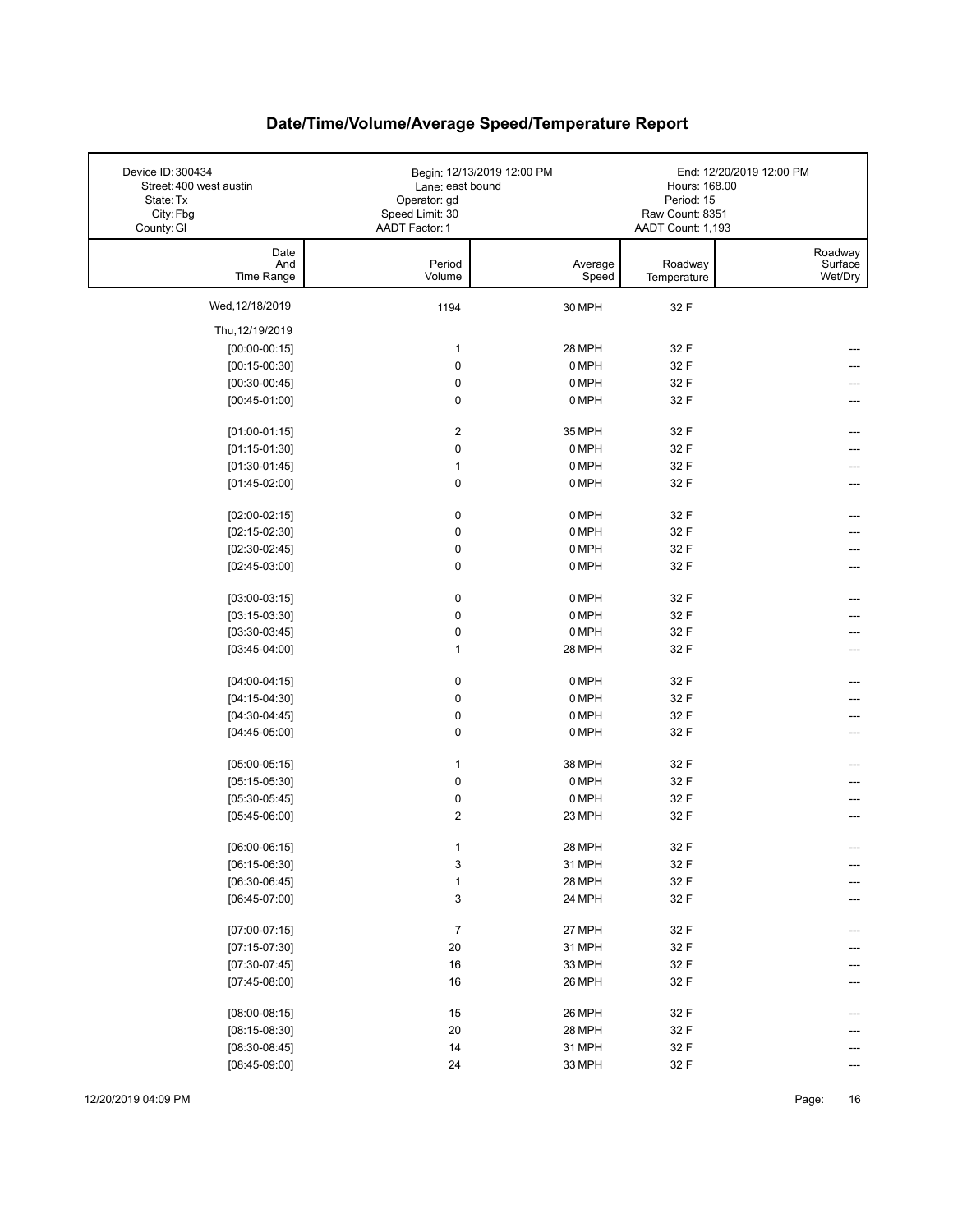| Device ID: 300434<br>Street: 400 west austin<br>State: Tx<br>City: Fbg<br>County: GI | Lane: east bound<br>Operator: gd<br>Speed Limit: 30<br>AADT Factor: 1 | Begin: 12/13/2019 12:00 PM | Hours: 168.00<br>Period: 15<br>Raw Count: 8351<br>AADT Count: 1,193 | End: 12/20/2019 12:00 PM      |
|--------------------------------------------------------------------------------------|-----------------------------------------------------------------------|----------------------------|---------------------------------------------------------------------|-------------------------------|
| Date<br>And<br>Time Range                                                            | Period<br>Volume                                                      | Average<br>Speed           | Roadway<br>Temperature                                              | Roadway<br>Surface<br>Wet/Dry |
| Thu, 12/19/2019                                                                      |                                                                       |                            |                                                                     |                               |
| $[09:00-09:15]$                                                                      | 10                                                                    | 30 MPH                     | 32 F                                                                |                               |
| $[09:15-09:30]$                                                                      | 16                                                                    | 32 MPH                     | 32 F                                                                |                               |
| $[09:30-09:45]$                                                                      | 22                                                                    | 32 MPH                     | 32 F                                                                |                               |
| $[09:45-10:00]$                                                                      | 27                                                                    | 30 MPH                     | 32 F                                                                |                               |
|                                                                                      |                                                                       |                            |                                                                     |                               |
| $[10:00-10:15]$                                                                      | 24                                                                    | 39 MPH                     | 32 F                                                                |                               |
| $[10:15-10:30]$                                                                      | 25                                                                    | 32 MPH                     | 32 F                                                                |                               |
| $[10:30-10:45]$                                                                      | 23                                                                    | 33 MPH                     | 32 F                                                                |                               |
| $[10:45-11:00]$                                                                      | 27                                                                    | 27 MPH                     | 32 F                                                                |                               |
|                                                                                      |                                                                       |                            |                                                                     |                               |
| $[11:00-11:15]$                                                                      | 25                                                                    | 33 MPH                     | 32 F                                                                |                               |
| $[11:15-11:30]$                                                                      | 20                                                                    | 32 MPH                     | 32 F                                                                |                               |
| $[11:30-11:45]$                                                                      | 28                                                                    | 31 MPH                     | 32 F                                                                |                               |
| $[11:45-12:00]$                                                                      | 23                                                                    | 32 MPH                     | 32 F                                                                |                               |
| $[12:00-12:15]$                                                                      | 24                                                                    | 32 MPH                     | 32 F                                                                |                               |
| $[12:15-12:30]$                                                                      | 31                                                                    | 31 MPH                     | 32 F                                                                |                               |
| $[12:30-12:45]$                                                                      | 24                                                                    | 33 MPH                     | 32 F                                                                |                               |
| $[12:45-13:00]$                                                                      | 18                                                                    | 32 MPH                     | 32 F                                                                |                               |
| $[13:00-13:15]$                                                                      | 36                                                                    | 27 MPH                     | 32 F                                                                | ---                           |
| $[13:15-13:30]$                                                                      | 32                                                                    | 27 MPH                     | 32 F                                                                |                               |
| $[13:30-13:45]$                                                                      | 39                                                                    | 30 MPH                     | 32 F                                                                | ---                           |
| $[13:45-14:00]$                                                                      | 51                                                                    | 26 MPH                     | 32 F                                                                | ---                           |
| $[14:00-14:15]$                                                                      | 43                                                                    | 25 MPH                     | 32 F                                                                |                               |
| $[14:15-14:30]$                                                                      | 37                                                                    | 26 MPH                     | 32 F                                                                |                               |
| $[14:30-14:45]$                                                                      | 37                                                                    | 26 MPH                     | 32 F                                                                |                               |
| $[14:45-15:00]$                                                                      | 41                                                                    | 30 MPH                     | 32 F                                                                |                               |
| $[15:00-15:15]$                                                                      | 38                                                                    | 25 MPH                     | 32 F                                                                |                               |
| $[15:15-15:30]$                                                                      | 36                                                                    | 26 MPH                     | 32 F                                                                | ---                           |
| $[15:30-15:45]$                                                                      | 34                                                                    | 27 MPH                     | 32 F                                                                | ---                           |
| $[15:45-16:00]$                                                                      | 28                                                                    | 29 MPH                     | 32 F                                                                |                               |
|                                                                                      |                                                                       |                            |                                                                     |                               |
| $[16:00-16:15]$                                                                      | 32                                                                    | 26 MPH                     | 32 F                                                                | ---                           |
| $[16:15-16:30]$                                                                      | $27\,$                                                                | 30 MPH                     | 32 F                                                                |                               |
| $[16:30-16:45]$                                                                      | 42                                                                    | 26 MPH                     | 32 F                                                                |                               |
| $[16:45-17:00]$                                                                      | 28                                                                    | 35 MPH                     | 32 F                                                                |                               |
| $[17:00-17:15]$                                                                      | 25                                                                    | 31 MPH                     | 32 F                                                                |                               |
| $[17:15-17:30]$                                                                      | 23                                                                    | 33 MPH                     | 32 F                                                                |                               |
| $[17:30-17:45]$                                                                      | $16\,$                                                                | 30 MPH                     | 32 F                                                                |                               |
| $[17:45-18:00]$                                                                      | 21                                                                    | 30 MPH                     | 32 F                                                                |                               |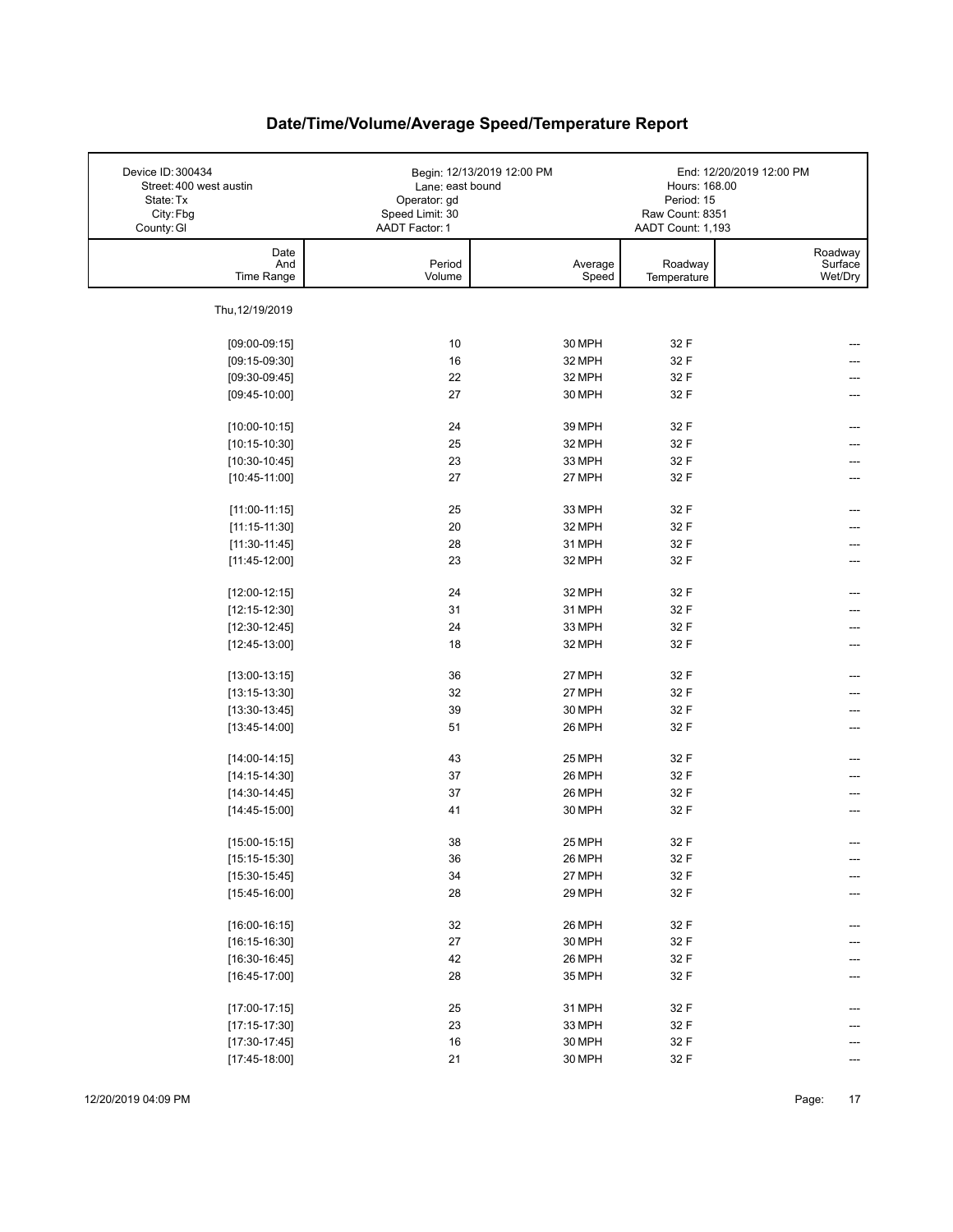| Device ID: 300434<br>Street: 400 west austin<br>State: Tx<br>City: Fbg<br>County: GI | Lane: east bound<br>Operator: gd<br>Speed Limit: 30<br>AADT Factor: 1 | Begin: 12/13/2019 12:00 PM | Hours: 168.00<br>Period: 15<br>Raw Count: 8351<br>AADT Count: 1,193 | End: 12/20/2019 12:00 PM      |
|--------------------------------------------------------------------------------------|-----------------------------------------------------------------------|----------------------------|---------------------------------------------------------------------|-------------------------------|
| Date<br>And<br>Time Range                                                            | Period<br>Volume                                                      | Average<br>Speed           | Roadway<br>Temperature                                              | Roadway<br>Surface<br>Wet/Dry |
| Thu, 12/19/2019                                                                      |                                                                       |                            |                                                                     |                               |
| $[18:00-18:15]$                                                                      | 10                                                                    | 32 MPH                     | 32 F                                                                |                               |
| $[18:15-18:30]$                                                                      | 14                                                                    | 30 MPH                     | 32 F                                                                |                               |
| $[18:30-18:45]$                                                                      | 10                                                                    | 32 MPH                     | 32 F                                                                |                               |
| $[18:45-19:00]$                                                                      | $\mathbf{1}$                                                          | 22 MPH                     | 32 F                                                                |                               |
|                                                                                      |                                                                       |                            |                                                                     |                               |
| $[19:00-19:15]$                                                                      | 8                                                                     | 34 MPH                     | 32 F                                                                |                               |
| $[19:15-19:30]$                                                                      | 6                                                                     | 36 MPH                     | 32 F                                                                |                               |
| $[19:30-19:45]$                                                                      | 6                                                                     | 28 MPH                     | 32 F                                                                |                               |
| $[19:45-20:00]$                                                                      | 6                                                                     | 25 MPH                     | 32 F                                                                |                               |
|                                                                                      |                                                                       |                            |                                                                     |                               |
| $[20:00-20:15]$                                                                      | 4                                                                     | 39 MPH                     | 32 F                                                                |                               |
| $[20:15-20:30]$                                                                      | 1                                                                     | 28 MPH                     | 32 F                                                                |                               |
| $[20:30-20:45]$                                                                      | 6                                                                     | 47 MPH                     | 32 F                                                                |                               |
| $[20:45-21:00]$                                                                      | 3                                                                     | 28 MPH                     | 32 F                                                                |                               |
|                                                                                      |                                                                       |                            |                                                                     |                               |
| $[21:00-21:15]$                                                                      | $\mathbf{1}$                                                          | 32 MPH                     | 32 F                                                                |                               |
| $[21:15-21:30]$                                                                      | 5                                                                     | 35 MPH                     | 32 F                                                                |                               |
| $[21:30-21:45]$                                                                      | 4                                                                     | 20 MPH                     | 32 F                                                                |                               |
| $[21:45-22:00]$                                                                      | 0                                                                     | 0 MPH                      | 32 F                                                                | ---                           |
| $[22:00-22:15]$                                                                      | $\boldsymbol{2}$                                                      | 28 MPH                     | 32 F                                                                | ---                           |
| $[22:15-22:30]$                                                                      | 4                                                                     | 41 MPH                     | 32 F                                                                |                               |
| $[22:30-22:45]$                                                                      | $\pmb{0}$                                                             | 0 MPH                      | 32 F                                                                |                               |
| $[22:45-23:00]$                                                                      | $\mathbf{1}$                                                          | 22 MPH                     | 32 F                                                                | ---                           |
|                                                                                      |                                                                       |                            |                                                                     |                               |
| $[23:00-23:15]$                                                                      | $\overline{c}$                                                        | 30 MPH                     | 32 F                                                                |                               |
| $[23:15-23:30]$                                                                      | $\boldsymbol{2}$                                                      | 23 MPH                     | 32 F                                                                |                               |
| $[23:30-23:45]$                                                                      | $\pmb{0}$                                                             | 0 MPH                      | 32 F                                                                | ---                           |
| $[23:45-00:00]$                                                                      | $\mathbf 0$                                                           | 0 MPH                      | 32 F                                                                | ---                           |
| Thu, 12/19/2019                                                                      | 1277                                                                  | 30 MPH                     | 32 F                                                                |                               |
| Fri, 12/20/2019                                                                      |                                                                       |                            |                                                                     |                               |
| $[00:00-00:15]$                                                                      | 0                                                                     | 0 MPH                      | 32 F                                                                | ---                           |
| $[00:15-00:30]$                                                                      | $\pmb{0}$                                                             | 0 MPH                      | 32 F                                                                |                               |
| $[00:30-00:45]$                                                                      | $\mathbf{1}$                                                          | 28 MPH                     | 32 F                                                                | ---                           |
| $[00:45-01:00]$                                                                      | $\overline{\mathbf{c}}$                                               | 52 MPH                     | 32 F                                                                | ---                           |
|                                                                                      |                                                                       |                            |                                                                     |                               |
| $[01:00-01:15]$                                                                      | $\overline{\mathbf{c}}$                                               | 28 MPH                     | 32 F                                                                | ---                           |
| $[01:15-01:30]$                                                                      | 0                                                                     | 0 MPH                      | 32 F                                                                |                               |
| $[01:30-01:45]$                                                                      | 0                                                                     | 0 MPH                      | 32 F                                                                |                               |
| $[01:45-02:00]$                                                                      | $\pmb{0}$                                                             | 0 MPH                      | 32 F                                                                |                               |
| $[02:00-02:15]$                                                                      | 0                                                                     | 0 MPH                      | 32 F                                                                |                               |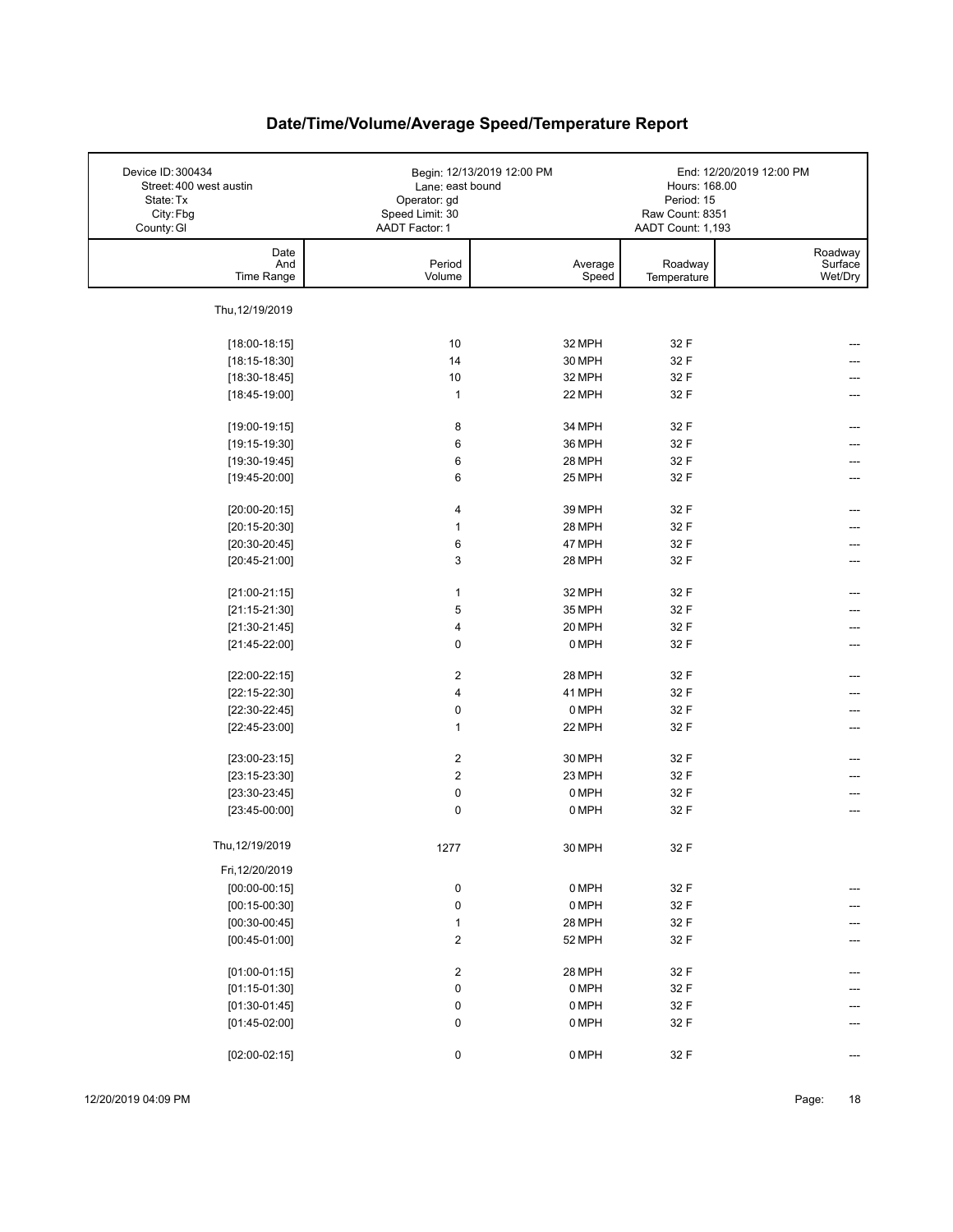| Device ID: 300434<br>Street: 400 west austin<br>State: Tx<br>City: Fbg<br>County: GI | Lane: east bound<br>Operator: gd<br>Speed Limit: 30<br>AADT Factor: 1 | Begin: 12/13/2019 12:00 PM | Hours: 168.00<br>Period: 15<br>Raw Count: 8351<br>AADT Count: 1,193 | End: 12/20/2019 12:00 PM      |
|--------------------------------------------------------------------------------------|-----------------------------------------------------------------------|----------------------------|---------------------------------------------------------------------|-------------------------------|
| Date<br>And<br>Time Range                                                            | Period<br>Volume                                                      | Average<br>Speed           | Roadway<br>Temperature                                              | Roadway<br>Surface<br>Wet/Dry |
| Fri, 12/20/2019                                                                      |                                                                       |                            |                                                                     |                               |
| $[02:15-02:30]$                                                                      | $\pmb{0}$                                                             | 0 MPH                      | 32 F                                                                |                               |
| $[02:30-02:45]$                                                                      | $\pmb{0}$                                                             | 0 MPH                      | 32 F                                                                |                               |
| $[02:45-03:00]$                                                                      | 0                                                                     | 0 MPH                      | 32 F                                                                |                               |
|                                                                                      |                                                                       |                            |                                                                     |                               |
| $[03:00-03:15]$                                                                      | 0                                                                     | 0 MPH                      | 32 F                                                                |                               |
| $[03:15-03:30]$                                                                      | $\mathbf{1}$                                                          | 22 MPH                     | 32 F                                                                |                               |
| $[03:30-03:45]$                                                                      | $\pmb{0}$                                                             | 0 MPH                      | 32 F                                                                | ---                           |
| $[03:45-04:00]$                                                                      | 0                                                                     | 0 MPH                      | 32 F                                                                |                               |
| $[04:00-04:15]$                                                                      | $\pmb{0}$                                                             | 0 MPH                      | 32 F                                                                |                               |
| $[04:15-04:30]$                                                                      | $\pmb{0}$                                                             | 0 MPH                      | 32 F                                                                |                               |
| $[04:30-04:45]$                                                                      | 3                                                                     | 37 MPH                     | 32 F                                                                |                               |
| $[04:45-05:00]$                                                                      | 0                                                                     | 0 MPH                      | 32 F                                                                |                               |
|                                                                                      |                                                                       |                            |                                                                     |                               |
| $[05:00-05:15]$                                                                      | $\pmb{0}$                                                             | 0 MPH                      | 32 F                                                                |                               |
| $[05:15-05:30]$                                                                      | 0                                                                     | 0 MPH                      | 32 F                                                                |                               |
| $[05:30-05:45]$                                                                      | 0                                                                     | 0 MPH                      | 32 F                                                                |                               |
| $[05:45-06:00]$                                                                      | $\boldsymbol{2}$                                                      | 25 MPH                     | 32 F                                                                |                               |
| $[06:00-06:15]$                                                                      | $\boldsymbol{2}$                                                      | 28 MPH                     | 32 F                                                                | ---                           |
| $[06:15-06:30]$                                                                      | $\mathbf{1}$                                                          | 28 MPH                     | 32 F                                                                |                               |
| $[06:30-06:45]$                                                                      | 3                                                                     | 19 MPH                     | 32 F                                                                |                               |
| $[06:45-07:00]$                                                                      | 3                                                                     | 26 MPH                     | 32 F                                                                |                               |
| $[07:00-07:15]$                                                                      | 9                                                                     | 25 MPH                     | 32 F                                                                |                               |
| $[07:15-07:30]$                                                                      | 20                                                                    | 27 MPH                     | 32 F                                                                |                               |
| $[07:30-07:45]$                                                                      | 17                                                                    | 32 MPH                     | 32 F                                                                |                               |
| $[07:45-08:00]$                                                                      | 22                                                                    | 29 MPH                     | 32 F                                                                |                               |
|                                                                                      |                                                                       |                            |                                                                     |                               |
| $[08:00-08:15]$                                                                      | 12<br>17                                                              | 24 MPH<br>24 MPH           | 32 F<br>32 F                                                        |                               |
| $[08:15-08:30]$                                                                      | 14                                                                    | 27 MPH                     | 32 F                                                                |                               |
| $[08:30-08:45]$<br>$[08:45-09:00]$                                                   | 22                                                                    | 29 MPH                     | 32 F                                                                |                               |
|                                                                                      |                                                                       |                            |                                                                     | ---                           |
| $[09:00-09:15]$                                                                      | $20\,$                                                                | 30 MPH                     | 32 F                                                                |                               |
| $[09:15-09:30]$                                                                      | 19                                                                    | 28 MPH                     | 32 F                                                                |                               |
| $[09:30-09:45]$                                                                      | 21                                                                    | 28 MPH                     | 32 F                                                                |                               |
| $[09:45-10:00]$                                                                      | 26                                                                    | 27 MPH                     | 32 F                                                                |                               |
| $[10:00-10:15]$                                                                      | 32                                                                    | 25 MPH                     | 32 F                                                                |                               |
| $[10:15-10:30]$                                                                      | 27                                                                    | 26 MPH                     | 32 F                                                                |                               |
| $[10:30-10:45]$                                                                      | 39                                                                    | 31 MPH                     | 32 F                                                                |                               |
| $[10:45-11:00]$                                                                      | 34                                                                    | 27 MPH                     | 32 F                                                                |                               |
|                                                                                      |                                                                       |                            |                                                                     |                               |
| $[11:00-11:15]$                                                                      | 26                                                                    | 26 MPH                     | 32 F                                                                | ---                           |